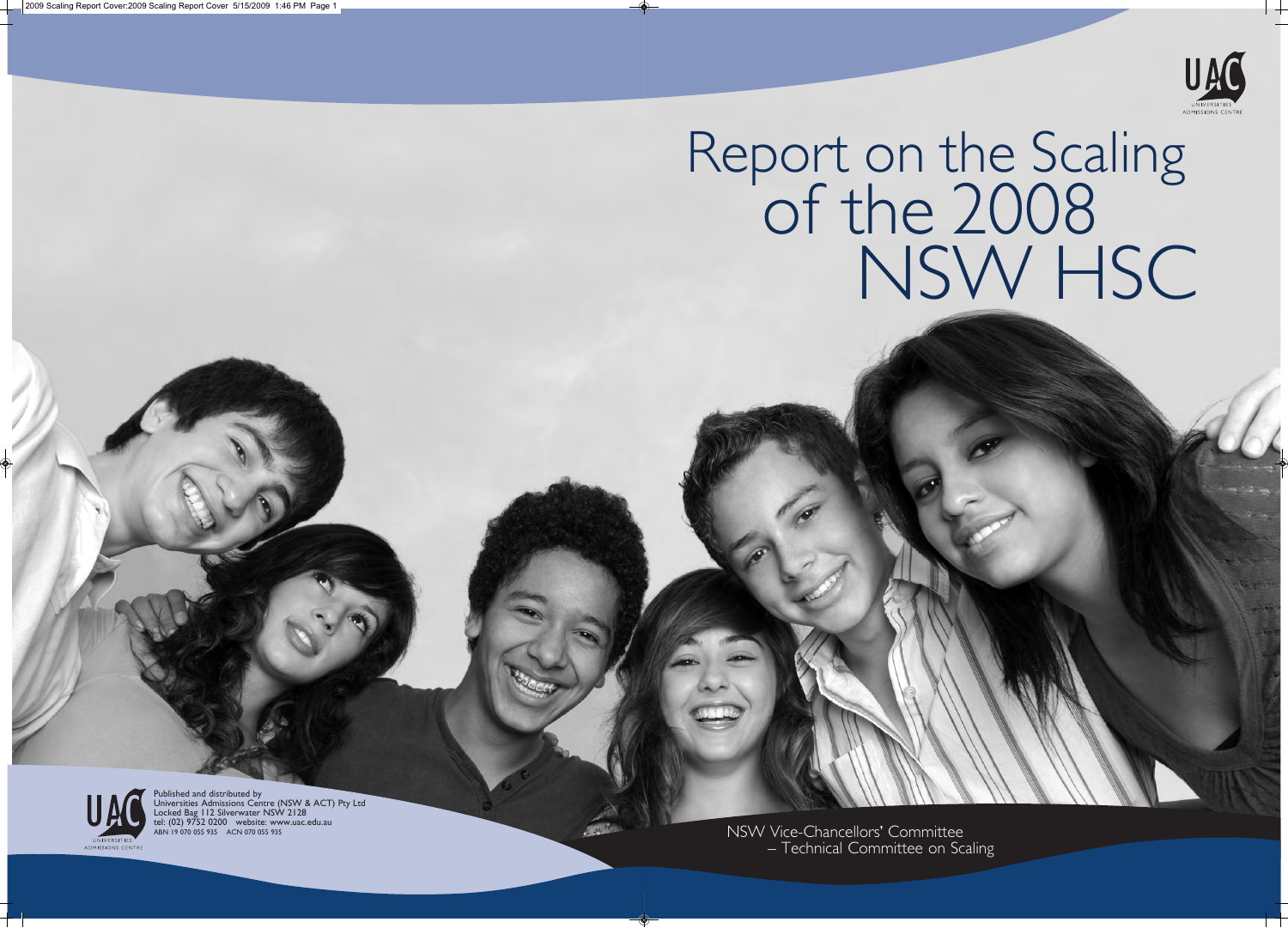© Universities Admissions Centre (NSW & ACT) Pty Ltd 2008 ACN 070 055 935 ABN 19 070 055 935

ISSN 1449-8723 Printed July 2009

UAC and the Technical Committee on Scaling are the owners of the Copyright in this publication.

Apart from any fair dealing for the purpose of private study, criticism or review, or otherwise as permitted under the Copyright Act, no part may be reproduced by any process without UAC's written permission. Enquiries should be addressed to the Managing Director, UAC.

UAC has no objection to schools and tertiary institutions reproducing the publication provided it is for use only within their own institution and this Copyright statement is included. If the document is not reproduced in full, individual sections should not be reproduced out of context where information could be incomplete and/or misleading. Schools and tertiary institutions must ensure that this information is not transmitted to any other person or body without prior permission from UAC.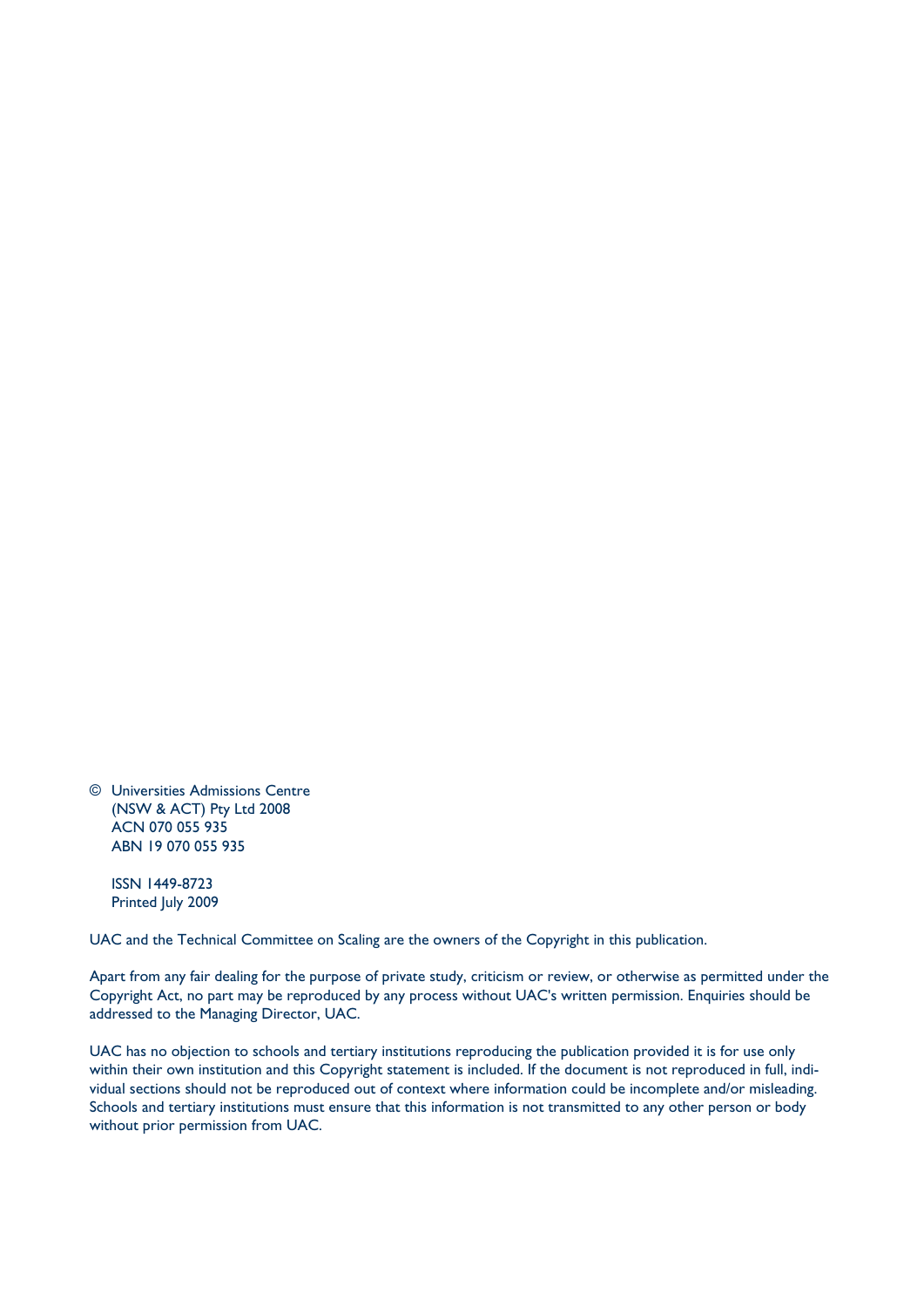# **Contents**

| Ш            |              |                                                             |  |  |  |  |  |
|--------------|--------------|-------------------------------------------------------------|--|--|--|--|--|
|              | $\mathsf{L}$ |                                                             |  |  |  |  |  |
|              | 1.2          | 1.2.1<br>1.2.2                                              |  |  |  |  |  |
| $\mathbf{2}$ |              |                                                             |  |  |  |  |  |
|              | 2.1<br>2.2   |                                                             |  |  |  |  |  |
|              | 2.3          |                                                             |  |  |  |  |  |
|              | 2.4          |                                                             |  |  |  |  |  |
|              | 2.5          |                                                             |  |  |  |  |  |
|              | 2.6          |                                                             |  |  |  |  |  |
|              | 2.7          |                                                             |  |  |  |  |  |
| 3            |              |                                                             |  |  |  |  |  |
|              | 3.1          |                                                             |  |  |  |  |  |
|              | 3.2          | 3.2.1<br>3.2.2<br>3.2.3<br>3.2.5<br>3.2.6<br>3.2.7<br>3.2.8 |  |  |  |  |  |
| 4            |              |                                                             |  |  |  |  |  |
|              | 4.1          |                                                             |  |  |  |  |  |
|              | 4.2          |                                                             |  |  |  |  |  |
|              | 4.3          |                                                             |  |  |  |  |  |
|              | 4.4<br>4.5   |                                                             |  |  |  |  |  |
|              |              |                                                             |  |  |  |  |  |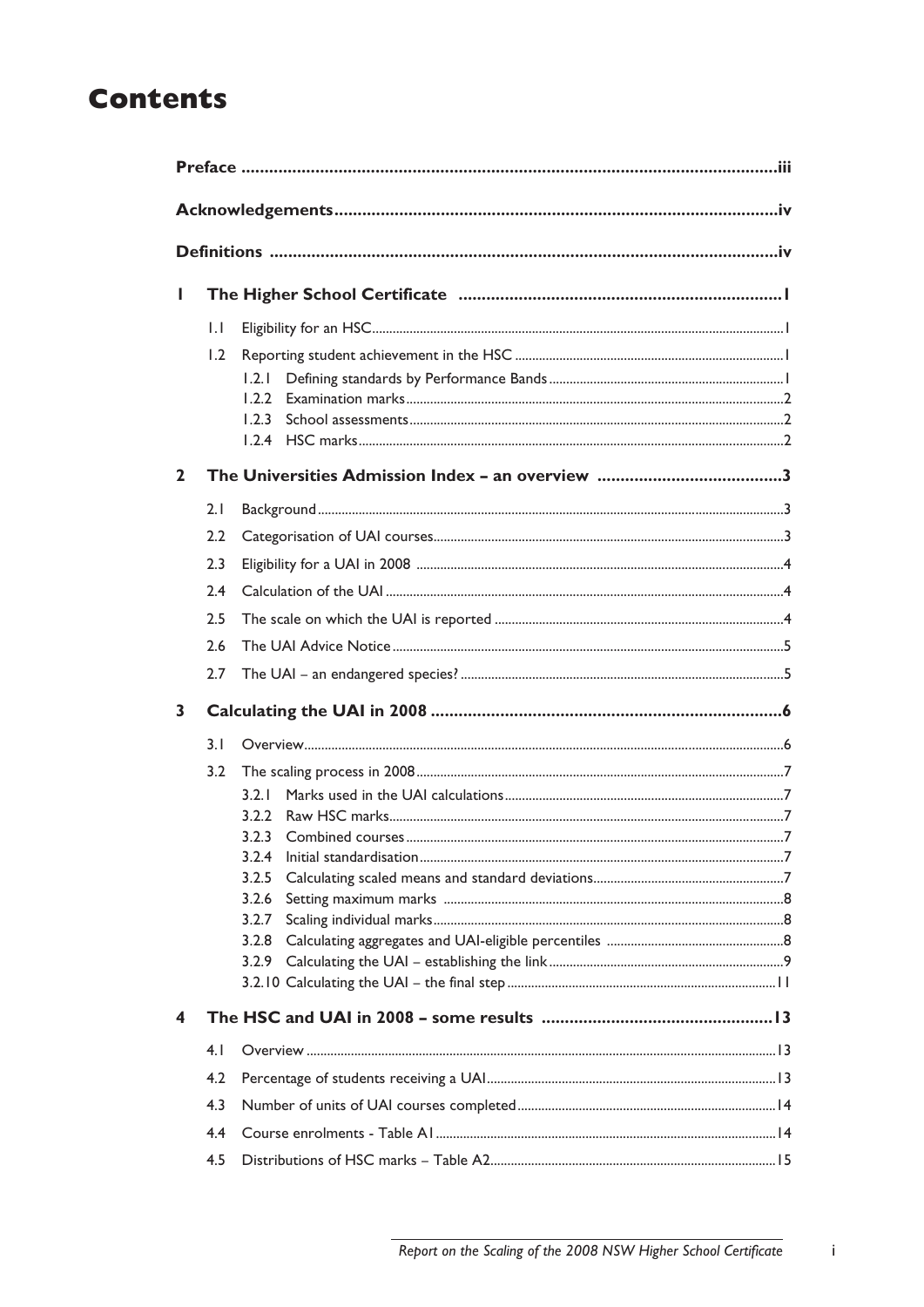|   | 4.6 |          |                                                                                                                                                          |  |
|---|-----|----------|----------------------------------------------------------------------------------------------------------------------------------------------------------|--|
|   | 4.7 |          |                                                                                                                                                          |  |
|   | 4.8 |          |                                                                                                                                                          |  |
|   | 4.9 |          |                                                                                                                                                          |  |
| 5 |     |          |                                                                                                                                                          |  |
|   | 5.1 |          |                                                                                                                                                          |  |
|   | 5.2 |          |                                                                                                                                                          |  |
|   | 5.3 |          |                                                                                                                                                          |  |
|   | 5.4 |          |                                                                                                                                                          |  |
|   | 5.5 |          |                                                                                                                                                          |  |
| 6 |     |          |                                                                                                                                                          |  |
|   | 6.1 |          |                                                                                                                                                          |  |
|   | 6.2 |          | Why does this course contribute to my UAI when another course                                                                                            |  |
|   | 6.3 |          | If English Advanced and English Standard are scaled as a single group, why<br>does the same HSC mark give different scaled marks in English Standard and |  |
|   | 6.4 |          |                                                                                                                                                          |  |
| 7 |     |          |                                                                                                                                                          |  |
|   |     | Table A1 |                                                                                                                                                          |  |
|   |     | Table A2 |                                                                                                                                                          |  |
|   |     | Table A3 | Descriptive statistics and selected percentiles for                                                                                                      |  |
|   |     | Table A4 |                                                                                                                                                          |  |
|   |     | Table A5 |                                                                                                                                                          |  |
|   |     | Table A6 |                                                                                                                                                          |  |
|   |     | Table A7 |                                                                                                                                                          |  |
|   |     | Table A8 | Relationship between UAI, percentile and aggregate: 2004 - 200855                                                                                        |  |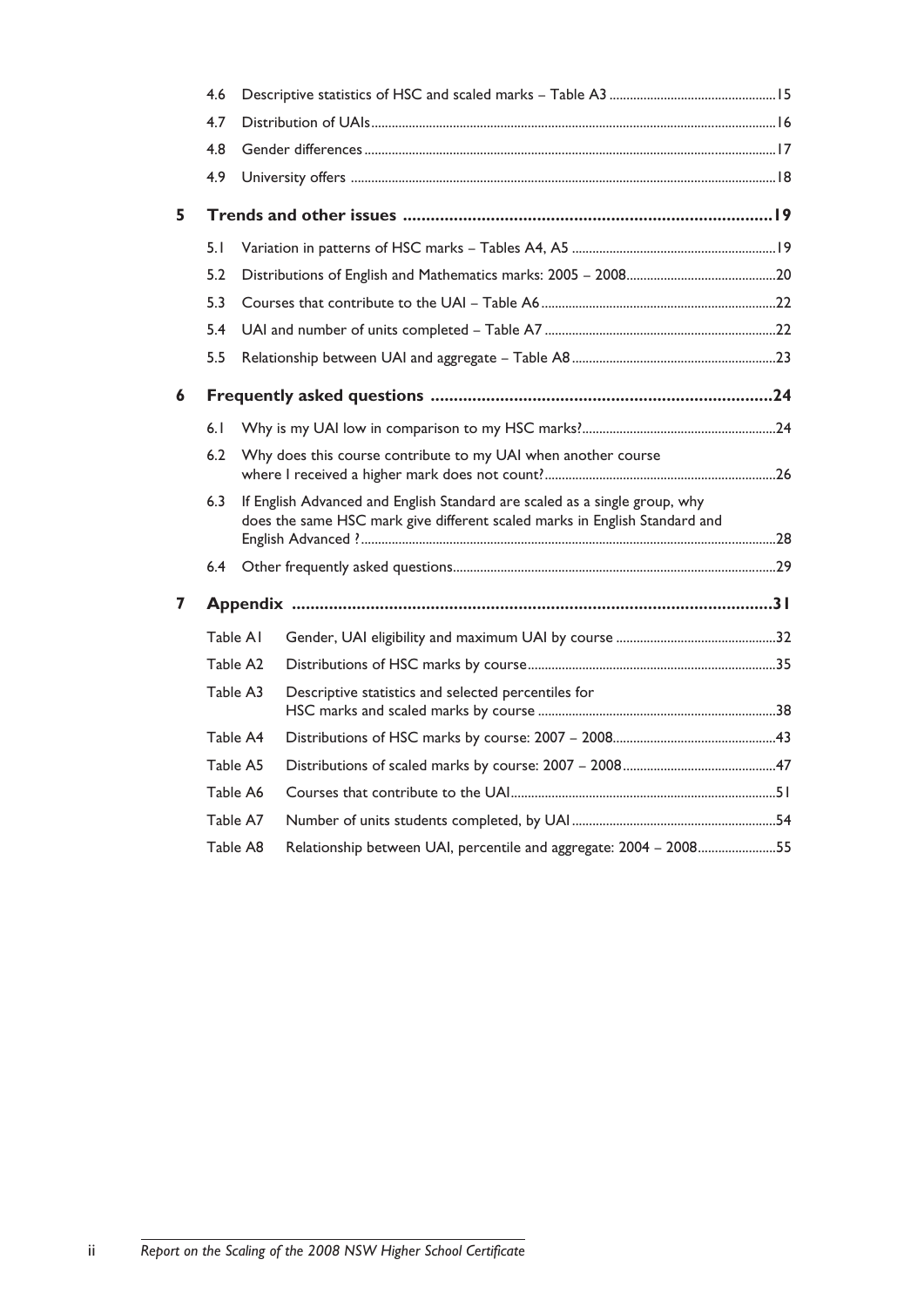# **Preface**

In New South Wales, student achievement in Stage 6 (Years 11 and 12) is reported in two ways: through the Higher School Certificate Record of Achievement and through the Universities Admission Index (UAI).

A student's Higher School Certificate Record of Achievement presents a profile of their achievement in the courses they have completed, both academic and vocational. Their achievement is reported in terms of the standards they have reached in the courses they have completed.

In contrast, the UAI is a numerical measure of a student's overall academic achievement in the HSC in relation to that of other students. This measure allows the comparison of students who have completed different combinations of HSC courses and indicates the position of a student in relation to other students. The UAI is calculated solely for use by universities, either on its own or in conjunction with other selection criteria, to rank and select school leavers for admission to university.

Calculation of the UAI is the responsibility of the Technical Committee on Scaling on behalf of the NSW Vice-Chancellors' Committee. The NSW Board of Studies provides the HSC data from which the UAIs are calculated and the Universities Admissions Centre (UAC) advises individual students of their UAIs. Because of confidentiality provisions specified in Government legislation, UAIs cannot be provided to the Board of Studies, to schools or to other agencies.

This report, which follows the general pattern of previous reports, contains information on the calculation of the UAI in 2008.

#### **Professor Neville Weber**

Chair, Technical Committee on Scaling

March 2009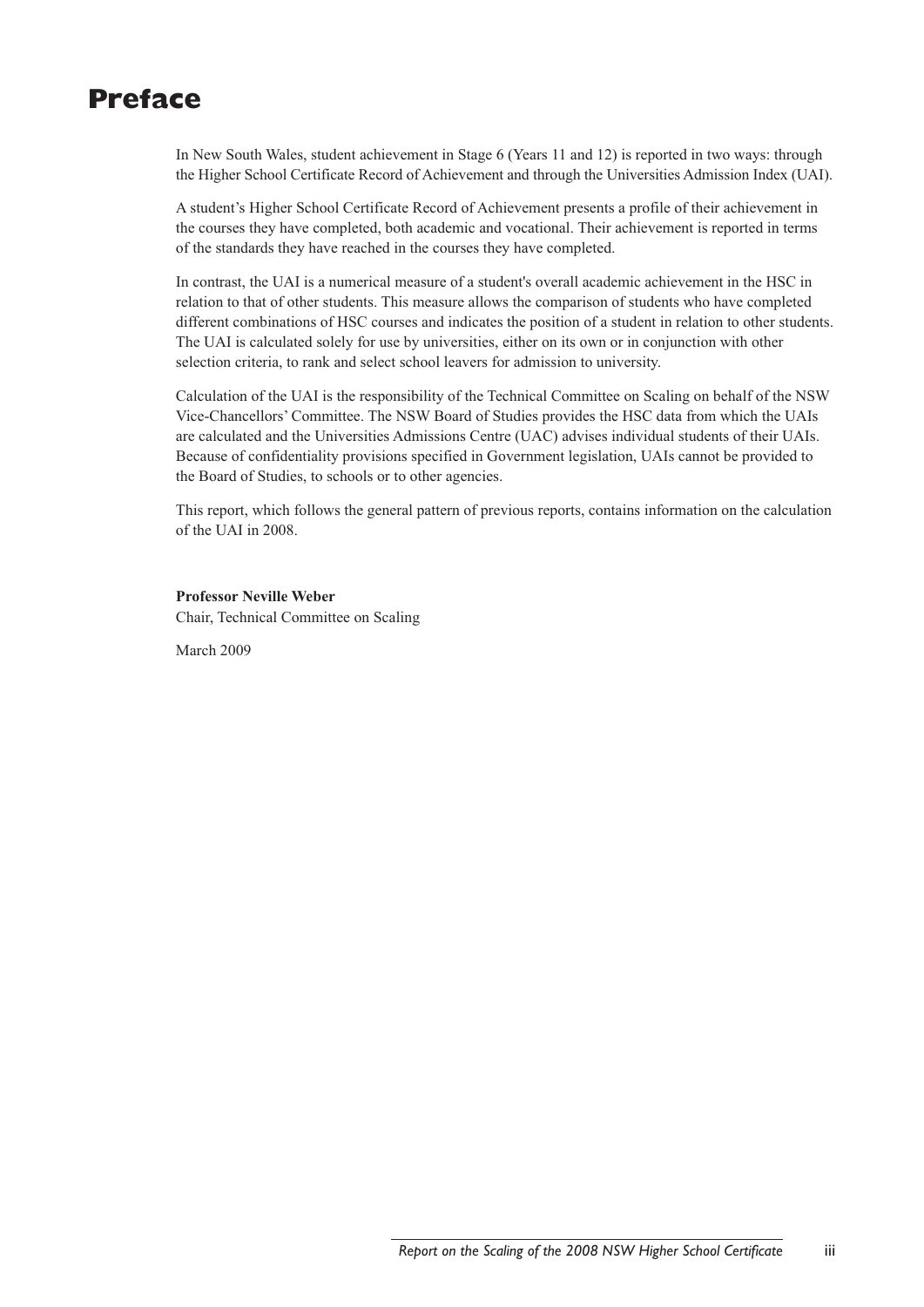# **Acknowledgements**

Calculating 51 978 individual UAIs and distributing them to the students who requested them is a considerable task. It requires a high degree of expertise, commitment and co-operation between the staff of several agencies during a period in the year when resources are stretched and time is very limited.

- <sup>n</sup> Staff of the NSW Board of Studies who supply the HSC data from which the UAIs are calculated.
- Staff of UAC who distribute the UAIs to individual students, handle enquiries from students following the release of the results, and distribute information about the UAI to schools during the year.
- <sup>n</sup> Members of the Technical Committee on Scaling who play a central role with responsibility for translating policy decisions into processes, and for developing and maintaining programs that ensure the integrity of the data and the accuracy of the individual UAIs.
- <sup>n</sup> Those members of the Technical Committee on Scaling who work closely with the Chair of the Committee when the UAIs are calculated, and at other times during the year.

Without the skill and commitment of these people, the calculation and distribution of the UAIs would not be possible.

# **Definitions**

# **The Board**

*The Board* refers to the NSW Board of Studies.

# **UAC**

UAC refers to the Universities Admissions Centre (NSW and ACT) Pty Ltd.

# **Board Developed courses**

Board Developed courses are courses whose syllabuses have been developed by the NSW Board of Studies.

# **UAI courses**

UAI courses are Board Developed courses for which there are examinations conducted by the NSW Board of Studies that yield graded assessments. VET courses for which there are no written examinations and Life Skills courses are not UAI courses.

# **HSC cohort**

HSC cohort refers to students who have completed at least one UAI course in a particular year.

# **UAI cohort**

UAI cohort is used to refer to those students who received a UAI in a particular year. The students may have accumulated courses over a five-year period.

# **SC cohort**

SC cohort refers to students who completed the School Certificate Examination in a particular year.

# **VET examination courses**

The VET Curriculum Frameworks are based on training packages where the assessment is competency based. As competence-based assessment does not yield a mark that can be used in the UAI calculations the NSW Board of Studies introduced, for each VET Curriculum Framework, an additional course that includes an examination. If students wish to have a VET course contribute to their UAI, they must enrol in the appropriate additional course and complete the examination. These additional courses are termed VET examination courses. Students who do not want their VET courses to contribute towards their UAIs are not required to complete these optional examinations.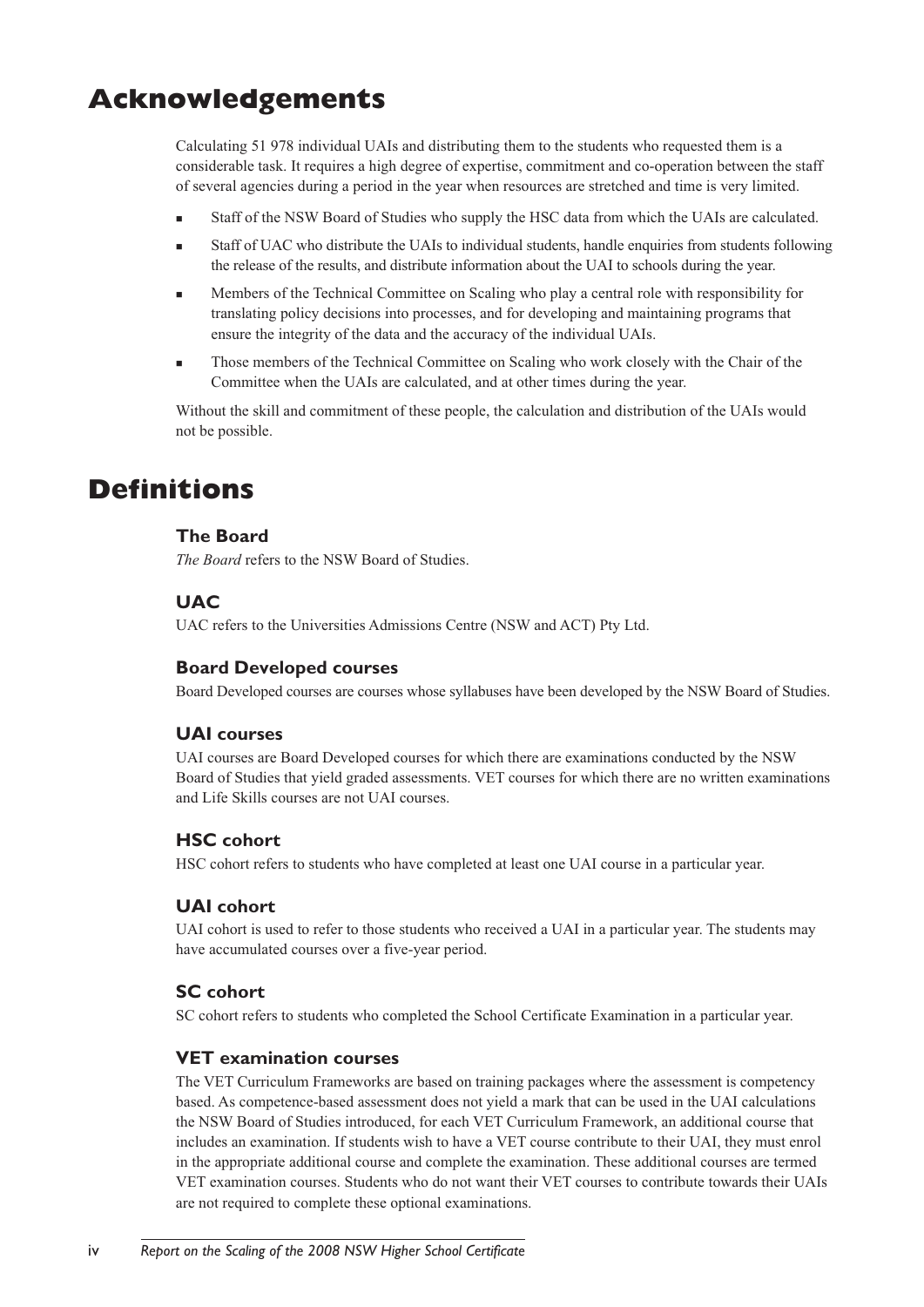# **1 The Higher School Certificate**

The Higher School Certificate (HSC) is an exit certificate awarded and issued by the NSW Board of Studies. It marks the completion of 13 years of schooling, is the gateway to further study and employment, and presents a profile of student achievement in a set of courses.

# **1.1 Eligibility for an HSC**

To qualify for an HSC, students must complete a pattern of Preliminary and HSC courses containing at least 12 units of Preliminary courses and at least 10 units of HSC courses.

These HSC courses must include at least:

- six units of Board Developed courses
- two units of a Board Developed course in English
- three courses of two unit value or greater (either Board Developed or Board Endorsed courses)
- four subjects.

Further details about HSC eligibility and HSC courses can be found in the *Assessment, Certification and Examination Manual*, and in the booklet *Rules and Procedures for Higher School Certificate Candidates,* which are published annually by the Board, and are available on the Board's website, www.boardofstudies.nsw.edu.au.

# **1.2 Reporting student achievement in the HSC**

For most UAI courses, the Board reports student achievement against published standards by:

- <sup>n</sup> an examination mark
- <sup>n</sup> a school assessment
- <sup>n</sup> an HSC mark
- a Performance Band.

These results are shown on a student's Record of Achievement. For most Board Developed courses, a Course Report is also provided which describes, using Performance Bands, the standard achieved in the course and provides a graph indicating the student's position in the course candidature.

# *1.2.1 Defining standards by Performance Bands*

Standards in a course are described in terms of the content, skills, concepts and principles relevant to the course and represent the range of achievement expected of students completing the course. Performance Band descriptors, which describe typical achievement at different standards (Bands) have been developed for each course. There are six Performance Bands for 2 unit courses and four Performance Bands for Extension courses.

The percentage of students in any Performance Band depends only on how many students enrolled in that course perform at the standard specified by the Performance Band descriptor. There are no predetermined percentages of students to be placed in the Performance Bands.

It follows that, although the standards described by the Performance Bands in a course will be the same from year to year, **standards in different courses are not the same as they are based on different criteria**. Because of this it should not be expected that the percentages of students in the six Bands will be the same across courses. For any course the percentages may also vary from year to year if student performance changes.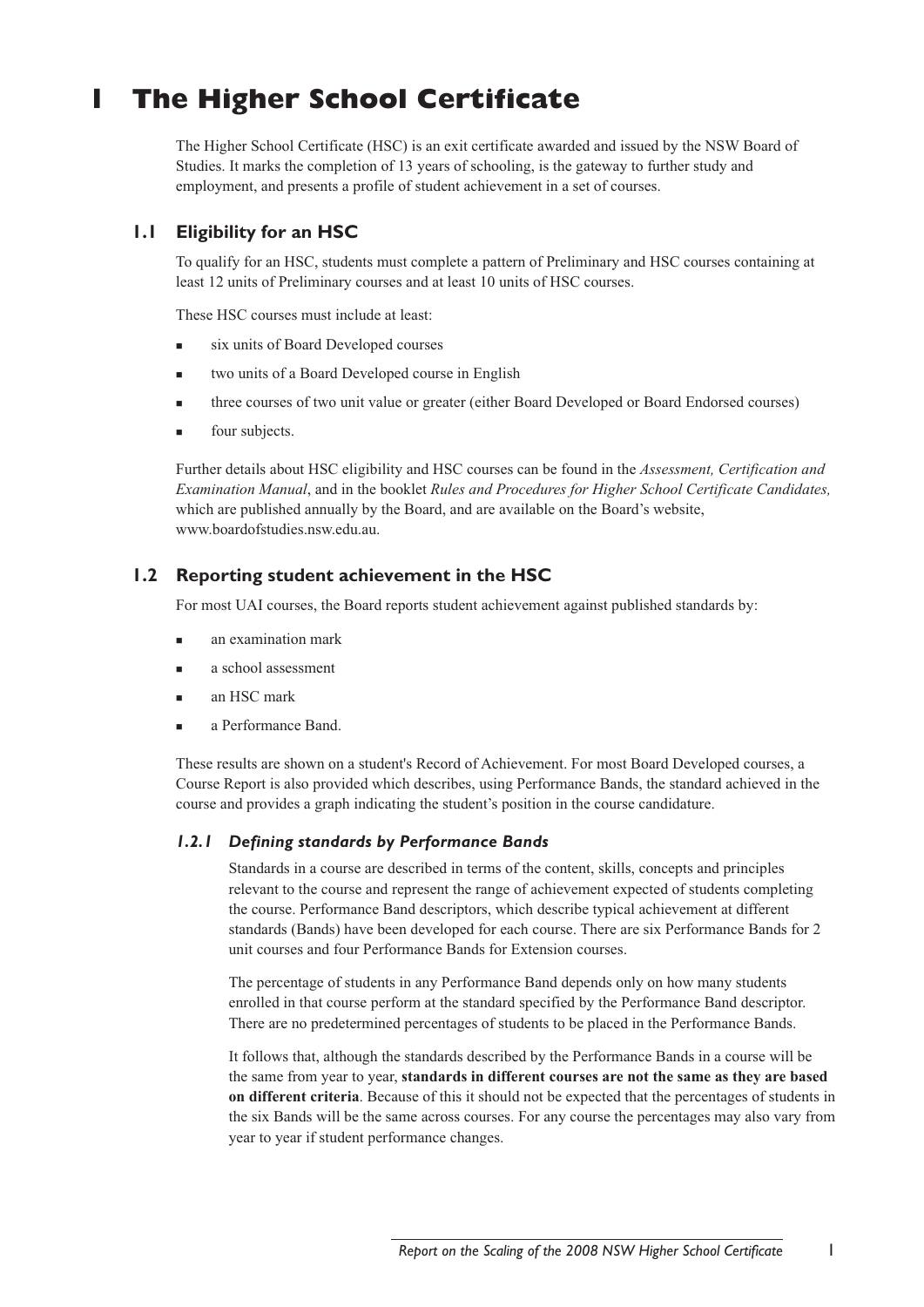The range of marks for the Performance Bands are as follows:

#### *2 unit courses*

| Band       |           |       |       |                  |       |            |
|------------|-----------|-------|-------|------------------|-------|------------|
| Mark range | $.1 - 49$ | 50-59 | 60-69 | 70.79<br>$U - I$ | 80-89 | $90 - 100$ |

#### *Extension courses (except Mathematics Extension 2)*

| Jand       |          | --    |  |
|------------|----------|-------|--|
| Mark range | $1 - 74$ | $-44$ |  |

## *Mathematics Extension 2\**

| <b>Band</b> | –<br>╌ |       | ⊢า<br>_<br>◡ | - 4        |
|-------------|--------|-------|--------------|------------|
| Mark range  | 49-ر   | 50-69 | 70-89        | $90 - 100$ |

*\* Mathematics Extension 2 students have their achievement reported using four Performance Bands but the mark range is out of 100 rather than 50.*

#### *1.2.2 Examination marks*

The examination mark reported on a student's Record of Achievement indicates the standard a student has attained in that examination. If, for example, a student's performance in the Society and Culture examination is at the standard described for Band 3, the examination mark reported on their Record of Achievement for that course will lie between 60 and 69. **In general this mark, termed the aligned examination mark, will differ from the mark the student actually gained on the examination (the raw examination mark).** 

What the aligned mark indicates is the standard reached by a student and their position in the Performance Band. For example, a mark of 62 means that, while the student has performed at a Performance Band 3 standard, their achievement is towards the bottom of this Band.

#### *1.2.3 School assessments*

To enable school assessments from different schools to be compared, marks submitted by schools (raw assessments) are first moderated using the raw examination marks gained by their students and then aligned to course standards. The school assessments reported on a student's Record of Achievement are the aligned assessments.

Although school assessments are moderated and then aligned against standards, a school's rank order of students in a course is maintained.

#### *1.2.4 HSC marks*

For each course, students receive three marks, an examination mark, a school assessment and an HSC mark, all of which have been aligned to the Board's published standards and rounded to whole numbers. **The HSC mark is the average of the examination mark and the school assessment.** It is the HSC mark that determines a student's Performance Band for the course.

Further details about the Board's processes can be found in Board Bulletins, in *The Media Guide 2008* and on the Board's website, www.boardofstudies.nsw.edu.au.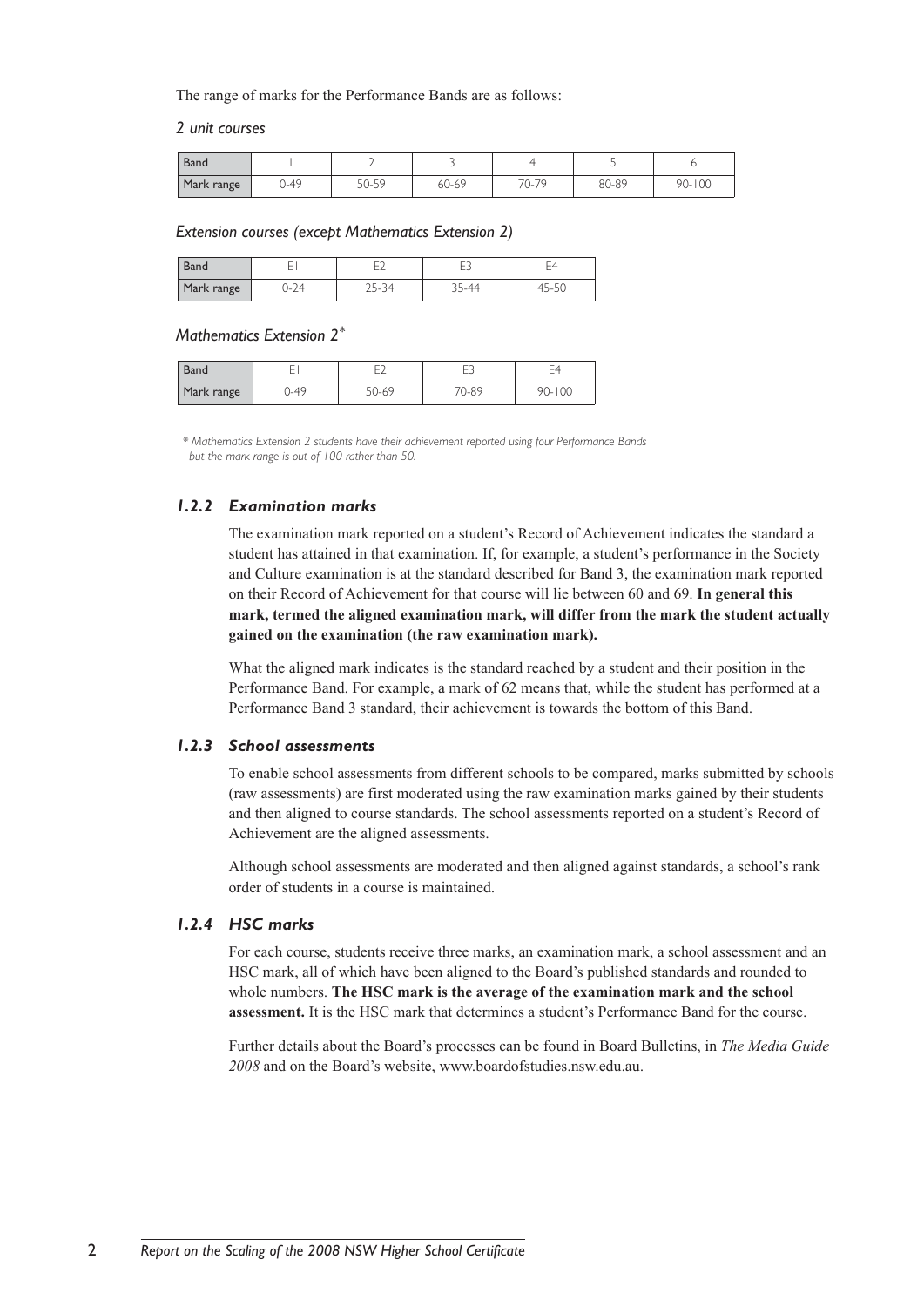# **2 The Universities Admission Index (UAI) – an overview**

# **2.1 Background**

The Universities Admission Index (UAI) is a numerical measure of a student's overall academic achievement in the HSC in relation to that of other students. This measure allows the overall achievement of students who have completed different combinations of HSC courses to be compared. The UAI is calculated solely for use by tertiary institutions, either on its own or in conjunction with other criteria, to rank and select school leavers for admission. Calculation of the UAI is the responsibility of the Technical Committee on Scaling on behalf of the NSW Vice-Chancellors' Committee.

Students who indicate on their HSC entry forms that they wish to be notified of their UAIs will receive a UAI Advice Notice from the UAC. UAIs are also made available to institutions for selection purposes.

The UAI is reported as a **number** between 0 and 100 with increments of 0.05. The UAI is not a mark. Specifically, a student's UAI indicates the position of that student relative to their SC cohort. Students who receive a UAI of 80.00 in 2008, for example, have performed well enough in the HSC to place them 20% from the top of their SC cohort, if all the 2006 Year 10 students completed Year 12 and were eligible for a UAI in 2008.

# **2.2 Categorisation of UAI courses**

UAI courses are assessed by formal examinations conducted by the Board and have sufficient academic rigour to be regarded as suitable preparation for university study.

UAI courses are classified as either Category A or Category B courses. The criteria for Category A courses are academic rigour, depth of knowledge, the degree to which the course contributes to assumed knowledge for tertiary studies, and the coherence with other courses included in the UAI calculations. Category B courses are those whose level of cognitive and performance demands are not regarded as satisfactory in themselves, but their contribution to a selection index is regarded as adequate if the other courses included in the aggregate are more academically demanding.

In 2008 the Category B courses were:

- $Accounting<sup>1</sup>$
- <sup>n</sup> Business Services Examination
- **Construction Examination**
- <sup>n</sup> Entertainment Examination
- Hospitality Examination
- Industrial Technology
- <sup>n</sup> Information Technology Examination
- <sup>n</sup> Metal and Engineering Examination
- Primary Industries Examination
- Retail Operations Examination
- Tourism Examination.

*<sup>1</sup> A Board Developed course delivered by TAFE.*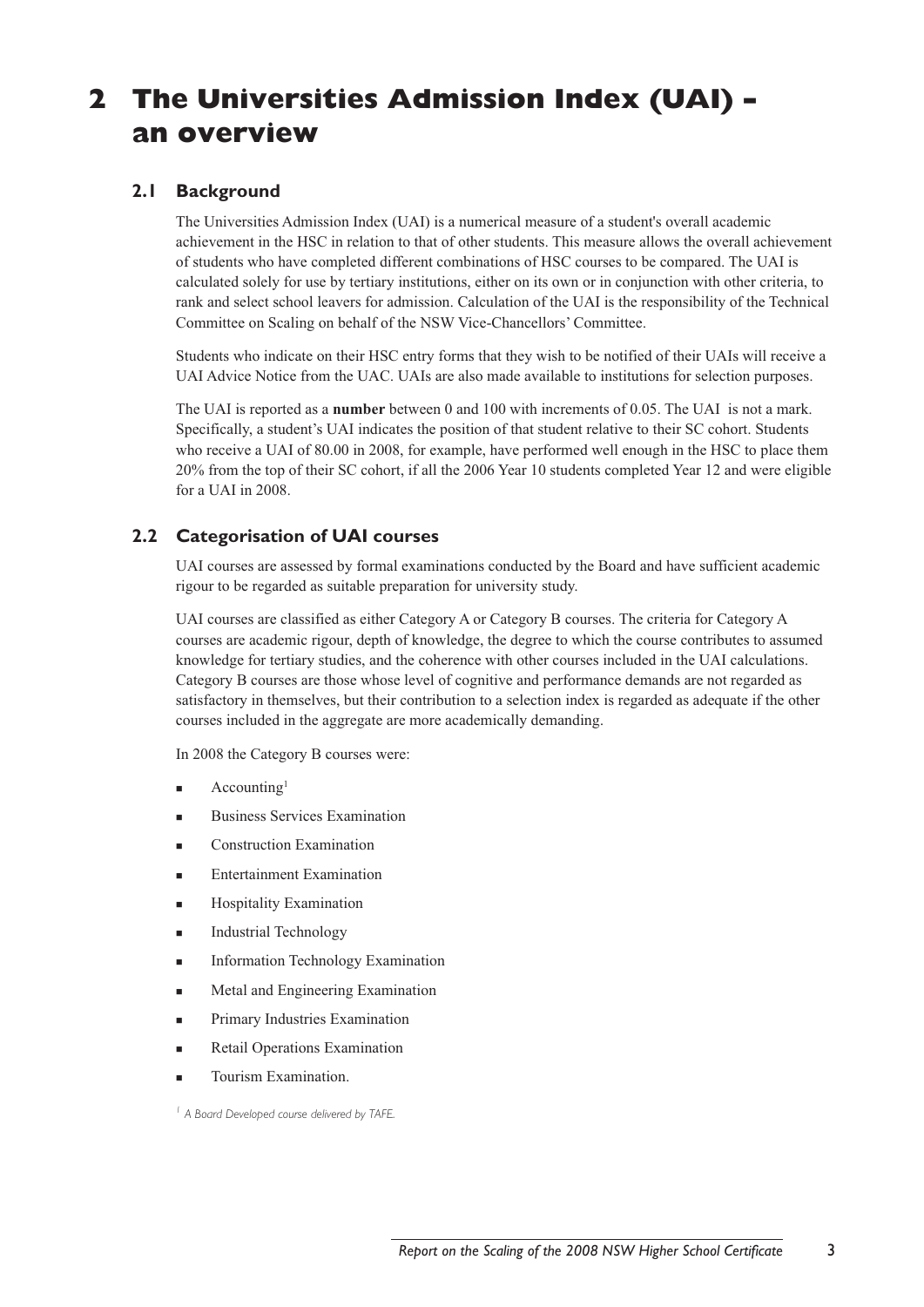# **2.3 Eligibility for a UAI in 2008**

To be eligible for a UAI a student must have satisfactorily completed at least 10 units of UAI courses, which included at least:

- <sup>n</sup> eight units of Category A courses
- <sup>n</sup> two units of English
- three courses of two units or greater
- four subjects.

# **2.4 Calculation of the UAI**

The UAI is based on an aggregate of scaled marks in 10 units of UAI courses comprising:

- $\blacksquare$  the best two units of English
- n the best eight units from the remaining units, which can include up to two units of Category B courses.

Marks to be included in the UAI calculations can be accumulated over a five year period but if a course is repeated only the last satisfactory attempt is used in the calculation of the UAI.

For students accumulating courses towards their HSC, scaled marks are calculated the year the courses are completed.

# **2.5 The scale on which the UAI is reported**

Before 1998, the ranking of students was based only on those HSC students who were eligible for a Tertiary Entrance Rank (TER), as it was called, in that year. Consequently it was difficult to compare TERs across years if the nature of the HSC cohort changed, either because of changes in the retention rate or in the quality of the group completing Year 12. As retention rates were not the same in different states, TERs could not be compared across Australia, making the processing of out-of-state university applications difficult.

A procedure providing a fair and equitable method of ranking out-of-state applicants was developed by a taskforce set up by the Ministerial Council on Education, Employment, Training and Youth Affairs. The procedure was based on the assumption that age cohorts from which the states' HSC cohorts are drawn are equally able to undertake tertiary study. That is, if everyone in the age group completed Year 12, it would be fair to consider as admissible to any particular university course the same proportion of each state's students.

The result of this procedure is a number which represents the position of a student in the appropriate age cohort, based on their overall academic achievement in the HSC.

In New South Wales, as few students leave school before completing Year 10, the age cohort for an HSC group is taken as the group of students who completed the School Certificate examination two years earlier. The School Certificate examination provides the link that allows the positions of students relative to their Year 10 group to be estimated from their positions relative to their Year 12 group.

Reporting the positions of students using this measure allows UAIs to be compared across years in New South Wales and makes out-of-state applications easier to process.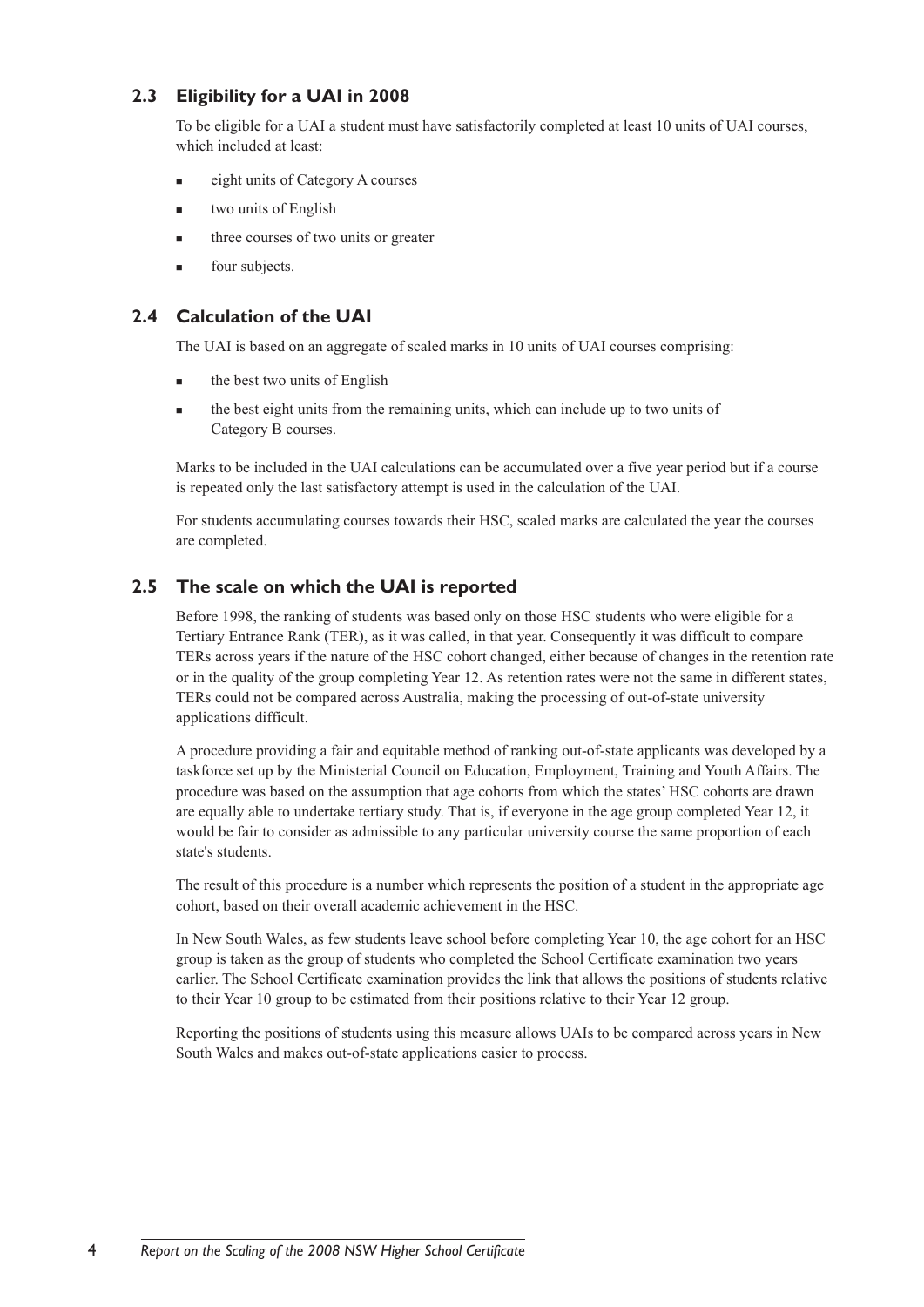# **2.6 The UAI Advice Notice**

The UAI Advice Notice includes:

- the student's UAI
- <sup>n</sup> a list of the UAI courses which the student studied and the categorisation of each course
- <sup>n</sup> the number of units of each UAI course that were actually included in the calculation of the UAI.

While UAIs are calculated for all UAI-eligible students, only those students who indicate on their HSC entry forms that they wish to be notified of their UAI will receive a UAI Advice Notice from UAC.

There are two circumstances where a UAI will not be shown on the UAI Advice Notice. The first is when a student receives a UAI between 0.00 and 30.00, in which case the UAI will be indicated as "30 or less". The second is when the student has not met the requirements for a UAI, in which case the statement "Not Eligible" will appear.

An example of a UAI Advice Notice is given below.

| <b>2008 Universities Admission Index Advice</b><br>Your Universities Admission Index (UAI): 73:00 *SEVEN*THREE***ZERO*ZERO |          |                |                |                                           |  |  |  |
|----------------------------------------------------------------------------------------------------------------------------|----------|----------------|----------------|-------------------------------------------|--|--|--|
| Course name                                                                                                                | Category | Year completed | Unit value     | Units included in cal-<br>culation of UAI |  |  |  |
| <b>Economics</b>                                                                                                           | А        | 2008           | $\mathfrak{D}$ |                                           |  |  |  |
| English Standard                                                                                                           | А        | 2008           | $\mathfrak{D}$ | $\mathfrak{D}$                            |  |  |  |
| Legal Studies                                                                                                              | А        | 2008           | $\mathcal{I}$  | 7                                         |  |  |  |
| <b>Mathematics</b>                                                                                                         | А        | 2008           | $\mathfrak{D}$ | $\mathfrak{D}$                            |  |  |  |
| Studies of Religion I                                                                                                      | А        | 2008           |                |                                           |  |  |  |
| French Continuers                                                                                                          | А        | 2008           | V              | V                                         |  |  |  |
| French Extension                                                                                                           | А        | 2008           |                |                                           |  |  |  |

# **2.7 The UAI – an endangered species?**

At different times it has been argued that the UAI is a blunt instrument and that different indices should be used for selection for different university courses. Despite the apparent attractiveness of this view there is little empirical evidence in its favour. The choice of a university course, with all other factors being equal, is likely to be determined by a student's knowledge, interests and skills, so that applicants for a particular course will have their UAIs based on HSC courses that provide a suitable academic background required for that course. Students with UAIs based on different patterns of HSC courses are likely to apply for different university courses.

A UAI will obviously have greatest predictive validity when there is congruence between the outcomes a student achieves and the knowledge and skills required for the chosen university course. Consequently, students should be advised to choose HSC courses that provide a suitable background for their proposed university study.

Advising students in terms of which courses are likely to result in a high UAI, while ignoring the nature of the courses they wish to study, is to trivialise education. If students choose courses in which they are interested and which will provide a suitable background for their future career, they are likely to work harder. Consequently, they are more likely to succeed.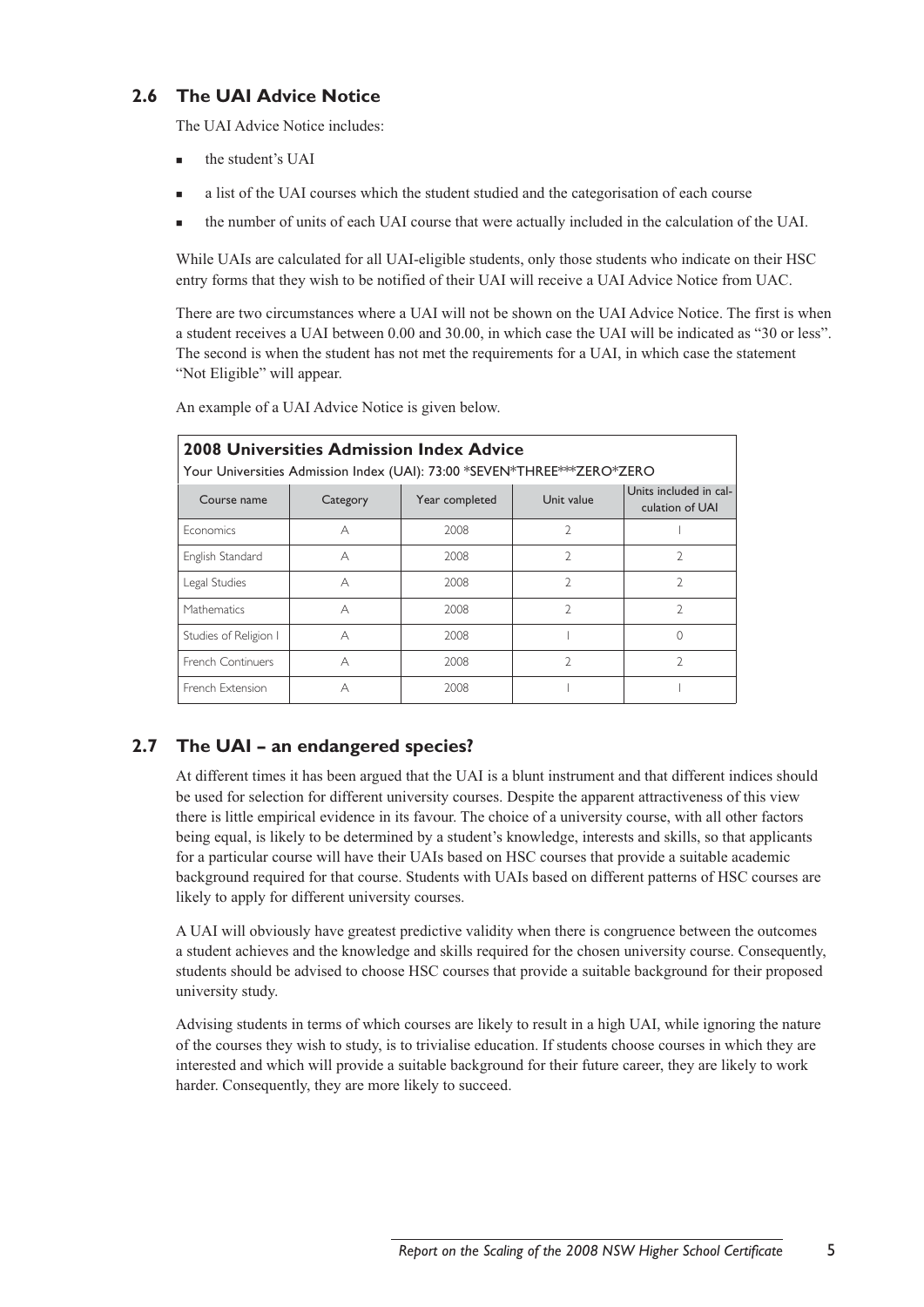# **3 Calculating the UAI in 2008**

# **3.1 Overview**

Tertiary institutions are concerned with ranking school leaver applicants. From their perspective, the importance of HSC marks is that they convey information about a student's position in relation to other students.

With the exception of English, which is compulsory, students are free to choose their courses of study. Consequently, individual course candidatures vary in size and nature, and there are many different enrolment patterns. In 2008 there were 27 432 different enrolment patterns for UAI-eligible students; only 197 of these 27 432 combinations were completed by 18 or more students and 20 073 were taken by only one student. Given the choice available, it follows that a student's rank in different courses will not necessarily have the same meaning, as good rankings are more difficult to obtain when the student is competing against students of high academic ability.

Because of the lack of comparability of HSC marks achieved in different courses, either when reported against standards or in terms of ranking, marks of individual students are scaled before they are added to give the aggregates from which the UAI is determined.

The scaling process is designed to encourage students to take the courses for which they are best suited and which best prepare them for their future studies. The underlying principle is that a student should neither be advantaged nor disadvantaged by choosing one HSC course over another. The scaling algorithm estimates what students' marks would have been if all courses had been studied by all students.

The scaling model assumes that a student's position in a course depends on the student's developed ability in that course and the "strength of the competition". Since the UAI is a rank that reflects academic achievement, "strength of the competition" is defined in terms of the demonstrated overall academic attainment of a course candidature.

Scaling first modifies the mean, the standard deviation and the maximum mark in each course. Adjustments are then made to the marks of individual students to produce scaled marks, which are the marks the students would have received if all courses had the same candidature.

Although scaled marks are generally different from the raw marks from which they are derived, the ranking of students within a course is not changed.

Once the raw marks have been scaled, aggregates are calculated for UAI-eligible students. Percentiles, which indicate the ranking of students with respect to other UAI-eligible students, are then determined on the basis of these aggregates. In most cases, the ranking or order of merit based on these aggregates is quite different from the order of merit using aggregates based on HSC marks.

The penultimate step is to determine what the percentiles would have been if all students in their SC cohort completed Year 12 and were eligible for a UAI two years later. The last step is to round these percentiles to the nearest 0.05. These are the UAIs.

Each UAI corresponds to a range of aggregates and the number of students with each UAI varies, depending in part on how many candidates tie on the same aggregate.

The scaling process, which does not assume that one course is intrinsically more difficult than another or that the quality of the course candidature is always the same, is carried out afresh each year.

All students who complete at least one UAI course in a given year are included in the scaling process for that year. Students who are accumulating courses towards their HSC have their scaled marks calculated in the year the courses are completed.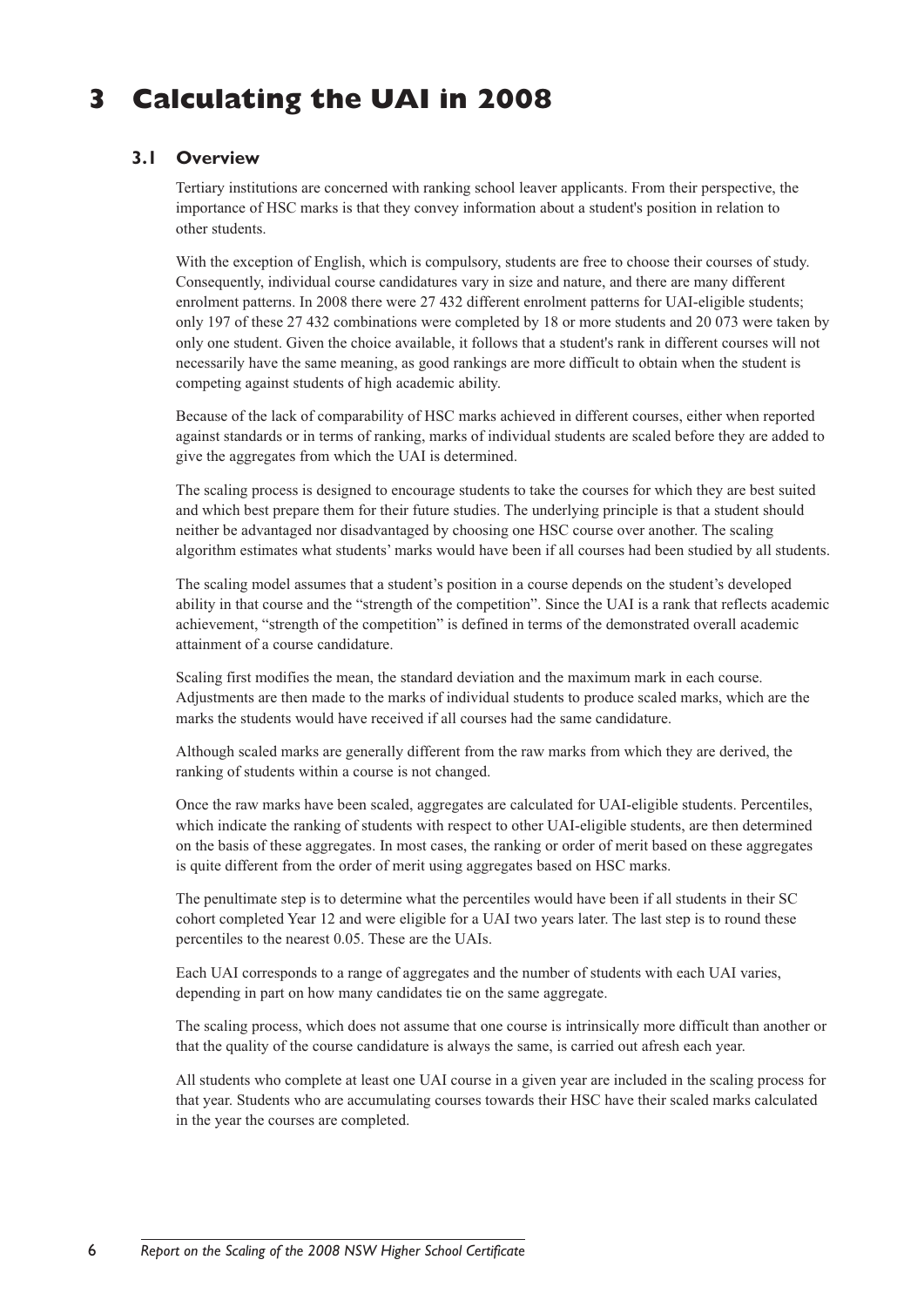# **3.2 The scaling process in 2008**

The scaling procedure used in 2008 was unchanged from that used in 2007.

#### *3.2.1 Marks used in the UAI calculations*

For each course a student completes, the Board provides the following marks:

- a raw examination mark
- a raw moderated school assessment<sup>1</sup>
- <sup>n</sup> an examination mark, which has been aligned to course standards
- <sup>n</sup> a school assessment, which has been aligned to course standards
- an HSC mark.

*<sup>1</sup> These are school assessments that have been moderated using the raw examination marks.*

All marks are provided on a one-unit basis to one decimal place. In the description of the scaling process that follows, to cater for both 2 unit and Extension courses, marks are described on a one-unit basis.

#### *3.2.2 Raw HSC marks*

Raw HSC marks, rather than the Board's reported HSC marks, are used in the scaling process. **A student's raw HSC mark in a course is the average of their raw examination mark and their raw moderated school assessment.** These marks are not reported to students.

#### *3.2.3 Combined courses*

As the Board places Standard and Advanced English raw marks on a common scale, these courses are combined and scaled as a single course, but are reported as separate courses in order to be consistent with the Board's reporting practice. The three Distinction courses are also combined and scaled and reported as a single course.

#### *3.2.4 Initial standardisation*

Before the scaling algorithm is implemented, a linear transformation is applied to the raw HSC marks in each course to set the top mark to a common value. The marks in each course are then standardised to a mean of 25 and standard deviation of 12 on a one-unit basis.

#### *3.2.5 Calculating scaled means and standard deviations*

The model underpinning the scaling algorithm specifies that the scaled mean in a course is equal to the average academic achievement of the course candidature where, for individual students, the measure of academic achievement is taken as the average scaled mark in all courses completed. The model specification leads to a set of simultaneous equations from which the scaled means of 2 unit courses are calculated.

The scaled standard deviation for a 2 unit course is the standard deviation of the measure of overall academic achievement of the candidature of that course.

For Extension courses the scaled means and standard deviations are determined by the performance of the Extension students on the corresponding 2 unit courses. The exceptions are History Extension which can be completed by both Modern History and Ancient History students, and the second Extension courses in English and Mathematics: English Extension 2 and Mathematics Extension 2.

A scaled mean is determined for the Modern History students in History Extension on the basis of their performance in the 2 unit Modern History course. A scaled mean for the Ancient History students in History Extension is found in a similar manner. The scaled mean for History Extension is then set equal to the weighted average of these two scaled means. The scaled standard deviation is found in a similar manner.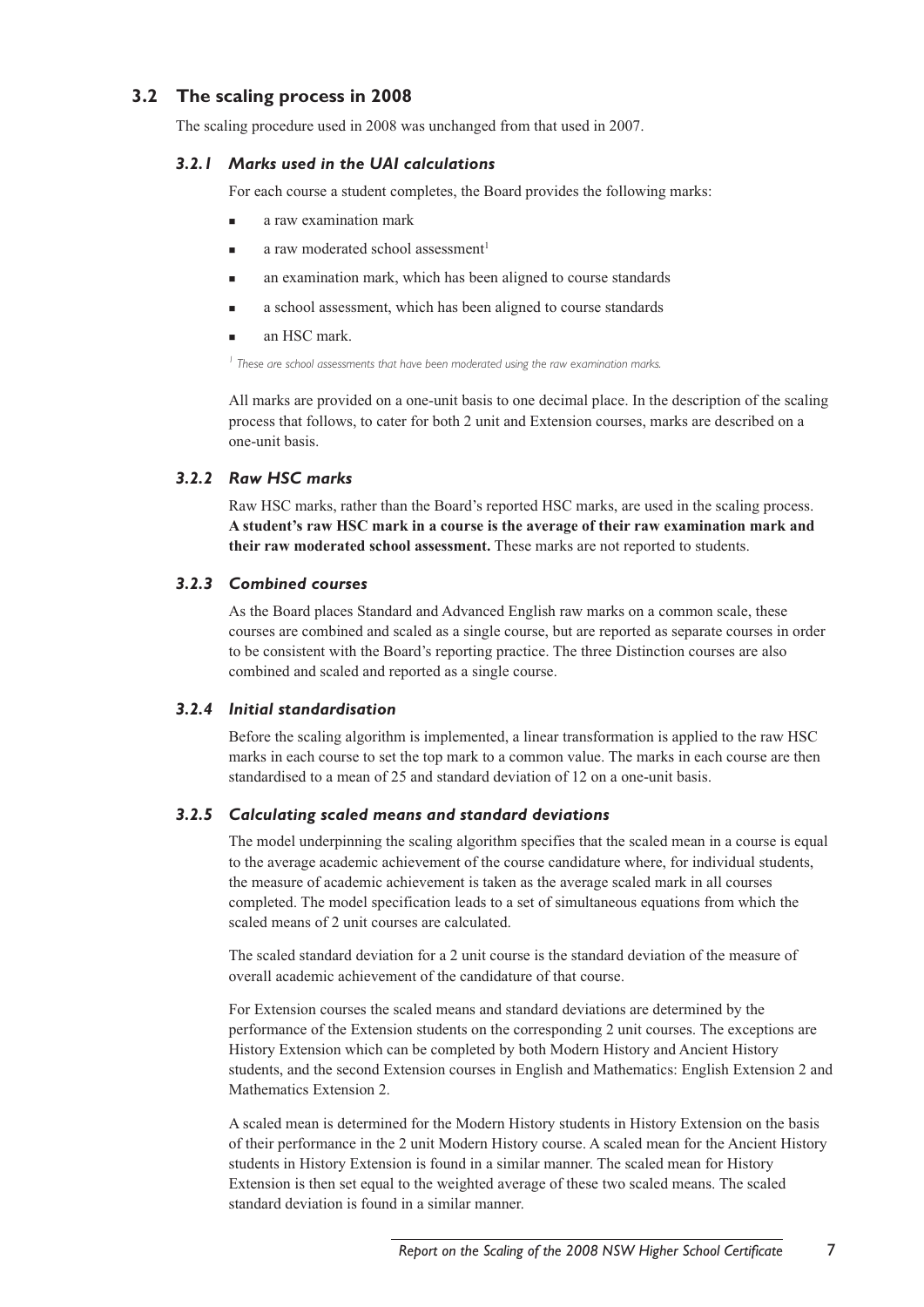Scaled means and standard deviations for English and Mathematics Extension 1 courses are calculated as described above. The scaled mean and standard deviation for the Mathematics Extension 2 course are then determined by the performance of the Extension 2 students in the Mathematics Extension 1 course. For English Extension 2, the scaled mean and standard deviation are determined by the performance of the Extension 2 students in English Advanced. This option is not available for Mathematics as the Extension 2 students do not complete the Mathematics 2 unit paper.

#### *3.2.6 Setting maximum marks*

The maximum possible scaled mark in a course is determined according to the academic quality of the course candidature in such a way that the maximum possible scaled mark for the combined 2 unit English candidature is 50 on a one-unit basis.

In 2008 the maximum possible scaled mark in a course was given by the smaller of 50 and the scaled mean  $+ 2.49$  times the initial scaled standard deviation, where the scaled mean and initial scaled standard deviation of the course are determined using the scaling algorithm.

The number, 2.49, was determined on the basis that the maximum possible scaled mark in the combined 2 unit English course is 50. This number is calculated afresh each year.

## *3.2.7 Scaling individual marks*

Once the scaled means and standard deviations are determined, individual raw marks are scaled using a non-linear transformation which preserves the scaled mean and standard deviation of a course and restricts the scaled marks to the range  $(0 - 50)$ .

If the actual maximum scaled mark in a course is less than the maximum possible scaled mark, a further linear transformation is applied. The effect of this linear transformation is that, while the scaled mean for a course is not changed, the standard deviation is modified so that the actual maximum scaled mark in the course is the same as the maximum possible scaled mark. In all tables presented in this report the modified scaled standard deviations rather than the initial scaled standard deviations are shown.

For some courses with very small candidatures the non-linear transformation is not always appropriate, in which case alternative transformations, which are consistent with the principles of the scaling algorithm, are used.

#### *3.2.8 Calculating aggregates and UAI-eligible percentiles*

Aggregates of scaled marks are calculated to one decimal place according to the rules described in section 2.4. UAI-eligible percentiles, which show the position of students relative to their UAI cohort, are then determined for these aggregates. The UAI-eligible percentile corresponding to a particular aggregate is the percentage of the UAI cohort who received an aggregate mark less than or equal to that aggregate.

Table 3.1 shows the UAI-percentiles corresponding to selected aggregates for the 2008 UAI cohort. From the table it can be seen that, for example, 77.1% of the 2008 UAI cohort received an aggregate mark of 350 or less.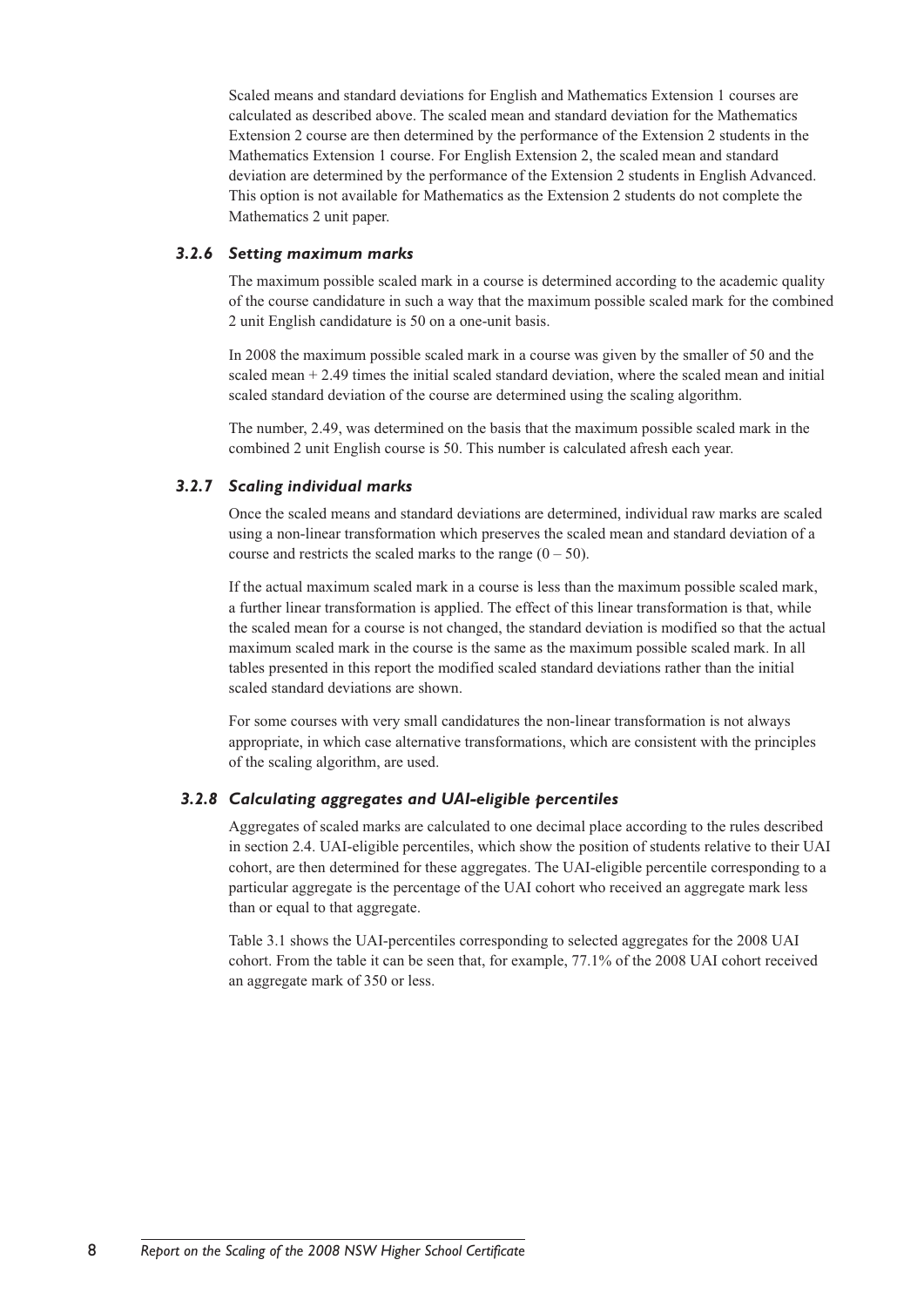| Aggregate | Percentile* |
|-----------|-------------|
| 450.0     | 98.6        |
| 400.0     | 90.8        |
| 350.0     | 77.1        |
| 300.0     | 59.9        |
| 250.0     | 42.0        |
| 200.0     | 25.6        |
| 150.0     | 12.3        |

Table 3.1 UAI-eligible percentiles<sup>1</sup> corresponding to selected aggregates: 2008

*<sup>1</sup> In earlier years these percentiles, rounded to the nearest 0.05, were called the Tertiary Entrance Ranks (TERs).*

#### *3.2.9 Calculating the UAI – establishing the link*

The percentiles which have been calculated show students' positions relative to their 2008 UAI cohort. The next step is to calculate what their positions would have been in relation to their 2006 SC cohort if all students in this cohort had been eligible for a UAI in 2008. These positions, represented by SC percentiles rounded to the nearest 0.05, are their UAIs. An observed score equating procedure is employed using the SC examination as the anchor variable.

A total School Certificate mark (SC mark) is first calculated for each student. In 2006 the School Certificate Examination had four papers (English, Mathematics, Science, and Australian History and Geography), so the maximum possible SC mark was 400. Of the 51 978 students in the 2008 UAI cohort, 47 356 had completed the School Certificate Examination in 2006; 58.5% of the 80996 students in the 2006 SC cohort.

The next step is to calculate frequency distributions of the SC mark for all 2006 Year 10 students and for those who were eligible for a UAI in 2008. The differences in the two frequency distributions (Figure 3.1) show that the 2006 Year 10 students who were eligible for a UAI in 2008 were generally academically more able than the total 2006 SC cohort.



*Figure 3.1 Frequency distributions of SC marks for the 2006 SC cohort and for those students who were also in the 2008 UAI cohort*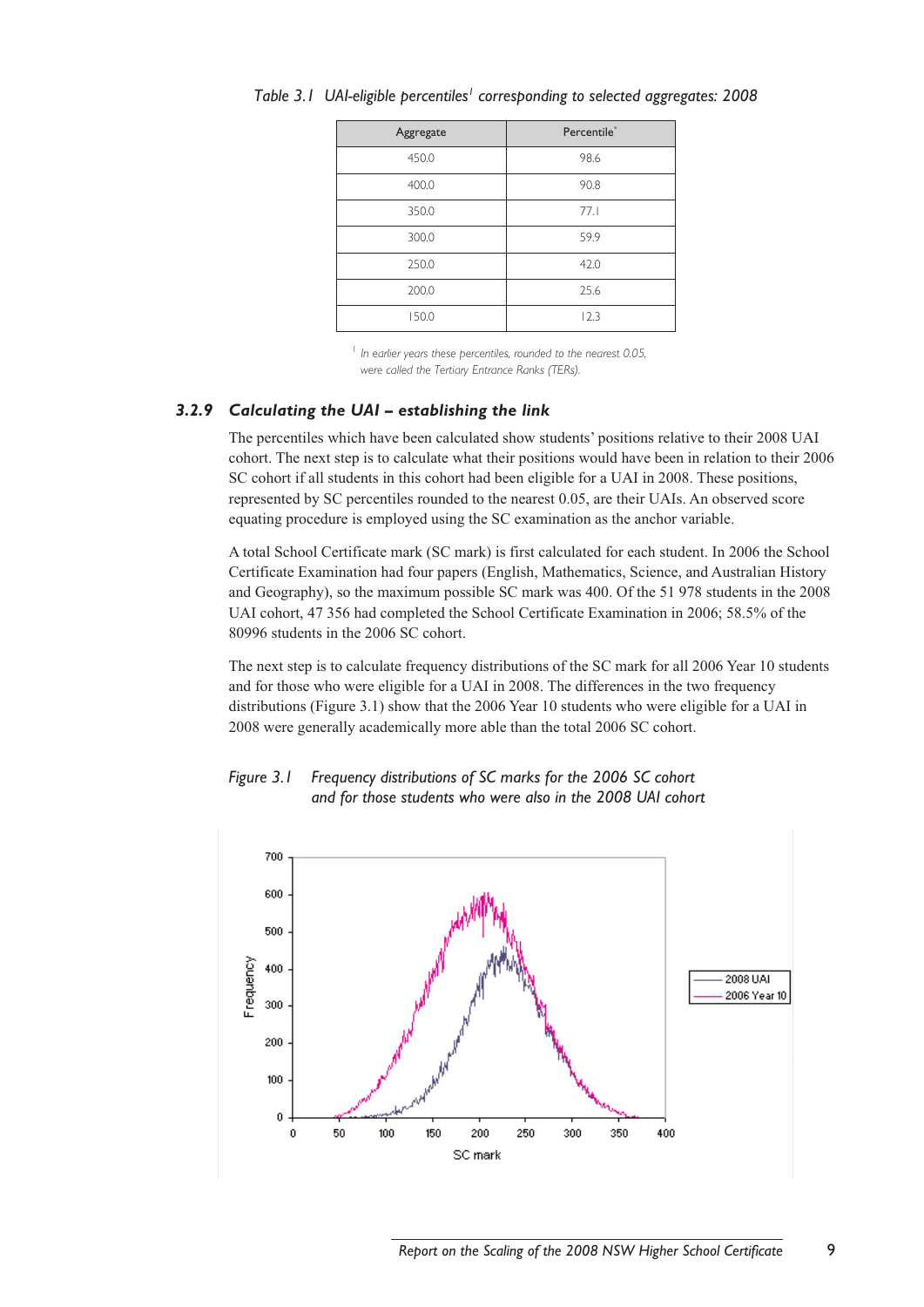Another way of presenting the data is to calculate the proportion of students on each SC mark in 2006 who subsequently gained a UAI in 2008 and plot the proportions against corresponding SC marks. The resultant graph (Figure 3.2) shows that the likelihood of 2006 Year 10 students continuing with their schooling and being eligible for a UAI in 2008 increases with SC mark.



#### *Figure 3.2 Proportion of the 2006 SC cohort who were also in the 2008 UAI cohort by SC mark*

The data underlying Figure 3.1 are then used to link a student's position relative to their 2008 UAI cohort, their UAI-eligible percentile, with their position relative to their 2006 SC cohort, their SC percentile (Figure 3.3).





This link is determined by calculating, for each SC mark:

- the percentage of the SC cohort who have a SC mark less than or equal to the given SC mark (SC percentile), and
- <sup>n</sup> the percentage of those who were also in the 2008 UAI cohort who had a SC mark less than or equal to the given SC mark (UAI-eligible percentile).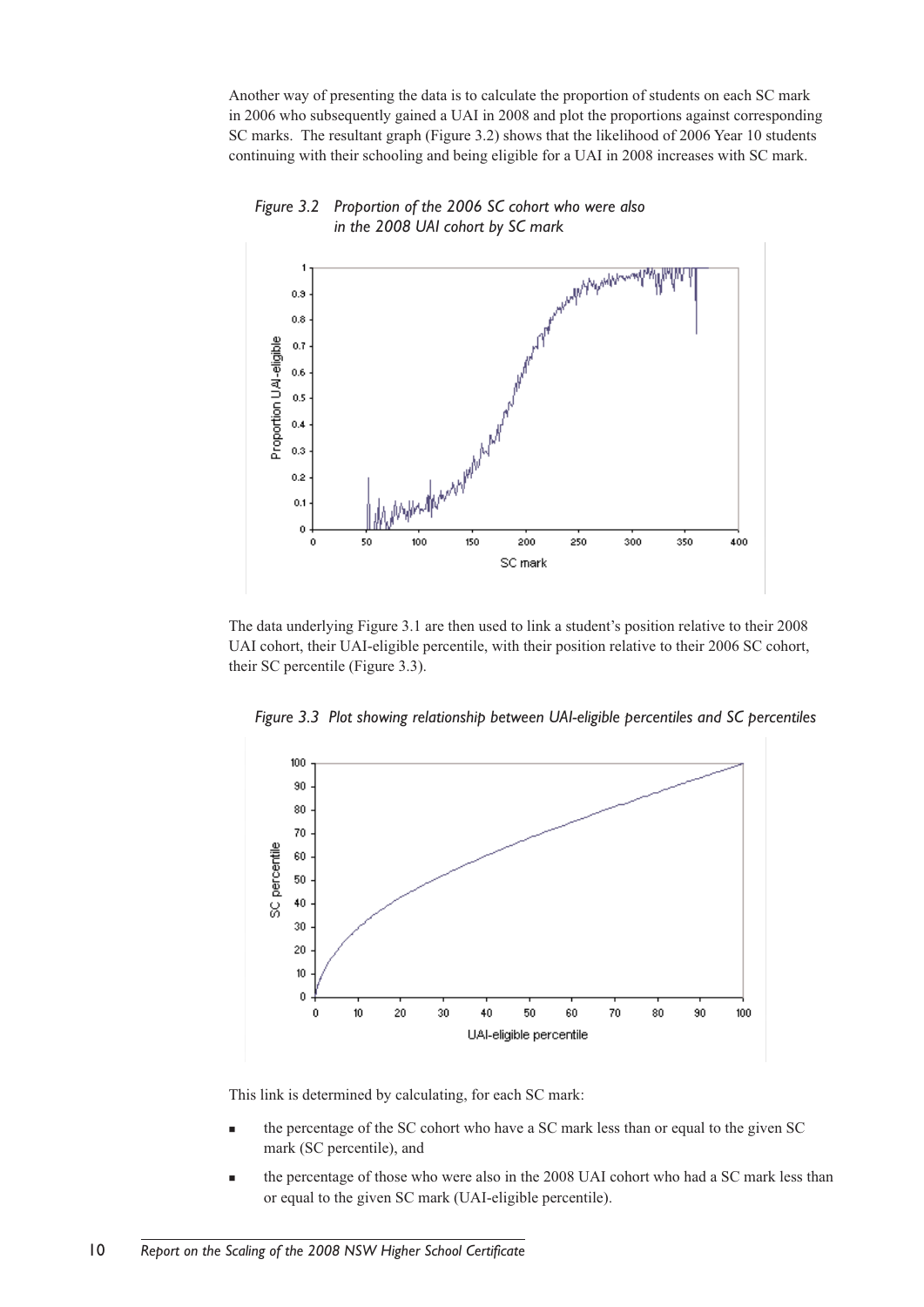The relationship between the two sets of percentages are shown in Table 3.2 for a selected set of UAI-eligible percentiles. In this table, the percentiles have been rounded to one decimal place but for the actual calculations they are not rounded.

| UAI-eligible percentile | SC percentile |
|-------------------------|---------------|
| 99.0                    | 99.4          |
| 90.0                    | 94.0          |
| 80.0                    | 87.8          |
| 70.0                    | 81.5          |
| 60.0                    | 75.0          |
| 50.0                    | 68.1          |
| 40.0                    | 60.7          |
| 30.0                    | 52.4          |
| 20.0                    | 42.8          |
| 15.0                    | 36.9          |

*Table 3.2 Relationship between UAI-eligible percentiles and SC percentiles* 

These equivalences show, for example, that students who were better than 90.0% of the 2008 UAI-eligible cohort would have been better than 94.0% of the 2006 SC cohort .

#### *3.2.10 Calculating the UAI – the final step*

The last step is to determine the relationship between aggregate and SC percentile. This is done by converting the UAI-eligible percentiles found in section 3.2.8 to SC percentiles using the equivalences from section 3.2.9. When rounded to 0.05, these SC percentiles become the UAIs.

The relationship between aggregate and UAI is shown graphically in Figure 3.4 and, for selected aggregates, in Table 3.3.



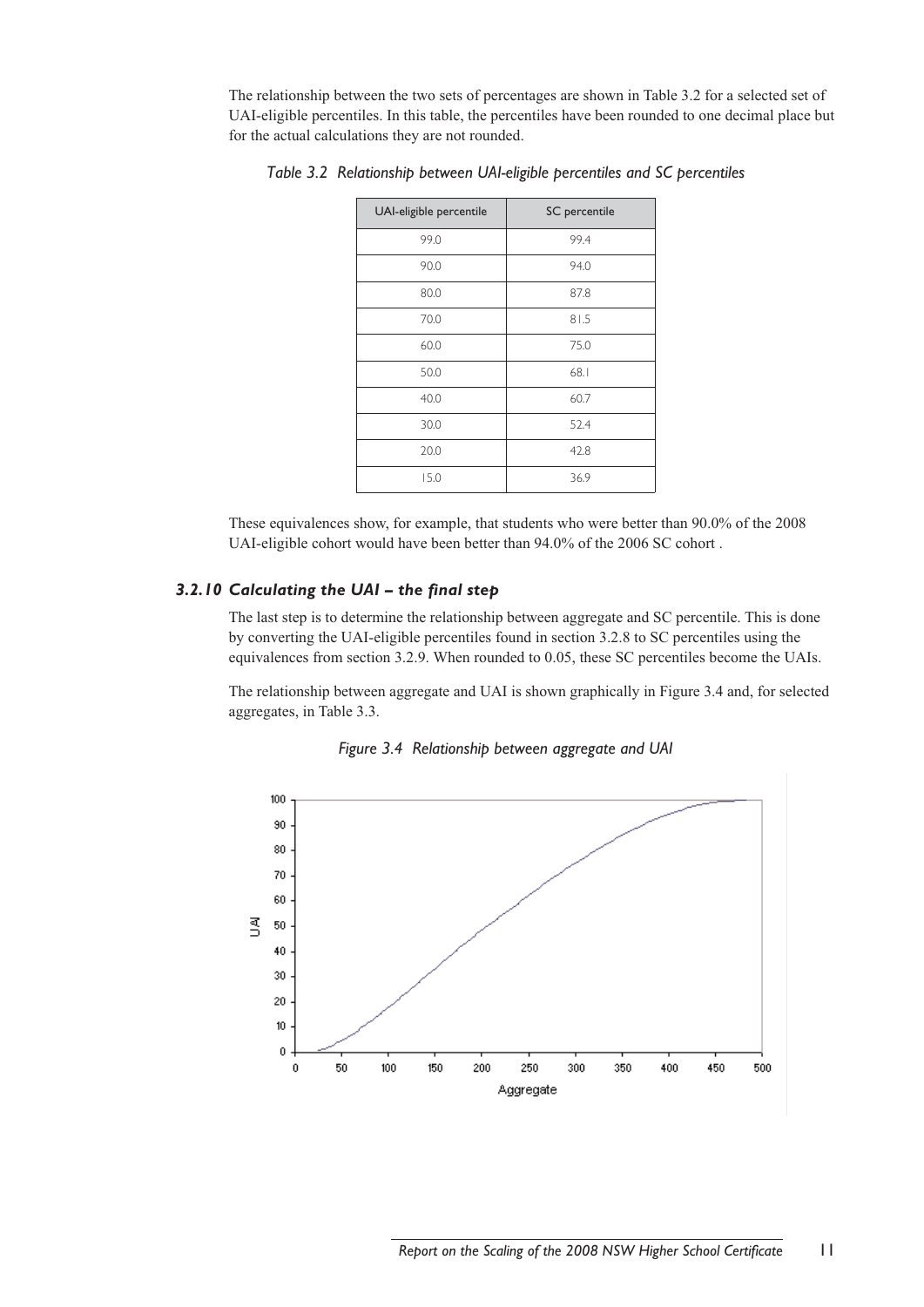| Aggregate | <b>UAI</b> |
|-----------|------------|
| 450.0     | 99.15      |
| 400.0     | 94.45      |
| 350.0     | 85.95      |
| 300.0     | 74.90      |
| 250.0     | 62.15      |
| 200.0     | 48.45      |
| 150.0     | 33.15      |

*Table 3.3 Relationship between aggregate and UAI*

The following example uses data from Tables 3.1 and 3.2 to illustrate the procedure. In the actual UAI calculations the full data set is used, not just the data presented in these tables. The UAI estimated from data presented in these tables will only be an estimate of the actual UAI which is calculated using the full data set.

Table 3.1 shows that students with an aggregate of 350.0 performed well enough in the HSC to be 22.9% from the top of the 2008 UAI cohort; a percentile of 77.1. From Table 3.2 we can estimate by linear interpolation that students who are at the  $77.1<sup>th</sup>$  percentile of the UAI-eligible percentile are at the 85.97<sup>th</sup> percentile of the 2006 SC cohort. This means that students with an aggregate of 350.0 have performed well enough in the HSC to be at the 85.97th percentile of their SC cohort. Their percentile is rounded, giving an estimated UAI of 85.95.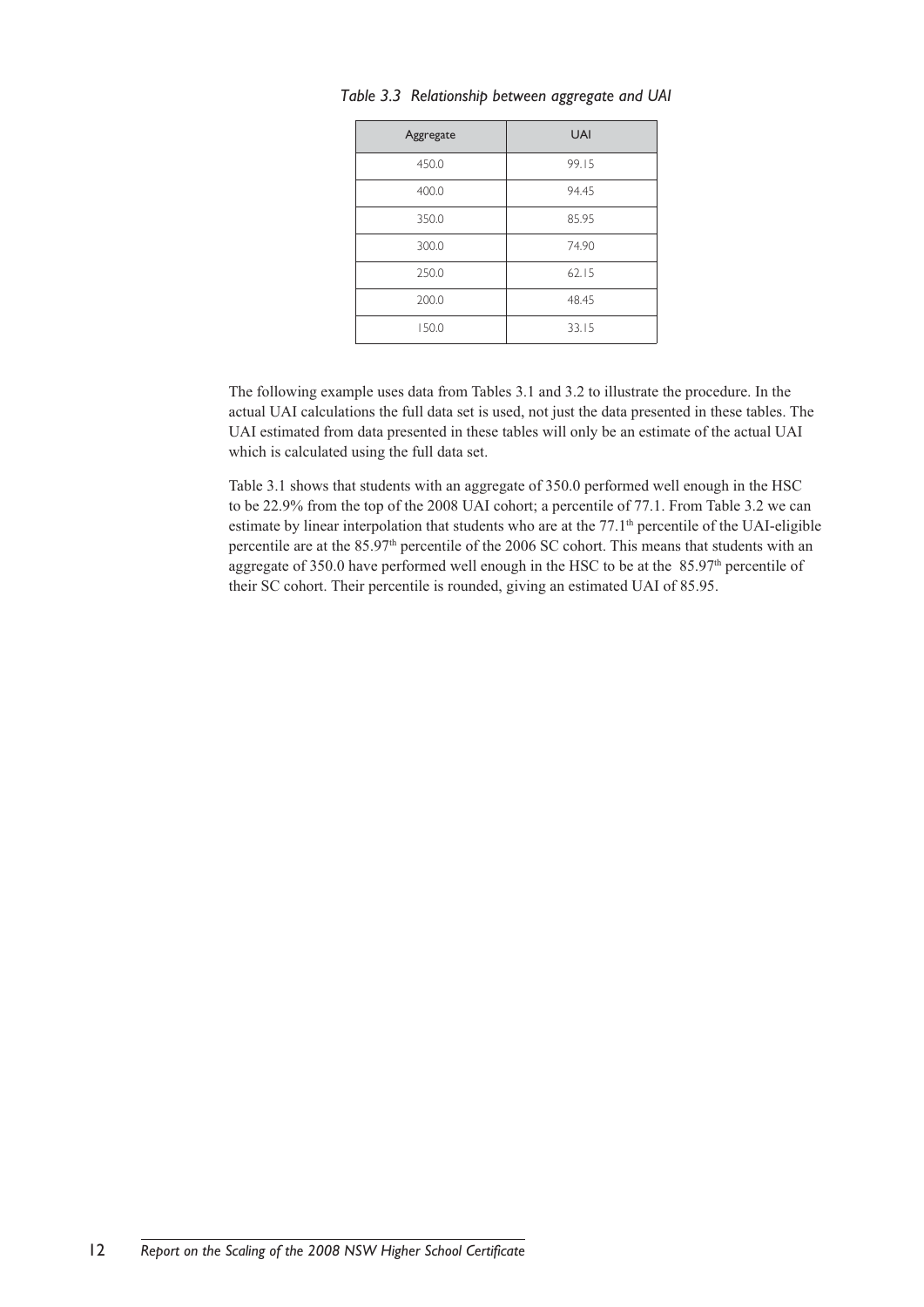# **4 The HSC and UAI in 2008 – some results**

# **4.1 Overview**

In 2008 a total of 67 153 students completed at least one HSC course, but 1 396 were removed from the data base as they completed no UAI course in 2008. Of the remaining pool of 65 757 students 94.2% received an HSC and 79% received a UAI. Only 21 students who received a UAI were not eligible for the HSC. While courses contributing to the underlying aggregate may be accumulated over a five year period, 96.4% of those receiving a UAI in 2008 included only 2008 courses in their aggregate.

The percentage of students enrolled in at least one UAI course who were female was 52.3%, which was similar to that of previous years. The percentage of students who received a UAI who were female was 53.6%.

## **4.2 Percentage of students receiving a UAI**

One feature of the HSC in recent years has been the change in the percentage of students in the HSC cohort who receive a UAI. The percentage has dropped steadily from 2001 until 2007 and then increased slightly in 2008.

Students who do not receive a UAI fall into one of two broad groups:

- 1. Those who are studying less than 10 units. These include private study students who enrol in one or two courses, mature age students who are studying a limited HSC program, students who are accumulating their HSC over two or more years, and students who are sitting for one or more HSC courses ahead of their cohort.
- 2. Those who enrol in a full HSC program which does not satisfy the requirements for a UAI. These students normally complete six or eight units of Board Developed courses, and choose the remaining units from Board Endorsed courses. They receive an HSC but not a UAI. In 2008 there were 9 969 such students.

| Year | <b>HSC</b><br>candidature | Number | Students receiving a TER/UAI<br>$\%$ |
|------|---------------------------|--------|--------------------------------------|
| 2001 | 60788                     | 49 782 | 81.9                                 |
| 2002 | 63   20                   | 51 648 | 81.8                                 |
| 2003 | 63 387                    | 51736  | 81.6                                 |
| 2004 | 64 267                    | 51999  | 80.9                                 |
| 2005 | 63 867                    | 51461  | 80.6                                 |
| 2006 | 64 274                    | 50 744 | 78.9                                 |
| 2007 | 65 005                    | 51036  | 78.5                                 |
| 2008 | 65 757                    | 51978  | 79.0                                 |

*Table 4.1 Proportion of students receiving a UAI: 2001 – 2008*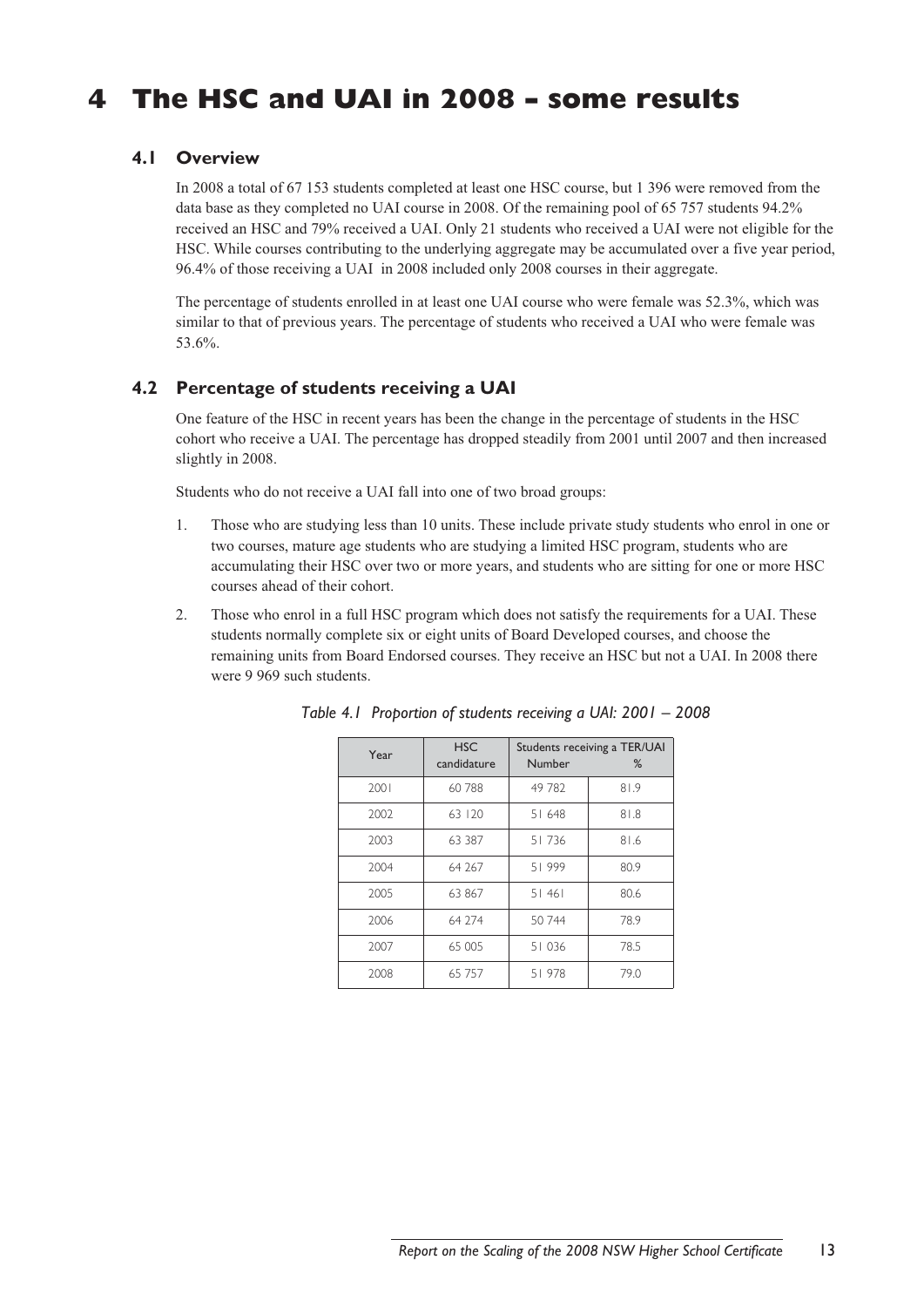# **4.3 Number of units of UAI courses completed**

The pattern in 2008 was similar to that observed in 2007, with 42.9% completing exactly 10 UAI units and 37.2% completing more than the required minimum number of UAI units (Table 4.2).

| Number            | 2005   | 2006   | 2007   |                   | 2008    |
|-------------------|--------|--------|--------|-------------------|---------|
| of units          | $\%$   | %      | %      | $\%$              | Number  |
| $\mathbf{I}$      | 0.04   | 0.03   | 0.05   | 0.1               | 79      |
| $\overline{2}$    | 3.2    | 3.2    | 3.4    | 3.3               | 2 1 3 8 |
| 3                 | 0.2    | 0.3    | 0.3    | 0.3               | 228     |
| $\overline{4}$    | 2.8    | 2.9    | 3.0    | 2.9               | 1910    |
| 5                 | 0.1    | 0.1    | 0.2    | 0.1               | 76      |
| 6                 | 5.2    | 5.6    | 6.0    | 5.8               | 3 8 0 6 |
| $\overline{7}$    | 0.2    | 0.2    | 0.2    | 0.2               | 137     |
| 8                 | 7.0    | 7.1    | 6.8    | 6.7               | 4 3 9 6 |
| $\,$ $\,$         | 0.5    | 0.5    | 0.5    | 0.4               | 292     |
| $\vert$ ()        | 42.2   | 41.8   | 41.5   | 42.9              | 28 222  |
| $\vert \ \vert$   | 19.9   | 20.0   | 20.1   | 19.6              | 12 874  |
| 2                 | 15.6   | 15.6   | 15.2   | 15.0              | 9 873   |
| 3                 | 2.3    | 2.1    | 2.2    | 2.1               | 40      |
| 4                 | 0.4    | 0.4    | 0.4    | 0.4               | 232     |
| $15+$             | 0.2    | 0.1    | 0.1    | 0.1               | 93      |
| <b>HSC</b> cohort | 63 867 | 64 274 | 65 005 | $\qquad \qquad -$ | 65 757  |

Table 4.2 Percentage of students completing specified numbers of units<sup>1</sup>  *of UAI courses: 2005 – 2008*

<sup>1</sup> The units include current year units and units accumulated in previous years.

# **4.4 Course enrolments – Table A1**

Table A1 in the appendix provides the size of the candidature, the percentage of females and the maximum UAI gained by a student enrolled in each course. The table excludes courses where there were less than 10 students and small courses with less than 50% UAI-eligible.

What is clear is that in almost all courses some students gained a UAI in excess of 95.00, and for the majority of courses the maximum UAI is higher.

The pattern of "male-dominated" and "female dominated" courses was similar to the pattern exhibited previously. Female students were in the majority in languages, creative arts and the humanities, while males were in the majority in technology and computing courses.

A total of 16 770 students enrolled in at least one VET course, of whom 12 741 students enrolled in a VET examination course. These figures are similar to the corresponding numbers for 2007 (16 800 and 12 714 respectively).

Overall, 79% of the 2008 HSC cohort received UAIs but the percentage varied across courses, from 63% to 100% for Category A courses with candidatures exceeding 100. For students enrolled in any VET courses the overall figure was 58.6% but was higher, 76.1%, for students enrolled in VET examination courses.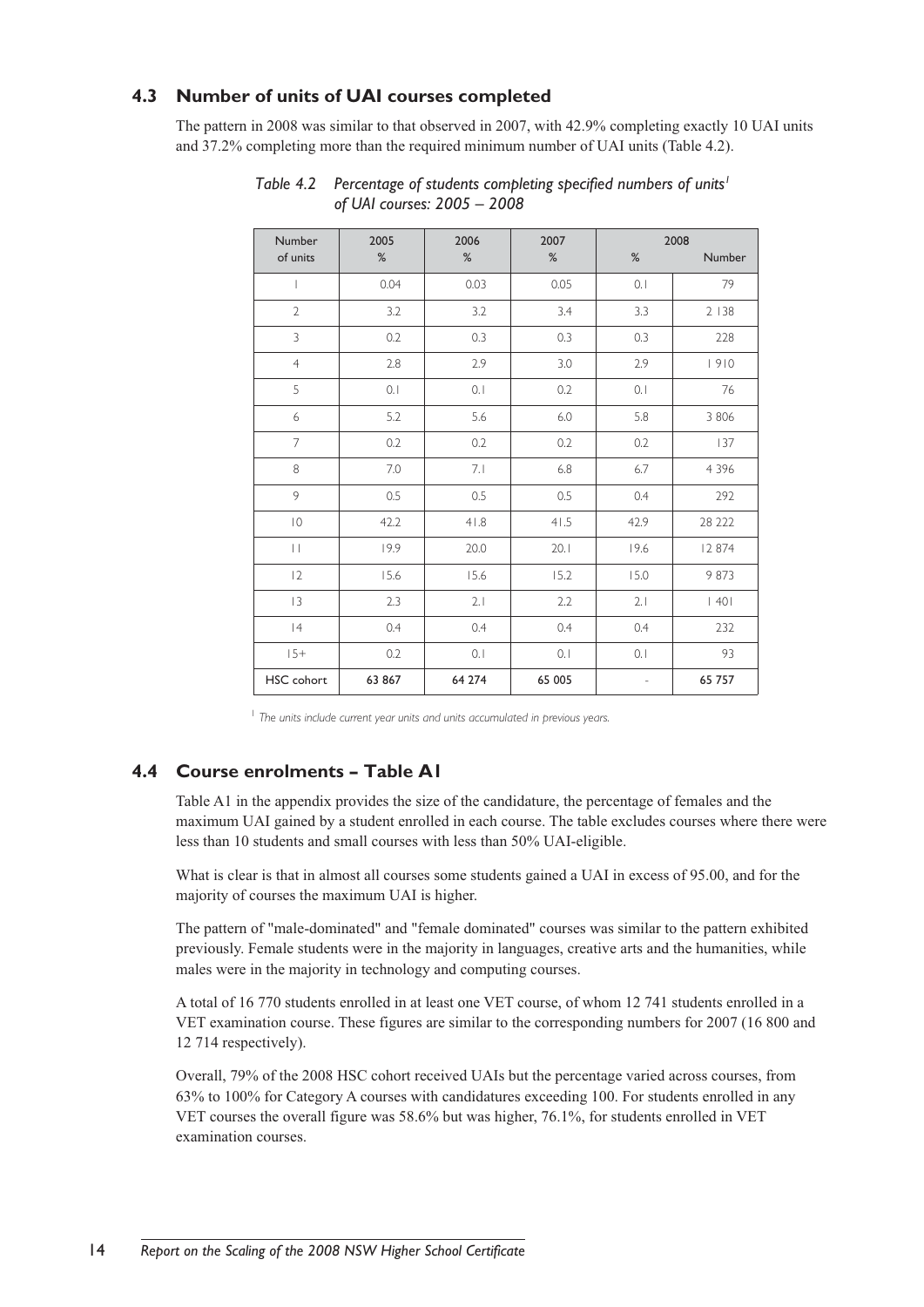# **4.5 Distributions of HSC marks – Table A2**

Table A2 in the Appendix shows the distributions of HSC marks in 2008. For each course the percentage of students in Bands 2 to 6 are given, together with the median HSC mark and the Band in which the median lies. Data are not provided for courses with less than 10 students.

Since the introduction of standards referenced reporting in 2001, marks reported to students have not been constrained to a set distribution. Students demonstrating the highest level of achievement in a 2 unit course are placed in Band 6 and receive HSC marks of 90 and above. The data show clearly that patterns of HSC marks vary across courses.

There are few students in Band 1. For most 2 unit courses the medians lie in Band 4.

Comparison of Table A2 with the corresponding table in 2007 shows that distribution of HSC marks has changed for some courses. This is not surprising, and will be discussed in section 5.1.

# **4.6 Descriptive statistics of HSC and scaled marks – Table A3**

Table A3 in the Appendix presents, for each course, descriptive statistics and the 99th, 90th, 75th, 50th and 25th percentiles for HSC and scaled marks. Data are not provided for courses with less than 10 students. Percentiles are not included for courses with less than 40 students.

Although HSC marks are not used as the basis for scaling they are shown in Table A3 because raw marks are not released to students or teachers and hence cannot be presented in this report. Scaled marks are generally lower than HSC marks: few students receive HSC marks less than 25 (on a one-unit basis), whereas the average scaled mark for the total HSC candidature is approximately 25.

In the table, marks are shown on a one-unit basis, so the range is 0 to 50. The percentiles in a course are based on all students completing that course in 2008 irrespective of whether they were eligible for a UAI or not.

When reading the table it must be remembered that an HSC mark indicates a standard reached, whereas a scaled mark indicates a student's position in the course candidature if all students had completed that course. Because HSC marks and scaled marks serve different purposes, comparing HSC and scaled marks is of little value, and can lead to misinterpretations that may affect student choices of courses to study.

The Board reports HSC marks rounded to the nearest integer whereas raw marks are calculated to one decimal place. Because of the rounding, for each HSC mark there will be a range of raw marks and hence a range of scaled marks. There is therefore no unique scaled mark for an HSC mark so the scaled marks reported in Table A3 are the scaled marks at the specified percentiles.

The primary purpose of Table A3 is to show the relativities between courses.

For example, Table 4.3 shows the scaled marks corresponding to the 75th and 90th percentiles for Economics, Ancient History and Legal Studies.

| Course           | Scaled<br>Scaled mark for |                 |      |
|------------------|---------------------------|-----------------|------|
|                  | mean                      | P <sub>90</sub> | P75  |
| <b>Economics</b> | 30.7                      | 42.6            | 38.9 |
| Ancient History  | 24.9                      | 38.9            | 33.3 |
| Legal Studies    | 25.1                      | 38.8            | 33.1 |

*Table 4.3 Scaled marks for selected percentiles*

Legal Studies and Ancient History have similar scaled means and similar scaled marks corresponding to the 75th and 90th percentiles. Economics has a higher scaled mean and higher scaled marks at the two percentiles. The table also shows that Ancient History and Legal Studies students have to be in the top 10% of their candidatures to obtain scaled marks comparable to those obtained by the top 25% of the Economics candidature.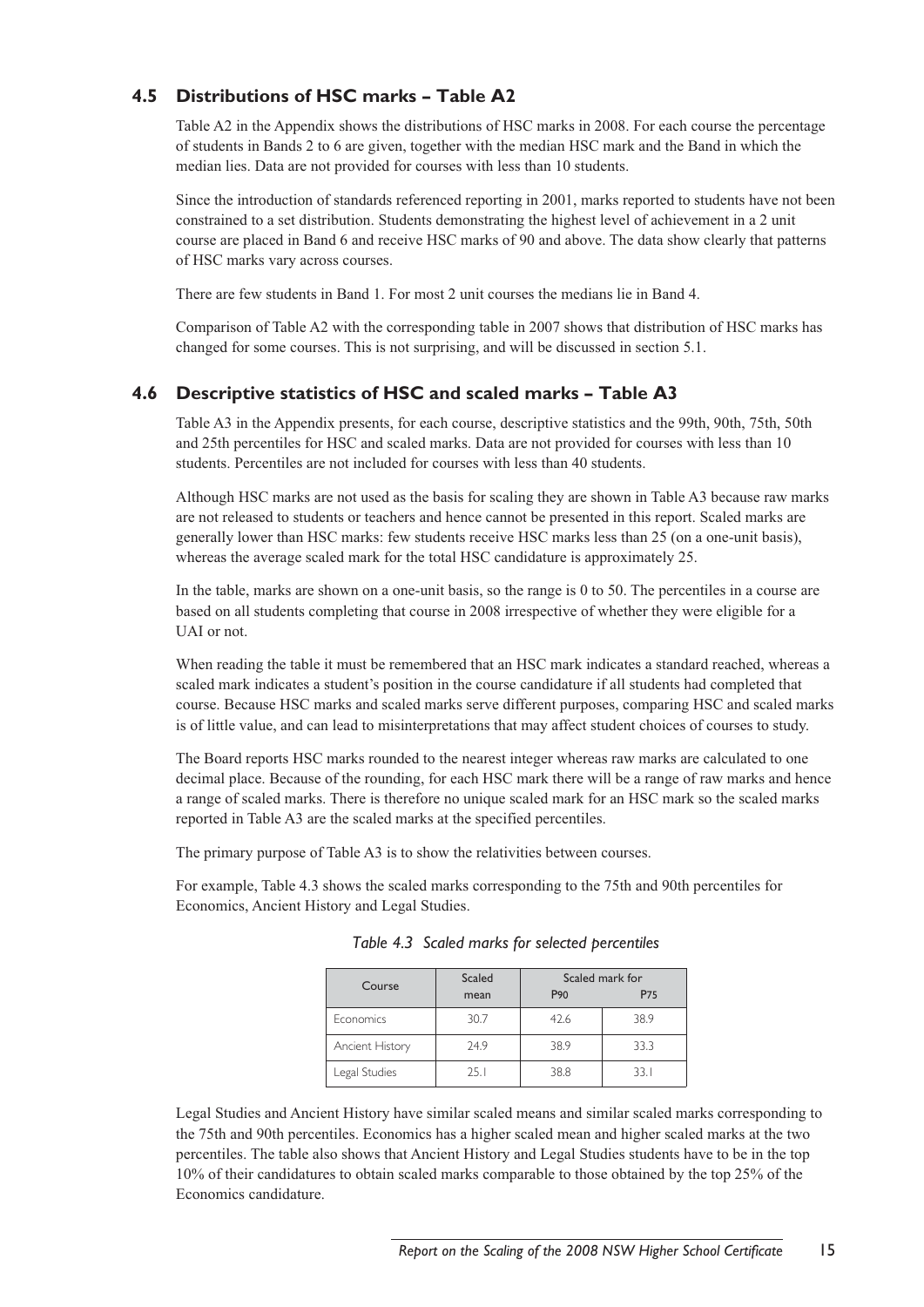# **4.7 Distribution of UAIs**

A UAI of 99.00 does not represent the top 1% of the UAI cohort; 1.7% of the 2008 UAI cohort actually gained a UAI of 99.00 or above. It does, however, represent the level of achievement necessary to be in the top 1% of the 2006 SC cohort if all those students continued to Year 12 and been eligible for a UAI in 2008.

In 2008, 23 students received a UAI of 100, 16 males and 7 females, from a mix of government and independent schools.

Over the period 2004 to 2008 the median UAI increased from 66.85 to 68.10 (Table 4.4).

|      | <b>Median UAI</b> |
|------|-------------------|
| 2004 | 66.85             |
| 2005 | 66.90             |
| 2006 | 67.65             |
| 2007 | 68.05             |
| 2008 | 68.10             |

*Table 4.4 Median UAI: 2004 – 2008* 

UAIs are **not** evenly distributed (see Table A7 in the Appendix). For most UAIs the number of students on that UAI lies between 20 and 50. The number of students is less for lower UAIs.

In 2008 the distribution of UAIs was similar to those of previous years (Table 4.5) with 16.5% of the UAI-eligible students receiving a UAI of 90.00 or above and 32.4% gaining a UAI of 80.00 and above.

| <b>UAI</b> | 2005<br>% | 2006<br>% | 2007<br>% | 2008<br>% |
|------------|-----------|-----------|-----------|-----------|
| 99.00      | 1.7       | 1.7       | 1.7       | 1.7       |
| 95.00      | 8.1       | 8.2       | 8.4       | 8.3       |
| 90.00      | 15.9      | 16.3      | 16.5      | 16.5      |
| 80.00      | 31.3      | 32.0      | 32.4      | 32.4      |
| 70.00      | 45.7      | 46.8      | 47.3      | 47.3      |
| 60.00      | 59.0      | 60.2      | 60.7      | 60.8      |
| 50.00      | 70.9      | 71.9      | 72.3      | 72.7      |

*Table 4.5 Percentage of UAI students receiving specific UAIs and above: 2005 – 2008*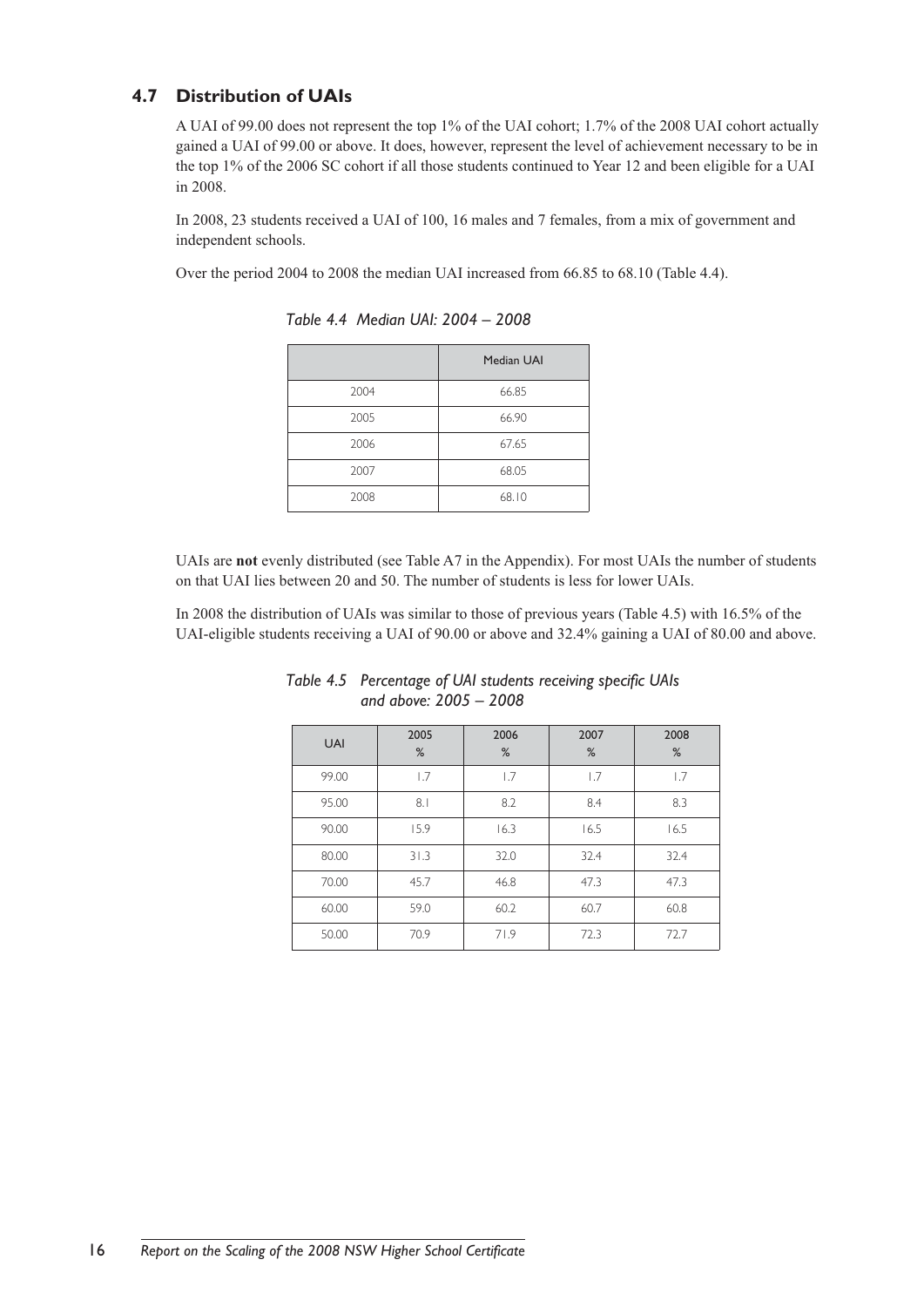# **4.8 Gender differences**

As in previous years, female students outperformed male students in the majority of courses and had a higher average UAI. The percentages of students receiving UAIs on or above specified values who were female are given in Table 4.6

| <b>UAI</b> | 2005<br>% | 2006<br>% | 2007<br>% | 2008<br>% |
|------------|-----------|-----------|-----------|-----------|
| 99.00      | 54.0      | 52.8      | 52.0      | 49.3      |
| 98.00      | 55.3      | 55.7      | 54.4      | 51.4      |
| 95.00      | 56.3      | 56.6      | 56.1      | 54.3      |
| 90.00      | 58.1      | 57.7      | 57.2      | 56.3      |
| 80.00      | 58.7      | 57.6      | 56.9      | 57.0      |
| 70.00      | 58.1      | 57.1      | 56.7      | 56.6      |
| 60.00      | 57.3      | 56.5      | 56.2      | 56.0      |
| 50.00      | 56.4      | 55.6      | 55.6      | 55.4      |
| 40.00      | 55.6      | 55.0      | 55.0      | 54.9      |
| 30.00      | 54.9      | 54.4      | 54.5      | 54.4      |
| Total      | 53.2      | 53.3      | 53.5      | 53.6      |

*Table 4.6 Percentage of students receiving UAIs on or above specified values who were female: 2005 – 2008*

Figure 4.1 shows the percentage of students on each UAI who were female. For this graph the UAIs have been truncated, so that a UAI of 90, for example, includes UAIs from 90.00 to 90.95. Overall 53.6% of the UAI cohort were female, which is represented by the horizontal line on the graph. The graph shows clearly that there were proportionally more females on UAIs above 60.00 than males.



*Figure 4.1 Percentage of students on each UAI who were female*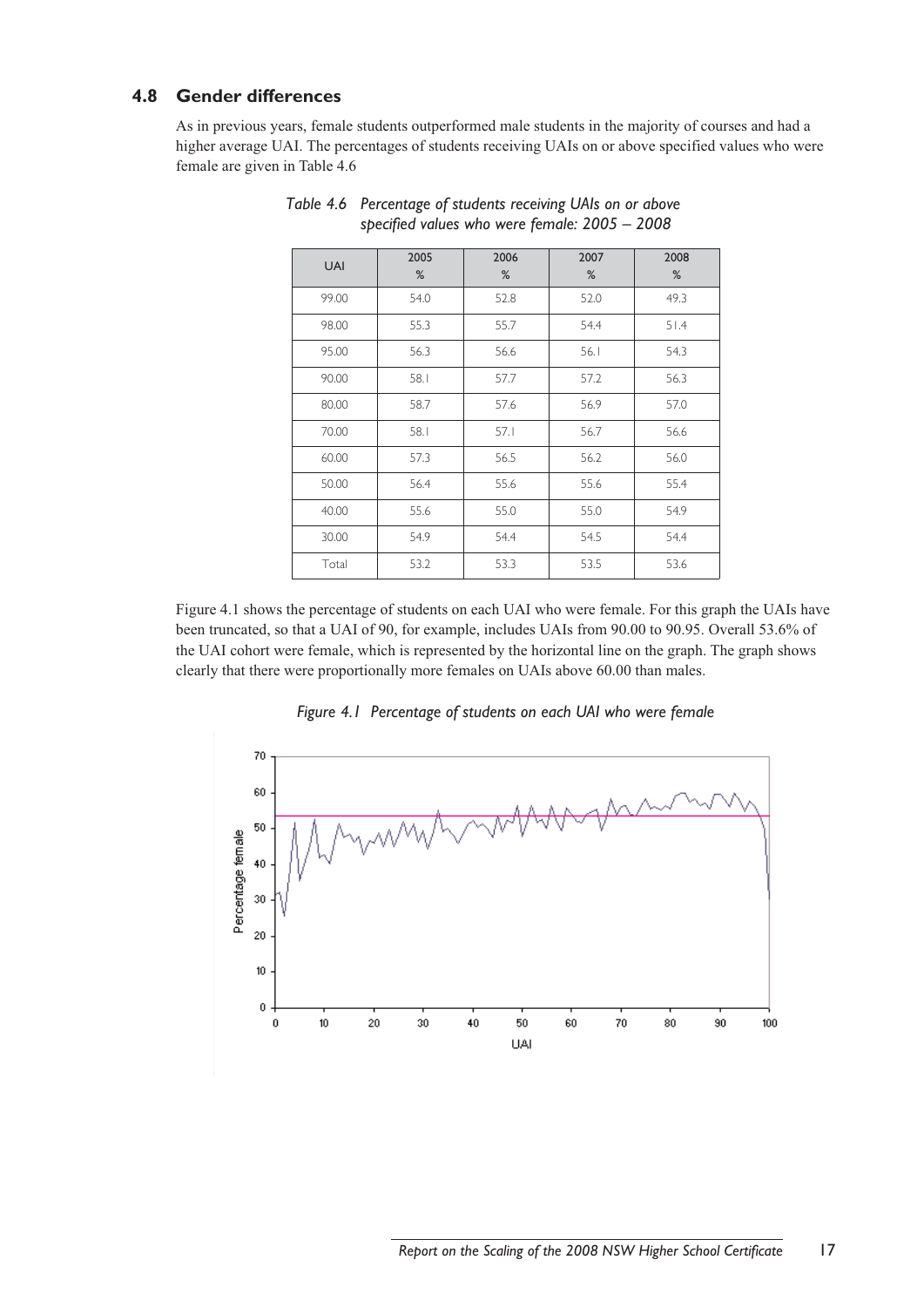# **4.9 University offers**

UAC makes several rounds of offers: firstly the Early and Preliminary Rounds, then the Main Round, which is followed by the Late and Final Rounds. In this report offer refers to offers made in any of the rounds.

Of the 51 978 students who received a UAI in 2008, 73.3% applied through UAC for a university course. Of these applicants 82.4% were made at least one offer of a place. Table 4.7 provides a breakdown of applicants by UAI band.

| UAI band           | Total number |               | Applicants              |               | Offers                  |
|--------------------|--------------|---------------|-------------------------|---------------|-------------------------|
|                    | of students  | <b>Number</b> | Percentage <sup>1</sup> | <b>Number</b> | Percentage <sup>2</sup> |
| $90.00 - 100.00$   | 8568         | 8 1 2 7       | 94.9                    | 8 1 1 3       | 99.8                    |
| $80.00 - 89.95$    | 8 2 6 4      | 7636          | 92.4                    | 7619          | 99.8                    |
| $70.00 - 79.95$    | 7772         | 6887          | 88.6                    | 6780          | 98.4                    |
| $60.00 - 69.95$    | 7022         | 5 5 8 9       | 79.6                    | 5 2 0 6       | 93.1                    |
| $50.00 - 59.95$    | 6174         | 4 1 7 2       | 67.6                    | 2 7 3 5       | 65.6                    |
| <b>Below 50.00</b> | 14178        | 5 6 7 5       | 40.0                    | 918           | 16.2                    |
| Total              | 51978        | 38 0 86       | 73.3                    | 31371         | 82.4                    |

*Table 4.7 Applicants for university places by UAI*

*1 These are percentages of the number of students in the given UAI band.*

*2 These are percentages of the number of applicants in the given UAI band.*

Not all the applicants have been made offers solely on the basis of their UAIs. For some programs alternate criteria have been used, while for other programs students' UAIs have been supplemented by additional criteria.

Table 4.7 above shows an obvious relationship between the UAI and the probability of an offer. While the number of applicants with UAIs less than 70.00 has not changed substantially in recent years, the percentage of offers made to this group has increased steadily. This may be a consequence of universities having additional places available in some courses or of alternative selection procedures being used in some areas.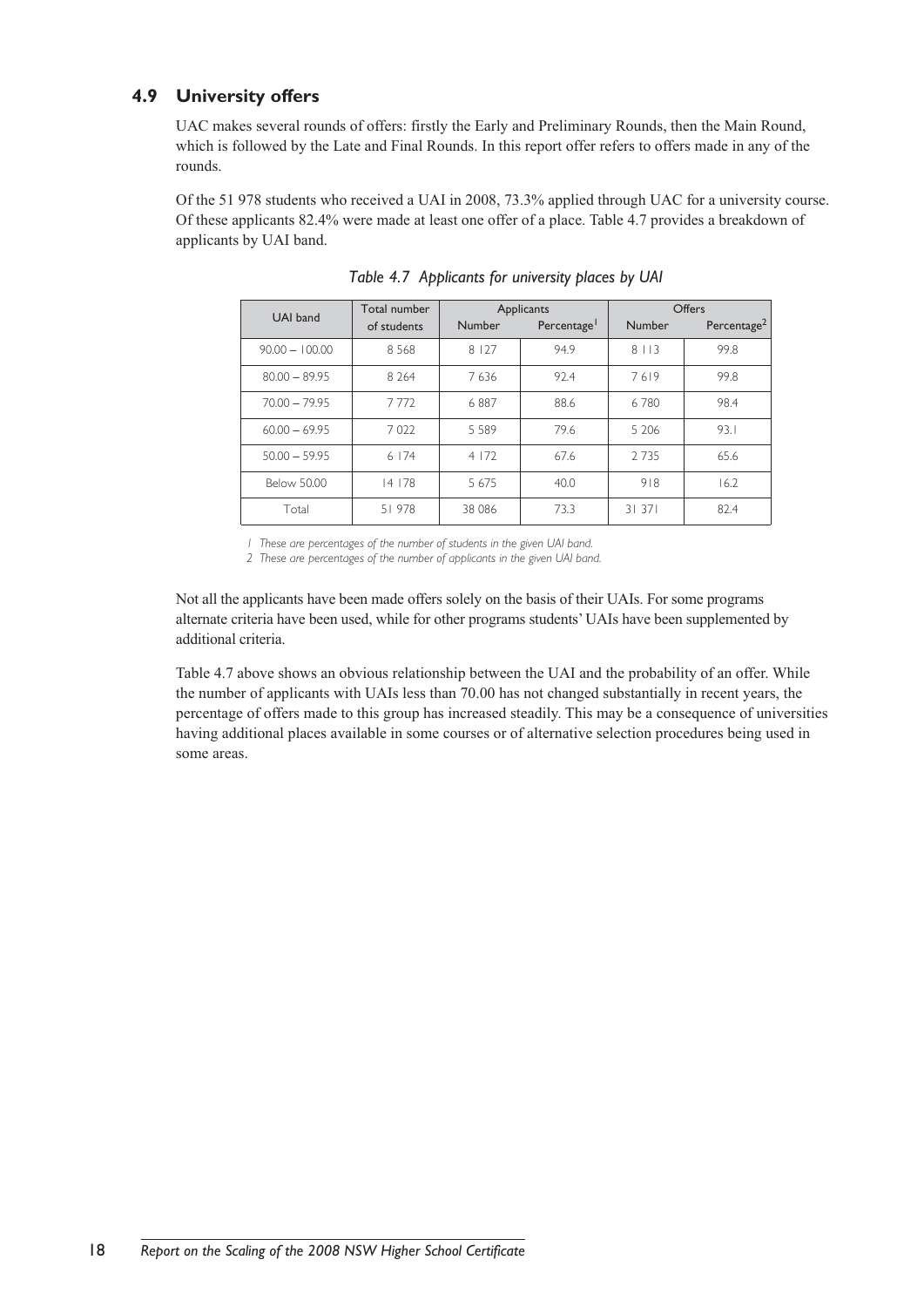# **5 Trends and other issues**

# **5.1 Variation in patterns of HSC marks – Tables A4, A5**

A concern frequently raised in the media, and by parents and students, is that the observed variation in the patterns of HSC marks across different courses affects scaling and hence the UAI calculation. HSC marks that the Board uses to report student achievement are not used in the scaling process so any variation in the distribution of these marks does not affect the UAI calculation at all.

A related question is whether changes in the pattern of HSC marks from one year to the next affects the pattern of scaled marks and hence the pattern of UAIs. For the reason given above, the answer is also no. It is to be expected that the patterns of HSC marks may change from year to year, reflecting differences in student achievement (against the published standards) in individual courses. In contrast, one would expect to see differences in the patterns of scaled marks only if the overall academic quality of a course candidature changed.

Tables A4 and A5 in the Appendix show the distributions of HSC and scaled marks, respectively, in 2008 and 2007. The marks are on a per-unit basis (0-50) and courses with less than 40 students are not included. Table A4 shows the percentages of each course candidature with an HSC mark less than 45, 40, 35, 30 and 25 for 2008 and 2007. Table A5 provides similar information for scaled marks. The data show clearly that while the distributions of HSC marks have changed for some courses, the distributions of scaled marks were generally the same.

Information Processes and Technology is an example of a course where there was virtually no change in candidature from 2007 but there is a change in the distribution of HSC marks (Table 5.1). The distributions of scaled marks in the two years were, however, similar.

| Mark        | Year | Enrolment | Percentage of students with marks less than: |      |      |      |      |
|-------------|------|-----------|----------------------------------------------|------|------|------|------|
|             |      |           | 45                                           | 40   | 35   | 30   | 25   |
| HSC mark    | 2008 | 5 108     | 93.5                                         | 68.5 | 37.3 | 16.0 | 7.3  |
|             | 2007 | 5 1 2 9   | 92.8                                         | 62.2 | 31.1 | 11.9 | 5.1  |
| Scaled mark | 2008 | 5 108     | 99.8                                         | 97.1 | 87.9 | 75.0 | 59.4 |
|             | 2007 | 5129      | 99.9                                         | 97.6 | 88.5 | 75.9 | 59.7 |

*Table 5.1 Distributions of HSC and scaled marks for Information Processes and Technology: 2007 and 2008, on a one-unit basis*

Taken together, the data indicate that the 2008 candidature in Information Processes and Technology performed worse than the corresponding cohort in 2007 in terms of Information Processes and Technology, but not in terms of their overall performance as judged by their scaled marks.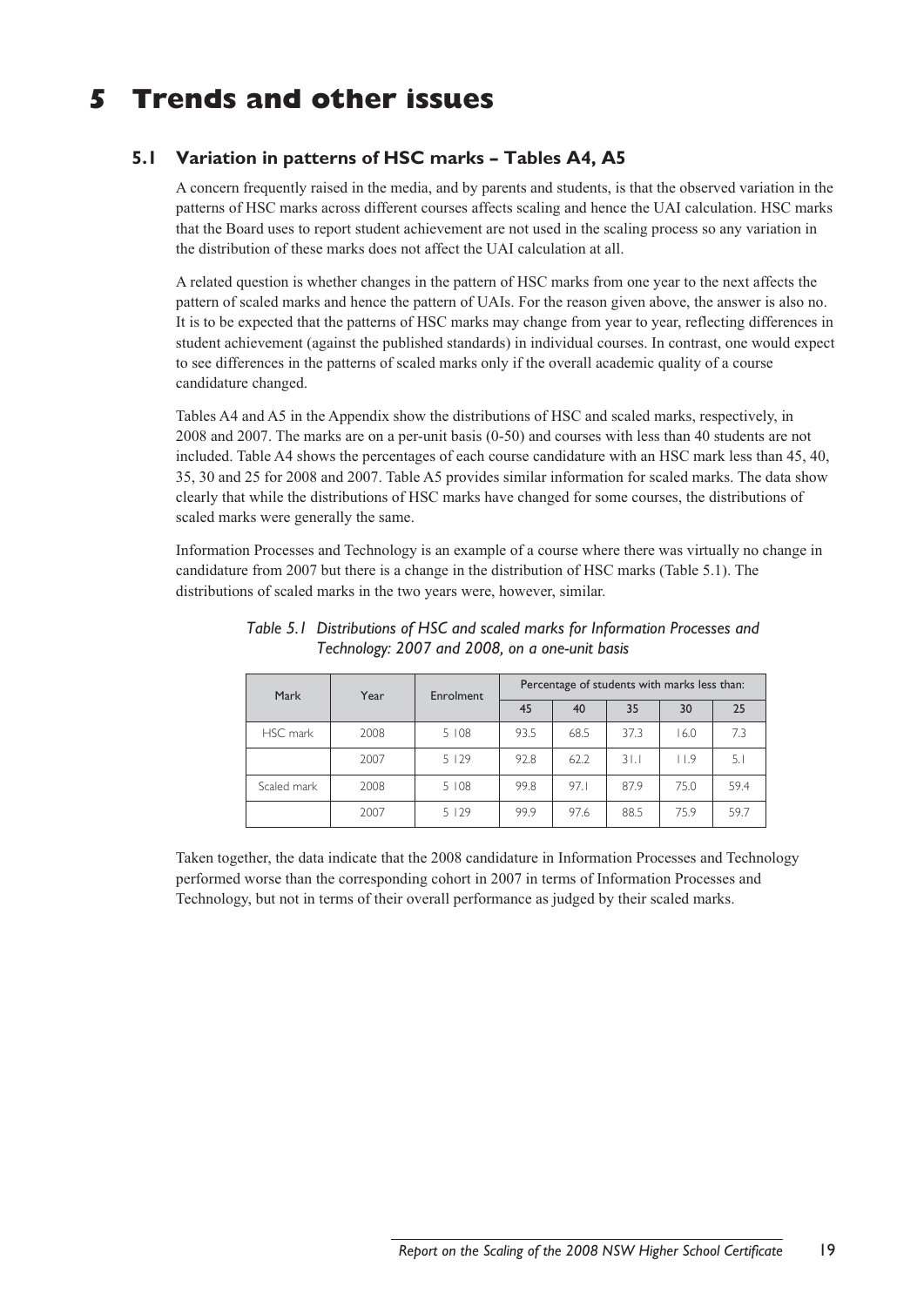# **5.2 Distributions of English and Mathematics marks: 2005 – 2008**

Because all students study English, and most study Mathematics, comparative data is shown for English and Mathematics courses for the four years, 2005 to 2008. Table 5.2 shows the changes in the distributions of HSC marks and Table 5.3 shows the changes in the distributions of scaled marks.

|                              |      |           |      |       | Percentage of students with HSC marks less than: |                 |     |
|------------------------------|------|-----------|------|-------|--------------------------------------------------|-----------------|-----|
| Course                       | Year | Enrolment | 45   | 40    | 35                                               | 30              | 25  |
| English Standard             | 2008 | 32 191    | 99.8 | 94.0  | 61.9                                             | 20.6            | 5.8 |
|                              | 2007 | 31015     | 99.9 | 96.6  | $61.2$                                           | 22.0            | 5.7 |
|                              | 2006 | 30 470    | 99.9 | 96.7  | 66.I                                             | 19.4            | 4.8 |
|                              | 2005 | 30 140    | 99.9 | 97.6  | 66.2                                             | 20.6            | 3.7 |
| English Advanced             | 2008 | 27 438    | 89.2 | 50.6  | 10.8                                             | 0.9             | 0.1 |
|                              | 2007 | 28 08 6   | 90.8 | 53.1  | 10.5                                             | 0.9             | 0.1 |
|                              | 2006 | 27 734    | 94.0 | 61.2  | 17.6                                             | 1.7             | 0.1 |
|                              | 2005 | 27 542    | 92.0 | 54.I  | 10.0                                             | IJ              | 0.1 |
| English Extension I          | 2008 | 5 6 9 4   | 74.2 | 40.9  | 16.0                                             | 3.5             | 0.7 |
|                              | 2007 | 6 153     | 78.0 | 45.7  | 19.4                                             | 5.4             | 1.7 |
|                              | 2006 | 6 207     | 83.1 | 47.2  | 16.3                                             | 4.2             | 1.2 |
|                              | 2005 | 6 2 8 2   | 76.1 | 40.1  | 14.5                                             | 3.9             | 1.2 |
| English Extension 2          | 2008 | 2 2 0 9   | 69.5 | 41.1  | 17.9                                             | 4.7             | 1.3 |
|                              | 2007 | 2 5 0 0   | 67.8 | 41.2  | 20.6                                             | 7.0             | 2.2 |
|                              | 2006 | 2 5 5 9   | 68.7 | 41.7  | 20.6                                             | 8.1             | 3.2 |
|                              | 2005 | 2 608     | 67.7 | 41.8  | 19.4                                             | 6.0             | 2.3 |
| English as a Second Language | 2008 | 2837      | 96.7 | 71.8  | 40.1                                             | 4.1             | 4.2 |
|                              | 2007 | 2 6 0 3   | 98.0 | 72.3  | 36.0                                             | $ $ $ $ $ $ $ $ | 4.6 |
|                              | 2006 | 2763      | 98.8 | 78.1  | 38.2                                             | 14.9            | 5.2 |
|                              | 2005 | 2 9 2 0   | 98.0 | 79.2  | 45.4                                             | 21.2            | 7.6 |
| General Mathematics          | 2008 | 29 977    | 95.2 | 74. I | 43.7                                             | 17.2            | 6.1 |
|                              | 2007 | 29 437    | 95.9 | 77.4  | 40.5                                             | 15.8            | 3.5 |
|                              | 2006 | 29 248    | 96.9 | 82.1  | 50.1                                             | 23.0            | 7.5 |
|                              | 2005 | 28 673    | 95.6 | 76.5  | 42.1                                             | 14.2            | 4.8 |
| Mathematics                  | 2008 | 17 247    | 83.2 | 55.0  | 27.8                                             | 2.1             | 3.2 |
|                              | 2007 | 17758     | 84.5 | 60.4  | 29.9                                             | 11.7            | 3.6 |
|                              | 2006 | 18 124    | 85.4 | 61.1  | 34.8                                             | 16.5            | 7.5 |
|                              | 2005 | 19 006    | 84.9 | 61.0  | 35.9                                             | 16.8            | 6.2 |
| Mathematics Extension 1      | 2008 | 8 5 4 8   | 66.6 | 39.9  | 18.2                                             | 8.5             | 3.9 |
|                              | 2007 | 8614      | 67.7 | 45.4  | 25.2                                             | 10.4            | 3.9 |
|                              | 2006 | 9017      | 69.6 | 46.8  | 28.2                                             | 15.4            | 8.7 |
|                              | 2005 | 9 3 5 9   | 68.7 | 45.4  | 25.8                                             | 12.8            | 6.2 |
| Mathematics Extension 2      | 2008 | 3 0 8 9   | 62.9 | 30.1  | 9.5                                              | 3.6             | 1.6 |
|                              | 2007 | 3 0 0 9   | 67.0 | 38.7  | 16.9                                             | 4.9             | 1.3 |
|                              | 2006 | 3146      | 71.2 | 40.3  | 17.9                                             | 9.2             | 4.6 |
|                              | 2005 | 3 2 4 0   | 69.0 | 35.8  | 13.4                                             | 4.9             | 2.0 |

|  | Table 5.2 Distribution of HSC marks for English and Mathematics courses: 2005 - 2008 |  |  |  |  |
|--|--------------------------------------------------------------------------------------|--|--|--|--|
|  |                                                                                      |  |  |  |  |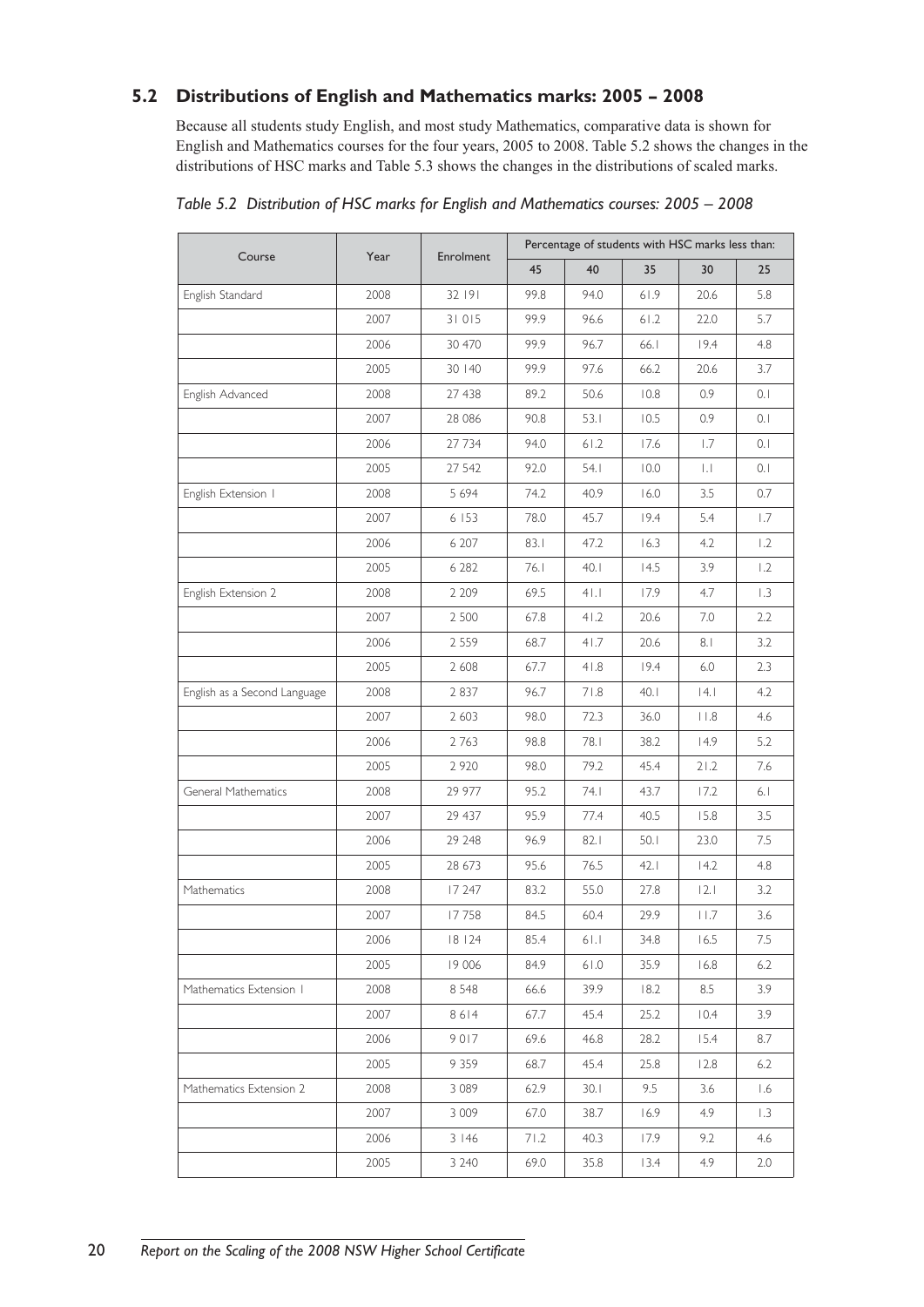|                              |      |           | Percentage of students with scaled marks less than: |      |       |           |      |      |
|------------------------------|------|-----------|-----------------------------------------------------|------|-------|-----------|------|------|
| Course                       | Year | Enrolment | 45                                                  | 40   | 35    | 30        | 25   | 20   |
| English Standard             | 2008 | 32 191    | 99.9                                                | 99.5 | 97.7  | 91.9      | 80.1 | 61.0 |
|                              | 2007 | 31015     | 99.9                                                | 99.6 | 97.9  | 93.2      | 82.8 | 63.7 |
|                              | 2006 | 30 470    | 99.9                                                | 99.7 | 98.0  | 93.2      | 82.1 | 62.3 |
|                              | 2005 | 30 140    | 99.9                                                | 99.6 | 97.9  | 92.8      | 81.2 | 62.1 |
| English Advanced             | 2008 | 27 438    | 97.0                                                | 83.5 | 63.5  | 42.3      | 23.4 | 10.2 |
|                              | 2007 | 28 08 6   | 96.1                                                | 82.6 | 64.1  | 44.2      | 25.1 | 9.9  |
|                              | 2006 | 27 734    | 97.1                                                | 84.6 | 64.5  | 42.9      | 23.3 | 10.0 |
|                              | 2005 | 27 542    | 97.7                                                | 85.2 | 64.6  | 42.8      | 23.0 | 9.3  |
| English Extension I          | 2008 | 5 6 9 4   | 95.2                                                | 68.0 | 36.1  | 15.4      | 5.6  | 2.1  |
|                              | 2007 | 6 153     | 94.4                                                | 68.2 | 36.6  | 14.9      | 5.6  | 2.2  |
|                              | 2006 | 6 207     | 94.1                                                | 68.1 | 36.1  | 15.5      | 5.8  | 2.2  |
|                              | 2005 | 6 2 8 2   | 95.3                                                | 69.6 | 37.5  | 14.6      | 4.9  | 1.7  |
| English Extension 2          | 2008 | 2 2 0 9   | 89.3                                                | 67.0 | 39.0  | 16.5      | 5.7  | 1.7  |
|                              | 2007 | 2 500     | 89.9                                                | 66.0 | 37.3  | 16.9      | 6.0  | 2.0  |
|                              | 2006 | 2 5 5 9   | 89.5                                                | 64.4 | 37.9  | 17.4      | 5.6  | 2.1  |
|                              | 2005 | 2 6 0 8   | 90.8                                                | 67.2 | 37.3  | 15.8      | 5.0  | 1.8  |
| English as a Second Language | 2008 | 2 8 3 7   | 98.6                                                | 93.2 | 85.0  | 73.3      | 59.4 | 45.7 |
|                              | 2007 | 2 6 0 3   | 98.9                                                | 94.7 | 86.1  | 74.3      | 60.8 | 47.2 |
|                              | 2006 | 2763      | 98.7                                                | 94.3 | 85.3  | 74.9      | 61.2 | 46.9 |
|                              | 2005 | 2 9 2 0   | 97.9                                                | 93.6 | 86.1  | 74. I     | 60.2 | 46.3 |
| General Mathematics          | 2008 | 29 977    | 99.9                                                | 98.1 | 90.3  | 77.9      | 62.5 | 46.4 |
|                              | 2007 | 29 437    | 99.9                                                | 98.7 | 91.3  | 78.7      | 63.9 | 47.0 |
|                              | 2006 | 29 248    | 99.9                                                | 98.3 | 91.1  | 79.6      | 64.6 | 47.8 |
|                              | 2005 | 28 673    | 99.9                                                | 98.0 | 90.1  | 78.4      | 64.3 | 49.2 |
| Mathematics                  | 2008 | 17 247    | 95.9                                                | 82.0 | 64.4  | 45.7      | 28.0 | 15.3 |
|                              | 2007 | 17758     | 97.6                                                | 84.2 | 64.1  | 43.6      | 26.4 | 14.6 |
|                              | 2006 | 18124     | 97.7                                                | 84.1 | 64. l | 44.2      | 28.0 | 6.1  |
|                              | 2005 | 19 006    | 97.6                                                | 84.9 | 65.9  | 45.8      | 28.9 | 16.3 |
| Mathematics Extension 1      | 2008 | 8 5 4 8   | 74. I                                               | 41.0 | 18.8  | 9.2       | 4.4  | 2.1  |
|                              | 2007 | 8614      | 76.6                                                | 43.1 | 20.5  | 9.4       | 4.4  | 1.9  |
|                              | 2006 | 9017      | 80.3                                                | 42.6 | 19.6  | 9.5       | 4.9  | 2.4  |
|                              | 2005 | 9 3 5 9   | 74.4                                                | 40.7 | 20.9  | 10.3      | 5.5  | 2.9  |
| Mathematics Extension 2      | 2008 | 3 0 8 9   | 43.4                                                | 11.5 | 3.6   | 1.7       | 0.7  | 0.3  |
|                              | 2007 | 3 0 0 9   | 53.8                                                | 16.2 | 4.2   | $\vert A$ | 0.7  | 0.3  |
|                              | 2006 | 3146      | 57.2                                                | 15.5 | 5.1   | 2.3       | IJ   | 0.5  |
|                              | 2005 | 3 2 4 0   | 48.2                                                | 14.0 | 5.3   | 2.7       | 1.5  | 0.8  |

# *Table 5.3 Distribution of scaled marks for English and Mathematics courses: 2005 – 2008*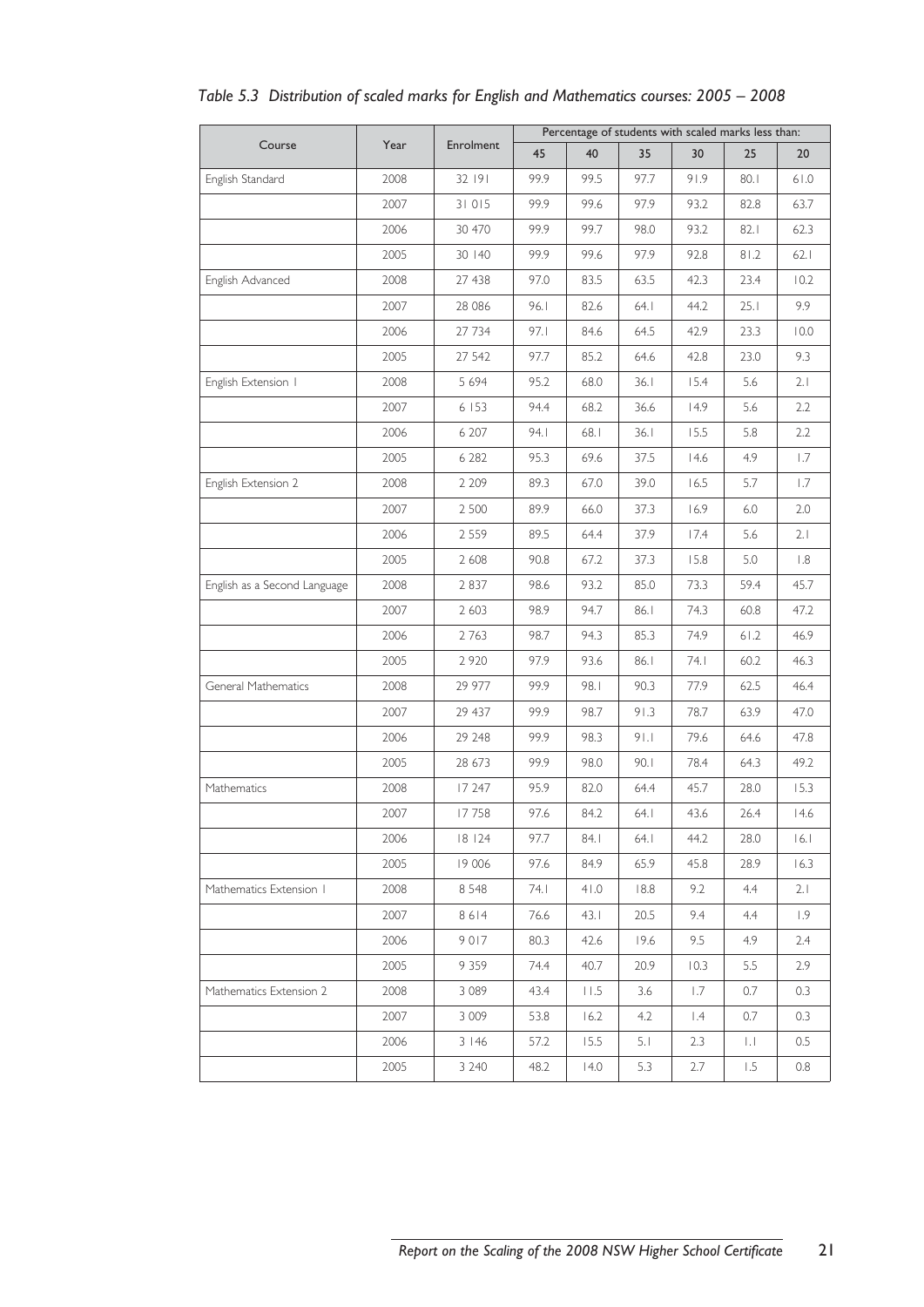# **5.3 Courses that contribute to the UAI – Table A6**

There are three related questions regarding which courses contribute towards the UAI.

- "Which courses will contribute to my UAI?" which is normally asked in either Year 10 or Year 11 when students are choosing courses to study.
- "Why has this course contributed towards my UAI rather than this other course?" which is asked when students receive their UAI Advice Notices.
- <sup>n</sup> "Do some groups of courses contribute to the UAI less often than other groups of courses?"

The first two questions are addressed in the next chapter of this report and in the *You and Your UAI* booklet which is distributed to HSC students in December of each year and is available to download from UAC's website at www.uac.edu.au.

The third question, whether some courses or groups of courses contribute towards the UAI less often than other courses, is usually asked by teachers. This is not an easy question to answer, because not all students complete the same number of units. If students complete only 10 units, all courses must be counted; whereas if students complete more than 10 units at least one unit will be omitted.

Table A6 in the Appendix provides some information about students who completed *more than 10 units.* Data are not provided for courses with less than 10 students.

For each course:

- <sup>n</sup> the first column shows the total number of students who received a UAI in 2008
- <sup>n</sup> the second column shows the number of students who completed more than 10 units
- the third column expresses this number as a percentage
- <sup>n</sup> the final column gives the percentage of students who counted *all* units of that course towards their UAI . The percentage is based on the number of students who had completed more than 10 units in courses.

Of the 101 courses listed in Table A6, 68% have 70% or more of their students counting the course. The data also show that, while there are differences in the percentages of students who count a particular course towards their UAIs, there is no evidence of systematic differences across Key Learning Areas.

A further analysis has been completed of students who completed only 10 units of UAI courses. For these students all their courses must contribute towards their UAI so for each course, the percentage of students for whom the scaled mark in that course was their best scaled mark was calculated. The proportions of students for whom their scaled mark in that course was their second best, third best, fourth best and fifth best scaled mark were also calculated. The patterns of percentages were compared across individual courses and groups of courses, and while there were differences between individual courses there was no evidence of systematic differences across Key Learning Areas.

# **5.4 UAI and number of units completed – Table A7**

A question that is often posed concerns the relationship between the number of units studied and the UAI: *"Do students gain a better UAI if they study more units?"* The data in Table A7 in the Appendix show that students with high UAIs tend to have studied more than 10 units, but determining causality is difficult. It is likely that the more academically able students complete more units, so it is not surprising that they gain higher UAIs. On the other hand, if students only study 10 units of UAI courses and do badly in one course, their UAIs will be depressed.

To address this question, HSC students were grouped according to their achievement in the School Certificate Examination. What the data show is that the stronger students did, indeed, tend to study more units and within each group there was a tendency for students who studied more units to obtain higher UAIs.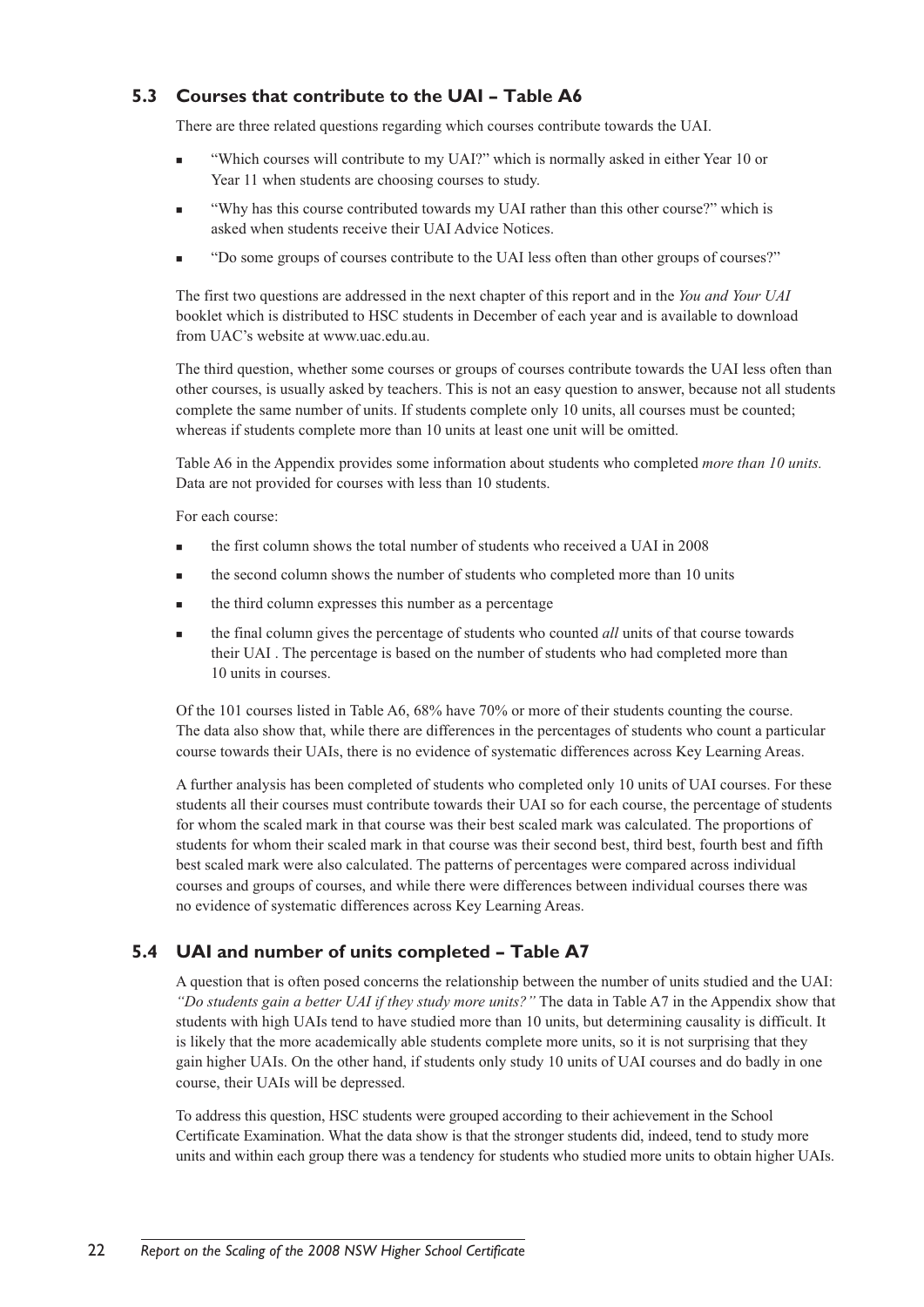This does not, however, completely answer the question of causality. The relationship between number of units studied and UAI within each group might result from personal attributes including interest, motivation, effort and time management. One cannot assume that simply by studying more units one's UAI will be increased.

# **5.5 Relationship between UAI and aggregate – Table A8**

A further question that is frequently raised concerns the relationship between the UAI and the aggregate of scaled marks from which it is derived.

Table A8 in the Appendix shows, for the years 2004 to 2008, both the aggregate and UAI-eligible percentile corresponding to selected UAIs. The *percentile* in this table is the percentage of the UAI cohort whose UAIs are *less than or equal* to the particular UAI, a UAI of 99.00 in 2008 corresponds to a UAIeligible percentile of 98.4, which means that 1.6% of the UAI cohort received a UAI *above* 99.00. Each UAI corresponds to a range of aggregates and the figure provided in the table is the minimum aggregate corresponding to the UAI.

The data in Table A8 show that the relationship between UAI, aggregate and percentile has been reasonably stable from year to year.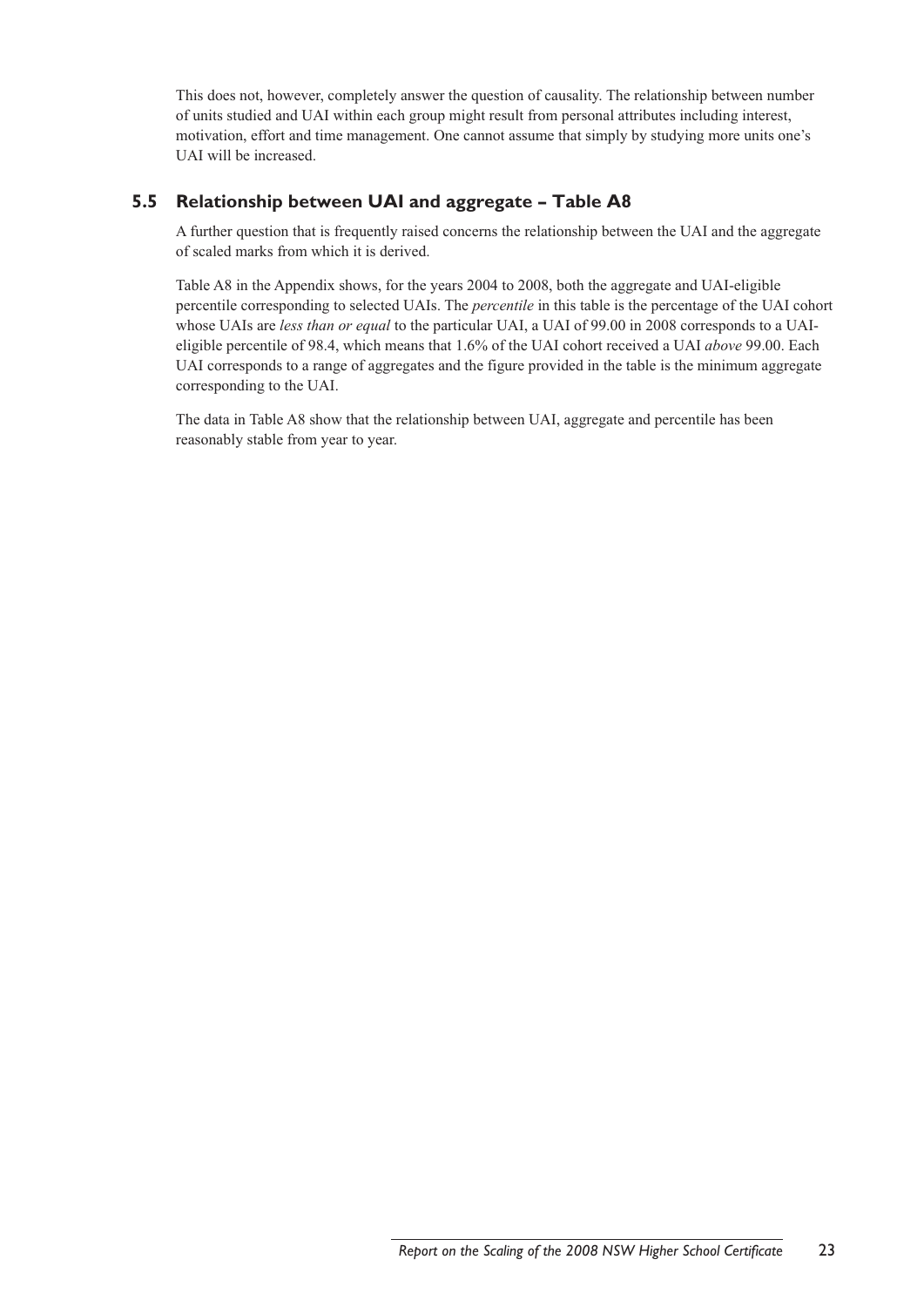# **6 Frequently asked questions**

There were relatively few enquiries and little media attention following release of the UAIs in 2008. Most of the enquiries from students received by the UAI Enquiry Centre at UAC concerned the relationship between their HSC marks and their UAIs, and the reason why one course contributed to their UAI and not another. In this report, these two major enquiries will be discussed, along with the scaling of English. Following that, there is a summary of some of the other frequently asked questions.

In contrast to the previous section where the marks were given on a *per unit basis*, in this section the marks are given on a per course basis.

# **6.1 Why is my UAI low in comparison to my HSC marks?**

Before 2001 there was some correspondence between average HSC marks and the middle UAI, since students who received HSC marks in the 60s (around the course average) were also in the middle of the UAI cohort (a UAI around 66). This correspondence no longer applies. Since 2001, students who are in the middle group of students enrolled in their courses are likely to gain HSC marks in the 70s but their UAIs are still likely to be in the 60s.

There is, however, no general rule as courses do not necessarily have the same scaled means and the pattern of HSC marks varies across courses so that the same HSC mark does not necessarily indicate the same position across courses. The following examples illustrate the complexity of the relationship between HSC marks and UAIs.

# *Example 1*

Consider the following two students, Michael and Sue, whose HSC marks are shown in Table 6.1. These students are middle students (the 50th percentile) in all of their subjects. Their average HSC marks are similar, 76.2 and 77.2 respectively, but their UAIs are quite different, 62.25 and 77.90 respectively.

| <b>UAI</b> | Course                               | <b>HSC</b><br>mark |
|------------|--------------------------------------|--------------------|
| 62.25      | Drama                                | 79                 |
|            | English Advanced                     | 79                 |
|            | Information Processes and Technology | 74                 |
|            | Legal Studies                        | 77                 |
|            | General Mathematics                  | 77                 |

| <b>UAI</b> | Course           | <b>HSC</b><br>mark |
|------------|------------------|--------------------|
| 77.90      | Biology          | 74                 |
|            | Chemistry        | 76                 |
|            | Economics        | 79                 |
|            | English Advanced | 79                 |
|            | Mathematics      | 78                 |

*Table 6.1 Two examples of student achievement to show the effect of different scaled means* **Michael Sue** 

Both Michael and Sue are at the 50th percentile in all of their courses so the reason for the difference in their UAIs is the differences in the strengths of the competition in the courses they have chosen. The average scaled mean for Michael's courses was 49.5 whereas the average scaled mean for Sue's courses was 60.4. Sue has done better overall as she has competed against students of higher academic quality than Michael. Consequently her UAI is higher.

# *Example 2*

Consider the following two students, Amy and Blake, whose HSC marks are shown in Table 6.2. Again their average HSC marks are similar, 77.6 and 75.8 respectively, but their UAIs are quite different, 65.00 and 75.00 respectively.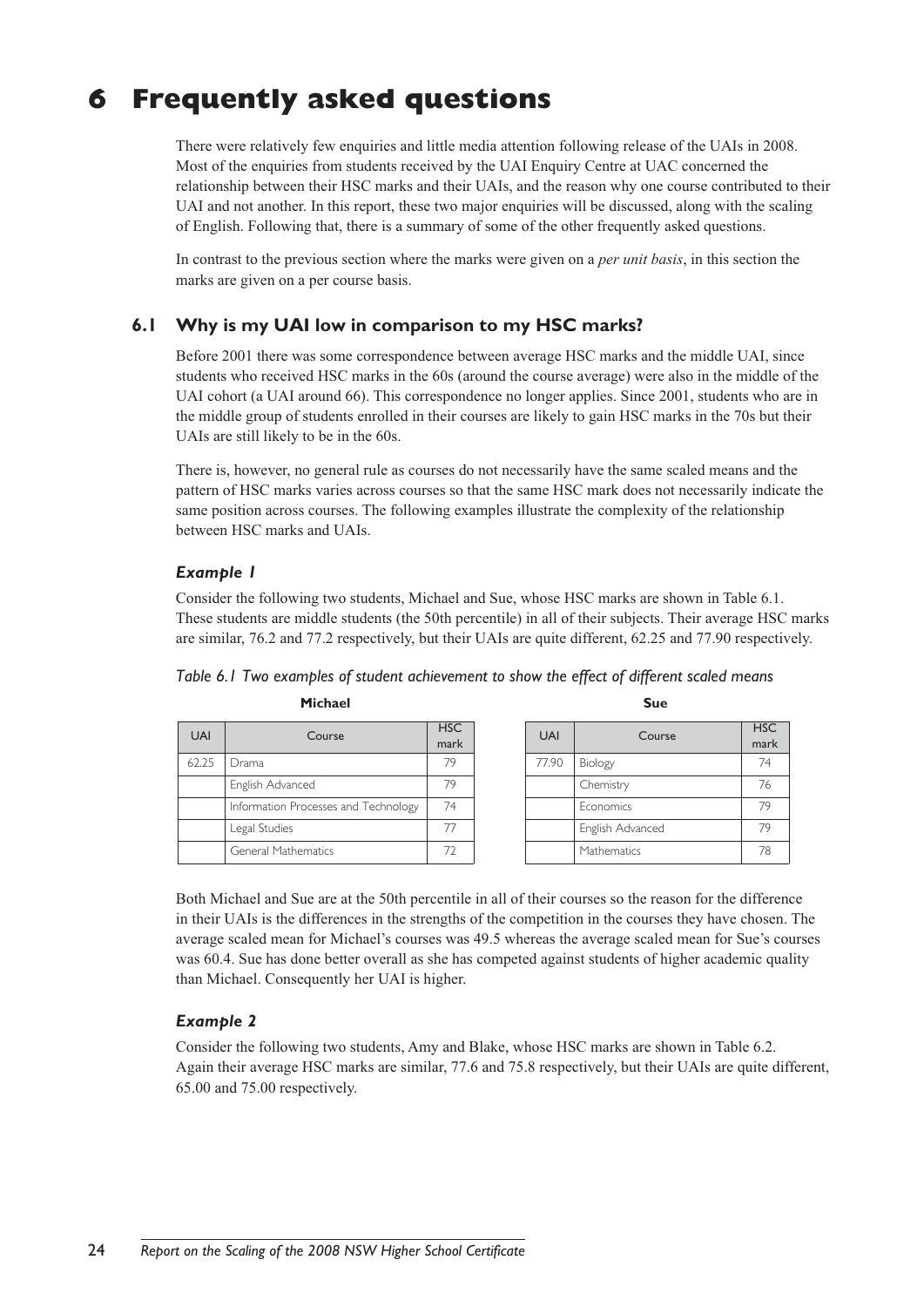#### *Table 6.2 Two examples of student achievement to show the effect of different scaled means*

 **Amy Blake**

| <b>UAI</b> | Course                               | <b>HSC</b><br>mark |
|------------|--------------------------------------|--------------------|
| 65.00      | <b>Business Studies</b>              |                    |
|            | English Standard                     | 74                 |
|            | Information Processes and Technology | 83                 |
|            | General Mathematics                  | 75                 |
|            | Visual Arts                          | 85                 |

| <b>UAI</b> | Course           | <b>HSC</b><br>mark |
|------------|------------------|--------------------|
| 75.00      | Chemistry        | 76                 |
|            | English Standard | 77                 |
|            | Mathematics      | 72                 |
|            | Modern History   | 76                 |
|            | Physics          | 78                 |

Blake has a UAI that is close to his average HSC score whereas Amy's UAI is much lower than her average HSC score. In fact her average HSC score is higher than Blake's. If we look at Table A3 and find the average of the scaled means of the courses taken by Amy, we get 43.1, whereas for the courses taken by Blake the average of the scaled means is 55.0. This means that Blake has been competing against students of higher academic quality than Amy. The difference in the quality of the competition in the courses more than compensates for the slightly lower marks Blake has achieved.

## *Example 3*

Consider the following two students who completed the same courses. The first student, Fred, receives an HSC mark of 70 in each course, while the second student, Laura, receives an HSC mark of 80 in each course (Table 6.3).

|                         | <b>Fred</b> |                |          | Laura      |
|-------------------------|-------------|----------------|----------|------------|
| Course                  | HSC mark    | Percentile     | HSC mark | Percentile |
| Biology                 | 70          | 38             | 80       | 71         |
| <b>Business Studies</b> | 70          | 42             | 80       | 71         |
| English Advanced        | 70          | 13             | 80       | 55         |
| Mathematics             | 70          | 30             | 80       | 58         |
| Modern History          | 70          | 25             | 80       | 62         |
| Visual Arts             | 70          | $\overline{0}$ | 80       | 44         |
| <b>UAI</b>              | 55.25       |                |          | 80.60      |

*Table 6.3 Two examples of student achievement: Fred and Laura*

Their HSC marks in each course differ by only 10, yet their UAIs differ by 25.35. Laura's UAI is similar to her HSC marks while Fred's UAI is much lower than his HSC marks.

The reason for the large difference in the UAIs can be found in the differences in the percentiles shown in Table 6.3 (which can be estimated from Table A3 in the Appendix). The percentiles are much higher for Laura than for Fred. Given these large differences, it is not surprising that their UAIs are very different.

*The UAI is all about position, whereas HSC marks indicate levels of achievement in individual courses.*

The courses and HSC marks shown for Laura and Fred are the same as used in previous reports and *You and Your UAI* booklets. While the HSC marks have been the same for all examples, the percentiles (their positions in their courses) have varied because of changes in the distributions of HSC marks, so their UAIs were different. Table 6.4 presents a summary of the results.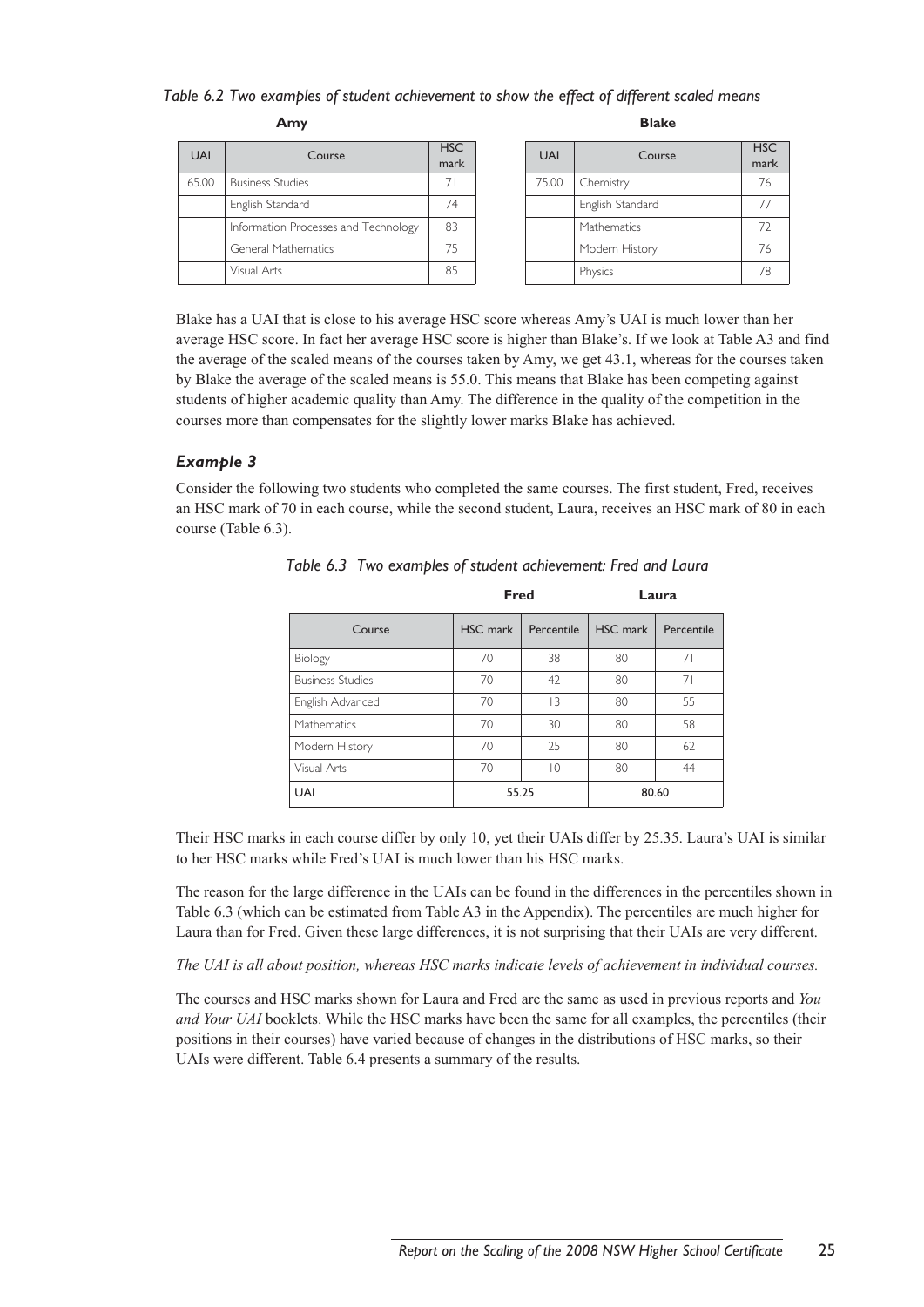| Year | Fred  | Laura |
|------|-------|-------|
| 2001 | 57.90 | 85.30 |
| 2002 | 55.90 | 83.35 |
| 2003 | 57.15 | 81.90 |
| 2004 | 56.95 | 80.80 |
| 2005 | 56.05 | 81.25 |
| 2006 | 59.90 | 82.50 |
| 2007 | 58.45 | 81.75 |
| 2008 | 55.25 | 80.60 |

*Table 6.4 UAIs for Fred and Laura: 2001–2008*

Further examples can be found in the *Report on the Scaling of the 2007 NSW Higher School Certificate.* 

# **6.2 Why does this course contribute to my UAI when another course where I received a higher mark does not count?**

As in previous years, this question arose after the results were released because each student's UAI Advice Notice shows which units contribute to their UAI. The question is not always easy to answer, especially as students are only aware of their HSC marks, which provide little information as to their rankings in their courses.

The question can only be answered by reference to data on the distributions of HSC marks (Table A2 in the Appendix) in addition to data on the distributions of scaled marks (Table A3 in the Appendix). Some examples are presented to illustrate the principles involved. All marks shown in these examples can be found in Table A3 in the Appendix.

## *Example 1*

The first example (Table 6.5) shows a student's set of HSC marks

| Course                               | <b>Scaled</b> | P <sub>90</sub> |                      |  |  |
|--------------------------------------|---------------|-----------------|----------------------|--|--|
|                                      | mean          |                 | HSC mark Scaled mark |  |  |
| <b>Business Studies</b>              | 47.6          | 88              | 75.4                 |  |  |
| English Standard                     | 35.8          | 77              | 57.8                 |  |  |
| Information Processes and Technology | 43.6          | 88              | 71.8                 |  |  |
| Modern History                       | 54.4          | 89              | 79.4                 |  |  |
| Visual Arts                          | 46.0          | 91              | 76.0                 |  |  |

*Table 6.5 HSC and scaled marks - example 1*

Although these marks are different, each is the 90th percentile of the course. Since the student's position is the same for each course the scaled mark will depend on the academic quality of the candidature of the course concerned. The highest scaled mark is for Modern History, which has the highest scaled mean.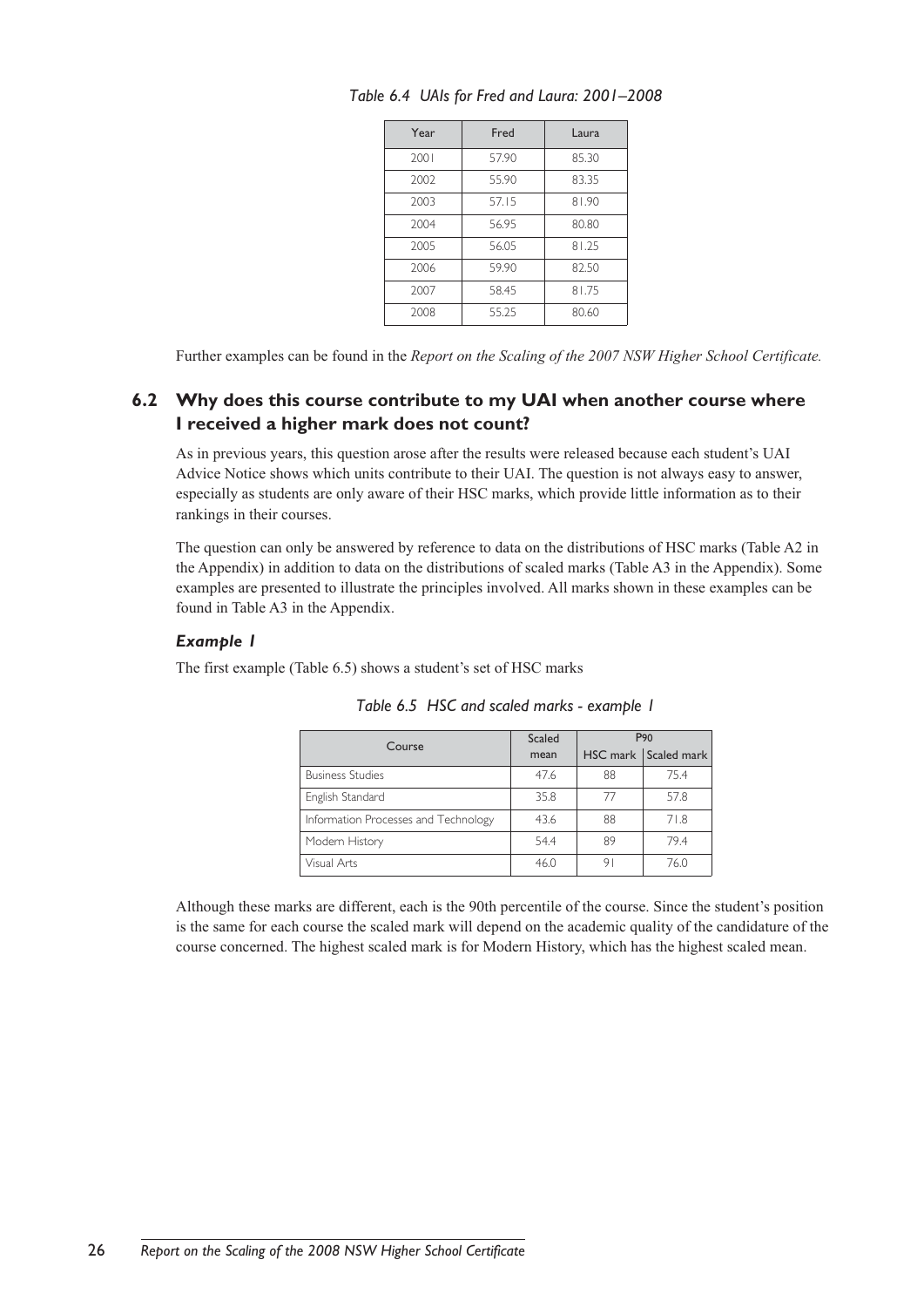## *Example 2*

Table 6.6 shows a student's marks in four courses.

| Course                               | <b>Scaled</b><br>mean | <b>HSC</b><br>mark | Percentile | Scaled<br>mark |  |
|--------------------------------------|-----------------------|--------------------|------------|----------------|--|
| Information Processes and Technology | 43.6                  | 93                 | $P_{99}$   | 85.2           |  |
| PDH&PF                               | 46.8                  | 95                 | $P_{99}$   | 87.2           |  |
| Physics                              | 60.8                  | 94                 | $P_{99}$   | 92.8           |  |
| <b>French Continuers</b>             | 68.6                  | 94                 | $P_{90}$   | 88.8           |  |

*Table 6.6 HSC and scaled marks - example 2*

French Continuers attracts high achieving students and has a scaled mean of 68.6. Although the student's HSC mark of 94 is high, it is the 90th percentile for that course, and the corresponding scaled mark is 88.8. In contrast, PDH&PE does not attract students of the same overall academic calibre and its scaled mean is 46.8. An HSC mark of 95, however, is the 99th percentile, and the corresponding scaled mark is 87.2, close to the scaled French mark. The difference in the position of the student in the two courses almost compensates for the difference in the scaled course means.

The HSC marks in Physics and Information Processes and Technology are similar, 94 and 93 respectively, and both correspond to the 99th percentile. The scaled marks in the two courses, 92.8 and 85.2, reflect the differences in the scaled means of the two courses.

#### *Example 3*

Table 6.7 shows an example of a performance corresponding to a UAI of 75.00. James has completed 11 units as Studies of Religion 1 is a 1 unit course. The results for Studies in Religion 1 are given as marks out of 50 whereas the other courses have marks out of 100.

| <b>UAI</b> | Course                     | <b>HSC</b> mark | Course scaled<br>mean |
|------------|----------------------------|-----------------|-----------------------|
| 75.00      | <b>Business Studies</b>    | 79              | 47.6                  |
|            | English Advanced           | 76              | 62.6                  |
|            | Legal Studies              | 82              | 50.2                  |
|            | <b>General Mathematics</b> | 80              | 42.4                  |
|            | Studies of Religion 1      | 42              | 27.1                  |
|            | Hospitality Exam           | 85              | 39.8                  |

# *Table 6.7 HSC and scaled marks example 3* **James**

English Advanced is James' lowest HSC mark and it also corresponds to his lowest course percentile, however this course must be included in his UAI calculation. Which unit is not included in the UAI calculation?

Hospitality Exam has the lowest scaled mean but James' mark puts him close to the 90th percentile in that course and a scaled mark over 31 per unit. The next lowest scaled mean in the list is for General Mathematics. James' score of 80 corresponds to the 75th percentile and a scaled mark of 29.0 per unit. Thus both units of Hospitality Exam count towards the UAI but only 1 unit of General Mathematics is counted.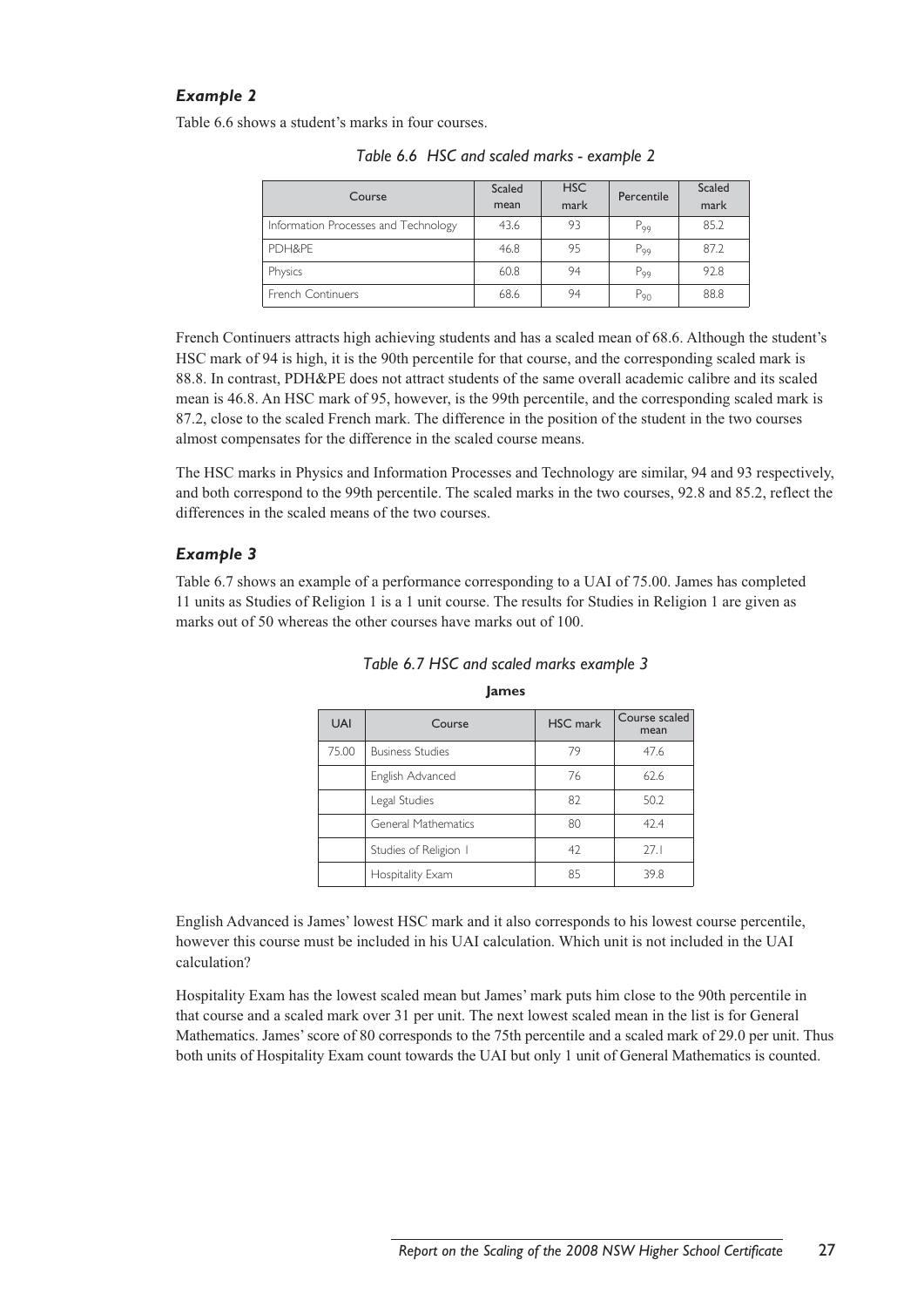## *Example 4*

Another example is of a student whose HSC marks for Latin Continuers and Geography were 95. The student had completed 11 units and found that, despite the fact that the scaled mean for Geography was much lower than the scaled mean for Latin Continuers, her Latin mark did not count towards her UAI.

The entries from Table A3 (Table 6.8) show that the student's HSC mark of 95 for Latin places her at the 75th percentile for that course so that her scaled mark is 89. However, her HSC mark of 95 for Geography places her on the 99th percentile for that course and gives her a scaled mark of 90.6 (Table 6.8). Consequently Geography was included before Latin Continuers.

| Course           | Number  | Mark       | Mean | S.D. | Max  | P99  | P90  | P75  | P <sub>50</sub> | P <sub>25</sub> |
|------------------|---------|------------|------|------|------|------|------|------|-----------------|-----------------|
| Geography        | 4 2 9 9 | <b>HSC</b> | 38.4 | 6.4  | 49.5 | 47.5 | 45.5 | 43.5 | 39.5            | 34.5            |
|                  |         | Scaled     | 26.0 | 10.3 | 50.0 | 45.3 | 39.0 | 34.2 | 26.7            | 8.6             |
| Latin Continuers | 217     | <b>HSC</b> | 45.1 | 3.6  | 49.5 | 49.5 | 48.5 | 47.5 | 46.0            | 43.5            |
|                  |         | Scaled     | 39.4 | 7.1  | 50.0 | 49.4 | 47.7 | 44.5 | 40.7            | 35.6            |

*Table 6.8 Entries for Geography and Latin Continuers from Table A3\**

\* *The marks in this table are on a one-unit basis*

The student's higher position in Geography, compared with her position in Latin Continuers, was enough to compensate for the lower scaled mean in Geography.

These examples illustrate the general principle that a *student's position in their courses and the scaled means of their courses are both important in determining which of their courses contribute towards their UAI.*

# **6.3 If English Advanced and English Standard are scaled as a single group, why does the same HSC mark give different scaled marks in English Standard and English Advanced?**

HSC marks and scaled marks are different marks. HSC marks are the marks released by the Board to students and are the result of the standards-setting exercise. Scaled marks are, however, based on raw HSC marks.

- <sup>n</sup> In 2 unit English all students complete a common paper (Paper 1) which counts for 40% of the total mark. Advanced and Standard students then complete separate papers that count for 60% of the total mark.
- <sup>n</sup> The Board then uses Paper 1 to place the marks of the separate Standard and Advanced papers on the same scale so that a total (raw) examination mark can be calculated for 2 unit English. The marks for Standard and Advanced students are deemed to be on the same scale.
- The Board moderates school assessments using these raw examination marks.
- The raw HSC mark which is used for scaling is then calculated.
- <sup>n</sup> The raw HSC marks for the English Standard and English Advanced students are combined, and scaled as a single course. A raw HSC mark yields the same scaled mark for Standard and Advanced students.
- <sup>n</sup> The Board aligns the raw examination marks against standards separately for Standard and Advanced students. As a result, Advanced students on a given raw mark receive a higher aligned mark than Standard students on the same raw mark. Consequently an aligned HSC mark corresponds to different scaled marks for Standard and Advanced students. This gives the appearance that Advanced students have been disadvantaged, but this is not true.

If Table A3 in the Appendix showed the correspondence between raw HSC marks and scaled marks rather than between HSC marks and scaled marks, it would be clear that Advanced students are not disadvantaged in the scaling process.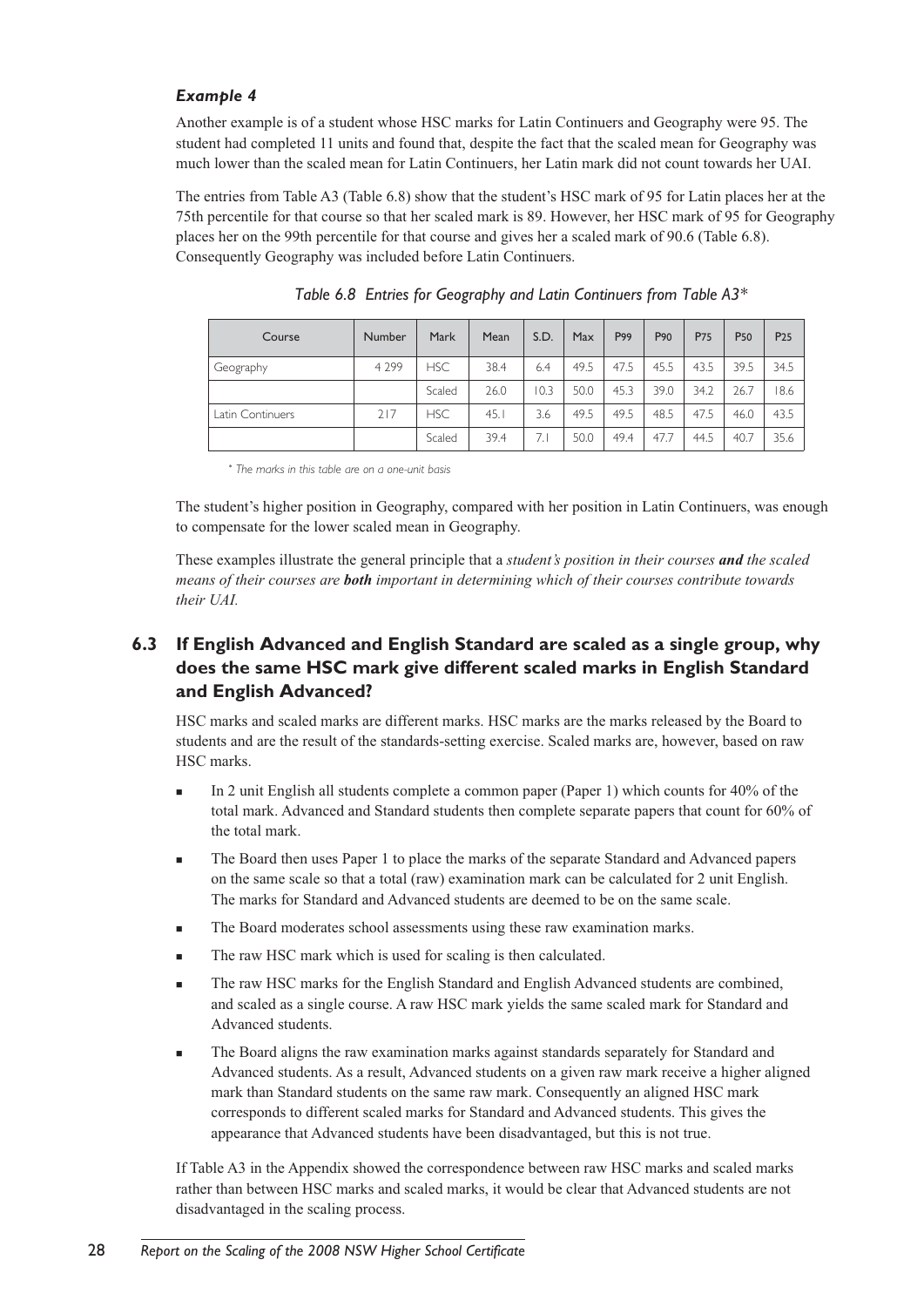# **6.4 Other frequently asked questions**

#### *Does the school I attend matter?*

No. The school attended does not feature in the UAI calculation. The UAI calculation is based only on marks provided by the Board; no other information is used.

#### *Does my postcode matter?*

No.

#### *Are certain courses always "scaled down"?*

No. Scaling is carried out afresh each year. If the quality of the candidature changes, the scaled mean will also change.

## *Is it true that if I study this course I can't get a high UAI?*

No. As Table A1 in the Appendix shows, there are students in every course who achieve high UAIs.

#### *What impact did the variation in patterns of HSC marks have on the UAI calculations?*

None. It is the raw HSC marks rather than the aligned HSC marks that are scaled. The fact that the percentage of students who are placed in Performance Band 6 differs across courses has no effect on the calculation of the UAI.

## *Why can't I use my HSC marks to check the calculation of my UAI?*

There are two reasons. The first is that scaled marks are used in the calculation of the UAI, and secondly the UAI is not an average mark. It is a rank that indicates your position in relation to other students.

## *Can I find out what my scaled marks are?*

No. Scaled marks are not reported to students. They are determined during an interim phase in the UAI calculation.

#### *I have similar HSC marks to my friend, but we don't have similar UAIs. Why not?*

Your UAIs would be similar if your courses were the same. If your courses were different your UAIs would not be the same if the courses had different scaled means.

#### *Which course should I study?*

Do not choose courses on the basis of what you believe is the likely effect of scaling. Choice of which courses to study should be determined only by your interests, your demonstrated abilities and the value of courses for your future career plans. The scaling process is designed to allow students to choose according to these principles and not, as far as university selection is concerned, be disadvantaged by their choice. It treats all students on their merits.

#### *Do I get a better UAI if I study more units?*

This is a common question. While the data show that students who study more units tend to gain higher UAIs, determining causality is difficult. The relationship between number of units studied and UAI might result from personal attributes including interest, motivation, effort and time management. You cannot assume that simply by studying more units your UAI will be increased.

#### *What happens if I repeat a course?*

If a course is repeated, only the last satisfactory attempt is used towards the calculation of the UAI. Your aggregate will be re-calculated using your new mark and your previous marks. Your aggregate may increase, remain the same or decrease; it depends on your new mark. Since you are being compared with a different cohort your UAI may increase, remain the same or decrease.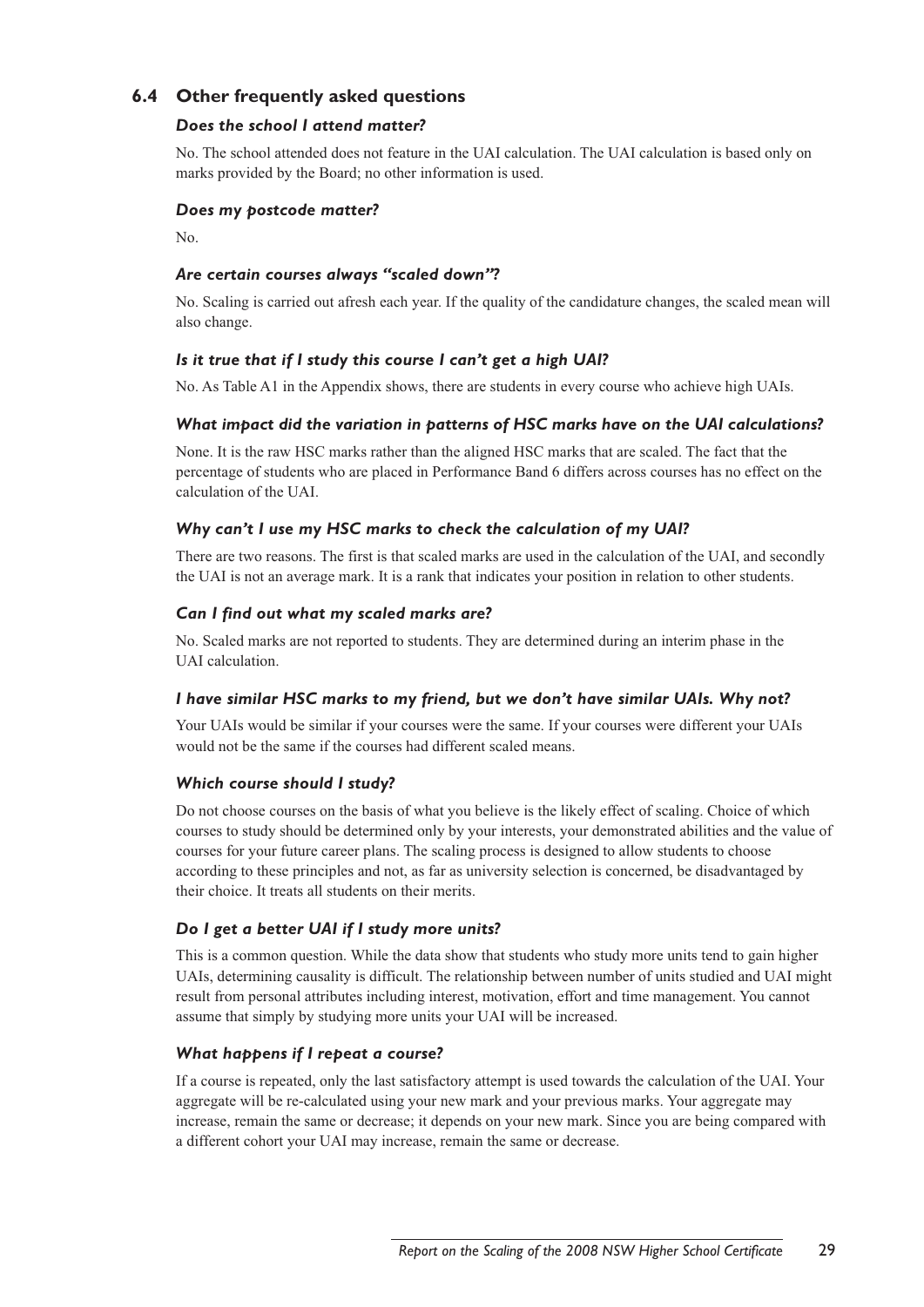## *What happens if I accumulate the HSC?*

Students who accumulate courses towards their HSC have their scaled marks calculated the year they complete the courses.

#### *What happens if I already have a UAI and add a new UAI course the following year?*

Your aggregate will be re-calculated using your new course and your previous courses. It may increase or stay the same but it will not go down. Since you are being compared with a different cohort your UAI may increase, remain the same or decrease.

## *If I'm eligible to get bonus points, does my UAI change?*

No. If universities allocate bonus points, they are not added to your UAI. Bonus points are not UAI points, they are just that – bonus points. Bonus points don't change your UAI; bonus points change your selection rank for a particular preference or course.

#### *Does my UAI ever change?*

Not usually. However, there are some instances where your UAI might change:

- 1 if the Board of Studies provides amended HSC results to UAC
- 2 if you complete additional courses and
- 3 if you repeat courses you have already completed.

If it does change, you will receive a new UAI Advice Notice. Otherwise, your UAI never changes.

## *If bonus points don't increase my UAI, then how do they work?*

Universities allocate bonus points for different circumstances. Examples include students with strong performance in HSC subjects, students who live or attend school in an area defined by the university and students who have applied for consideration through Educational Access Schemes.

For most Year 12 applicants, their selection rank for university entrance is their UAI. However, if universities allocate bonus points to you for a particular preference, then your selection rank for that preference is your UAI + bonus points. As the bonus points schemes for each university, and often for each course at the same university, are different then your selection rank can be different for each course you list in your course preferences.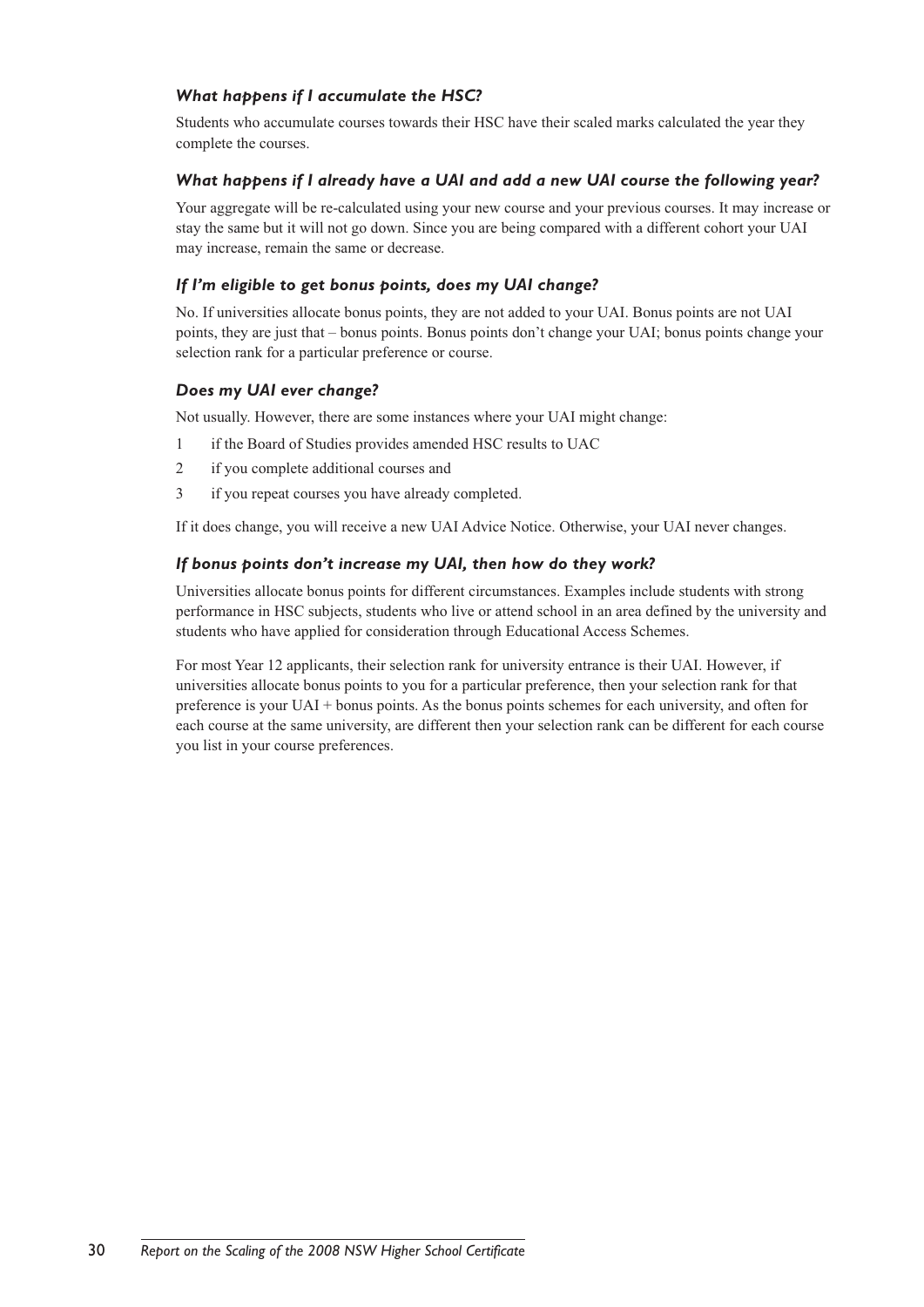# **7 Appendix**

The following courses are not included in any of the Tables A1 – A6 in the Appendix as they have less than 10 students:

- Arabic Beginners
- Croatian
- Dutch
- Hungarian
- Korean Continuers
- <sup>n</sup> Malay Background Speakers
- **Maltese**
- Swedish
- **Tamil**
- Ukrainian.
- Table A1 Gender, UAI eligibility and maximum UAI by course
- Table A2 Distributions of HSC marks by course
- Table A3 Descriptive statistics and selected percentiles for HSC marks and scaled marks by course *No percentile data are given for courses with less than 40 students.*
- Table A4 Distributions of HSC marks by course: 2007 2008 *Courses with less than 40 students in either year are also excluded from this table.*
- Table A5 Distributions of scaled marks by course: 2007 2008 *Courses with less than 40 students in either year are also excluded from this table.*
- Table A6 Courses that contribute to the UAI
- Table A7 Number of units students completed, by UAI
- Table A8 Relationship between UAI, percentile and aggregate: 2004 2008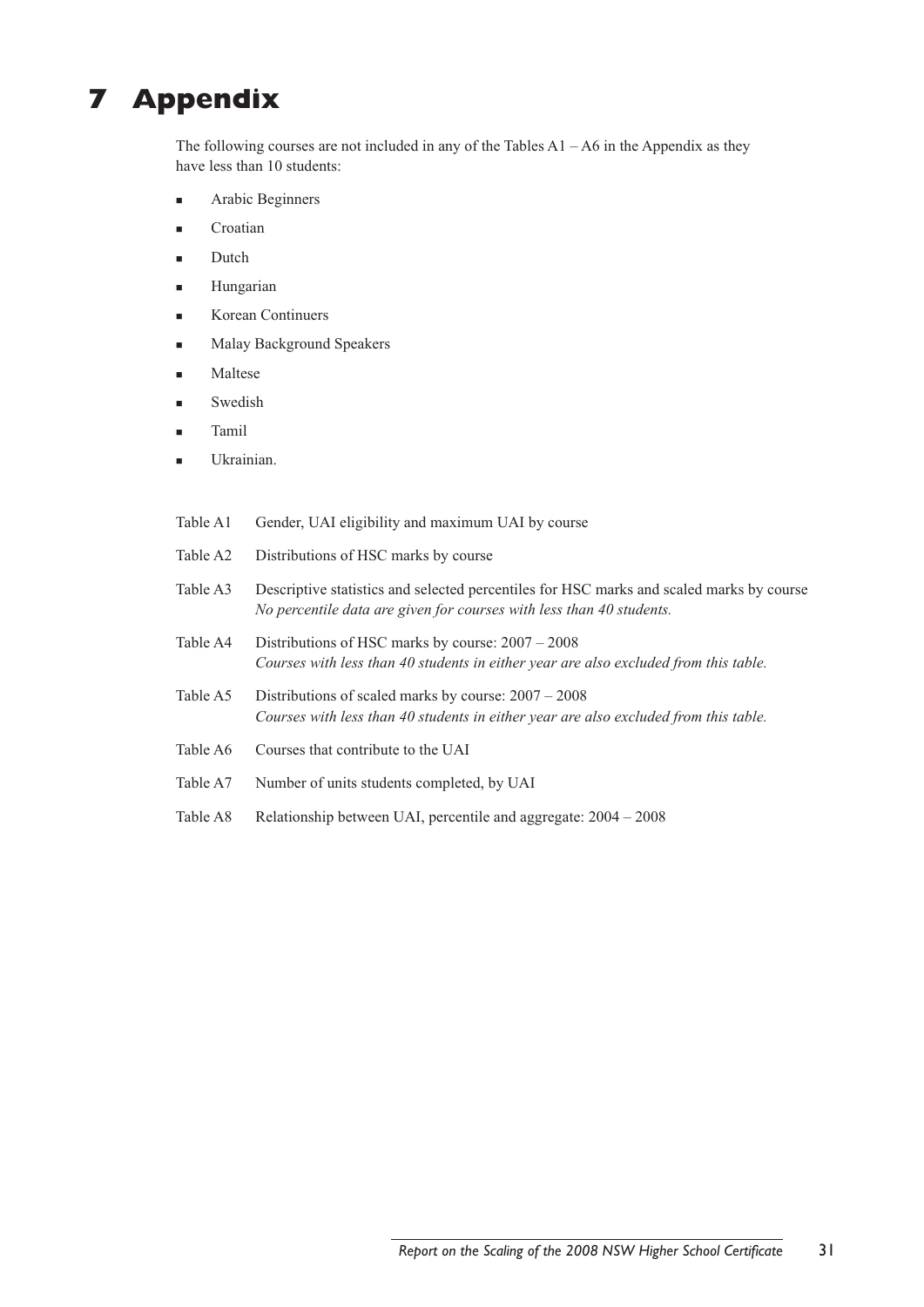# **Table A1 Gender, UAI eligibility and maximum UAI by course**

*Notes: (i) The Number column includes students who have completed the course in 2008 and in previous years.*

- *(ii) The % Female column shows the gender split.*
- *(iii) The % UAI eligible column shows the percentage of students in the course who were eligible for a UAI.*
- *(iv) The table excludes courses with less than 10 students and courses with less than 50% UAI-eligible students.*

| Course                               | Number  | % Female | % UAI eligible | Maximum UAI |
|--------------------------------------|---------|----------|----------------|-------------|
| Aboriginal Studies                   | 283     | 67.8     | 63.3           | 98.20       |
| Agriculture                          | 1350    | 46.1     | 73.4           | 100.00      |
| Ancient History                      | 11 322  | 58.2     | 90.3           | 99.95       |
| Biology                              | 15 4 63 | 61.9     | 95.2           | 100.00      |
| <b>Business Studies</b>              | 16 3 36 | 50.2     | 89.8           | 99.90       |
| Chemistry                            | 10 358  | 45.2     | 98.0           | 100.00      |
| Community and Family Studies         | 5 100   | 94.0     | 76.9           | 99.10       |
| Dance                                | 722     | 94.9     | 81.6           | 99.45       |
| Design and Technology                | 3772    | 43.8     | 82.2           | 99.00       |
| Drama                                | 5 0 3 3 | 69.8     | 86.1           | 100.00      |
| Earth and Environmental Science      | 1273    | 45.5     | 89.9           | 99.55       |
| Economics                            | 5 4 5 7 | 37.6     | 98.4           | 100.00      |
| <b>Engineering Studies</b>           | 1760    | 3.9      | 93.8           | 99.90       |
| English Standard                     | 32 487  | 47.9     | 69.6           | 99.60       |
| English Advanced                     | 27 670  | 58.4     | 97.2           | 100.00      |
| English Extension I                  | 5728    | 65.0     | 99.2           | 100.00      |
| English Extension 2                  | 2219    | 66.4     | 99.4           | 100.00      |
| English as a Sedond Language (ESL)   | 2852    | 52.0     | 86.7           | 99.95       |
| Food Technology                      | 3 4 7 5 | 75.6     | 76.5           | 99.85       |
| Geography                            | 4 400   | 46.1     | 91.4           | 100.00      |
| Industrial Technology                | 3 6 6 9 | 9.2      | 54.6           | 96.65       |
| Information Processes and Technology | 5411    | 28.5     | 84.9           | 100.00      |
| Legal Studies                        | 8 4 3 1 | 60.0     | 93.5           | 99.95       |
| General Mathematics                  | 30 240  | 51.4     | 82.1           | 99.65       |
| Mathematics                          | 17500   | 46.2     | 93.9           | 100.00      |
| Mathematics Extension I              | 8 7 4 4 | 41.9     | 96.7           | 100.00      |
| Mathematics Extension 2              | 3122    | 36.8     | 97.6           | 100.00      |
| Modern History                       | 9825    | 54.9     | 93.5           | 100.00      |
| History Extension                    | 2 1 2 9 | 61.0     | 99.8           | 100.00      |
| Music 1                              | 4 9 4 9 | 43.1     | 83.0           | 99.90       |
| Music 2                              | 774     | 53.0     | 95.1           | 100.00      |
| Music Extension                      | 455     | 54.1     | 96.5           | 100.00      |
| PDH&PE                               | 13 0 25 | 53.4     | 88.2           | 99.95       |
| Physics                              | 9116    | 23.8     | 98.0           | 100.00      |
| Senior Science                       | 4 6 4 2 | 45.1     | 81.7           | 99.40       |
| Society and Culture                  | 4   88  | 81.8     | 89.6           | 100.00      |
| Software Design and Development      | 876     | 9.3      | 90.6           | 100.00      |
| Studies of Religion I                | 10 03 1 | 54.0     | 94.2           | 99.90       |
| Studies of Religion II               | 3 5 8 7 | 68.1     | 96.0           | 99.90       |
| Textiles and Design                  | 2 2 0 9 | 98.6     | 81.1           | 99.70       |
| Visual Arts                          | 9795    | 71.1     | 83.1           | 99.90       |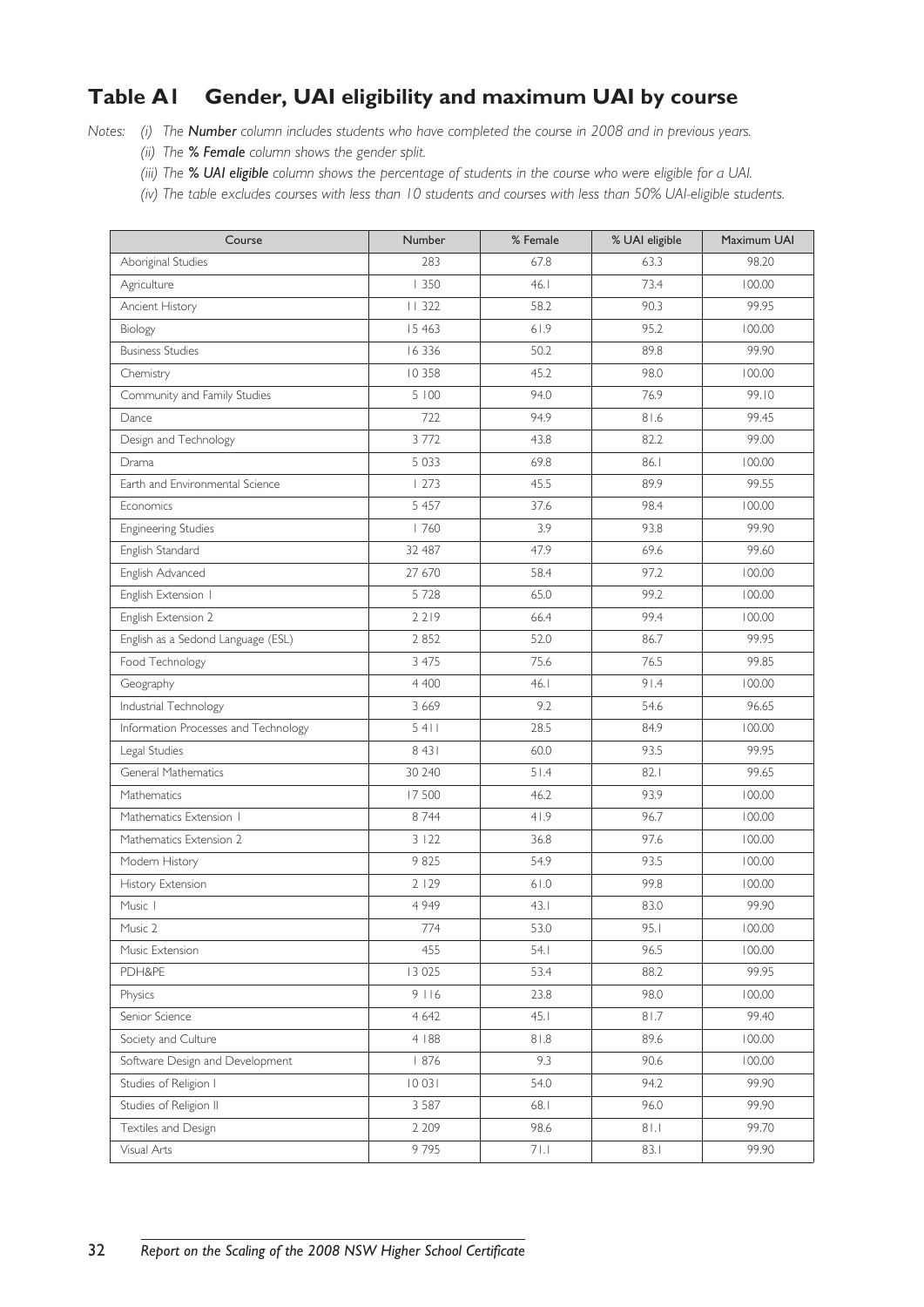| Course                         | Number          | % Female | % UAI eligible | Maximum UAI |
|--------------------------------|-----------------|----------|----------------|-------------|
| Arabic Continuers              | 266             | 63.2     | 78.9           | 97.85       |
| Arabic Extension               | 82              | 64.6     | 93.9           | 97.85       |
| Armenian                       | 30              | 63.3     | 96.7           | 94.30       |
| Chinese Beginners              | 32              | 43.8     | 100.0          | 97.00       |
| <b>Chinese Continuers</b>      | 86              | 48.8     | 96.5           | 99.95       |
| Chinese Extension              | 31              | 51.6     | 96.8           | 99.75       |
| Chinese Background Speakers    | 1079            | 54.9     | 91.1           | 99.55       |
| Classical Greek Continuers     | 15              | 13.3     | 100.0          | 100.00      |
| Classical Greek Extension      | $\vert \ \vert$ | 18.2     | 100.0          | 100.00      |
| Classical Hebrew Continuers    | 34              | 52.9     | 100.0          | 100.00      |
| Classical Hebrew Extension     | 21              | 47.6     | 100.0          | 100.00      |
| Filipino                       | 23              | 69.6     | 73.9           | 75.20       |
| French Beginners               | 625             | 81.3     | 86.6           | 99.40       |
| French Continuers              | 892             | 73.2     | 95.2           | 100.00      |
| French Extension               | 217             | 67.3     | 99.1           | 99.95       |
| German Beginners               | 138             | 60.9     | 89.9           | 99.90       |
| German Continuers              | 390             | 62.1     | 92.3           | 100.00      |
| German Extension               | $ $  4          | 57.9     | 93.0           | 100.00      |
| Hindi                          | 44              | 52.3     | 50.0           | 99.50       |
| Indonesian Beginners           | 28              | 50.0     | 78.6           | 96.70       |
| Indonesian Continuers          | 69              | 79.7     | 95.7           | 99.95       |
| Indonesian Extension           | 17              | 82.4     | 100.0          | 99.95       |
| Indonesian Background Speakers | 69              | 50.7     | 100.0          | 99.85       |
| Italian Beginners              | 321             | 78.8     | 90.0           | 99.90       |
| Italian Continuers             | 366             | 68.6     | 91.0           | 99.95       |
| Italian Extension              | 58              | 63.8     | 100.0          | 99.95       |
| Japanese Beginners             | 778             | 65.0     | 92.7           | 99.95       |
| Japanese Continuers            | 732             | 65.0     | 95.6           | 100.00      |
| Japanese Extension             | 273             | 64.5     | 96.7           | 100.00      |
| Japanese Background Speakers   | 60              | 63.3     | 85.0           | 95.35       |
| Khmer                          | 17              | 47.1     | 64.7           | 98.95       |
| Korean Background Speakers     | 106             | 46.2     | 97.2           | 99.80       |
| Latin Continuers               | 217             | 37.3     | 94.5           | 100.00      |
| Latin Extension                | 122             | 36.9     | 98.4           | 100.00      |
| Macedonian                     | 29              | 69.0     | 89.7           | 96.40       |
| Modern Greek Beginners         | 33              | 54.5     | 93.9           | 97.65       |
| Modern Greek Continuers        | 130             | 67.7     | 89.2           | 98.35       |
| Modern Greek Extension         | 49              | 71.4     | 89.8           | 97.20       |
| Modern Hebrew                  | 48              | 50.0     | 75.0           | 100.00      |
| Persian                        | 66              | 51.5     | 54.5           | 99.80       |
| Polish                         | 31              | 45.2     | 77.4           | 98.20       |
| Portuguese                     | 21              | 66.7     | 85.7           | 97.55       |
| Russian                        | 27              | 66.7     | 100.0          | 99.75       |
| Serbian                        | 36              | 61.1     | 88.9           | 99.20       |
| Spanish Beginners              | 166             | 72.3     | 84.9           | 99.75       |
| Spanish Continuers             | 169             | 62.1     | 87.0           | 99.45       |
| Spanish Extension              | 57              | 70.2     | 89.5           | 99.45       |
| Tamil                          | 24              | 62.5     | 66.7           | 99.35       |
| Turkish                        | 60.0            | 70.0     | 80.0           | 99.0        |
| Vietnamese                     | 150             | 63.3     | 89.3           | 99.40       |

# *Table A1 Gender, UAI eligibility and maximum UAI by course (continued)*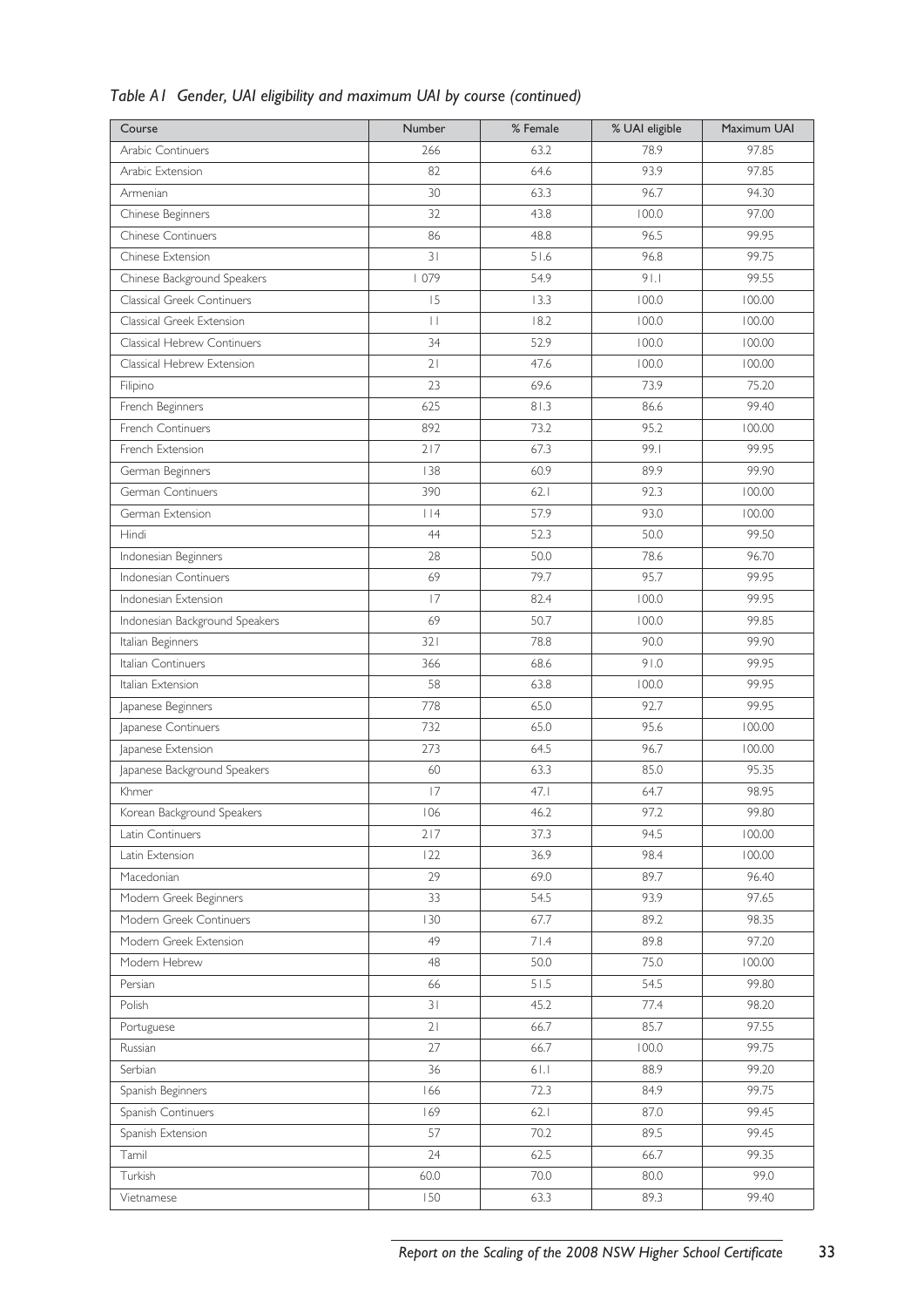|  |  |  | Table A1 Gender, UAI eligibility and maximum UAI by course (continued) |  |  |  |  |
|--|--|--|------------------------------------------------------------------------|--|--|--|--|
|--|--|--|------------------------------------------------------------------------|--|--|--|--|

| Course                        | <b>Number</b> | % Female         |      | Maximum UAI |  |
|-------------------------------|---------------|------------------|------|-------------|--|
| Accounting                    | 527           | 48.0             | 87.1 | 99.95       |  |
| <b>Business Services Exam</b> | 401           | 82.3             | 75.7 | 99.50       |  |
| Construction Exam             | 324           | I.6              | 49.2 | 92.10       |  |
| <b>Entertainment Exam</b>     | 833           | 53.7             | 80.3 | 96.55       |  |
| Hospitality Exam              | 5 4 7 5       | 72.0             | 80.0 | 98.35       |  |
| Information Technology Exam   | 885           | 22.7             | 79.0 | 99.15       |  |
| Metal and Engineering Exam    | 570           | $\overline{8}$ . | 49.3 | 90.90       |  |
| Primary Industries Exam       | 537           | 38.4             | 56.6 | 96.10       |  |
| Retail Operations Exam        | 241           | 73.1             | 63.8 | 93.30       |  |
| Tourism Exam                  | 368           | 90.5             | 77.4 | 96.15       |  |
| <b>Distinction Courses</b>    | 100           | 34.0             | 91.0 | 100.00      |  |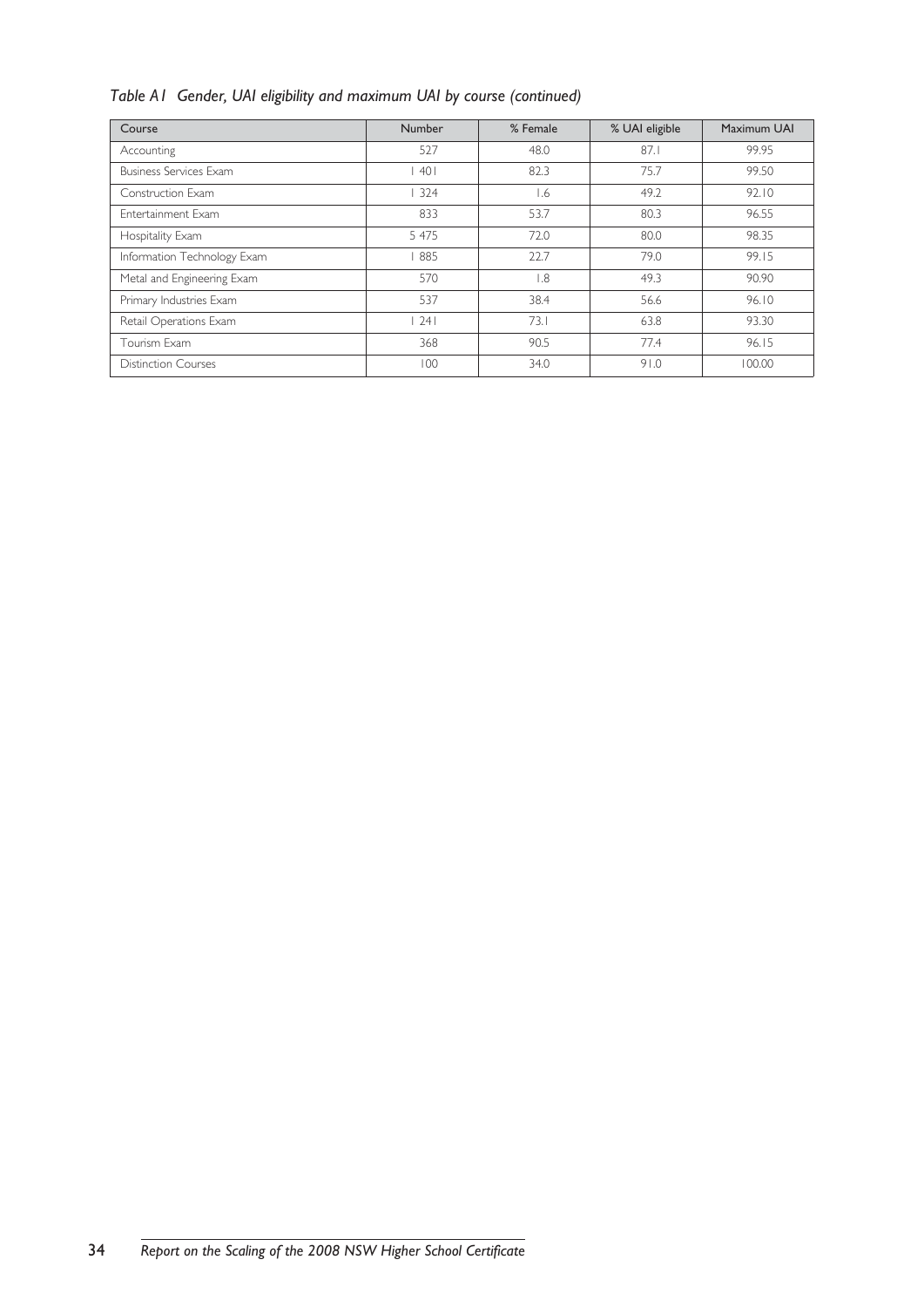# **Table A2 Distributions of HSC marks by course**

*Notes: (i) The Median HSC mark column shows the median HSC mark.* 

- *(ii) The Median Band column indicates the Performance Band in which the median HSC mark lies.*
- *(iii) The Percentage of students in Performance Band columns shows the percentage of a course candidature in each of the Performance Bands 6 to 2. Extension courses show only Bands 4 to 2 as they have four Bands only, E1 to E4.*
- *(iv) The table excludes courses with less than 10 students.*

| Course                               | Number   | Median HSC     | <b>Median</b>  |                 | Percentage of students in Performance Band |                |                |                          |
|--------------------------------------|----------|----------------|----------------|-----------------|--------------------------------------------|----------------|----------------|--------------------------|
|                                      |          | mark           | <b>Band</b>    | 6               | 5                                          | $\overline{4}$ | $\overline{3}$ | $\overline{2}$           |
| Aboriginal Studies                   | 277      | 72             | $\overline{4}$ | 8               | 23                                         | 28             | 29             | $\overline{0}$           |
| Agriculture                          | 1278     | 74             | $\overline{4}$ | 9               | 23                                         | 31             | 24             | 9                        |
| Ancient History                      | 11180    | 75             | $\overline{4}$ | $\Box$          | 26                                         | 24             | 9              | 3                        |
| Biology                              | 15 2 5 4 | 74             | $\overline{4}$ | 8               | 24                                         | 34             | 24             | 8                        |
| <b>Business Studies</b>              | 16181    | 73             | $\overline{4}$ | 6               | 26                                         | 29             | 25             | $\mathbf{L}$             |
| Chemistry                            | 10 154   | 76             | $\overline{4}$ | 3               | 26                                         | 32             | 9              | 8                        |
| Community and Family Studies         | 5 0 5 3  | 77             | $\overline{4}$ | $\overline{0}$  | 30                                         | 33             | 9              | 6                        |
| Dance                                | 675      | 75             | $\overline{4}$ | 8               | 23                                         | 4 <sup>1</sup> | 24             | $\overline{4}$           |
| Design and Technology                | 3739     | 75             | $\overline{4}$ | $\overline{7}$  | 28                                         | 36             | 23             | 5                        |
| Drama                                | 4961     | 79             | $\overline{4}$ | $\Box$          | 37                                         | 35             | 4              | $\overline{2}$           |
| Earth and Environmental Science      | 1258     | 78             | $\overline{4}$ | 13              | 33                                         | 28             | 8              | 6                        |
| Economics                            | 5410     | 79             | $\overline{4}$ | 16              | 3 <sup>1</sup>                             | 25             | 15             | 8                        |
| Engineering Studies                  | 1748     | 74             | $\overline{4}$ | 8               | 24                                         | 35             | 24             | 6                        |
| English Standard                     | 32 191   | 67             | 3              | $\vert \rangle$ | 6                                          | 32             | 4 <sup>1</sup> | 15                       |
| English Advanced                     | 27 438   | 79             | $\overline{4}$ | $\mathbf{H}$    | 39                                         | 40             | $\overline{0}$ | $\overline{\phantom{a}}$ |
| English Extension I                  | 5 6 9 4  | 4 <sub>1</sub> | E <sub>3</sub> |                 |                                            | 26             | 58             | 15                       |
| English Extension 2                  | 2 2 0 9  | 4 <sub>1</sub> | E <sub>3</sub> |                 |                                            | 30             | 52             | 17                       |
| English as a Second Language (ESL)   | 2837     | 73             | $\overline{4}$ | 3               | 25                                         | 32             | 26             | $\overline{0}$           |
| Food Technology                      | 3 4 4 5  | 75             | $\overline{4}$ | 7               | 22                                         | 40             | 22             | 7                        |
| Geography                            | 4 2 9 9  | 79             | $\overline{4}$ | 15              | 33                                         | 26             | 17             | 6                        |
| Industrial Technology                | 3 6 4 8  | 74             | $\overline{4}$ | 9               | 23                                         | 31             | 23             | 9                        |
| Information Processes and Technology | 5 108    | 74             | $\overline{4}$ | 6               | 25                                         | 31             | 21             | 9                        |
| Legal Studies                        | 8 3 5 5  | 77             | $\overline{4}$ | $ 0\rangle$     | 32                                         | 30             | 9              | $\overline{7}$           |
| General Mathematics                  | 29 977   | 72             | $\overline{4}$ | 5               | 21                                         | 30             | 26             | $\Box$                   |
| Mathematics                          | 17 247   | 78             | $\overline{4}$ | 17              | 28                                         | 27             | 16             | 9                        |
| Mathematics Extension 1              | 8 5 4 8  | 42             | E3             |                 |                                            | 33             | 48             | 4                        |
| Mathematics Extension 2              | 3 0 8 9  | 86             | E3             |                 |                                            | 37             | 53             | 8                        |
| Modern History                       | 9 637    | 78             | $\overline{4}$ | $\overline{0}$  | 32                                         | 36             | 15             | 5                        |
| History Extension                    | 2114     | 39             | E3             |                 |                                            | 20             | 53             | 22                       |
| Music 1                              | 4 8 8 6  | 80             | 5              | 15              | 39                                         | 31             | 12             | $\mathbf{2}$             |
| Music 2                              | 748      | 86             | 5              | 30              | 48                                         | 9              | 3              |                          |
| Music Extension                      | 441      | 45             | E4             |                 |                                            | 52             | 42             | 6                        |
| PDH&PE                               | 12 871   | 74             | $\overline{4}$ | 8               | 24                                         | 32             | 22             | $\overline{0}$           |
| Physics                              | 9 0 2 9  | 75             | $\overline{4}$ | $\,8\,$         | 25                                         | 33             | 23             | $\overline{7}$           |
| Senior Science                       | 4 5 9 2  | 76             | $\overline{4}$ | $\overline{0}$  | 29                                         | 32             | 22             | 5                        |
| Society and Culture                  | 4 150    | 75             | $\overline{4}$ | $\overline{7}$  | 30                                         | 29             | 21             | $\overline{0}$           |
| Software Design and Development      | 1785     | 77             | $\overline{4}$ | $\overline{0}$  | 30                                         | 30             | 22             | 7                        |
| Studies of Religion I                | 9 9 5 0  | 39             | $\overline{4}$ | $\overline{0}$  | 33                                         | 34             | 17             | $\overline{4}$           |
| Studies of Religion II               | 3 5 5 4  | 79             | $\overline{4}$ | $\Box$          | 37                                         | 31             | 4              | 5                        |
| Textiles and Design                  | 2 2 0 5  | 81             | 5              | $\overline{3}$  | 4 <sup>1</sup>                             | 26             | 16             | $\overline{4}$           |
| Visual Arts                          | 9691     | 82             | 5              | 4               | 47                                         | 31             | $\overline{7}$ | $\overline{1}$           |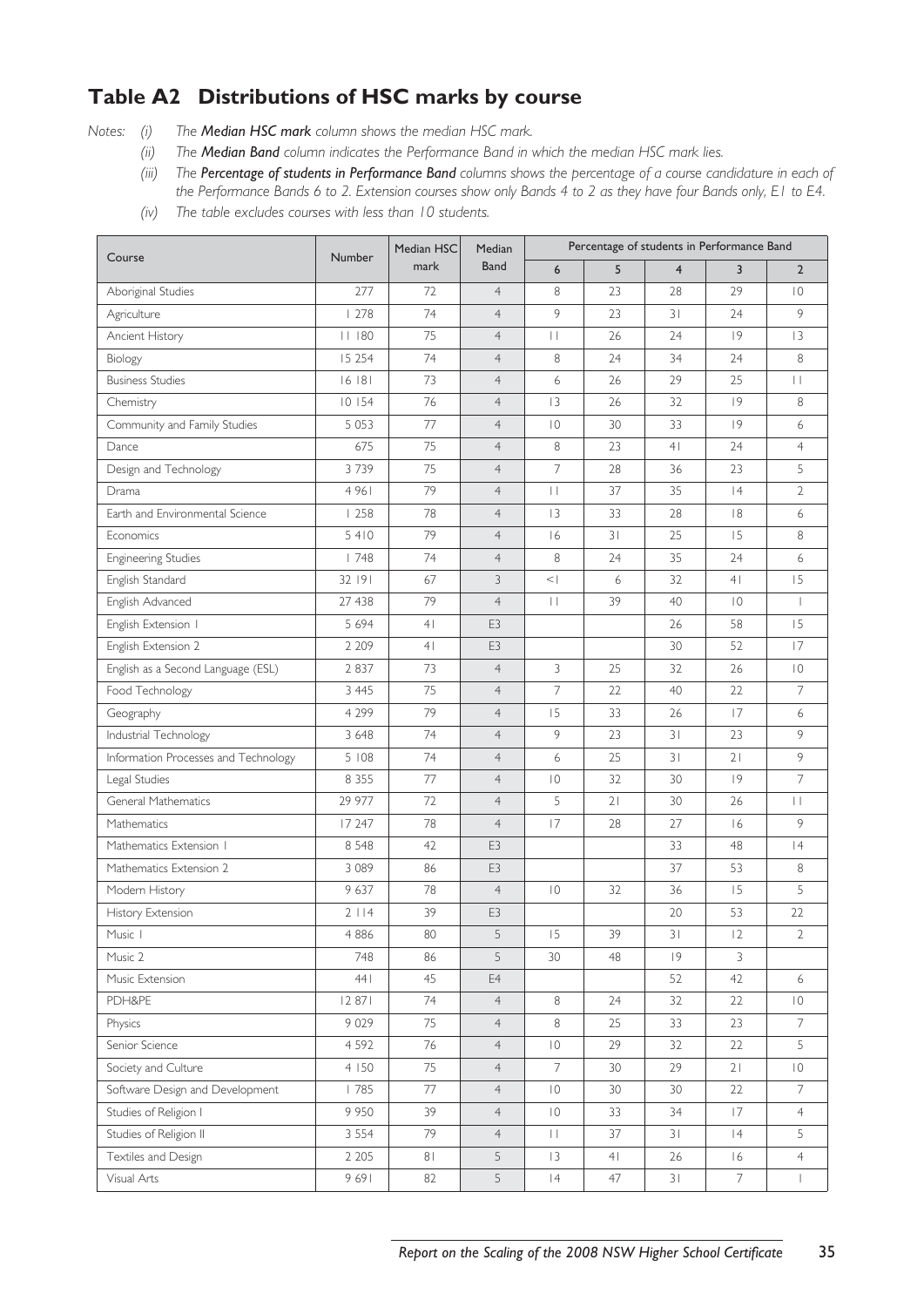# *Table A2 Distributions of HSC marks by course (continued)*

| Course                         | Number | Median HSC     | Median Band     | Percentage of students in Performance Band |    |                         |                |                |  |
|--------------------------------|--------|----------------|-----------------|--------------------------------------------|----|-------------------------|----------------|----------------|--|
|                                |        | mark           |                 | 6                                          | 5  | $\overline{\mathbf{4}}$ | $\overline{3}$ | $\overline{2}$ |  |
| Arabic Continuers              | 249    | 77             | $\overline{4}$  | 6                                          | 36 | 26                      | 25             | $\overline{4}$ |  |
| Arabic Extension               | 78     | 36             | E <sub>3</sub>  |                                            |    | 5                       | 54             | 35             |  |
| Armenian                       | 29     | 90             | 6               | 55                                         | 17 | 21                      | $\overline{7}$ |                |  |
| Chinese Beginners              | 32     | 80             | 5               | 9                                          | 31 | 22                      | 16             | 3              |  |
| <b>Chinese Continuers</b>      | 85     | 87             | 5               | 35                                         | 46 | 3                       | 5              | $\mathbf{I}$   |  |
| Chinese Extension              | 31     | 46             | E4              |                                            |    | 84                      | 16             |                |  |
| Chinese Background Speakers    | 1064   | 81             | 5               | $\vert \ \vert$                            | 46 | 36                      | 6              | $\overline{1}$ |  |
| Classical Greek Continuers     | 4      | 94             | 6               | 71                                         | 29 |                         |                |                |  |
| Classical Greek Extension      | $\Box$ | 48             | E4              |                                            |    | 100                     |                |                |  |
| Classical Hebrew Continuers    | 26     | 86             | 5               | 35                                         | 35 | 31                      |                |                |  |
| Classical Hebrew Extension     | 9      | 4 <sub>1</sub> | E <sub>3</sub>  |                                            |    | 32                      | 58             | $\mathbf{H}$   |  |
| Filipino                       | 23     | 74             | $\overline{4}$  |                                            | 30 | 35                      | 30             | $\overline{4}$ |  |
| French Beginners               | 622    | 76             | $\overline{4}$  | 9                                          | 24 | 9                       | 9              | 3              |  |
| French Continuers              | 851    | 82             | 5               | 31                                         | 30 | 27                      | 9              | $\overline{2}$ |  |
| French Extension               | 212    | 45             | E4              |                                            |    | 51                      | 4 <sub>1</sub> | 8              |  |
| German Beginners               | 137    | 76             | $\overline{4}$  | 17                                         | 25 | 32                      | 3              | $\overline{4}$ |  |
| German Continuers              | 376    | 81             | 5               | 25                                         | 26 | 24                      | 17             | 5              |  |
| German Extension               | 107    | 44             | E <sub>3</sub>  |                                            |    | 48                      | 49             | 3              |  |
| Hindi                          | 26     | 94             | 6               | 92                                         | 8  |                         |                |                |  |
| Indonesian Beginners           | 28     | 82             | 5               | 25                                         | 29 | 21                      | 21             | $\overline{4}$ |  |
| Indonesian Continuers          | 65     | 80             | 5               | 31                                         | 22 | 25                      | 20             | $\overline{2}$ |  |
| Indonesian Extension           | 17     | 43             | E3              |                                            |    | 4 <sub>1</sub>          | 47             | 2              |  |
| Indonesian Background Speakers | 69     | 76             | $\overline{4}$  | $\overline{4}$                             | 29 | 51                      | 16             |                |  |
| Italian Beginners              | 318    | 77             | $\overline{4}$  | 16                                         | 26 | 25                      | 16             | 3              |  |
| Italian Continuers             | 346    | 80             | 5               | 4                                          | 37 | 32                      | 3              | 3              |  |
| Italian Extension              | 56     | 40             | E3              |                                            |    | 23                      | 54             | 8              |  |
| Japanese Beginners             | 770    | 75             | $\overline{4}$  | 16                                         | 23 | 27                      | 20             | $\perp$        |  |
| Japanese Continuers            | 708    | 81             | 5               | 21                                         | 33 | 23                      | 15             | 5              |  |
| Japanese Extension             | 267    | 38             | E3              |                                            |    | 17                      | 57             | 22             |  |
| Japanese Background Speakers   | 59     | 75             | $4\overline{ }$ | 5                                          | 31 | 37                      | 25             | $\sqrt{2}$     |  |
| Khmer                          | 6      | 85             | 5               | 3                                          | 75 |                         | 3              |                |  |
| Korean Background Speakers     | 102    | 85             | 5               | 25                                         | 42 | 27                      | 3              | $\mathbf{2}$   |  |
| Latin Continuers               | 217    | 92             | 6               | 66                                         | 24 | 8                       | $\mathbf{I}$   |                |  |
| Latin Extension                | 122    | 48             | E4              |                                            |    | 89                      | $\overline{0}$ | $\overline{2}$ |  |
| Macedonian                     | 29     | 88             | 5               | 45                                         | 17 | 31                      | 7              |                |  |
| Modern Greek Beginners         | 33     | 85             | 5               | 30                                         | 30 | 24                      | 9              | 6              |  |
| Modern Greek Continuers        | 125    | 8 <sub>1</sub> | 5               | 15                                         | 4  | 26                      | $\overline{0}$ | 5              |  |
| Modern Greek Extension         | 47     | 4 <sub>1</sub> | E3              |                                            |    | 28                      | 57             | 15             |  |
| Modern Hebrew                  | 38     | 93             | 6               | 71                                         | 21 | $\,8\,$                 |                |                |  |
| Persian                        | 46     | 83             | 5               | 26                                         | 37 | 20                      | 9              | 7              |  |
| Polish                         | 29     | 86             | 5               | 4                                          | 38 | 4                       | 7              |                |  |
| Portuguese                     | 15     | 87             | 5               | 33                                         | 53 | $\overline{7}$          | $\overline{7}$ |                |  |
| Russian                        | 22     | 9 <sub>1</sub> | 6               | 73                                         | 27 |                         |                |                |  |
| Serbian                        | 36     | 81             | 5               | $\,8\,$                                    | 56 | 31                      | 6              |                |  |
| Spanish Beginners              | 162    | 74             | $\overline{4}$  | 17                                         | 20 | 27                      | 17             | $\overline{0}$ |  |
| Spanish Continuers             | 163    | 82             | 5               | 8                                          | 56 | 27                      | 9              | $\mathbf{I}$   |  |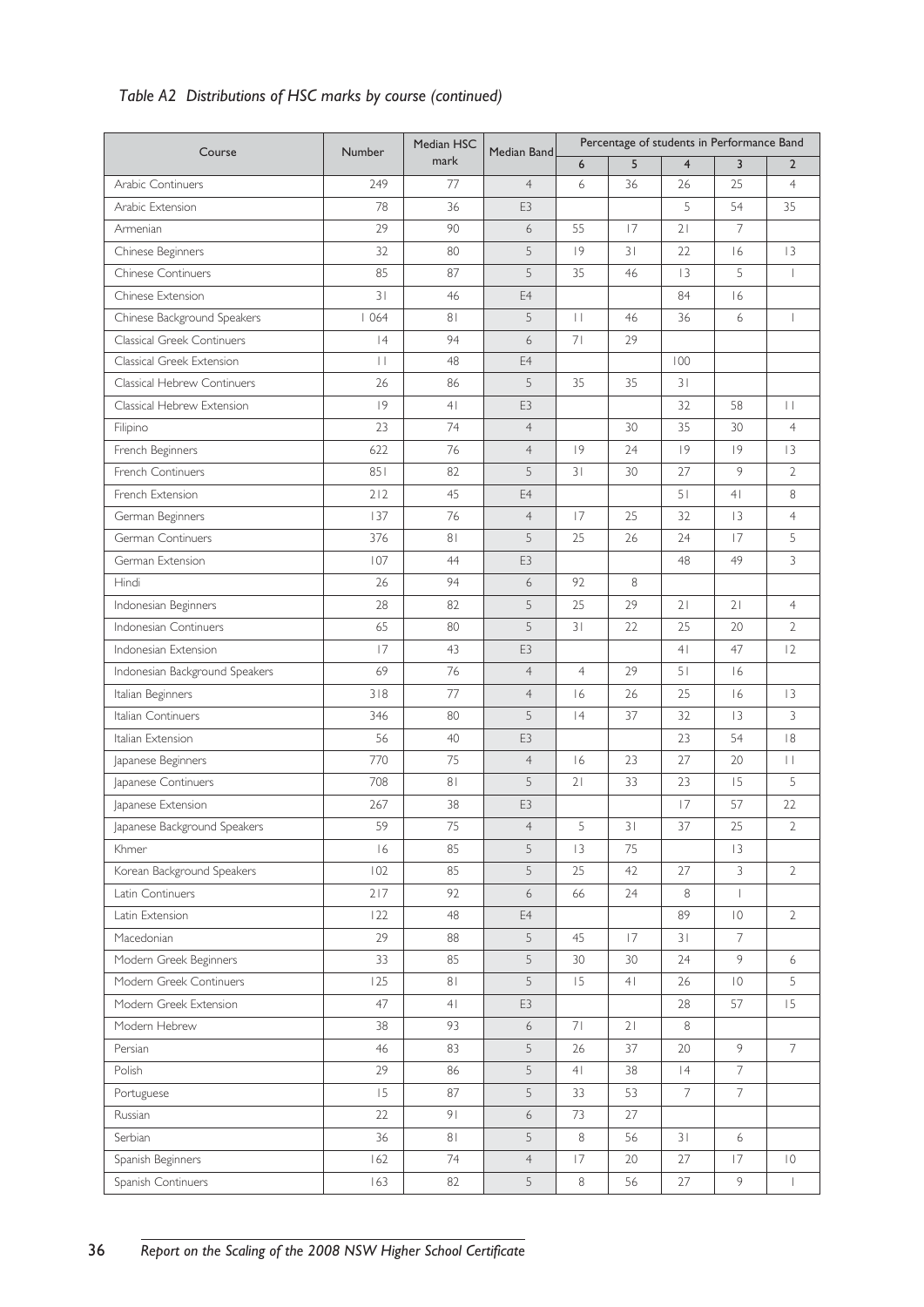# *Table A2 Distributions of HSC marks by course (continued)*

| Course                        | Number  | Median HSC | Median         | Percentage of students in Performance Band |    |                |                |                |  |
|-------------------------------|---------|------------|----------------|--------------------------------------------|----|----------------|----------------|----------------|--|
|                               |         | mark       | Band           | 6                                          | 5  | $\overline{4}$ | 3              | $\overline{2}$ |  |
| Spanish Extension             | 57      | 40         | F <sub>3</sub> |                                            |    | 2              | 70             | 6              |  |
| Turkish                       | 48      | 85         | 5              | 9                                          | 56 | 9              | $\overline{4}$ |                |  |
| Vietnamese                    | 145     | 78         | $\overline{4}$ | $\mathfrak{D}$                             | 39 | 52             | 6              |                |  |
| Accounting                    | 518     | 78         | $\overline{4}$ | 15                                         | 27 | 74             | 9              | 9              |  |
| <b>Business Services Exam</b> | 393     | 73         | $\overline{4}$ | $\overline{2}$                             | 15 | 45             | 32             | 5              |  |
| Construction Exam             | 310     | 72         | $\overline{4}$ |                                            | 9  | 39             | 33             | 8              |  |
| Entertainment Exam            | 826     | 76         | $\overline{4}$ | 5                                          | 29 | 35             | 22             | 8              |  |
| Hospitality Exam              | 5 4 3 4 | 74         | $\overline{4}$ | 5                                          | 21 | 42             | 23             | 8              |  |
| Information Technology Exam   | 833     | 73         | $\overline{4}$ | $\overline{2}$                             | 17 | 46             | 26             | 8              |  |
| Metal and Engineering Exam    | 560     | 70         | $\overline{4}$ |                                            | 8  | 33             | 33             | 3              |  |
| Primary Industries Exam       | 534     | 74         | $\overline{4}$ | 5                                          | 23 | 40             | 26             | 6              |  |
| Retail Operations Exam        | 231     | 76         | $\overline{4}$ | 3                                          | 29 | 44             | 16             | 7              |  |
| Tourism Exam                  | 364     | 74         | $\overline{4}$ | $\mathfrak{D}$                             | 20 | 50             | 24             | $\overline{4}$ |  |
| <b>Distinction Courses</b>    | 92      | 83         | 5              | 20                                         | 39 | 35             | 5              |                |  |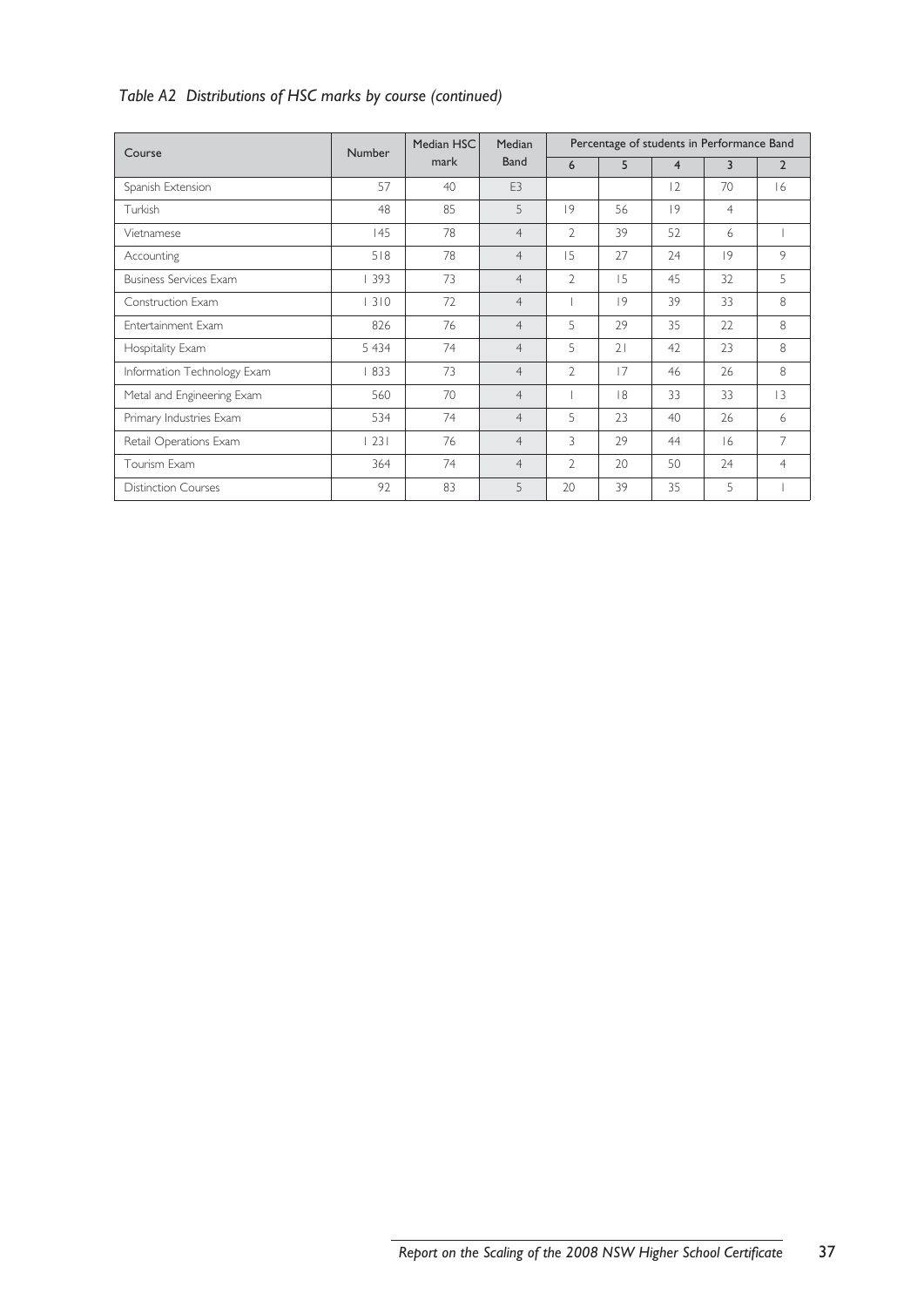# **Table A3 Descriptive statistics and selected percentiles for HSC marks and scaled marks by course**

*Notes: (i) The P99, P90, P75, P50, P25 columns refer to the 99th, 90th, 75th, 50th and 25th percentiles respectively.*

*(ii) The table excludes courses with less than 10 students and no percentile data are given for courses with less than 40 students.*

| Course                             | Number  | Type of mark                     | Mean | SD         | Max  | P99  | P90  | P75  | P50  | P <sub>25</sub> |
|------------------------------------|---------|----------------------------------|------|------------|------|------|------|------|------|-----------------|
|                                    |         | <b>HSC</b>                       | 36.2 | 5.8        | 47.0 | 47.0 | 44.0 | 41.0 | 36.0 | 32.0            |
| Aboriginal Studies                 | 277     | scaled                           | 15.6 | $ $ $ $ .4 | 43.5 | 42.9 | 33.5 | 23.9 | 12.4 | 6.4             |
|                                    |         | <b>HSC</b>                       | 36.4 | 6.5        | 49.0 | 47.0 | 44.5 | 41.0 | 37.0 | 32.5            |
| Agriculture                        | 1278    | scaled                           | 21.7 | $  \  $    | 48.1 | 44.1 | 37.7 | 29.6 | 20.9 | 13.0            |
|                                    |         | <b>HSC</b>                       | 36.4 | 7.2        | 50.0 | 48.5 | 45.0 | 42.0 | 37.5 | 31.5            |
| Ancient History                    | 80      | scaled                           | 24.9 | 10.8       | 49.8 | 45.7 | 38.9 | 33.3 | 25.7 | 16.7            |
|                                    | 15 254  | <b>HSC</b>                       | 36.8 | 5.7        | 49.5 | 47.0 | 44.0 | 41.0 | 37.0 | 33.0            |
| Biology                            |         | scaled                           | 26.9 | 9.9        | 50.0 | 45.2 | 39.7 | 34.6 | 27.6 | 19.7            |
| <b>Business Studies</b>            | 16 18 1 | <b>HSC</b>                       | 36.3 | 6.1        | 49.5 | 47.0 | 44.0 | 41.0 | 36.5 | 32.5            |
|                                    |         | scaled                           | 23.8 | 10.4       | 48.7 | 43.7 | 37.7 | 32.1 | 23.9 | 15.7            |
|                                    | 10 154  | <b>HSC</b>                       | 37.5 | 6.2        | 50.0 | 48.0 | 45.5 | 42.0 | 38.0 | 33.5            |
| Chemistry                          |         | scaled                           | 31.6 | 9.2        | 50.0 | 46.5 | 42.4 | 38.7 | 33.1 | 25.6            |
| Community and Family Studies       | 5 0 5 3 | <b>HSC</b>                       | 37.8 | 5.7        | 50.0 | 47.5 | 44.5 | 42.0 | 38.5 | 34.5            |
|                                    |         | scaled                           | 19.7 | 10.0       | 44.3 | 40.4 | 34.0 | 27.5 | 19.0 | 11.5            |
| Dance                              | 675     | <b>HSC</b>                       | 37.5 | 4.8        | 48.5 | 48.0 | 44.0 | 40.5 | 37.5 | 34.5            |
|                                    |         | scaled                           | 23.5 | 9.3        | 45.7 | 44.6 | 36.6 | 29.1 | 22.9 | 17.0            |
| Design and Technology              | 3739    | <b>HSC</b>                       | 37.7 | 4.9        | 49.0 | 47.5 | 44.0 | 41.5 | 37.5 | 34.0            |
|                                    |         | scaled                           | 21.6 | 9.8        | 45.5 | 43.2 | 35.3 | 28.7 | 21.0 | 13.9            |
|                                    | 4961    | <b>HSC</b>                       | 39.3 | 4.4        | 49.5 | 47.5 | 45.0 | 42.5 | 39.5 | 36.5            |
| Drama                              |         | scaled                           | 24.4 | 0.1        | 49.1 | 45.2 | 37.8 | 31.9 | 24.6 | 7.1             |
| Earth and Environmental Science    | 1258    | <b>HSC</b>                       | 38.3 | 6.0        | 49.0 | 47.5 | 45.0 | 43.0 | 39.0 | 34.5            |
|                                    |         | scaled                           | 24.6 | 9.9        | 47.7 | 43.6 | 37.8 | 32.4 | 25.1 | 17.1            |
| Economics                          | 5410    | <b>HSC</b>                       | 37.9 | 7.3        | 49.5 | 48.0 | 46.0 | 43.5 | 39.5 | 34.0            |
|                                    |         | scaled                           | 30.7 | 10.4       | 50.0 | 46.9 | 42.6 | 38.9 | 32.8 | 24.1            |
| <b>Engineering Studies</b>         | 1748    | <b>HSC</b>                       | 36.7 | 5.9        | 50.0 | 47.5 | 44.0 | 40.5 | 37.0 | 33.5            |
|                                    |         | scaled                           | 25.4 | 9.3        | 47.8 | 43.3 | 37.6 | 32.6 | 25.7 | 18.8            |
| English Standard                   | 32 191  | <b>HSC</b>                       | 33.0 | 5.2        | 48.0 | 43.0 | 38.5 | 36.5 | 33.5 | 30.5            |
|                                    |         | scaled                           | 17.9 | 8.2        | 47.9 | 38.0 | 28.9 | 23.5 | 17.6 | 11.9            |
| English Advanced                   | 27 438  | <b>HSC</b>                       | 39.7 | 4.0        | 49.5 | 47.5 | 45.0 | 42.5 | 39.5 | 37.0            |
|                                    |         | scaled                           | 31.3 | 8.4        | 50.0 | 46.7 | 41.8 | 37.8 | 31.8 | 25.5            |
| English Extension 1                | 5 6 9 4 | <b>HSC</b>                       | 40.1 | 5.4        | 50.0 | 48.0 | 46.0 | 45.0 | 41.0 | 36.0            |
|                                    |         | scaled                           | 36.3 | 6.5        | 50.0 | 46.9 | 43.8 | 41.0 | 37.3 | 32.6            |
| English Extension 2                | 2 2 0 9 | $\mathsf{H}\mathsf{S}\mathsf{C}$ | 40.4 | 6.2        | 50.0 | 50.0 | 48.0 | 46.0 | 41.0 | 36.0            |
|                                    |         | scaled                           | 36.5 | 6.8        | 50.0 | 48.9 | 45.3 | 41.5 | 37.1 | 32.1            |
| English as a Second Language (ESL) | 2 8 3 7 | <b>HSC</b>                       | 35.7 | 6.2        | 48.5 | 46.0 | 43.0 | 40.5 | 36.5 | 32.5            |
|                                    |         | scaled                           | 21.8 | 11.7       | 50.0 | 45.6 | 38.1 | 30.7 | 21.5 | 12.5            |
| Food Technology                    | 3 4 4 5 | <b>HSC</b>                       | 36.8 | 5.7        | 49.0 | 47.5 | 44.0 | 40.5 | 37.5 | 34.0            |
|                                    |         | scaled                           | 20.6 | 10.7       | 46.2 | 43.1 | 35.5 | 28.7 | 19.9 | 12.2            |
| Geography                          | 4 2 9 9 | <b>HSC</b>                       | 38.4 | 6.4        | 49.5 | 47.5 | 45.5 | 43.5 | 39.5 | 34.5            |
|                                    |         | scaled                           | 26.0 | 10.3       | 50.0 | 45.3 | 39.0 | 34.2 | 26.7 | 18.6            |
| Industrial Technology              | 3 6 4 8 | <b>HSC</b>                       | 36.4 | 6.5        | 49.0 | 48.0 | 44.5 | 41.0 | 37.0 | 32.5            |
|                                    |         | scaled                           | 17.0 | 9.4        | 40.0 | 37.9 | 30.2 | 23.9 | 6.1  | 9.4             |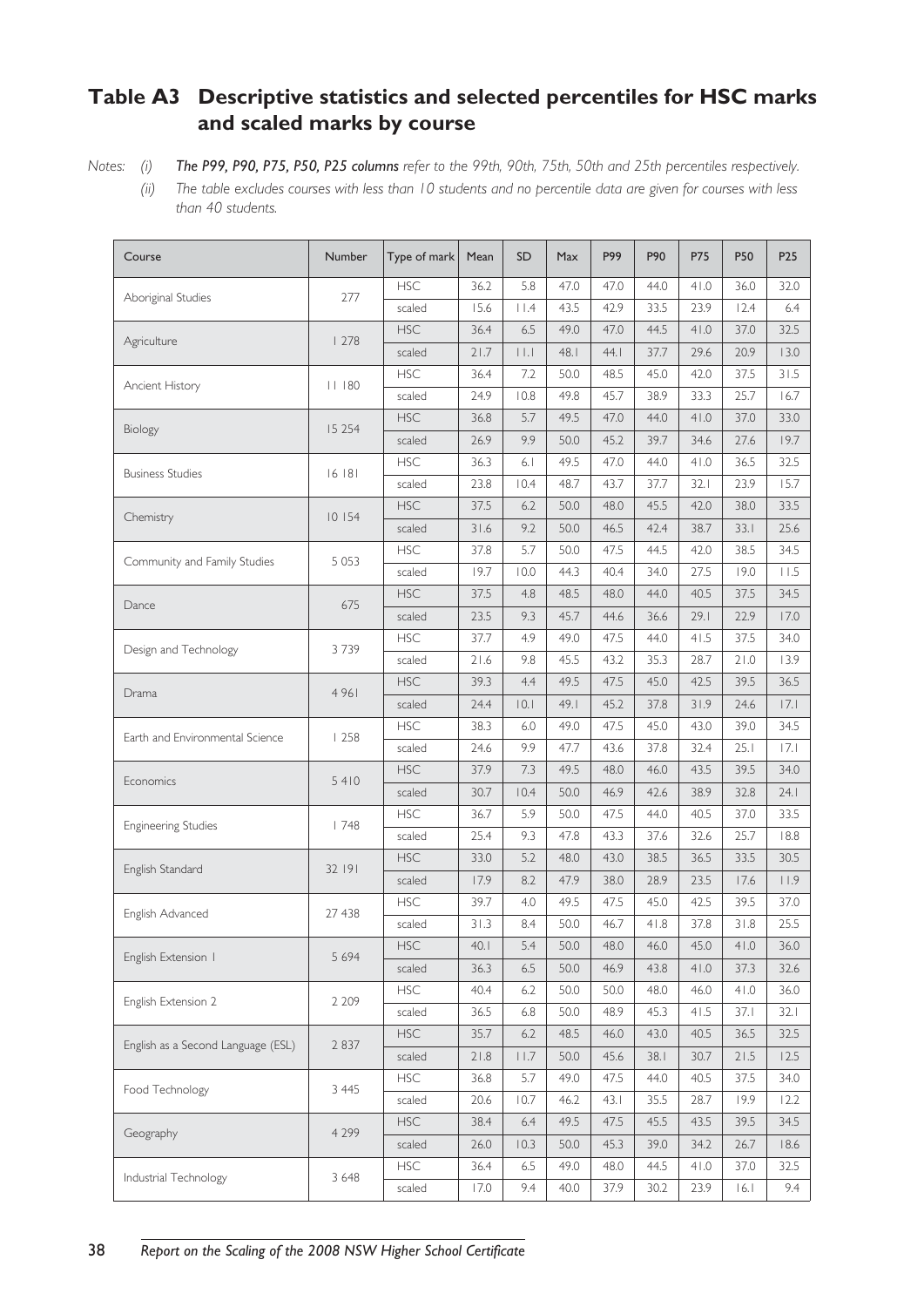| 35.8<br>46.5<br><b>HSC</b><br>7.2<br>48.5<br>44.0<br>41.0<br>37.0<br>32.5<br>Information Processes and<br>5 108<br>Technology<br>21.8<br>10.5<br>47.1<br>35.9<br>scaled<br>42.6<br>29.9<br>22.2<br>13.8<br><b>HSC</b><br>37.9<br>5.7<br>49.0<br>47.5<br>45.0<br>42.5<br>34.0<br>38.5<br>Legal Studies<br>8 3 5 5<br>25.1<br>10.4<br>50.0<br>45.5<br>38.8<br>33.1<br>25.5<br>17.2<br>scaled<br><b>HSC</b><br>35.2<br>31.5<br>6.6<br>49.5<br>47.0<br>43.0<br>40.0<br>36.0<br>29 977<br>General Mathematics<br>21.2<br>45.5<br>41.2<br>21.1<br>scaled<br>10.0<br>34.8<br>29.0<br>13.2<br><b>HSC</b><br>38.0<br>6.9<br>50.0<br>49.0<br>46.0<br>43.0<br>39.0<br>34.0<br>17 247<br>Mathematics<br>scaled<br>30.4<br>9.7<br>50.0<br>47.1<br>42.6<br>37.8<br>31.1<br>24.0<br><b>HSC</b><br>50.0<br>40.0<br>7.4<br>49.5<br>47.5<br>46.0<br>41.5<br>36.5<br>8 5 4 8<br>Mathematics Extension 1<br>40.0<br>7.2<br>50.0<br>49.5<br>47.4<br>45.2<br>41.5<br>36.8<br>scaled<br><b>HSC</b><br>5.6<br>50.0<br>47.5<br>41.8<br>49.0<br>46.0<br>43.0<br>39.0<br>3 0 8 9<br>Mathematics Extension 2<br>50.0<br>scaled<br>44.5<br>4.4<br>49.7<br>48.6<br>47.4<br>45.6<br>42.9<br><b>HSC</b><br>5.7<br>49.5<br>35.5<br>38.1<br>47.0<br>44.5<br>42.0<br>39.0<br>9637<br>Modern History<br>27.2<br>10.3<br>50.0<br>45.3<br>39.7<br>35.0<br>28.7<br>20.5<br>scaled<br><b>HSC</b><br>38.1<br>49.0<br>46.0<br>34.0<br>7.0<br>48.0<br>43.0<br>39.0<br>2114<br>History Extension<br>33.9<br>48.4<br>41.5<br>38.3<br>29.9<br>scaled<br>6.4<br>46.0<br>34.4<br>45.5<br><b>HSC</b><br>39.8<br>4.8<br>49.5<br>48.5<br>43.0<br>40.0<br>37.0<br>Music I<br>4 8 8 6<br>22.1<br> 0.1<br>47.0<br>44.7<br>36.4<br>29.2<br>21.4<br>14.5<br>scaled<br><b>HSC</b><br>42.6<br>3.6<br>49.5<br>49.0<br>47.0<br>45.0<br>43.0<br>40.5<br>Music 2<br>748<br>32.3<br>7.9<br>50.0<br>49.0<br>43.2<br>37.9<br>32.5<br>26.9<br>scaled<br><b>HSC</b><br>43.6<br>5.1<br>50.0<br>50.0<br>49.0<br>47.0<br>45.0<br>41.0<br>441<br>Music Extension<br>7.9<br>34.2<br>50.0<br>50.0<br>46.2<br>39.3<br>32.9<br>28.7<br>scaled<br><b>HSC</b><br>36.5<br>6.2<br>49.5<br>47.5<br>44.5<br>41.0<br>37.0<br>32.5<br>PDH&PE<br>12871<br>23.4<br> 0.1<br>47.8<br>43.6<br>37.1<br>31.2<br>23.5<br>15.5<br>scaled<br><b>HSC</b><br>36.7<br>49.0<br>47.0<br>44.5<br>41.0<br>37.5<br>33.5<br>6.1<br>9 0 2 9<br>Physics<br>9.5<br>50.0<br>23.9<br>scaled<br>30.4<br>46.4<br>42.0<br>37.8<br>31.6<br><b>HSC</b><br>5.6<br>49.5<br>37.8<br>48.0<br>44.5<br>42.0<br>38.0<br>34.0<br>Senior Science<br>4 5 9 2<br>scaled<br>19.6<br>9.8<br>43.5<br>40.5<br>33.3<br>27.0<br>19.2<br>11.9<br><b>HSC</b><br>36.7<br>6.3<br>50.0<br>48.0<br>44.0<br>41.5<br>37.5<br>32.5<br>4 150<br>Society and Culture<br>24.1<br>10.6<br>49.2<br>45.9<br>38.1<br>31.9<br>24.4<br>16.1<br>scaled<br><b>HSC</b><br>37.9<br>5.4<br>49.5<br>47.5<br>45.0<br>42.0<br>38.5<br>34.0<br>Software Design and<br>  785<br>Development<br>24.3<br>47.7<br>37.4<br>25.0<br>16.1<br>10.0<br>43.5<br>32.1<br>scaled<br><b>HSC</b><br>50.0<br>45.0<br>38.2<br>5.3<br>48.0<br>42.0<br>39.0<br>35.0<br>9 9 5 0<br>Studies of Religion I<br>27.1<br>8.6<br>47.7<br>44.5<br>38.6<br>33.4<br>27.3<br>21.0<br>scaled<br><b>HSC</b><br>38.9<br>5.2<br>45.0<br>49.0<br>47.5<br>42.5<br>39.5<br>36.0<br>Studies of Religion II<br>3 5 5 4<br>40.3<br>27.8<br>9.6<br>50.0<br>46.3<br>34.7<br>28.3<br>21.1<br>scaled<br><b>HSC</b><br>39.3<br>5.2<br>49.0<br>48.5<br>45.0<br>43.5<br>40.5<br>36.0<br>Textiles and Design<br>2 2 0 5<br>22.5<br>45.0<br> 4.1<br>scaled<br>10.5<br>47.1<br>37.0<br>30.7<br>21.9<br><b>HSC</b><br>40.6<br>49.5<br>48.0<br>45.5<br>43.5<br>38.0<br>4.0<br>41.0<br>9691<br>Visual Arts<br>scaled<br>23.0<br>48.8<br>45.8<br>22.3<br>14.6<br>10.6<br>38.0<br>30.9<br><b>HSC</b><br>37.4<br>5.6<br>47.0<br>46.0<br>44.0<br>41.5<br>38.5<br>33.5<br>Arabic Continuers<br>249<br>10.5<br>39.7<br>scaled<br>16.5<br>42.1<br>32.2<br>23.4<br>15.8<br>7.2<br><b>HSC</b><br>34.7<br>6.7<br>48.0<br>43.0<br>39.0<br>35.0<br>31.0<br>48.0<br>Arabic Extension<br>78<br>24.3<br>7.0<br>$4$  . <br>$4$ .<br>33.5<br>28.8<br>25.1<br>19.8<br>scaled<br><b>HSC</b><br>43.3<br>4.6<br>48.5<br>29<br>Armenian<br>49.5<br>scaled<br>22.1<br>13.7<br><b>HSC</b><br>38.8<br>48.0<br>6.2<br>Chinese Beginners<br>32<br>9.5<br>44.9<br>scaled<br>26.8 | Course | Number | Type of mark | Mean | <b>SD</b> | <b>Max</b> | P99 | P90 | P75 | <b>P50</b> | P <sub>25</sub> |
|--------------------------------------------------------------------------------------------------------------------------------------------------------------------------------------------------------------------------------------------------------------------------------------------------------------------------------------------------------------------------------------------------------------------------------------------------------------------------------------------------------------------------------------------------------------------------------------------------------------------------------------------------------------------------------------------------------------------------------------------------------------------------------------------------------------------------------------------------------------------------------------------------------------------------------------------------------------------------------------------------------------------------------------------------------------------------------------------------------------------------------------------------------------------------------------------------------------------------------------------------------------------------------------------------------------------------------------------------------------------------------------------------------------------------------------------------------------------------------------------------------------------------------------------------------------------------------------------------------------------------------------------------------------------------------------------------------------------------------------------------------------------------------------------------------------------------------------------------------------------------------------------------------------------------------------------------------------------------------------------------------------------------------------------------------------------------------------------------------------------------------------------------------------------------------------------------------------------------------------------------------------------------------------------------------------------------------------------------------------------------------------------------------------------------------------------------------------------------------------------------------------------------------------------------------------------------------------------------------------------------------------------------------------------------------------------------------------------------------------------------------------------------------------------------------------------------------------------------------------------------------------------------------------------------------------------------------------------------------------------------------------------------------------------------------------------------------------------------------------------------------------------------------------------------------------------------------------------------------------------------------------------------------------------------------------------------------------------------------------------------------------------------------------------------------------------------------------------------------------------------------------------------------------------------------------------------------------------------------------------------------------------------------------------------------------------------------------------------------------------------------------------------------------------------------------------------------------------------------------------------------------------------------------------------------------------------------------------------------------------------------------------------------------------------------------------------------------------------------------------------------------------------------------------------------------------------------------------------------------------------------------------------------------------------------------------------------------|--------|--------|--------------|------|-----------|------------|-----|-----|-----|------------|-----------------|
|                                                                                                                                                                                                                                                                                                                                                                                                                                                                                                                                                                                                                                                                                                                                                                                                                                                                                                                                                                                                                                                                                                                                                                                                                                                                                                                                                                                                                                                                                                                                                                                                                                                                                                                                                                                                                                                                                                                                                                                                                                                                                                                                                                                                                                                                                                                                                                                                                                                                                                                                                                                                                                                                                                                                                                                                                                                                                                                                                                                                                                                                                                                                                                                                                                                                                                                                                                                                                                                                                                                                                                                                                                                                                                                                                                                                                                                                                                                                                                                                                                                                                                                                                                                                                                                                                                                                      |        |        |              |      |           |            |     |     |     |            |                 |
|                                                                                                                                                                                                                                                                                                                                                                                                                                                                                                                                                                                                                                                                                                                                                                                                                                                                                                                                                                                                                                                                                                                                                                                                                                                                                                                                                                                                                                                                                                                                                                                                                                                                                                                                                                                                                                                                                                                                                                                                                                                                                                                                                                                                                                                                                                                                                                                                                                                                                                                                                                                                                                                                                                                                                                                                                                                                                                                                                                                                                                                                                                                                                                                                                                                                                                                                                                                                                                                                                                                                                                                                                                                                                                                                                                                                                                                                                                                                                                                                                                                                                                                                                                                                                                                                                                                                      |        |        |              |      |           |            |     |     |     |            |                 |
|                                                                                                                                                                                                                                                                                                                                                                                                                                                                                                                                                                                                                                                                                                                                                                                                                                                                                                                                                                                                                                                                                                                                                                                                                                                                                                                                                                                                                                                                                                                                                                                                                                                                                                                                                                                                                                                                                                                                                                                                                                                                                                                                                                                                                                                                                                                                                                                                                                                                                                                                                                                                                                                                                                                                                                                                                                                                                                                                                                                                                                                                                                                                                                                                                                                                                                                                                                                                                                                                                                                                                                                                                                                                                                                                                                                                                                                                                                                                                                                                                                                                                                                                                                                                                                                                                                                                      |        |        |              |      |           |            |     |     |     |            |                 |
|                                                                                                                                                                                                                                                                                                                                                                                                                                                                                                                                                                                                                                                                                                                                                                                                                                                                                                                                                                                                                                                                                                                                                                                                                                                                                                                                                                                                                                                                                                                                                                                                                                                                                                                                                                                                                                                                                                                                                                                                                                                                                                                                                                                                                                                                                                                                                                                                                                                                                                                                                                                                                                                                                                                                                                                                                                                                                                                                                                                                                                                                                                                                                                                                                                                                                                                                                                                                                                                                                                                                                                                                                                                                                                                                                                                                                                                                                                                                                                                                                                                                                                                                                                                                                                                                                                                                      |        |        |              |      |           |            |     |     |     |            |                 |
|                                                                                                                                                                                                                                                                                                                                                                                                                                                                                                                                                                                                                                                                                                                                                                                                                                                                                                                                                                                                                                                                                                                                                                                                                                                                                                                                                                                                                                                                                                                                                                                                                                                                                                                                                                                                                                                                                                                                                                                                                                                                                                                                                                                                                                                                                                                                                                                                                                                                                                                                                                                                                                                                                                                                                                                                                                                                                                                                                                                                                                                                                                                                                                                                                                                                                                                                                                                                                                                                                                                                                                                                                                                                                                                                                                                                                                                                                                                                                                                                                                                                                                                                                                                                                                                                                                                                      |        |        |              |      |           |            |     |     |     |            |                 |
|                                                                                                                                                                                                                                                                                                                                                                                                                                                                                                                                                                                                                                                                                                                                                                                                                                                                                                                                                                                                                                                                                                                                                                                                                                                                                                                                                                                                                                                                                                                                                                                                                                                                                                                                                                                                                                                                                                                                                                                                                                                                                                                                                                                                                                                                                                                                                                                                                                                                                                                                                                                                                                                                                                                                                                                                                                                                                                                                                                                                                                                                                                                                                                                                                                                                                                                                                                                                                                                                                                                                                                                                                                                                                                                                                                                                                                                                                                                                                                                                                                                                                                                                                                                                                                                                                                                                      |        |        |              |      |           |            |     |     |     |            |                 |
|                                                                                                                                                                                                                                                                                                                                                                                                                                                                                                                                                                                                                                                                                                                                                                                                                                                                                                                                                                                                                                                                                                                                                                                                                                                                                                                                                                                                                                                                                                                                                                                                                                                                                                                                                                                                                                                                                                                                                                                                                                                                                                                                                                                                                                                                                                                                                                                                                                                                                                                                                                                                                                                                                                                                                                                                                                                                                                                                                                                                                                                                                                                                                                                                                                                                                                                                                                                                                                                                                                                                                                                                                                                                                                                                                                                                                                                                                                                                                                                                                                                                                                                                                                                                                                                                                                                                      |        |        |              |      |           |            |     |     |     |            |                 |
|                                                                                                                                                                                                                                                                                                                                                                                                                                                                                                                                                                                                                                                                                                                                                                                                                                                                                                                                                                                                                                                                                                                                                                                                                                                                                                                                                                                                                                                                                                                                                                                                                                                                                                                                                                                                                                                                                                                                                                                                                                                                                                                                                                                                                                                                                                                                                                                                                                                                                                                                                                                                                                                                                                                                                                                                                                                                                                                                                                                                                                                                                                                                                                                                                                                                                                                                                                                                                                                                                                                                                                                                                                                                                                                                                                                                                                                                                                                                                                                                                                                                                                                                                                                                                                                                                                                                      |        |        |              |      |           |            |     |     |     |            |                 |
|                                                                                                                                                                                                                                                                                                                                                                                                                                                                                                                                                                                                                                                                                                                                                                                                                                                                                                                                                                                                                                                                                                                                                                                                                                                                                                                                                                                                                                                                                                                                                                                                                                                                                                                                                                                                                                                                                                                                                                                                                                                                                                                                                                                                                                                                                                                                                                                                                                                                                                                                                                                                                                                                                                                                                                                                                                                                                                                                                                                                                                                                                                                                                                                                                                                                                                                                                                                                                                                                                                                                                                                                                                                                                                                                                                                                                                                                                                                                                                                                                                                                                                                                                                                                                                                                                                                                      |        |        |              |      |           |            |     |     |     |            |                 |
|                                                                                                                                                                                                                                                                                                                                                                                                                                                                                                                                                                                                                                                                                                                                                                                                                                                                                                                                                                                                                                                                                                                                                                                                                                                                                                                                                                                                                                                                                                                                                                                                                                                                                                                                                                                                                                                                                                                                                                                                                                                                                                                                                                                                                                                                                                                                                                                                                                                                                                                                                                                                                                                                                                                                                                                                                                                                                                                                                                                                                                                                                                                                                                                                                                                                                                                                                                                                                                                                                                                                                                                                                                                                                                                                                                                                                                                                                                                                                                                                                                                                                                                                                                                                                                                                                                                                      |        |        |              |      |           |            |     |     |     |            |                 |
|                                                                                                                                                                                                                                                                                                                                                                                                                                                                                                                                                                                                                                                                                                                                                                                                                                                                                                                                                                                                                                                                                                                                                                                                                                                                                                                                                                                                                                                                                                                                                                                                                                                                                                                                                                                                                                                                                                                                                                                                                                                                                                                                                                                                                                                                                                                                                                                                                                                                                                                                                                                                                                                                                                                                                                                                                                                                                                                                                                                                                                                                                                                                                                                                                                                                                                                                                                                                                                                                                                                                                                                                                                                                                                                                                                                                                                                                                                                                                                                                                                                                                                                                                                                                                                                                                                                                      |        |        |              |      |           |            |     |     |     |            |                 |
|                                                                                                                                                                                                                                                                                                                                                                                                                                                                                                                                                                                                                                                                                                                                                                                                                                                                                                                                                                                                                                                                                                                                                                                                                                                                                                                                                                                                                                                                                                                                                                                                                                                                                                                                                                                                                                                                                                                                                                                                                                                                                                                                                                                                                                                                                                                                                                                                                                                                                                                                                                                                                                                                                                                                                                                                                                                                                                                                                                                                                                                                                                                                                                                                                                                                                                                                                                                                                                                                                                                                                                                                                                                                                                                                                                                                                                                                                                                                                                                                                                                                                                                                                                                                                                                                                                                                      |        |        |              |      |           |            |     |     |     |            |                 |
|                                                                                                                                                                                                                                                                                                                                                                                                                                                                                                                                                                                                                                                                                                                                                                                                                                                                                                                                                                                                                                                                                                                                                                                                                                                                                                                                                                                                                                                                                                                                                                                                                                                                                                                                                                                                                                                                                                                                                                                                                                                                                                                                                                                                                                                                                                                                                                                                                                                                                                                                                                                                                                                                                                                                                                                                                                                                                                                                                                                                                                                                                                                                                                                                                                                                                                                                                                                                                                                                                                                                                                                                                                                                                                                                                                                                                                                                                                                                                                                                                                                                                                                                                                                                                                                                                                                                      |        |        |              |      |           |            |     |     |     |            |                 |
|                                                                                                                                                                                                                                                                                                                                                                                                                                                                                                                                                                                                                                                                                                                                                                                                                                                                                                                                                                                                                                                                                                                                                                                                                                                                                                                                                                                                                                                                                                                                                                                                                                                                                                                                                                                                                                                                                                                                                                                                                                                                                                                                                                                                                                                                                                                                                                                                                                                                                                                                                                                                                                                                                                                                                                                                                                                                                                                                                                                                                                                                                                                                                                                                                                                                                                                                                                                                                                                                                                                                                                                                                                                                                                                                                                                                                                                                                                                                                                                                                                                                                                                                                                                                                                                                                                                                      |        |        |              |      |           |            |     |     |     |            |                 |
|                                                                                                                                                                                                                                                                                                                                                                                                                                                                                                                                                                                                                                                                                                                                                                                                                                                                                                                                                                                                                                                                                                                                                                                                                                                                                                                                                                                                                                                                                                                                                                                                                                                                                                                                                                                                                                                                                                                                                                                                                                                                                                                                                                                                                                                                                                                                                                                                                                                                                                                                                                                                                                                                                                                                                                                                                                                                                                                                                                                                                                                                                                                                                                                                                                                                                                                                                                                                                                                                                                                                                                                                                                                                                                                                                                                                                                                                                                                                                                                                                                                                                                                                                                                                                                                                                                                                      |        |        |              |      |           |            |     |     |     |            |                 |
|                                                                                                                                                                                                                                                                                                                                                                                                                                                                                                                                                                                                                                                                                                                                                                                                                                                                                                                                                                                                                                                                                                                                                                                                                                                                                                                                                                                                                                                                                                                                                                                                                                                                                                                                                                                                                                                                                                                                                                                                                                                                                                                                                                                                                                                                                                                                                                                                                                                                                                                                                                                                                                                                                                                                                                                                                                                                                                                                                                                                                                                                                                                                                                                                                                                                                                                                                                                                                                                                                                                                                                                                                                                                                                                                                                                                                                                                                                                                                                                                                                                                                                                                                                                                                                                                                                                                      |        |        |              |      |           |            |     |     |     |            |                 |
|                                                                                                                                                                                                                                                                                                                                                                                                                                                                                                                                                                                                                                                                                                                                                                                                                                                                                                                                                                                                                                                                                                                                                                                                                                                                                                                                                                                                                                                                                                                                                                                                                                                                                                                                                                                                                                                                                                                                                                                                                                                                                                                                                                                                                                                                                                                                                                                                                                                                                                                                                                                                                                                                                                                                                                                                                                                                                                                                                                                                                                                                                                                                                                                                                                                                                                                                                                                                                                                                                                                                                                                                                                                                                                                                                                                                                                                                                                                                                                                                                                                                                                                                                                                                                                                                                                                                      |        |        |              |      |           |            |     |     |     |            |                 |
|                                                                                                                                                                                                                                                                                                                                                                                                                                                                                                                                                                                                                                                                                                                                                                                                                                                                                                                                                                                                                                                                                                                                                                                                                                                                                                                                                                                                                                                                                                                                                                                                                                                                                                                                                                                                                                                                                                                                                                                                                                                                                                                                                                                                                                                                                                                                                                                                                                                                                                                                                                                                                                                                                                                                                                                                                                                                                                                                                                                                                                                                                                                                                                                                                                                                                                                                                                                                                                                                                                                                                                                                                                                                                                                                                                                                                                                                                                                                                                                                                                                                                                                                                                                                                                                                                                                                      |        |        |              |      |           |            |     |     |     |            |                 |
|                                                                                                                                                                                                                                                                                                                                                                                                                                                                                                                                                                                                                                                                                                                                                                                                                                                                                                                                                                                                                                                                                                                                                                                                                                                                                                                                                                                                                                                                                                                                                                                                                                                                                                                                                                                                                                                                                                                                                                                                                                                                                                                                                                                                                                                                                                                                                                                                                                                                                                                                                                                                                                                                                                                                                                                                                                                                                                                                                                                                                                                                                                                                                                                                                                                                                                                                                                                                                                                                                                                                                                                                                                                                                                                                                                                                                                                                                                                                                                                                                                                                                                                                                                                                                                                                                                                                      |        |        |              |      |           |            |     |     |     |            |                 |
|                                                                                                                                                                                                                                                                                                                                                                                                                                                                                                                                                                                                                                                                                                                                                                                                                                                                                                                                                                                                                                                                                                                                                                                                                                                                                                                                                                                                                                                                                                                                                                                                                                                                                                                                                                                                                                                                                                                                                                                                                                                                                                                                                                                                                                                                                                                                                                                                                                                                                                                                                                                                                                                                                                                                                                                                                                                                                                                                                                                                                                                                                                                                                                                                                                                                                                                                                                                                                                                                                                                                                                                                                                                                                                                                                                                                                                                                                                                                                                                                                                                                                                                                                                                                                                                                                                                                      |        |        |              |      |           |            |     |     |     |            |                 |
|                                                                                                                                                                                                                                                                                                                                                                                                                                                                                                                                                                                                                                                                                                                                                                                                                                                                                                                                                                                                                                                                                                                                                                                                                                                                                                                                                                                                                                                                                                                                                                                                                                                                                                                                                                                                                                                                                                                                                                                                                                                                                                                                                                                                                                                                                                                                                                                                                                                                                                                                                                                                                                                                                                                                                                                                                                                                                                                                                                                                                                                                                                                                                                                                                                                                                                                                                                                                                                                                                                                                                                                                                                                                                                                                                                                                                                                                                                                                                                                                                                                                                                                                                                                                                                                                                                                                      |        |        |              |      |           |            |     |     |     |            |                 |
|                                                                                                                                                                                                                                                                                                                                                                                                                                                                                                                                                                                                                                                                                                                                                                                                                                                                                                                                                                                                                                                                                                                                                                                                                                                                                                                                                                                                                                                                                                                                                                                                                                                                                                                                                                                                                                                                                                                                                                                                                                                                                                                                                                                                                                                                                                                                                                                                                                                                                                                                                                                                                                                                                                                                                                                                                                                                                                                                                                                                                                                                                                                                                                                                                                                                                                                                                                                                                                                                                                                                                                                                                                                                                                                                                                                                                                                                                                                                                                                                                                                                                                                                                                                                                                                                                                                                      |        |        |              |      |           |            |     |     |     |            |                 |
|                                                                                                                                                                                                                                                                                                                                                                                                                                                                                                                                                                                                                                                                                                                                                                                                                                                                                                                                                                                                                                                                                                                                                                                                                                                                                                                                                                                                                                                                                                                                                                                                                                                                                                                                                                                                                                                                                                                                                                                                                                                                                                                                                                                                                                                                                                                                                                                                                                                                                                                                                                                                                                                                                                                                                                                                                                                                                                                                                                                                                                                                                                                                                                                                                                                                                                                                                                                                                                                                                                                                                                                                                                                                                                                                                                                                                                                                                                                                                                                                                                                                                                                                                                                                                                                                                                                                      |        |        |              |      |           |            |     |     |     |            |                 |
|                                                                                                                                                                                                                                                                                                                                                                                                                                                                                                                                                                                                                                                                                                                                                                                                                                                                                                                                                                                                                                                                                                                                                                                                                                                                                                                                                                                                                                                                                                                                                                                                                                                                                                                                                                                                                                                                                                                                                                                                                                                                                                                                                                                                                                                                                                                                                                                                                                                                                                                                                                                                                                                                                                                                                                                                                                                                                                                                                                                                                                                                                                                                                                                                                                                                                                                                                                                                                                                                                                                                                                                                                                                                                                                                                                                                                                                                                                                                                                                                                                                                                                                                                                                                                                                                                                                                      |        |        |              |      |           |            |     |     |     |            |                 |
|                                                                                                                                                                                                                                                                                                                                                                                                                                                                                                                                                                                                                                                                                                                                                                                                                                                                                                                                                                                                                                                                                                                                                                                                                                                                                                                                                                                                                                                                                                                                                                                                                                                                                                                                                                                                                                                                                                                                                                                                                                                                                                                                                                                                                                                                                                                                                                                                                                                                                                                                                                                                                                                                                                                                                                                                                                                                                                                                                                                                                                                                                                                                                                                                                                                                                                                                                                                                                                                                                                                                                                                                                                                                                                                                                                                                                                                                                                                                                                                                                                                                                                                                                                                                                                                                                                                                      |        |        |              |      |           |            |     |     |     |            |                 |
|                                                                                                                                                                                                                                                                                                                                                                                                                                                                                                                                                                                                                                                                                                                                                                                                                                                                                                                                                                                                                                                                                                                                                                                                                                                                                                                                                                                                                                                                                                                                                                                                                                                                                                                                                                                                                                                                                                                                                                                                                                                                                                                                                                                                                                                                                                                                                                                                                                                                                                                                                                                                                                                                                                                                                                                                                                                                                                                                                                                                                                                                                                                                                                                                                                                                                                                                                                                                                                                                                                                                                                                                                                                                                                                                                                                                                                                                                                                                                                                                                                                                                                                                                                                                                                                                                                                                      |        |        |              |      |           |            |     |     |     |            |                 |
|                                                                                                                                                                                                                                                                                                                                                                                                                                                                                                                                                                                                                                                                                                                                                                                                                                                                                                                                                                                                                                                                                                                                                                                                                                                                                                                                                                                                                                                                                                                                                                                                                                                                                                                                                                                                                                                                                                                                                                                                                                                                                                                                                                                                                                                                                                                                                                                                                                                                                                                                                                                                                                                                                                                                                                                                                                                                                                                                                                                                                                                                                                                                                                                                                                                                                                                                                                                                                                                                                                                                                                                                                                                                                                                                                                                                                                                                                                                                                                                                                                                                                                                                                                                                                                                                                                                                      |        |        |              |      |           |            |     |     |     |            |                 |
|                                                                                                                                                                                                                                                                                                                                                                                                                                                                                                                                                                                                                                                                                                                                                                                                                                                                                                                                                                                                                                                                                                                                                                                                                                                                                                                                                                                                                                                                                                                                                                                                                                                                                                                                                                                                                                                                                                                                                                                                                                                                                                                                                                                                                                                                                                                                                                                                                                                                                                                                                                                                                                                                                                                                                                                                                                                                                                                                                                                                                                                                                                                                                                                                                                                                                                                                                                                                                                                                                                                                                                                                                                                                                                                                                                                                                                                                                                                                                                                                                                                                                                                                                                                                                                                                                                                                      |        |        |              |      |           |            |     |     |     |            |                 |
|                                                                                                                                                                                                                                                                                                                                                                                                                                                                                                                                                                                                                                                                                                                                                                                                                                                                                                                                                                                                                                                                                                                                                                                                                                                                                                                                                                                                                                                                                                                                                                                                                                                                                                                                                                                                                                                                                                                                                                                                                                                                                                                                                                                                                                                                                                                                                                                                                                                                                                                                                                                                                                                                                                                                                                                                                                                                                                                                                                                                                                                                                                                                                                                                                                                                                                                                                                                                                                                                                                                                                                                                                                                                                                                                                                                                                                                                                                                                                                                                                                                                                                                                                                                                                                                                                                                                      |        |        |              |      |           |            |     |     |     |            |                 |
|                                                                                                                                                                                                                                                                                                                                                                                                                                                                                                                                                                                                                                                                                                                                                                                                                                                                                                                                                                                                                                                                                                                                                                                                                                                                                                                                                                                                                                                                                                                                                                                                                                                                                                                                                                                                                                                                                                                                                                                                                                                                                                                                                                                                                                                                                                                                                                                                                                                                                                                                                                                                                                                                                                                                                                                                                                                                                                                                                                                                                                                                                                                                                                                                                                                                                                                                                                                                                                                                                                                                                                                                                                                                                                                                                                                                                                                                                                                                                                                                                                                                                                                                                                                                                                                                                                                                      |        |        |              |      |           |            |     |     |     |            |                 |
|                                                                                                                                                                                                                                                                                                                                                                                                                                                                                                                                                                                                                                                                                                                                                                                                                                                                                                                                                                                                                                                                                                                                                                                                                                                                                                                                                                                                                                                                                                                                                                                                                                                                                                                                                                                                                                                                                                                                                                                                                                                                                                                                                                                                                                                                                                                                                                                                                                                                                                                                                                                                                                                                                                                                                                                                                                                                                                                                                                                                                                                                                                                                                                                                                                                                                                                                                                                                                                                                                                                                                                                                                                                                                                                                                                                                                                                                                                                                                                                                                                                                                                                                                                                                                                                                                                                                      |        |        |              |      |           |            |     |     |     |            |                 |
|                                                                                                                                                                                                                                                                                                                                                                                                                                                                                                                                                                                                                                                                                                                                                                                                                                                                                                                                                                                                                                                                                                                                                                                                                                                                                                                                                                                                                                                                                                                                                                                                                                                                                                                                                                                                                                                                                                                                                                                                                                                                                                                                                                                                                                                                                                                                                                                                                                                                                                                                                                                                                                                                                                                                                                                                                                                                                                                                                                                                                                                                                                                                                                                                                                                                                                                                                                                                                                                                                                                                                                                                                                                                                                                                                                                                                                                                                                                                                                                                                                                                                                                                                                                                                                                                                                                                      |        |        |              |      |           |            |     |     |     |            |                 |
|                                                                                                                                                                                                                                                                                                                                                                                                                                                                                                                                                                                                                                                                                                                                                                                                                                                                                                                                                                                                                                                                                                                                                                                                                                                                                                                                                                                                                                                                                                                                                                                                                                                                                                                                                                                                                                                                                                                                                                                                                                                                                                                                                                                                                                                                                                                                                                                                                                                                                                                                                                                                                                                                                                                                                                                                                                                                                                                                                                                                                                                                                                                                                                                                                                                                                                                                                                                                                                                                                                                                                                                                                                                                                                                                                                                                                                                                                                                                                                                                                                                                                                                                                                                                                                                                                                                                      |        |        |              |      |           |            |     |     |     |            |                 |
|                                                                                                                                                                                                                                                                                                                                                                                                                                                                                                                                                                                                                                                                                                                                                                                                                                                                                                                                                                                                                                                                                                                                                                                                                                                                                                                                                                                                                                                                                                                                                                                                                                                                                                                                                                                                                                                                                                                                                                                                                                                                                                                                                                                                                                                                                                                                                                                                                                                                                                                                                                                                                                                                                                                                                                                                                                                                                                                                                                                                                                                                                                                                                                                                                                                                                                                                                                                                                                                                                                                                                                                                                                                                                                                                                                                                                                                                                                                                                                                                                                                                                                                                                                                                                                                                                                                                      |        |        |              |      |           |            |     |     |     |            |                 |
|                                                                                                                                                                                                                                                                                                                                                                                                                                                                                                                                                                                                                                                                                                                                                                                                                                                                                                                                                                                                                                                                                                                                                                                                                                                                                                                                                                                                                                                                                                                                                                                                                                                                                                                                                                                                                                                                                                                                                                                                                                                                                                                                                                                                                                                                                                                                                                                                                                                                                                                                                                                                                                                                                                                                                                                                                                                                                                                                                                                                                                                                                                                                                                                                                                                                                                                                                                                                                                                                                                                                                                                                                                                                                                                                                                                                                                                                                                                                                                                                                                                                                                                                                                                                                                                                                                                                      |        |        |              |      |           |            |     |     |     |            |                 |
|                                                                                                                                                                                                                                                                                                                                                                                                                                                                                                                                                                                                                                                                                                                                                                                                                                                                                                                                                                                                                                                                                                                                                                                                                                                                                                                                                                                                                                                                                                                                                                                                                                                                                                                                                                                                                                                                                                                                                                                                                                                                                                                                                                                                                                                                                                                                                                                                                                                                                                                                                                                                                                                                                                                                                                                                                                                                                                                                                                                                                                                                                                                                                                                                                                                                                                                                                                                                                                                                                                                                                                                                                                                                                                                                                                                                                                                                                                                                                                                                                                                                                                                                                                                                                                                                                                                                      |        |        |              |      |           |            |     |     |     |            |                 |
|                                                                                                                                                                                                                                                                                                                                                                                                                                                                                                                                                                                                                                                                                                                                                                                                                                                                                                                                                                                                                                                                                                                                                                                                                                                                                                                                                                                                                                                                                                                                                                                                                                                                                                                                                                                                                                                                                                                                                                                                                                                                                                                                                                                                                                                                                                                                                                                                                                                                                                                                                                                                                                                                                                                                                                                                                                                                                                                                                                                                                                                                                                                                                                                                                                                                                                                                                                                                                                                                                                                                                                                                                                                                                                                                                                                                                                                                                                                                                                                                                                                                                                                                                                                                                                                                                                                                      |        |        |              |      |           |            |     |     |     |            |                 |
|                                                                                                                                                                                                                                                                                                                                                                                                                                                                                                                                                                                                                                                                                                                                                                                                                                                                                                                                                                                                                                                                                                                                                                                                                                                                                                                                                                                                                                                                                                                                                                                                                                                                                                                                                                                                                                                                                                                                                                                                                                                                                                                                                                                                                                                                                                                                                                                                                                                                                                                                                                                                                                                                                                                                                                                                                                                                                                                                                                                                                                                                                                                                                                                                                                                                                                                                                                                                                                                                                                                                                                                                                                                                                                                                                                                                                                                                                                                                                                                                                                                                                                                                                                                                                                                                                                                                      |        |        |              |      |           |            |     |     |     |            |                 |
|                                                                                                                                                                                                                                                                                                                                                                                                                                                                                                                                                                                                                                                                                                                                                                                                                                                                                                                                                                                                                                                                                                                                                                                                                                                                                                                                                                                                                                                                                                                                                                                                                                                                                                                                                                                                                                                                                                                                                                                                                                                                                                                                                                                                                                                                                                                                                                                                                                                                                                                                                                                                                                                                                                                                                                                                                                                                                                                                                                                                                                                                                                                                                                                                                                                                                                                                                                                                                                                                                                                                                                                                                                                                                                                                                                                                                                                                                                                                                                                                                                                                                                                                                                                                                                                                                                                                      |        |        |              |      |           |            |     |     |     |            |                 |
|                                                                                                                                                                                                                                                                                                                                                                                                                                                                                                                                                                                                                                                                                                                                                                                                                                                                                                                                                                                                                                                                                                                                                                                                                                                                                                                                                                                                                                                                                                                                                                                                                                                                                                                                                                                                                                                                                                                                                                                                                                                                                                                                                                                                                                                                                                                                                                                                                                                                                                                                                                                                                                                                                                                                                                                                                                                                                                                                                                                                                                                                                                                                                                                                                                                                                                                                                                                                                                                                                                                                                                                                                                                                                                                                                                                                                                                                                                                                                                                                                                                                                                                                                                                                                                                                                                                                      |        |        |              |      |           |            |     |     |     |            |                 |
|                                                                                                                                                                                                                                                                                                                                                                                                                                                                                                                                                                                                                                                                                                                                                                                                                                                                                                                                                                                                                                                                                                                                                                                                                                                                                                                                                                                                                                                                                                                                                                                                                                                                                                                                                                                                                                                                                                                                                                                                                                                                                                                                                                                                                                                                                                                                                                                                                                                                                                                                                                                                                                                                                                                                                                                                                                                                                                                                                                                                                                                                                                                                                                                                                                                                                                                                                                                                                                                                                                                                                                                                                                                                                                                                                                                                                                                                                                                                                                                                                                                                                                                                                                                                                                                                                                                                      |        |        |              |      |           |            |     |     |     |            |                 |
|                                                                                                                                                                                                                                                                                                                                                                                                                                                                                                                                                                                                                                                                                                                                                                                                                                                                                                                                                                                                                                                                                                                                                                                                                                                                                                                                                                                                                                                                                                                                                                                                                                                                                                                                                                                                                                                                                                                                                                                                                                                                                                                                                                                                                                                                                                                                                                                                                                                                                                                                                                                                                                                                                                                                                                                                                                                                                                                                                                                                                                                                                                                                                                                                                                                                                                                                                                                                                                                                                                                                                                                                                                                                                                                                                                                                                                                                                                                                                                                                                                                                                                                                                                                                                                                                                                                                      |        |        |              |      |           |            |     |     |     |            |                 |
|                                                                                                                                                                                                                                                                                                                                                                                                                                                                                                                                                                                                                                                                                                                                                                                                                                                                                                                                                                                                                                                                                                                                                                                                                                                                                                                                                                                                                                                                                                                                                                                                                                                                                                                                                                                                                                                                                                                                                                                                                                                                                                                                                                                                                                                                                                                                                                                                                                                                                                                                                                                                                                                                                                                                                                                                                                                                                                                                                                                                                                                                                                                                                                                                                                                                                                                                                                                                                                                                                                                                                                                                                                                                                                                                                                                                                                                                                                                                                                                                                                                                                                                                                                                                                                                                                                                                      |        |        |              |      |           |            |     |     |     |            |                 |
|                                                                                                                                                                                                                                                                                                                                                                                                                                                                                                                                                                                                                                                                                                                                                                                                                                                                                                                                                                                                                                                                                                                                                                                                                                                                                                                                                                                                                                                                                                                                                                                                                                                                                                                                                                                                                                                                                                                                                                                                                                                                                                                                                                                                                                                                                                                                                                                                                                                                                                                                                                                                                                                                                                                                                                                                                                                                                                                                                                                                                                                                                                                                                                                                                                                                                                                                                                                                                                                                                                                                                                                                                                                                                                                                                                                                                                                                                                                                                                                                                                                                                                                                                                                                                                                                                                                                      |        |        |              |      |           |            |     |     |     |            |                 |
|                                                                                                                                                                                                                                                                                                                                                                                                                                                                                                                                                                                                                                                                                                                                                                                                                                                                                                                                                                                                                                                                                                                                                                                                                                                                                                                                                                                                                                                                                                                                                                                                                                                                                                                                                                                                                                                                                                                                                                                                                                                                                                                                                                                                                                                                                                                                                                                                                                                                                                                                                                                                                                                                                                                                                                                                                                                                                                                                                                                                                                                                                                                                                                                                                                                                                                                                                                                                                                                                                                                                                                                                                                                                                                                                                                                                                                                                                                                                                                                                                                                                                                                                                                                                                                                                                                                                      |        |        |              |      |           |            |     |     |     |            |                 |
|                                                                                                                                                                                                                                                                                                                                                                                                                                                                                                                                                                                                                                                                                                                                                                                                                                                                                                                                                                                                                                                                                                                                                                                                                                                                                                                                                                                                                                                                                                                                                                                                                                                                                                                                                                                                                                                                                                                                                                                                                                                                                                                                                                                                                                                                                                                                                                                                                                                                                                                                                                                                                                                                                                                                                                                                                                                                                                                                                                                                                                                                                                                                                                                                                                                                                                                                                                                                                                                                                                                                                                                                                                                                                                                                                                                                                                                                                                                                                                                                                                                                                                                                                                                                                                                                                                                                      |        |        |              |      |           |            |     |     |     |            |                 |
|                                                                                                                                                                                                                                                                                                                                                                                                                                                                                                                                                                                                                                                                                                                                                                                                                                                                                                                                                                                                                                                                                                                                                                                                                                                                                                                                                                                                                                                                                                                                                                                                                                                                                                                                                                                                                                                                                                                                                                                                                                                                                                                                                                                                                                                                                                                                                                                                                                                                                                                                                                                                                                                                                                                                                                                                                                                                                                                                                                                                                                                                                                                                                                                                                                                                                                                                                                                                                                                                                                                                                                                                                                                                                                                                                                                                                                                                                                                                                                                                                                                                                                                                                                                                                                                                                                                                      |        |        |              |      |           |            |     |     |     |            |                 |
|                                                                                                                                                                                                                                                                                                                                                                                                                                                                                                                                                                                                                                                                                                                                                                                                                                                                                                                                                                                                                                                                                                                                                                                                                                                                                                                                                                                                                                                                                                                                                                                                                                                                                                                                                                                                                                                                                                                                                                                                                                                                                                                                                                                                                                                                                                                                                                                                                                                                                                                                                                                                                                                                                                                                                                                                                                                                                                                                                                                                                                                                                                                                                                                                                                                                                                                                                                                                                                                                                                                                                                                                                                                                                                                                                                                                                                                                                                                                                                                                                                                                                                                                                                                                                                                                                                                                      |        |        |              |      |           |            |     |     |     |            |                 |

*Table A3 Descriptive statistics and selected percentiles for HSC marks and scaled marks by course (continued)*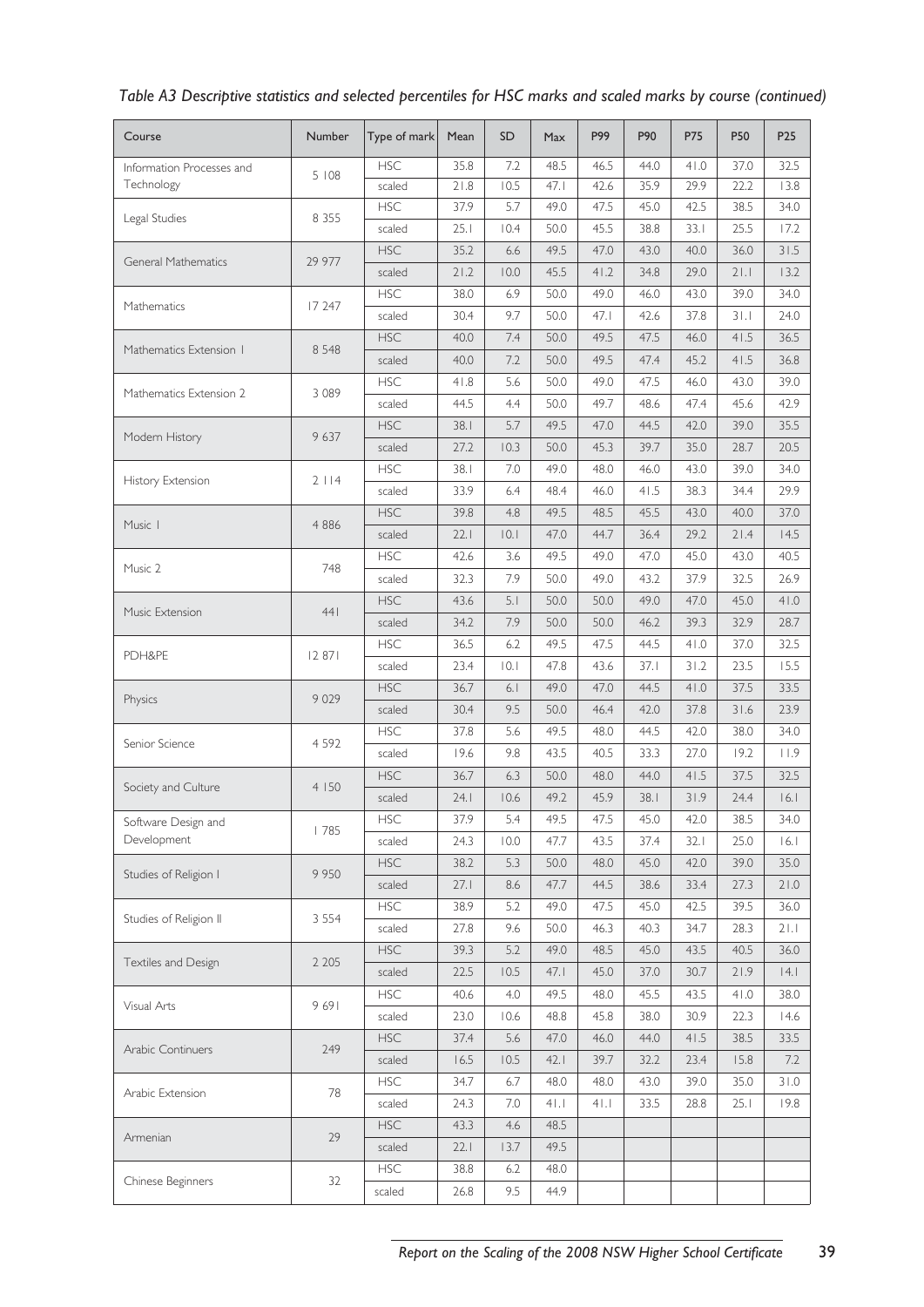| Course                            | Number          | Type of mark | Mean | <b>SD</b>       | <b>Max</b> | P99  | P90  | <b>P75</b> | P50  | P <sub>25</sub> |
|-----------------------------------|-----------------|--------------|------|-----------------|------------|------|------|------------|------|-----------------|
|                                   |                 | <b>HSC</b>   | 42.6 | 4.0             | 47.5       | 47.5 | 46.5 | 46.0       | 43.5 | 40.5            |
| <b>Chinese Continuers</b>         | 85              | scaled       | 33.7 | 10.0            | 50.0       | 50.0 | 44.4 | 42.5       | 35.5 | 27.7            |
|                                   |                 | <b>HSC</b>   | 45.6 | 2.3             | 48.0       |      |      |            |      |                 |
| Chinese Extension                 | 31              | scaled       | 37.8 | 5.0             | 46.3       |      |      |            |      |                 |
| Chinese Background                |                 | <b>HSC</b>   | 40.2 | 3.7             | 47.5       | 46.5 | 45.0 | 43.0       | 40.5 | 38.0            |
| Speakers                          | 1064            | scaled       | 21.5 | 10.9            | 48.3       | 44.4 | 36.7 | 29.9       | 21.0 | 3.1             |
| <b>Classical Greek Continuers</b> | 4               | <b>HSC</b>   | 46.5 | 2.3             | 49.0       |      |      |            |      |                 |
|                                   |                 | scaled       | 43.2 | 6.8             | 50.0       |      |      |            |      |                 |
|                                   | $\vert \ \vert$ | <b>HSC</b>   | 48.0 | 0.9             | 49.0       |      |      |            |      |                 |
| Classical Greek Extension         |                 | scaled       | 45.2 | 4.9             | 50.0       |      |      |            |      |                 |
|                                   |                 | <b>HSC</b>   | 42.5 | 3.9             | 48.5       |      |      |            |      |                 |
| Classical Hebrew Continuers       | 26              | scaled       | 38.5 | 7.8             | 50.0       |      |      |            |      |                 |
|                                   |                 | <b>HSC</b>   | 40.8 | 5.2             | 48.0       |      |      |            |      |                 |
| Classical Hebrew Extension        | 9               | scaled       | 41.3 | 5.5             | 50.0       |      |      |            |      |                 |
|                                   |                 | <b>HSC</b>   | 36.8 | 4.1             | 43.0       |      |      |            |      |                 |
| Filipino                          | 23              | scaled       | 15.9 | 9.0             | 33.8       |      |      |            |      |                 |
|                                   |                 | <b>HSC</b>   | 36.9 | 8.2             | 50.0       | 49.0 | 46.5 | 43.5       | 38.0 | 31.0            |
| French Beginners                  | 622             | scaled       | 24.2 | $ $ $ $ $ $ $ $ | 49.5       | 46.8 | 39.2 | 32.8       | 24.3 | 15.3            |
|                                   |                 | <b>HSC</b>   | 40.9 | 5.5             | 49.5       | 49.0 | 47.0 | 45.5       | 41.0 | 38.0            |
| <b>French Continuers</b>          | 851             | scaled       | 34.3 | 8.5             | 50.0       | 48.0 | 44.4 | 41.0       | 35.0 | 29.2            |
|                                   |                 | <b>HSC</b>   | 42.7 | 5.1             | 49.0       | 49.0 | 47.0 | 46.0       | 45.0 | 40.0            |
| French Extension                  | 212             | scaled       | 40.2 | 5.8             | 50.0       | 48.7 | 46.3 | 44.6       | 41.3 | 37.4            |
|                                   |                 | <b>HSC</b>   | 37.5 | 8.1             | 50.0       | 49.5 | 46.5 | 43.5       | 38.0 | 34.5            |
| German Beginners                  | 137             | scaled       | 26.1 | 11.5            | 50.0       | 48.8 | 40.3 | 35.1       | 26.1 | 19.3            |
|                                   |                 | <b>HSC</b>   | 39.3 | 6.6             | 50.0       | 49.5 | 47.0 | 44.5       | 40.5 | 35.0            |
| German Continuers                 | 376             | scaled       | 32.5 | 9.2             | 50.0       | 49.1 | 43.9 | 39.8       | 33.7 | 26.5            |
|                                   |                 | <b>HSC</b>   | 42.9 | 4.8             | 49.0       | 49.0 | 48.0 | 46.0       | 44.0 | 40.0            |
| German Extension                  | 107             | scaled       | 40.0 | 4.1             | 48.9       | 47.7 | 45.1 | 42.7       | 40.1 | 37.4            |
|                                   |                 | <b>HSC</b>   | 46.7 | 1.3             | 48.5       |      |      |            |      |                 |
| Hindi                             | 26              | scaled       | 24.3 | 3.1             | 50.0       |      |      |            |      |                 |
|                                   |                 | <b>HSC</b>   | 40.0 | 5.8             | 48.5       |      |      |            |      |                 |
| Indonesian Beginners              | 28              | scaled       | 22.4 | 10.7            | 44.9       |      |      |            |      |                 |
|                                   |                 | <b>HSC</b>   | 40.1 | 5.9             | 48.5       | 48.5 | 47.0 | 45.5       | 40.0 | 35.5            |
| Indonesian Continuers             | 65              | scaled       | 31.7 | 10.0            | 50.0       | 50.0 | 44.5 | 40.6       | 30.6 | 23.8            |
|                                   |                 | <b>HSC</b>   | 41.6 | 5.3             | 48.0       |      |      |            |      |                 |
| Indonesian Extension              | 7               | scaled       | 39.0 | 6.0             | 50.0       |      |      |            |      |                 |
| Indonesian Background             |                 | <b>HSC</b>   | 38.4 | 3.4             | 46.5       | 46.5 | 43.5 | 41.0       | 38.0 | 36.0            |
| Speakers                          | 69              | scaled       | 32.0 | 7.7             | 50.0       | 50.0 | 43.0 | 37.8       | 30.6 | 26.4            |
|                                   |                 | <b>HSC</b>   | 37.4 | 7.1             | 50.0       | 49.5 | 45.5 | 42.5       | 38.5 | 33.0            |
| Italian Beginners                 | 318             | scaled       | 25.4 | 10.8            | 50.0       | 48.2 | 38.8 | 33.4       | 26.0 | 17.4            |
|                                   |                 | <b>HSC</b>   | 39.3 | 5.5             | 49.5       | 48.5 | 45.5 | 43.5       | 40.0 | 36.0            |
| Italian Continuers                | 346             | scaled       | 29.2 | 9.5             | 50.0       | 47.6 | 40.8 | 36.7       | 29.8 | 22.3            |
|                                   |                 | <b>HSC</b>   | 38.6 | 7.7             | 49.0       | 49.0 | 47.0 | 44.0       | 39.0 | 35.0            |
| Italian Extension                 | 56              | scaled       | 37.4 | 7.1             | 50.0       | 50.0 | 44.5 | 41.3       | 38.1 | 34.4            |
|                                   |                 | <b>HSC</b>   | 37.0 | 7.3             | 50.0       | 49.0 | 46.0 | 42.5       | 37.5 | 32.5            |
| Japanese Beginners                | 770             | scaled       | 24.1 | 10.2            | 47.6       | 44.0 | 37.7 | 32.1       | 24.4 | 16.9            |

*Table A3 Descriptive statistics and selected percentiles for HSC marks and scaled marks by course (continued)*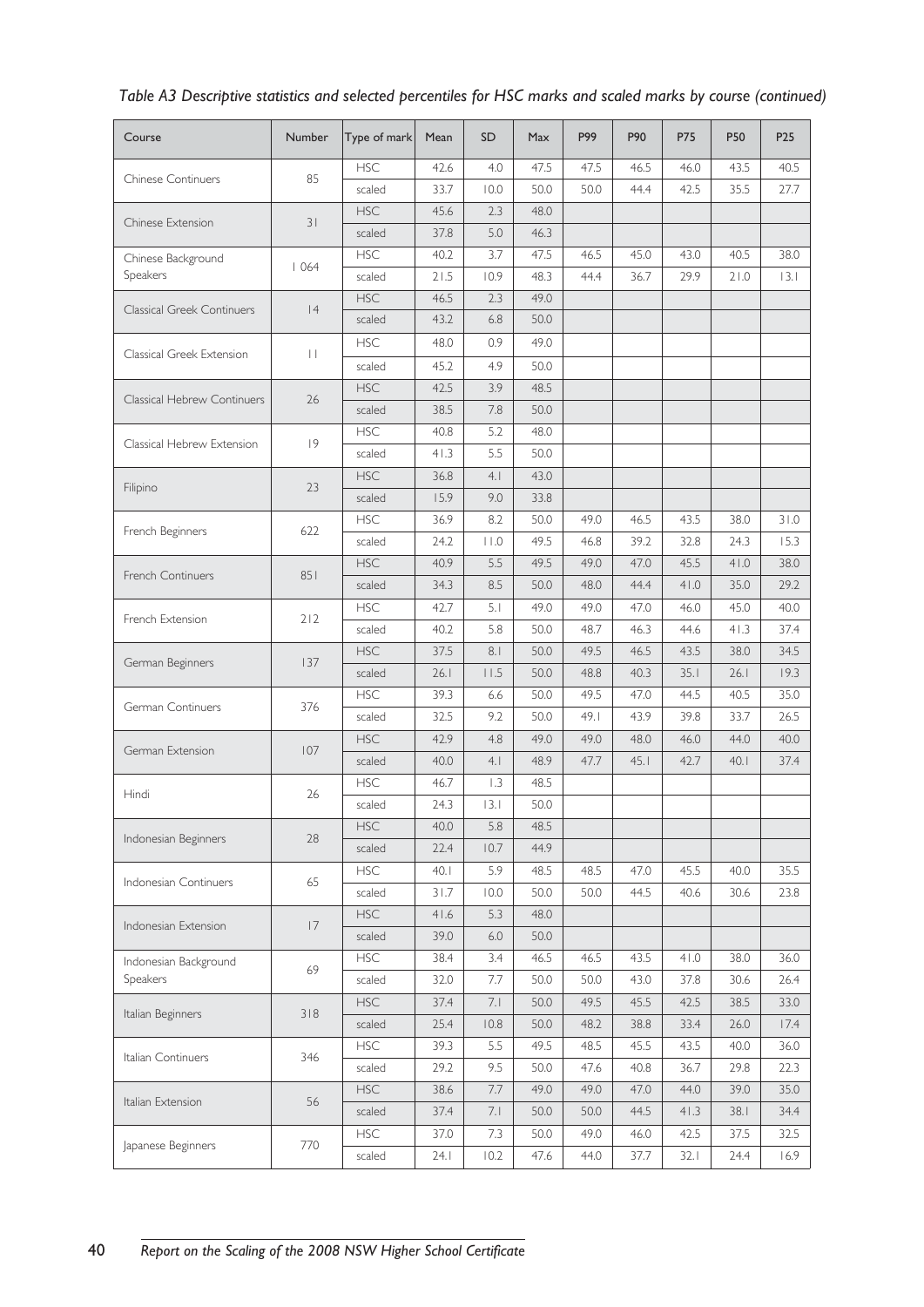| Course                       | Number | Type of mark | Mean | <b>SD</b>               | Max  | P99  | P90   | <b>P75</b> | P50  | P <sub>25</sub> |
|------------------------------|--------|--------------|------|-------------------------|------|------|-------|------------|------|-----------------|
|                              |        | <b>HSC</b>   | 39.5 | 5.9                     | 49.5 | 48.5 | 46.5  | 44.0       | 40.5 | 35.5            |
| Japanse Continuers           | 708    | scaled       | 31.9 | 9.2                     | 50.0 | 47.2 | 43.1  | 39.1       | 33.4 | 25.2            |
|                              |        | <b>HSC</b>   | 37.8 | 7.0                     | 48.0 | 48.0 | 46.0  | 43.0       | 38.0 | 34.0            |
| Japanese Extension           | 267    | scaled       | 37.9 | 5.9                     | 50.0 | 49.9 | 45.5  | 41.8       | 37.9 | 34.5            |
|                              |        | <b>HSC</b>   | 37.8 | 4.2                     | 47.5 | 47.5 | 43.5  | 41.0       | 37.5 | 34.5            |
| Japanese Background Speakers | 59     | scaled       | 22.5 | 10.4                    | 47.7 | 47.7 | 36.9  | 30.8       | 20.4 | 14.2            |
|                              |        | <b>HSC</b>   | 41.9 | 4.0                     | 46.5 |      |       |            |      |                 |
| Khmer                        | 16     | scaled       | 16.8 | $  \cdot   \cdot 0$     | 43.3 |      |       |            |      |                 |
|                              |        | <b>HSC</b>   | 41.6 | 4.1                     | 49.0 | 48.5 | 46.5  | 45.0       | 42.5 | 38.0            |
| Korean Background Speakers   | 102    | scaled       | 24.6 | $ $ $ $ .3              | 50.0 | 47.2 | 39.1  | 33.5       | 25.4 | 13.7            |
|                              |        | <b>HSC</b>   | 45.1 | 3.6                     | 49.5 | 49.5 | 48.5  | 47.5       | 46.0 | 43.5            |
| Latin Continuers             | 217    | scaled       | 39.4 | 7.1                     | 50.0 | 49.4 | 47.7  | 44.5       | 40.7 | 35.6            |
|                              |        | <b>HSC</b>   | 46.8 | 2.7                     | 50.0 | 50.0 | 49.0  | 49.0       | 48.0 | 46.0            |
| Latin Extension              | 122    | scaled       | 41.0 | 6.6                     | 50.0 | 49.7 | 48.6  | 46.4       | 42.5 | 36.3            |
|                              |        | <b>HSC</b>   | 42.6 | 4.8                     | 49.0 |      |       |            |      |                 |
| Macedonian                   | 29     | scaled       | 23.5 | 10.5                    | 43.3 |      |       |            |      |                 |
|                              |        | <b>HSC</b>   | 41.0 | 6.1                     | 49.5 |      |       |            |      |                 |
| Modern Greek Beginners       | 33     | scaled       | 24.1 | 12.5                    | 47.0 |      |       |            |      |                 |
|                              |        | <b>HSC</b>   | 39.4 | 5.7                     | 48.5 | 48.5 | 45.5  | 43.5       | 40.5 | 37.0            |
| Modern Greek Continuers      | 125    | scaled       | 24.5 | $  \cdot   \cdot 0$     | 49.4 | 49.4 | 38.7  | 32.4       | 24.5 | 16.9            |
|                              |        | <b>HSC</b>   | 40.9 | 5.4                     | 50.0 | 50.0 | 48.0  | 45.0       | 41.0 | 37.0            |
| Modern Greek Extension       | 47     | scaled       | 30.2 | 6.9                     | 45.7 | 45.7 | 40.8  | 35.0       | 30.0 | 24.6            |
|                              |        | <b>HSC</b>   | 45.7 | 2.9                     | 49.5 |      |       |            |      |                 |
| Modern Hebrew                | 38     | scaled       | 38.6 | 7.1                     | 50.0 |      |       |            |      |                 |
|                              |        | <b>HSC</b>   | 39.8 | 7.2                     | 47.5 | 47.5 | 46.5  | 45.0       | 41.5 | 38.5            |
| Persian                      | 46     | scaled       | 20.2 | 12.7                    | 47.8 | 47.8 | $4$ . | 29.5       | 19.0 | 12.6            |
|                              |        | <b>HSC</b>   | 42.8 | 4.1                     | 47.5 |      |       |            |      |                 |
| Polish                       | 29     | scaled       | 26.9 | 12.2                    | 50.0 |      |       |            |      |                 |
|                              |        | <b>HSC</b>   | 43.0 | 3.9                     | 47.5 |      |       |            |      |                 |
| Portuguese                   | 15     | scaled       | 26.7 | 11.5                    | 46.4 |      |       |            |      |                 |
|                              |        | <b>HSC</b>   | 45.4 | 2.1                     | 49.0 |      |       |            |      |                 |
| Russian                      | 22     | scaled       | 26.1 | 10.5                    | 46.9 |      |       |            |      |                 |
|                              |        | <b>HSC</b>   | 40.5 | 3.5                     | 46.0 |      |       |            |      |                 |
| Serbian                      | 36     | scaled       | 23.6 | $\vert \ \vert \ \vert$ | 47.5 |      |       |            |      |                 |
|                              |        | <b>HSC</b>   | 36.6 | 8.1                     | 49.0 | 49.0 | 46.0  | 43.0       | 37.0 | 32.0            |
| Spanish Beginners            | 162    | scaled       | 23.2 | 12.3                    | 50.0 | 50.0 | 40.2  | 33.0       | 21.7 | 13.5            |
|                              |        | <b>HSC</b>   | 40.3 | 3.7                     | 48.0 | 46.5 | 44.5  | 43.0       | 41.0 | 37.5            |
| Spanish Continuers           | 163    | scaled       | 22.8 | 10.0                    | 47.1 | 42.2 | 35.4  | 30.1       | 23.2 | 4.8             |
|                              |        | <b>HSC</b>   | 39.1 | 4.9                     | 46.0 | 46.0 | 45.0  | 42.0       | 40.0 | 36.0            |
| Spanish Extension            | 57     | scaled       | 28.6 | 7.8                     | 44.9 | 44.9 | 38.9  | 32.8       | 29.1 | 23.4            |
|                              |        | <b>HSC</b>   | 41.4 | 4.7                     | 49.5 | 49.5 | 46.0  | 44.0       | 42.0 | 39.0            |
| Turkish                      | 48     | scaled       | 8.1  | $ $ $ $ $ $ $.3$        | 45.7 | 45.7 | 34.9  | 26.3       | 15.6 | 7.3             |
|                              |        | <b>HSC</b>   | 39.1 | 3.1                     | 46.0 | 45.5 | 43.0  | 41.0       | 39.0 | 37.5            |
| Vietnamese                   | 145    | scaled       | 22.0 | 10.4                    | 47.6 | 47.1 | 38.1  | 27.8       | 20.0 | 4.1             |

*Table A3 Descriptive statistics and selected percentiles for HSC marks and scaled marks by course (continued)*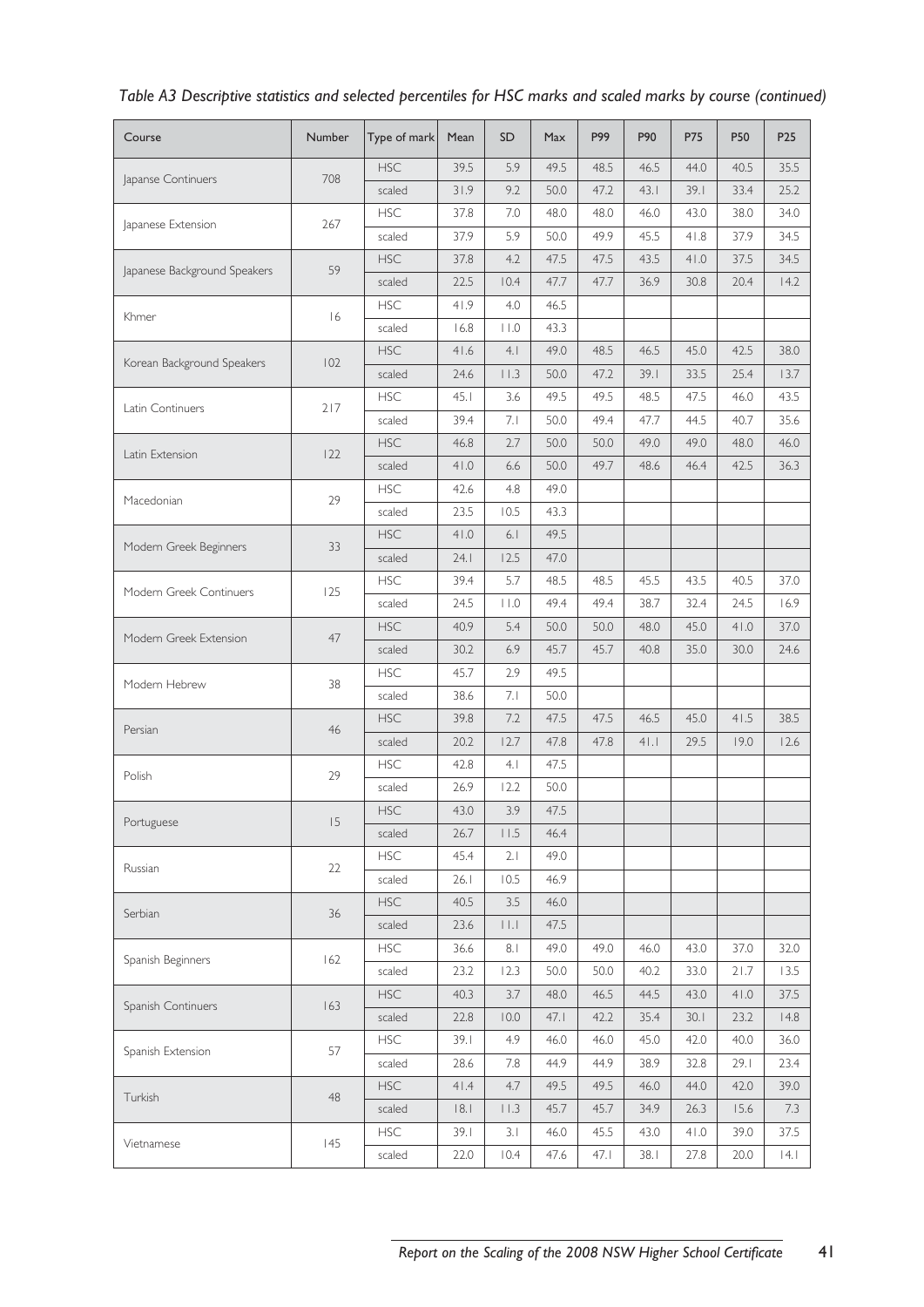| Course                        | Number  | Type of mark | Mean  | <b>SD</b> | Max  | P99  | P90  | <b>P75</b> | P50  | P <sub>25</sub> |
|-------------------------------|---------|--------------|-------|-----------|------|------|------|------------|------|-----------------|
| Accounting                    | 518     | <b>HSC</b>   | 37.3  | 7.8       | 50.0 | 50.0 | 46.0 | 43.0       | 38.5 | 33.0            |
|                               |         | scaled       | 27.4  | 2.1       | 50.0 | 50.0 | 42.8 | 36.7       | 28.1 | 18.7            |
| <b>Business Services Exam</b> | 1393    | <b>HSC</b>   | 36.0  | 4.3       | 47.5 | 45.5 | 41.0 | 39.0       | 36.5 | 33.5            |
|                               |         | scaled       | 18.3  | 9.5       | 42.0 | 39.6 | 31.4 | 25.3       | 8.1  | 10.8            |
| Construction Exam             | 1310    | <b>HSC</b>   | 35.9  | 4.2       | 46.0 | 44.5 | 41.5 | 39.0       | 36.0 | 33.0            |
|                               |         | scaled       | 16.1  | 9.1       | 38.6 | 36.4 | 29.2 | 23.0       | 15.1 | 8.5             |
| Entertainment Exam            | 826     | <b>HSC</b>   | 37.0  | 5.2       | 47.5 | 46.5 | 43.5 | 40.5       | 38.0 | 34.0            |
|                               |         | scaled       | 21.3  | 8.9       | 43.1 | 41.0 | 33.3 | 27.2       | 21.4 | 14.6            |
| Hospitality Exam              | 5 4 3 4 | <b>HSC</b>   | 36.8  | 5.0       | 49.0 | 47.0 | 43.5 | 40.0       | 37.0 | 33.5            |
|                               |         | scaled       | 19.9  | 9.6       | 43.5 | 40.2 | 33.1 | 27.2       | 19.7 | 12.6            |
| Information Technology Exam   | 833     | <b>HSC</b>   | 35.8  | 4.6       | 47.0 | 45.0 | 41.5 | 39.0       | 36.5 | 33.5            |
|                               |         | scaled       | 18.6  | 9.4       | 41.8 | 38.4 | 31.3 | 26.0       | 18.7 | $ $ .6          |
| Metal and Engineering Exam    | 560     | <b>HSC</b>   | 35.1  | 5.2       | 47.0 | 45.0 | 41.0 | 39.0       | 35.0 | 32.0            |
|                               |         | scaled       | 15.6  | 8.6       | 37.0 | 34.0 | 27.4 | 22.9       | 14.4 | 8.8             |
|                               | 534     | <b>HSC</b>   | 36.9  | 4.8       | 47.5 | 46.5 | 43.0 | 40.0       | 37.0 | 33.5            |
| Primary Industries Exam       |         | scaled       | 16.9  | 9.5       | 40.1 | 38.0 | 30.4 | 23.3       | 15.9 | 8.9             |
| Retail Operations Exam        | 23      | <b>HSC</b>   | 37.4  | 4.6       | 47.5 | 46.0 | 43.0 | 40.5       | 38.0 | 35.0            |
|                               |         | scaled       | 16.4  | 9.8       | 40.7 | 38.6 | 30.8 | 23.9       | 15.4 | 8.5             |
| Tourism Exam                  | 364     | <b>HSC</b>   | 37.0  | 4.0       | 48.0 | 45.5 | 42.5 | 39.5       | 37.0 | 34.5            |
|                               |         | scaled       | 21.3  | 8.7       | 42.7 | 39.6 | 34.3 | 26.9       | 20.3 | 15.1            |
|                               | 92      | <b>HSC</b>   | $4$ . | 4.5       | 50.0 | 50.0 | 47.0 | 44.0       | 41.5 | 38.0            |
| <b>Distinction Courses</b>    |         | scaled       | 40.7  | 7.0       | 50.0 | 50.0 | 48.8 | 46.0       | 42.5 | 36.4            |

*Table A3 Descriptive statistics and selected percentiles for HSC marks and scaled marks by course (continued)*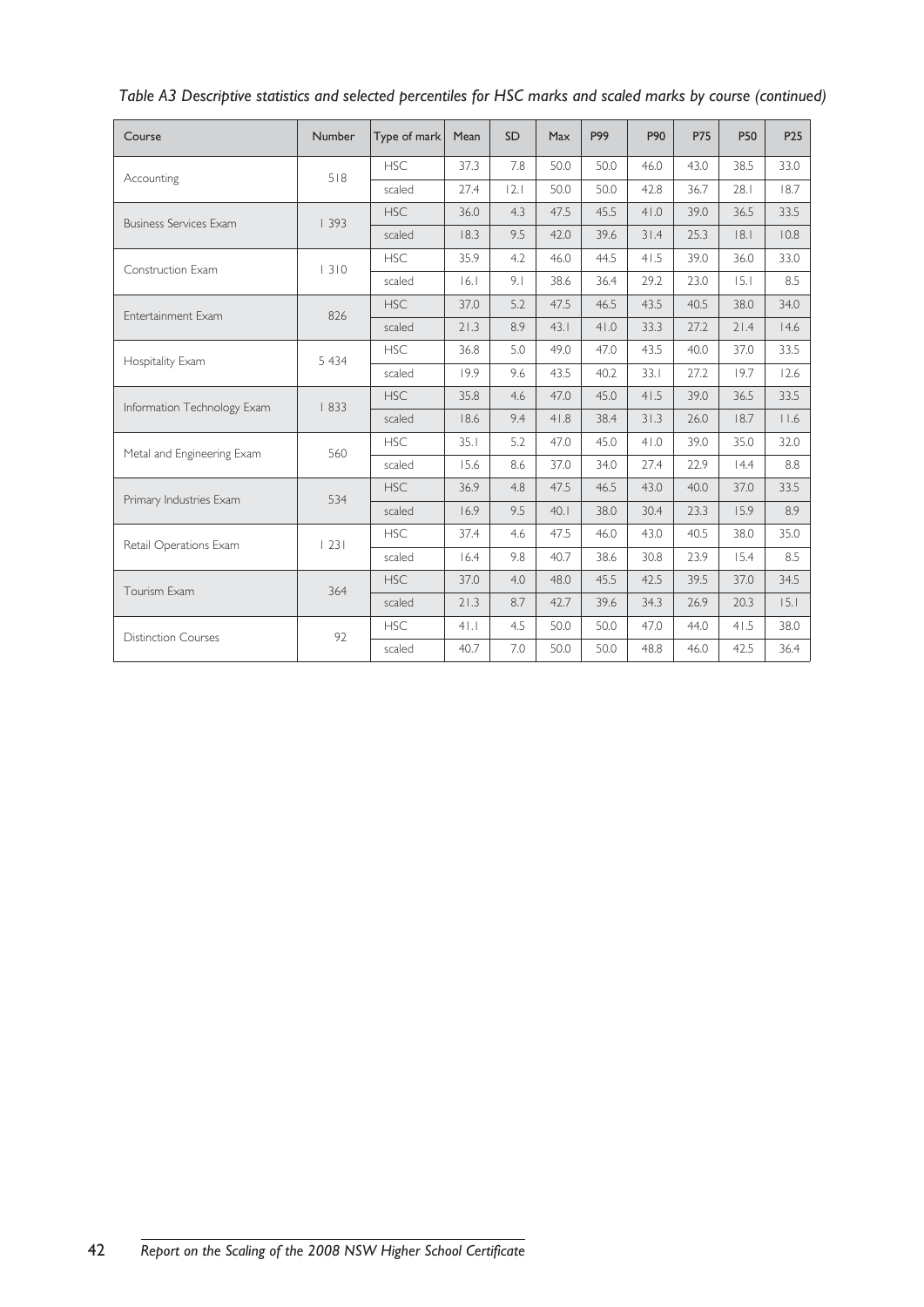# **Table A4 Distributions of HSC marks by course: 2007 – 2008**

*Notes: (i) Columns 45, 40, 35, 30 and 25 show the percentages of a course candidature with an HSC mark less than the specified mark.*

*(ii) The table excludes courses with less than 40 students in either year.*

|                                    | Year<br>Number |         | Percentage of students with HSC marks less than: |       |        |                |      |  |  |
|------------------------------------|----------------|---------|--------------------------------------------------|-------|--------|----------------|------|--|--|
| Course                             |                |         | 45                                               | 40    | 35     | 30             | 25   |  |  |
| Aboriginal Studies                 | 2008           | 277     | 92.4                                             | 69.3  | 41.2   | 12.6           | 2.2  |  |  |
|                                    | 2007           | 313     | 92.7                                             | 71.2  | 43.1   | 19.8           | 5.1  |  |  |
| Agriculture                        | 2008           | 1278    | 91.2                                             | 68.2  | 37.1   | 13.4           | 4.4  |  |  |
|                                    | 2007           | 1254    | 91.5                                             | 69.4  | 33.5   | $ $ $ $ .3     | 1.5  |  |  |
| Ancient History                    | 2008           | 11180   | 88.7                                             | 62.5  | 38.I   | 18.6           | 5.2  |  |  |
|                                    | 2007           | 348     | 88.7                                             | 63.9  | 38.6   | 18.0           | 5.6  |  |  |
|                                    | 2008           | 15 254  | 92.5                                             | 68.3  | 34.7   | 10.6           | 2.3  |  |  |
| Biology                            | 2007           | 14 447  | 92.3                                             | 67.3  | 33.2   | 10.7           | 3.0  |  |  |
| <b>Business Studies</b>            | 2008           | 16 18 1 | 93.8                                             | 68.1  | 39.0   | 13.9           | 3.3  |  |  |
|                                    | 2007           | 15713   | 93.7                                             | 74.9  | 48.0   | 19.3           | 4.7  |  |  |
|                                    | 2008           | 10 154  | 87.2                                             | 61.6  | 29.7   | 11.0           | 2.6  |  |  |
| Chemistry                          | 2007           | 10 287  | 89.2                                             | 60.7  | 30.8   | 8.5            | 2.3  |  |  |
|                                    | 2008           | 5 0 5 3 | 90.4                                             | 60.1  | 26.7   | 7.6            | 2.0  |  |  |
| Community and Family Studies       | 2007           | 4729    | 92.7                                             | 64.6  | 30.0   | 8.8            | 2.5  |  |  |
|                                    | 2008           | 675     | 92.0                                             | 69.5  | 28.7   | 4.7            | 0.7  |  |  |
| Dance                              | 2007           | 713     | 93.7                                             | 73.5  | 38.0   | 8.1            | IJ.  |  |  |
|                                    | 2008           | 3739    | 92.6                                             | 64.7  | 28.5   | 5.2            | 0.5  |  |  |
| Design and Technology              | 2007           | 3 904   | 94.4                                             | 76. I | 36.7   | 7.1            | 0.5  |  |  |
|                                    | 2008           | 4961    | 88.9                                             | 51.5  | 16.2   | 2.2            | 0.1  |  |  |
| Drama                              | 2007           | 5 0 9 6 | 89.9                                             | 58.7  | 23.5   | 5.9            | 0.7  |  |  |
|                                    | 2008           | 1258    | 87.0                                             | 54. I | 26.1   | 8.0            | 2.4  |  |  |
| Earth and Environmental Science    | 2007           | 1244    | 88.2                                             | 49.9  | 19.9   | 5.9            | 0.8  |  |  |
|                                    | 2008           | 5410    | 83.6                                             | 52.6  | 28.0   | 12.6           | 5.1  |  |  |
| Economics                          | 2007           | 5 678   | 85.3                                             | 53.2  | 27.1   | $ $ $ $ .3     | 3.7  |  |  |
|                                    | 2008           | 1748    | 92.4                                             | 68.8  | 33.5   | 9.2            | 2.9  |  |  |
| <b>Engineering Studies</b>         | 2007           | 1547    | 93.6                                             | 71.2  | 35.9   | $  \cdot  $ .4 | 2.8  |  |  |
|                                    | 2008           | 32 191  | 99.8                                             | 94.0  | 61.9   | 20.6           | 5.8  |  |  |
| English Standard                   | 2007           | 31015   | 99.9                                             | 96.6  | $61.2$ | 22.0           | 5.7  |  |  |
|                                    | 2008           | 27 438  | 89.2                                             | 50.6  | 10.8   | 0.9            | 0.1  |  |  |
| English Advanced                   | 2007           | 28 086  | 90.8                                             | 53. I | 10.5   | 0.9            | 0.1  |  |  |
|                                    | 2008           | 5 6 9 4 | 74.2                                             | 40.9  | 16.0   | 3.5            | 0.7  |  |  |
| English Extension 1                | 2007           | 6 153   | 78.0                                             | 45.7  | 19.4   | 5.4            | 1.7  |  |  |
|                                    | 2008           | 2 2 0 9 | 69.5                                             | 41.1  | 17.9   | 4.7            | 1.3  |  |  |
| English Extension 2                | 2007           | 2 500   | 67.8                                             | 41.2  | 20.6   | 7.0            | 2.2  |  |  |
|                                    | 2008           | 2 8 3 7 | 96.7                                             | 71.8  | 40.1   | 4.             | 4.2  |  |  |
| English as a Second Language (ESL) | 2007           | 2 6 0 3 | 98.0                                             | 72.3  | 36.0   | $  \cdot  $ .8 | 4.6  |  |  |
|                                    | 2008           | 3 4 4 5 | 92.8                                             | 71.0  | 31.1   | 9.4            | 2.7  |  |  |
| Food Technology                    | 2007           | 3 3 1 4 | 93.6                                             | 72.8  | 45.6   | 20.5           | 8.1  |  |  |
|                                    | 2008           | 4 2 9 9 | 85.0                                             | 51.9  | 25.8   | 9.0            | 2.8  |  |  |
| Geography                          | 2007           | 4 5 2 8 | 88.7                                             | 50.8  | 22.5   | 6.3            | 1.6  |  |  |
|                                    | 2008           | 3 6 4 8 | 90.8                                             | 68.2  | 36.9   | 13.5           | 4. I |  |  |
| Industrial Technology              | 2007           | 3 5 6 1 | 89.8                                             | 66.4  | 36.3   | 3.1            | 3.3  |  |  |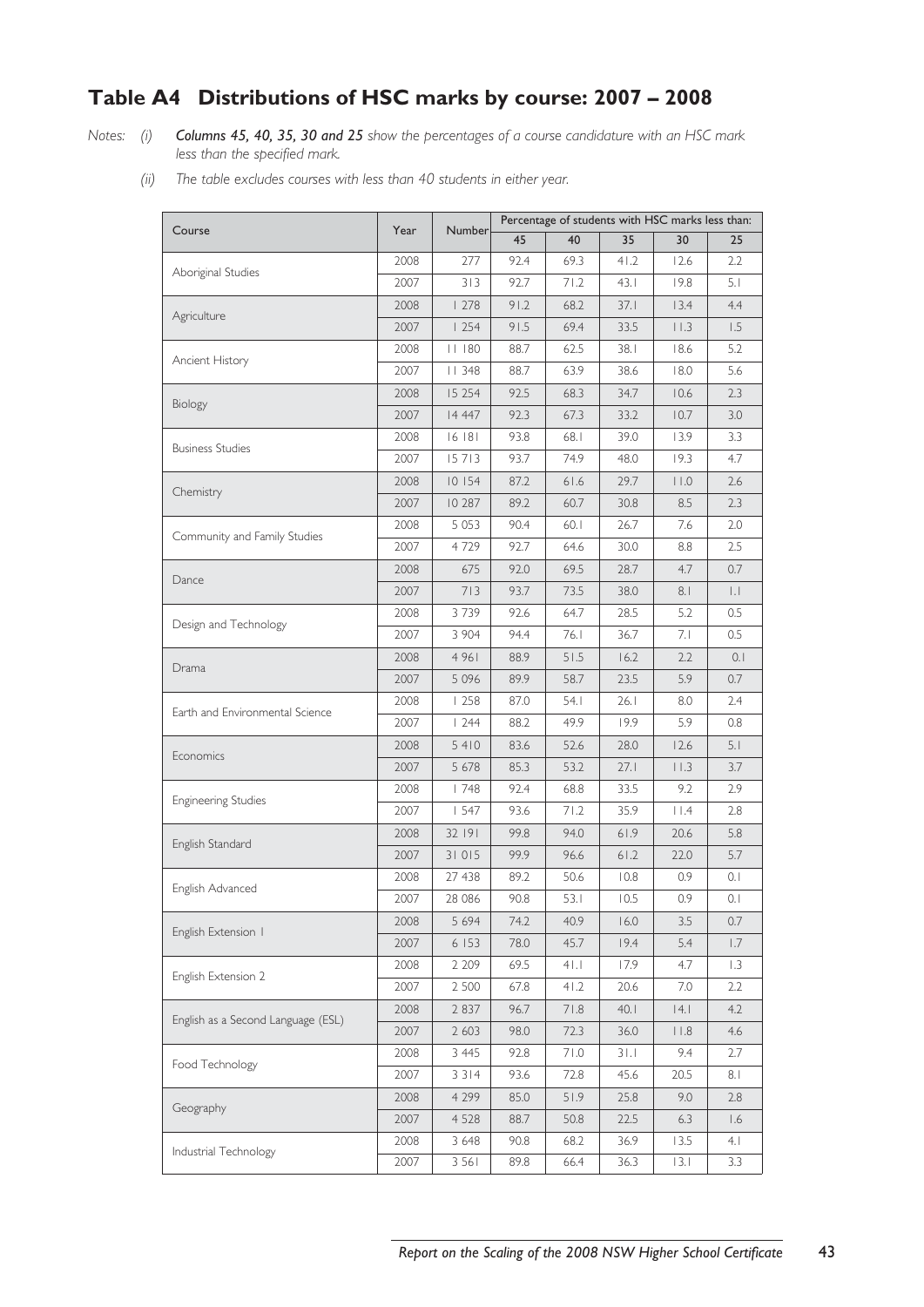|                                      | Year | <b>Number</b> | Percentage of students with HSC marks less than: |        |         |                     |                       |  |  |
|--------------------------------------|------|---------------|--------------------------------------------------|--------|---------|---------------------|-----------------------|--|--|
| Course                               |      |               | 45                                               | 40     | 35      | 30                  | 25                    |  |  |
|                                      | 2008 | 5 108         | 93.5                                             | 68.5   | 37.3    | 16.0                | 7.3                   |  |  |
| Information Processes and Technology | 2007 | 5129          | 92.8                                             | 62.2   | 31.1    | 11.9                | 5.1                   |  |  |
|                                      | 2008 | 8 3 5 5       | 89.8                                             | 57.8   | 27.6    | 8.5                 | 1.7                   |  |  |
| Legal Studies                        | 2007 | 8 6 4 4       | 90.6                                             | 59.0   | 34.0    | 13.2                | 4.1                   |  |  |
|                                      | 2008 | 29 977        | 95.2                                             | 74. I  | 43.7    | 17.2                | 6.1                   |  |  |
| General Mathematics                  | 2007 | 29 437        | 95.9                                             | 77.4   | 40.5    | 15.8                | 3.5                   |  |  |
|                                      | 2008 | 17 247        | 83.2                                             | 55.0   | 27.8    | 2.1                 | 3.2                   |  |  |
| Mathematics                          | 2007 | 17758         | 84.5                                             | 60.4   | 29.9    | 11.7                | 3.6                   |  |  |
|                                      | 2008 | 8 5 4 8       | 66.6                                             | 39.9   | 18.2    | 8.5                 | 3.9                   |  |  |
| Mathematics Extension 1              | 2007 | 8614          | 67.7                                             | 45.4   | 25.2    | 10.4                | 3.9                   |  |  |
|                                      | 2008 | 3 0 8 9       | 62.9                                             | 30.1   | 9.5     | 3.6                 | 1.6                   |  |  |
| Mathematics Extension 2              | 2007 | 3 0 0 9       | 67.0                                             | 38.7   | 16.9    | 4.9                 | 1.3                   |  |  |
|                                      | 2008 | 9 637         | 90.3                                             | 58.2   | 22.6    | 7.5                 | 2.6                   |  |  |
| Modern History                       | 2007 | 9 6 3 6       | 91.2                                             | 56.1   | 27.5    | 11.2                | 4.5                   |  |  |
|                                      | 2008 | 2114          | 80.0                                             | 51.3   | 26.7    | 3.1                 | 4.4                   |  |  |
| History Extension                    | 2007 | 2 159         | 81.7                                             | 50.2   | 27.2    | 3.1                 | 6.0                   |  |  |
|                                      | 2008 | 4886          | 85.2                                             | 45.9   | 14.6    | 2.6                 | 0.7                   |  |  |
| Music 1                              |      |               |                                                  |        |         | 2.8                 |                       |  |  |
|                                      | 2007 | 4795          | 84.8                                             | 47.9   | 14.5    |                     | 0.7                   |  |  |
| Music 2                              | 2008 | 748           | 69.7                                             | 21.4   | 2.8     | 0.0                 |                       |  |  |
|                                      | 2007 | 687           | 70.7                                             | 23.4   | 4.7     | 0.3                 | 0.0                   |  |  |
| Music Extension                      | 2008 | 441           | 48.1                                             | 20.4   | 6.3     | $\vert \cdot \vert$ | 0.2                   |  |  |
|                                      | 2007 | 401           | 54.4                                             | 21.9   | 7.5     | 0.7                 | 0.2                   |  |  |
| PDH&PE                               | 2008 | 12 871        | 91.7                                             | 67.6   | 36.1    | 14.0                | 3.5                   |  |  |
|                                      | 2007 | 12 409        | 90.6                                             | 64.3   | 36.3    | 13.4                | 3.9                   |  |  |
| Physics                              | 2008 | 9 0 2 9       | 92.0                                             | 67.0   | 33.8    | 10.7                | 3.5                   |  |  |
|                                      | 2007 | 9126          | 91.9                                             | 65.8   | 32.4    | 10.4                | 3.8                   |  |  |
| Senior Science                       | 2008 | 4 5 9 2       | 90.3                                             | 60.9   | 28.8    | 6.5                 | 1.9                   |  |  |
|                                      | 2007 | 4210          | 92.1                                             | 62.3   | 28.4    | 5.7                 | 1.9                   |  |  |
| Society and Culture                  | 2008 | 4 150         | 93.1                                             | 63.4   | 34.7    | 13.8                | 3.6                   |  |  |
|                                      | 2007 | 3 6 9 7       | 92.0                                             | 67.3   | 37.8    | 10.8                | 2.0                   |  |  |
| Software Design and Development      | 2008 | 1785          | 89.9                                             | 60.1   | 29.9    | 7.8                 | 0.7                   |  |  |
|                                      | 2007 | 1840          | 90.7                                             | 59.9   | 32.7    | 12.5                | 3.7                   |  |  |
| Studies of Religion I                | 2008 | 9950          | 89.5                                             | 56.3   | 22.5    | 5.7                 | $\mathsf{I}$ .4       |  |  |
|                                      | 2007 | 10 062        | 90.6                                             | $61.8$ | 23.1    | 1.5                 | 0.2                   |  |  |
|                                      | 2008 | 3 5 5 4       | 88.5                                             | 51.2   | 19.8    | 5.9                 | $\vert \, . \, \vert$ |  |  |
| Studies of Religion II               | 2007 | 3 0 4 1       | 90.4                                             | 56.4   | 22.1    | 3.4                 | 0.6                   |  |  |
| Textiles and Design                  | 2008 | 2 2 0 5       | 87.2                                             | 46.5   | 20.6    | 4.2                 | 0.4                   |  |  |
|                                      | 2007 | 2 0 8 4       | 86.9                                             | 49.2   | 21.0    | 3.7                 | 0.2                   |  |  |
|                                      | 2008 | 9691          | 85.5                                             | 38.8   | 8.3     | $\overline{0}$ .    | 0.1                   |  |  |
| Visual Arts                          | 2007 | 9 3 4 8       | 88.6                                             | 47.9   | 9.5     | 0.5                 | 0.1                   |  |  |
|                                      | 2008 | 249           | 94.4                                             | 58.2   | 32.1    | 7.2                 | 3.2                   |  |  |
| Arabic Continuers                    | 2007 | 232           | 92.7                                             | 63.8   | 34.5    | 14.2                | 6.9                   |  |  |
|                                      | 2008 | 78            | 94.9                                             | 78.2   | 41.0    | 17.9                | 6.4                   |  |  |
| Arabic Extension                     | 2007 | 74            | 91.9                                             | 71.6   | 37.8    | 17.6                | 5.4                   |  |  |
|                                      | 2008 | 85            | 64.7                                             | 18.8   | 5.9     | 1.2                 | 0.0                   |  |  |
| <b>Chinese Continuers</b>            | 2007 | 130           | 57.7                                             | 21.5   | 6.2     | 0.8                 | 0.0                   |  |  |
|                                      | 2008 | 1064          | 89.5                                             | 43.3   | $7.0\,$ | $\overline{0}$ .    | 0.1                   |  |  |
| Chinese Background Speakers          | 2007 | 922           | 89.9                                             | 46.1   | 10.5    | 2.6                 | 0.5                   |  |  |
|                                      | 2008 | 622           | 81.2                                             | 57.4   | 38.1    | 9.1                 | 5.8                   |  |  |
| French Beginners                     | 2007 | 544           | 81.1                                             | 58.5   | 37.9    | 16.7                | 6.3                   |  |  |
|                                      |      |               |                                                  |        |         |                     |                       |  |  |

# *Table A4 Distributions of HSC marks by course: 2007 – 2008 (continued)*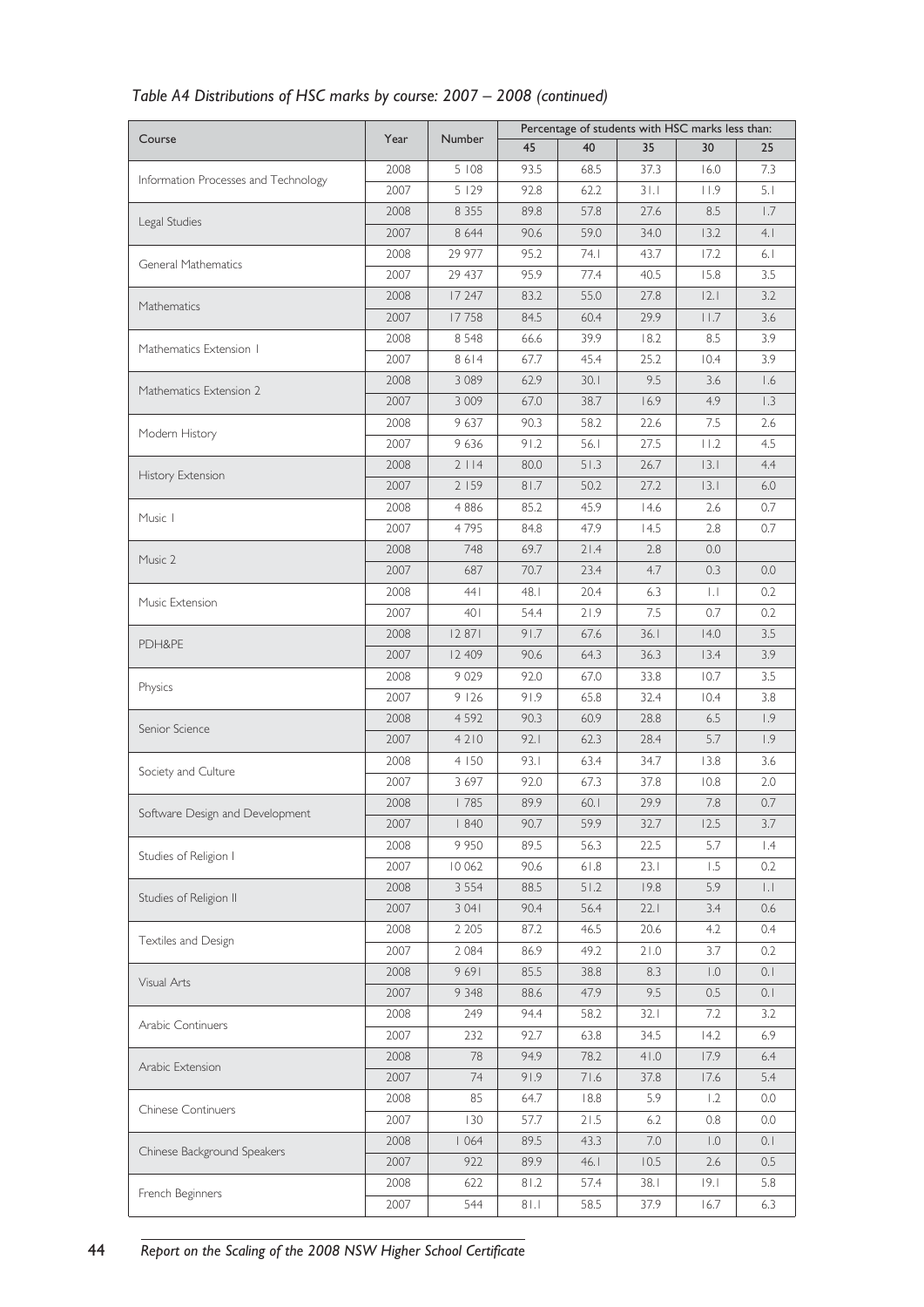|                                |      | <b>Number</b>        | Percentage of students with HSC marks less than: |       |                       |                         |                 |  |  |
|--------------------------------|------|----------------------|--------------------------------------------------|-------|-----------------------|-------------------------|-----------------|--|--|
| Course                         | Year |                      | 45                                               | 40    | 35                    | 30                      | 25              |  |  |
|                                | 2008 | 851                  | 69.1                                             | 39. I | 11.9                  | 2.6                     | 0.8             |  |  |
| <b>French Continuers</b>       | 2007 | 842                  | 71.3                                             | 42.5  | 19.7                  | 6.3                     | $\mathsf{I}$ .4 |  |  |
|                                | 2008 | 212                  | 49.1                                             | 22.6  | 8.0                   | 2.4                     | 0.5             |  |  |
| French Extension               | 2007 | 222                  | 58.I                                             | 30.2  | 10.4                  | 3.2                     | 0.9             |  |  |
|                                | 2008 | 137                  | 83.2                                             | 58.4  | 26.3                  | 3.1                     | 8.8             |  |  |
| German Beginners               | 2007 | 136                  | 83.8                                             | 58.8  | 43.4                  | 24.3                    | 7.4             |  |  |
|                                | 2008 | 376                  | 75.0                                             | 48.7  | 24.2                  | 7.2                     | 1.9             |  |  |
| German Continuers              | 2007 | 422                  | 71.6                                             | 41.5  | 15.4                  | 3.3                     | $\vert A$       |  |  |
|                                | 2008 | 107                  | 52.3                                             | 20.6  | 3.7                   | 1.9                     | 0.9             |  |  |
| German Extension               | 2007 | 125                  | 56.0                                             | 30.4  | 11.2                  | 2.4                     | 0.8             |  |  |
|                                | 2008 | 65                   | 69.2                                             | 47.7  | 23.1                  | 3.1                     | 1.5             |  |  |
| Indonesian Continuers          | 2007 | 86                   | 81.4                                             | 46.5  | 23.3                  | 4.7                     | 1.2             |  |  |
|                                | 2008 | 69                   | 95.7                                             | 66.7  | 15.9                  | 0.0                     |                 |  |  |
| Indonesian Background Speakers | 2007 | 87                   | 94.3                                             | 54.0  | 4.6                   | 0.0                     |                 |  |  |
|                                | 2008 | 318                  | 84.0                                             | 57.5  | 32.4                  | 16.4                    | 3.8             |  |  |
| Italian Beginners              | 2007 | 339                  | 83.2                                             | 58.4  | 29.2                  | 11.5                    | 3.0             |  |  |
|                                | 2008 | 346                  | 85.5                                             | 48.6  | 7.1                   | 3.8                     | 1.2             |  |  |
| Italian Continuers             | 2007 | 365                  | 85.2                                             | 43.0  | 15.1                  | 3.3                     | 1.6             |  |  |
|                                | 2008 | 56                   | 76.8                                             | 50.0  | 23.2                  | 8.9                     | 5.4             |  |  |
| Italian Extension              | 2007 | 52                   | 71.2                                             | 50.0  | 25.0                  | 3.8                     | 0.0             |  |  |
|                                | 2008 | 770                  | 84.4                                             | 61.8  | 34.8                  | 15.1                    | 4.2             |  |  |
| Japanese Beginners             | 2007 | 597                  | 82.7                                             | 59.1  | 34.2                  | 18.3                    | 6.4             |  |  |
|                                | 2008 | 708                  | 78.8                                             | 45.3  | 21.9                  | 6.5                     | 1.3             |  |  |
| Japanese Continuers            | 2007 | 669                  | 74.3                                             | 43.9  | 24.5                  | 9.7                     | 1.5             |  |  |
|                                | 2008 | 267                  | 82.8                                             | 55.8  | 26.2                  | 12.7                    | 4.1             |  |  |
| Japanese Extension             | 2007 | 233                  | 72.5                                             | 45.5  | 14.6                  | 2.6                     | 0.4             |  |  |
|                                | 2008 | 59                   | 94.9                                             | 64.4  | 27.1                  | 1.7                     | 0.0             |  |  |
| Japanese Background Speakers   | 2007 | 52                   | 92.3                                             | 53.8  | 15.4                  | 0.0                     |                 |  |  |
|                                | 2008 | 102                  | 74.5                                             | 32.4  | 4.9                   | 2.0                     | 0.0             |  |  |
| Korean Background Speakers     | 2007 | 112                  | 84.8                                             | 42.0  | 12.5                  | 0.9                     | 0.0             |  |  |
|                                | 2008 | 217                  | 33.6                                             | 9.2   | 0.9                   | 0.0                     |                 |  |  |
| Latin Continuers               | 2007 | 180                  | 25.6                                             | 3.9   | $\vert \, . \, \vert$ | 0.0                     |                 |  |  |
|                                | 2008 | 122                  | 11.5                                             | 2.5   | 1.6                   | 0.0                     |                 |  |  |
| Latin Extension                | 2007 | 100                  | 17.0                                             | 9.0   | $\overline{1.0}$      | 0.0                     |                 |  |  |
|                                | 2008 | 125                  | 84.8                                             | 44.0  | 17.6                  | 8.0                     | 3.2             |  |  |
| Modern Greek Continuers        | 2007 | 127                  | 76.4                                             | 47.2  | 19.7                  | 2.4                     | 0.0             |  |  |
|                                | 2008 | 47                   | 72.3                                             | 38.3  | 14.9                  | 0.0                     |                 |  |  |
| Modern Greek Extension         | 2007 | 51                   | 78.4                                             | 31.4  | 19.6                  | 5.9                     | 2.0             |  |  |
|                                | 2008 |                      | 73.9                                             | 37.0  | 17.4                  | 8.7                     | 2.2             |  |  |
| Persian                        | 2007 | 46<br>4 <sub>1</sub> | 68.3                                             | 36.6  | 7.3                   | 7.3                     | 0.0             |  |  |
|                                |      |                      |                                                  |       |                       |                         |                 |  |  |
| Spanish Beginners              | 2008 | 162                  | 82.7                                             | 62.3  | 35.2                  | 17.9                    | 7.4             |  |  |
|                                | 2007 | 168                  | 90.5                                             | 66.1  | 45.2                  | 18.5                    | 7. I            |  |  |
| Spanish Continuers             | 2008 | 163                  | 92.0                                             | 36.2  | 9.2                   | 0.6                     | 0.0             |  |  |
|                                | 2007 | 208                  | 91.3                                             | 38.0  | 8.2                   | $\mathsf{I}.\mathsf{4}$ | 0.0             |  |  |
| Spanish Extension              | 2008 | 57                   | 87.7                                             | 42.1  | 17.5                  | 5.3                     | 1.8             |  |  |
|                                | 2007 | 76                   | 92.1                                             | 71.1  | 34.2                  | 2.6                     | 0.0             |  |  |
| Turkish                        | 2008 | 48                   | 81.3                                             | 25.0  | 6.3                   | 2.1                     | 2.1             |  |  |
|                                | 2007 | 61                   | 90.2                                             | 55.7  | $\vert\ \vert$ .5     | 1.6                     | 0.0             |  |  |

# *Table A4 Distributions of HSC marks by course: 2007 – 2008 (continued)*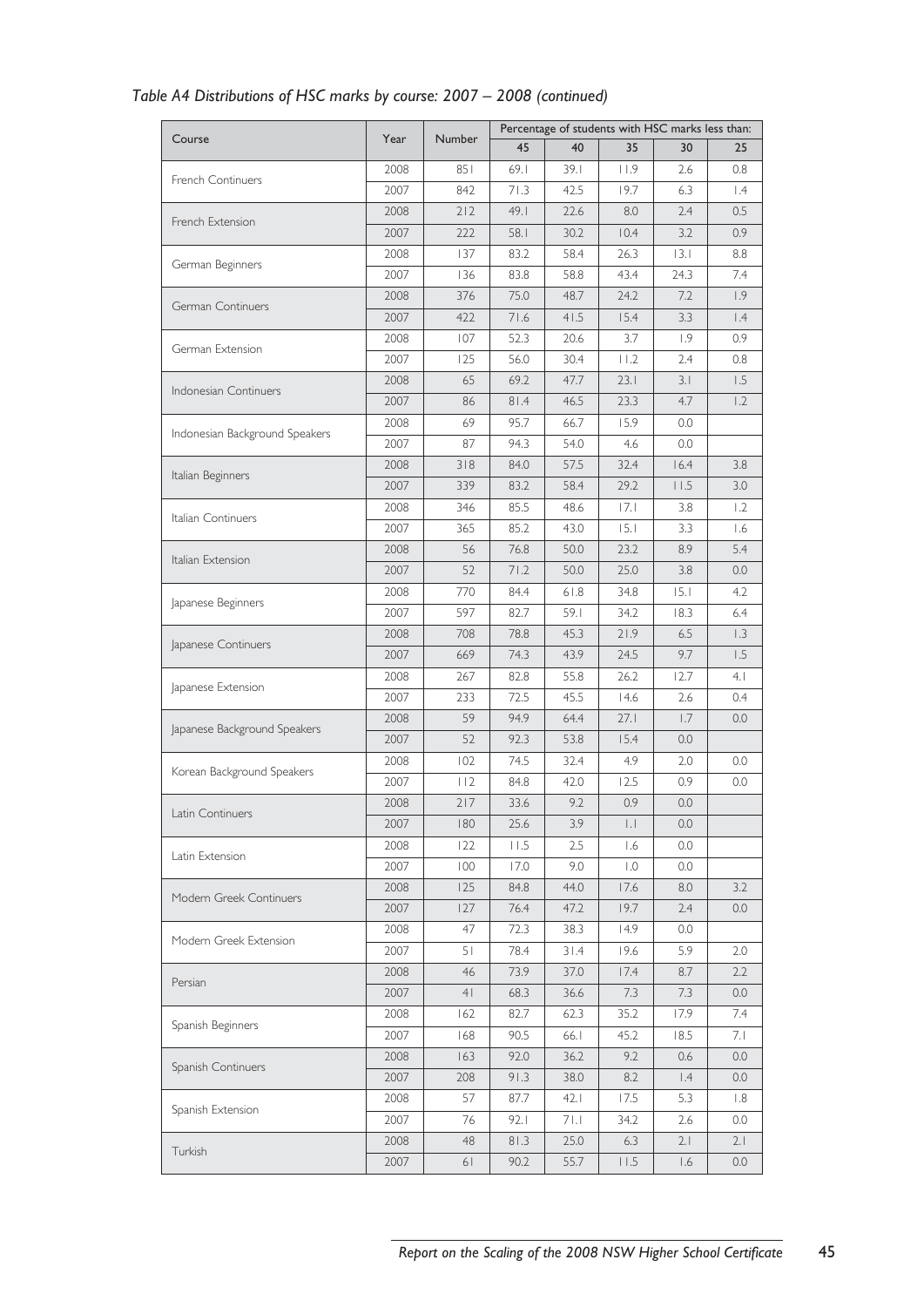|                               |      |         | Percentage of students with HSC marks less than: |      |       |                 |                     |  |  |
|-------------------------------|------|---------|--------------------------------------------------|------|-------|-----------------|---------------------|--|--|
| Course                        | Year | Number  | 45                                               | 40   | 35    | 30              | 25                  |  |  |
|                               | 2008 | 145     | 97.9                                             | 58.6 | 6.2   | 0.7             | 0.0                 |  |  |
| Vietnamese                    | 2007 | 125     | 97.6                                             | 66.4 | 32.8  | 5.6             | 0.0                 |  |  |
| Accounting                    | 2008 | 518     | 85.1                                             | 58.1 | 34.6  | 15.8            | 6.4                 |  |  |
|                               | 2007 | 464     | 86.2                                             | 60.3 | 35.3  | 18.3            | 6.7                 |  |  |
| <b>Business Services Exam</b> | 2008 | 1393    | 97.9                                             | 82.7 | 37.7  | 5.6             | 0.6                 |  |  |
|                               | 2007 | 1272    | 98.7                                             | 80.5 | 48.9  | 17.2            | 3.9                 |  |  |
| Construction Exam             | 2008 | 1310    | 99.1                                             | 80.2 | $4$ . | 8.0             | 0.2                 |  |  |
|                               | 2007 | 1355    | 97.9                                             | 78.5 | 41.3  | 6.9             | 0.4                 |  |  |
| Entertainment Exam            | 2008 | 826     | 95.0                                             | 65.7 | 31.0  | 9.3             | 1.7                 |  |  |
|                               | 2007 | 691     | 96.8                                             | 66.6 | 27.6  | 4.9             | 0.6                 |  |  |
|                               | 2008 | 5 4 3 4 | 94.7                                             | 73.9 | 32.1  | 8.7             | 0.6                 |  |  |
| Hospitality Exam              | 2007 | 5 5 6 6 | 96.6                                             | 79.6 | 43.4  | 10.2            | 1.3                 |  |  |
| Information Technology Exam   | 2008 | 1833    | 98.4                                             | 81.4 | 35.4  | 9.6             | $\overline{1.3}$    |  |  |
|                               | 2007 | 2 0 0 7 | 98.0                                             | 86.2 | 43.4  | 17.9            | 4.5                 |  |  |
| Metal and Engineering Exam    | 2008 | 560     | 98.8                                             | 80.9 | 48.0  | 15.0            | 2.3                 |  |  |
|                               | 2007 | 504     | 96.6                                             | 82.1 | 42.3  | 18.5            | 4.0                 |  |  |
| Primary Industries Exam       | 2008 | 534     | 94.8                                             | 72.1 | 32.6  | 6.6             | 0.4                 |  |  |
|                               | 2007 | 459     | 99.1                                             | 79.1 | 37.5  | 7.0             | 0.4                 |  |  |
| Retail Operations Exam        | 2008 | 231     | 97.0                                             | 67.5 | 23.4  | 7.3             | 0.6                 |  |  |
|                               | 2007 | 1249    | 93.9                                             | 65.7 | 28.8  | 5.5             | 0.4                 |  |  |
| Tourism Exam                  | 2008 | 364     | 97.5                                             | 78.0 | 28.0  | 4.1             | 0.0                 |  |  |
|                               | 2007 | 332     | 97.6                                             | 79.2 | 35.5  | 8.4             | 1.5                 |  |  |
| <b>Distinction Courses</b>    | 2008 | 92      | 80.4                                             | 41.3 | 6.5   | $\vert . \vert$ | 0.0                 |  |  |
|                               | 2007 | 90      | 76.7                                             | 31.1 | 3.3   | 2.2             | $\vert \cdot \vert$ |  |  |

# *Table A4 Distributions of HSC marks by course: 2007 – 2008 (continued)*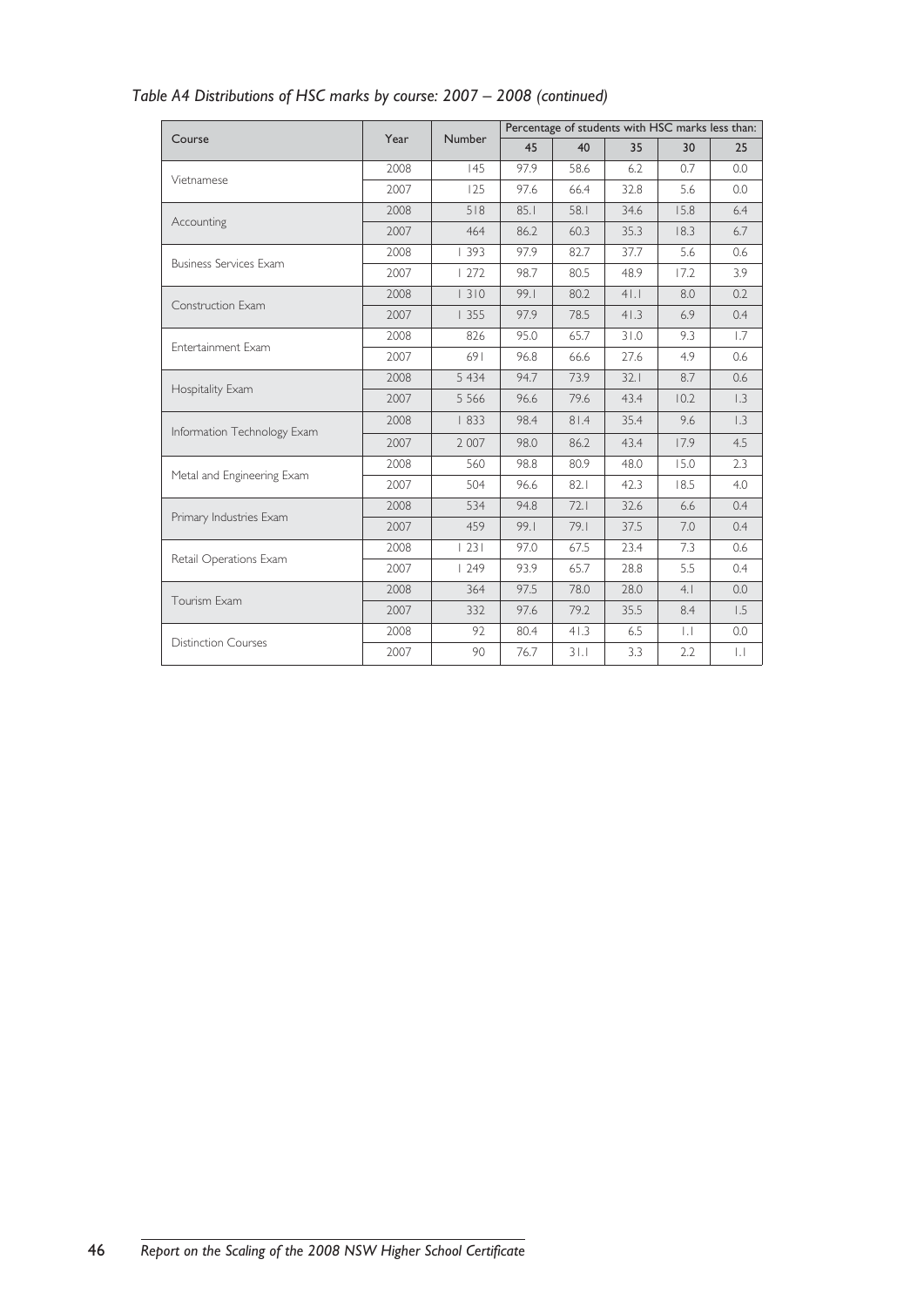# **Table A5 Distributions of scaled marks by course: 2007 – 2008**

*Notes: (i) Columns 45, 40, 35, 30, 25, 20 and 15 show the percentage of the course candidature with a scaled mark less than the specified mark.*

*(ii) The table excludes courses with less than 40 students in either year.*

|                                    | Percentage of students with scaled marks less than: |                  |              |              |              |              |              |              |                    |
|------------------------------------|-----------------------------------------------------|------------------|--------------|--------------|--------------|--------------|--------------|--------------|--------------------|
| Course                             | Year                                                | <b>Number</b>    | 45           | 40           | 35           | 30           | 25           | 20           | 15                 |
|                                    | 2008                                                | 277              | 100.0        | 96.4         | 91.7         | 86.3         | 76.5         | 69.3         | 60.3               |
| Aboriginal Studies                 | 2007                                                | 313              | 100.0        | 96.8         | 92.7         | 85.9         | 77.3         | 68.4         | 55.3               |
|                                    | 2008                                                | 1278             | 99.5         | 93.2         | 85.2         | 75.9         | 61.8         | 46.6         | 30.8               |
| Agriculture                        | 2007                                                | 254              | 99.0         | 94.0         | 88.0         | 76.4         | 61.1         | 44.8         | 28.8               |
| Ancient History                    | 2008                                                | 11180            | 98.4         | 92.1         | 80.1         | 64.8         | 47.8         | 33.3         | 21.0               |
|                                    | 2007                                                | 11348            | 98.7         | 92.2         | 79.8         | 65.3         | 49.0         | 33.6         | 20.4               |
| Biology                            | 2008                                                | 15 254           | 98.8         | 90.6         | 76.1         | 58.8         | 41.5         | 25.7         | 13.6               |
|                                    | 2007                                                | 14 4 47          | 98.6         | 92.2         | 78.1         | 59.6         | 40.6         | 24.3         | 12.2               |
| <b>Business Studies</b>            | 2008                                                | 16 181           | 99.7         | 94.7         | 83.4         | 68.5         | 53.4         | 38.0         | 23.0               |
|                                    | 2007                                                | 15713            | 99.6         | 94.4         | 83.1         | 69.6         | 55.0         | 39.7         | 24.4               |
| Chemistry                          | 2008                                                | 10 154           | 97.1         | 80.8         | 58.4         | 38.0         | 23.3         | 12.9         | 5.8                |
|                                    | 2007                                                | 10 287           | 96.6         | 81.1         | 60.2         | 40.4         | 24.5         | 13.7         | 6.5                |
| Community and Family Studies       | 2008                                                | 5 0 5 3          | 100.0        | 98.7         | 91.8         | 81.5         | 68.1         | 53.1         | 36.1               |
|                                    | 2007                                                | 4729             | 100.0        | 97.9         | 91.8         | 81.9         | 68.3         | 51.7         | 34.2               |
| Dance                              | 2008                                                | 675              | 99.1         | 94.7         | 86.4         | 76.9         | 59.3         | 38.7         | 17.9               |
|                                    | 2007                                                | 713              | 98.9         | 94.3         | 87.0         | 74.9         | 59.0         | 39.4         | 19.4               |
| Design and Technology              | 2008                                                | 3739             | 99.9         | 96.4         | 89.2         | 78.1         | 63.7         | 47.2         | 29.1               |
|                                    | 2007                                                | 3 904            | 99.9         | 97.1         | 90.0         | 78.7         | 64.5         | 46.7         | 28.8               |
| Drama                              | 2008<br>2007                                        | 4961<br>5 0 9 6  | 98.9<br>99.1 | 93.6<br>93.9 | 83.6<br>83.5 | 69.6<br>68.9 | 52.2<br>51.0 | 34.5<br>34.4 | 19.7<br>20.0       |
|                                    | 2008                                                | 1258             | 99.4         | 94.8         | 83.2         | 66.7         | 49.8         | 33.2         | 19.2               |
| Earth and Environmental Science    | 2007                                                | 1244             | 99.0         | 95.7         | 83.8         | 68.9         | 50.3         | 33.3         | 19.1               |
|                                    |                                                     |                  |              |              |              |              |              |              |                    |
| Economics                          | 2008                                                | 5410             | 96.4         | 80.5         | 58.4         | 40.4         | 27.4         | 17.0         | 10.0               |
|                                    | 2007                                                | 5 6 7 8          | 96.8         | 81.2         | 58.2         | 38.0         | 24.2         | 14.5         | 8.0                |
| <b>Engineering Studies</b>         | 2008                                                | 1748             | 99.8         | 95.0         | 83.7         | 65.1         | 47.7         | 29.3         | 14.6               |
|                                    | 2007                                                | 1547             | 99.6         | 95.0         | 84.6         | 67.6         | 48.9         | 31.3         | 15.6               |
| English Standard                   | 2008                                                | 32 191           | 99.9         | 99.5         | 97.7         | 91.9         | 80.1         | 61.0         | 38.0               |
|                                    | 2007                                                | 31015            | 99.9         | 99.6         | 97.9         | 93.2         | 82.8         | 63.7         | 38.6               |
| English Advanced                   | 2008                                                | 27 438           | 97.0         | 83.5         | 63.5         | 42.3         | 23.4         | 10.2         | 3.2                |
|                                    | 2007                                                | 28 08 6          | 96.1         | 82.6         | 64. l        | 44.2         | 25.1         | 9.9          | 2.8                |
| English Extension 1                | 2008                                                | 5 6 9 4          | 95.2         | 68.0         | 36.1         | 15.4         | 5.6          | 2.1          | 0.5                |
|                                    | 2007<br>2008                                        | 6 153<br>2 2 0 9 | 94.4<br>89.3 | 68.2         | 36.6<br>39.0 | 14.9<br>16.5 | 5.6<br>5.7   | 2.2          | $  \cdot  $<br>0.5 |
| English Extension 2                | 2007                                                | 2 500            | 89.9         | 67.0<br>66.0 | 37.3         | 16.9         | 6.0          | 1.7<br>2.0   | 0.6                |
|                                    | 2008                                                | 2 8 3 7          | 98.6         | 93.2         | 85.0         | 73.3         | 59.4         | 45.7         | 32.5               |
| English as a Second Language (ESL) | 2007                                                | 2 6 0 3          | 98.9         | 94.7         | 86.1         | 74.3         | 60.8         | 47.2         | 32.7               |
|                                    | 2008                                                | 3 4 4 5          | 99.8         | 96.2         | 88.7         | 77.6         | 65.8         | 50.3         | 33.6               |
| Food Technology                    | 2007                                                | 3 3 1 4          | 99.9         | 97.4         | 90.6         | 80.7         | 67.4         | 53.3         | 37.0               |
|                                    | 2008                                                | 4 2 9 9          | 98.9         | 91.9         | 77.7         | 61.3         | 44.2         | 29.2         | 16.9               |
| Geography                          | 2007                                                | 4 5 2 8          | 98.6         | 92.0         | 80.2         | 63.5         | 45.8         | 30.1         | 17.0               |
|                                    | 2008                                                | 3 6 4 8          | 100.0        | 99.9         | 96.5         | 89.6         | 77.7         | 63.5         | 46.3               |
| Industrial Technology              | 2007                                                | 3 5 6 1          |              | 100.0        | 96.7         | 89.9         | 79.3         | 66.4         | 48.9               |
| Information Processes and          | 2008                                                | 5 108            | 99.8         | 97.1         | 87.9         | 75.0         | 59.4         | 43.7         | 27.8               |
| Technology                         | 2007                                                | 5129             | 99.9         | 97.6         | 88.5         | 75.9         | 59.7         | 42.8         | 27.4               |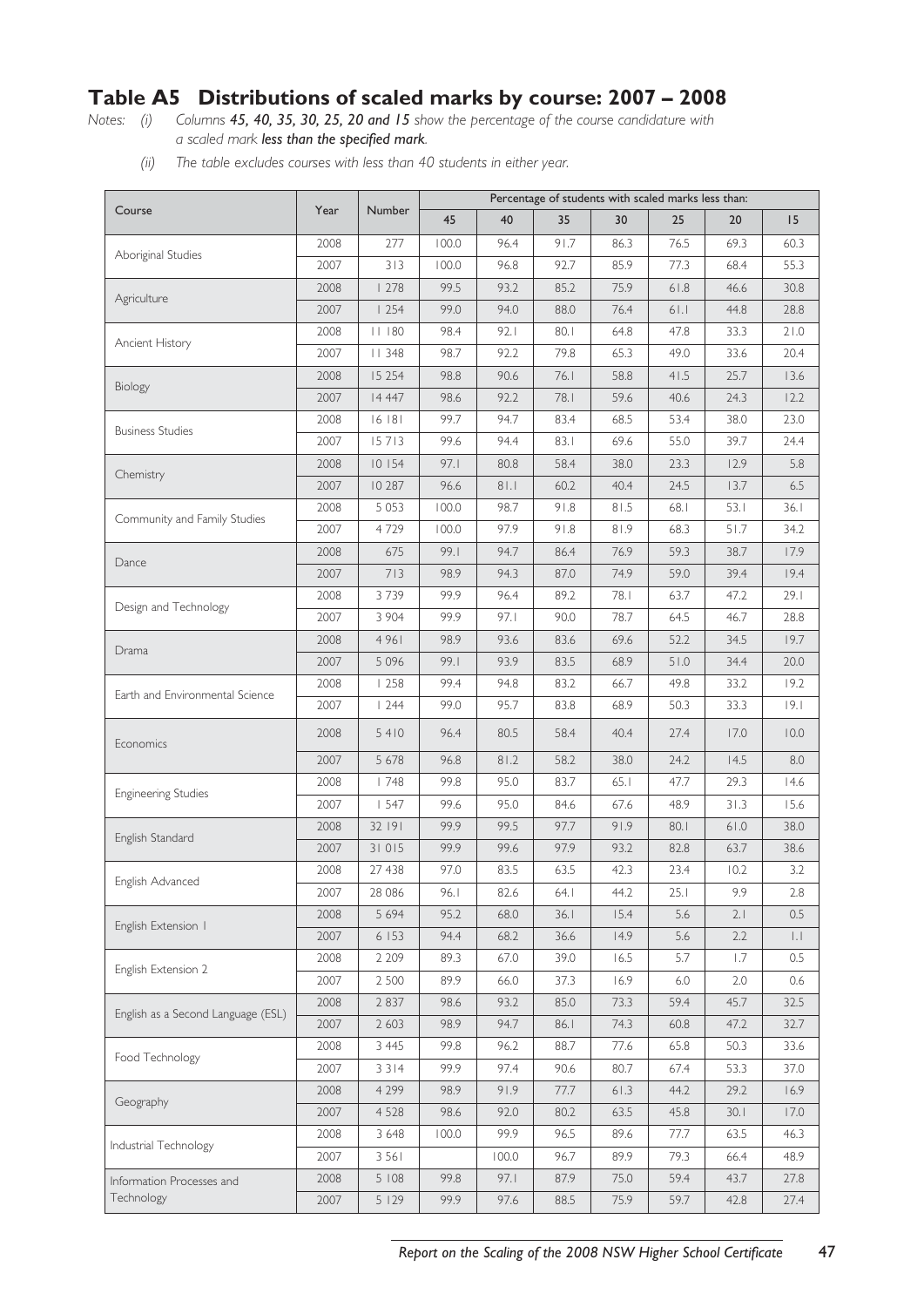| Table A5 Distributions of scaled marks by course: 2007 - 2008 (continued) |  |  |
|---------------------------------------------------------------------------|--|--|
|---------------------------------------------------------------------------|--|--|

|                                 |      |               | Percentage of students with scaled marks less than: |      |       |                  |      |                                                                                                                                                                                                                                                                                                                                                                                         |                  |  |
|---------------------------------|------|---------------|-----------------------------------------------------|------|-------|------------------|------|-----------------------------------------------------------------------------------------------------------------------------------------------------------------------------------------------------------------------------------------------------------------------------------------------------------------------------------------------------------------------------------------|------------------|--|
| Course                          | Year | <b>Number</b> | 45                                                  | 40   | 35    | 30               | 25   | 20<br>32.6<br>32.1<br>46.4<br>47.0<br>15.3<br>14.6<br>2.1<br>1.9<br>0.3<br>0.3<br>23.8<br>23.7<br>2.9<br>3.6<br>44.6<br>45.9<br>6.4<br>5.5<br>2.3<br>4.2<br>38.5<br>39.3<br>16.0<br>16.7<br>53.6<br>49.6<br>35.9<br>38.1<br>34.6<br>34.7<br>21.3<br>22.5<br>21.9<br>22.1<br>44.4<br>44.8<br>42.8<br>44.3<br>63.9<br>58.2<br>26.9<br>27.0<br>8.2<br>15.4<br>46.9<br>48.7<br>38.3<br>36.2 | 15               |  |
|                                 | 2008 | 8 3 5 5       | 98.7                                                | 92.4 | 80.5  | 65.0             | 48.2 |                                                                                                                                                                                                                                                                                                                                                                                         | 19.6             |  |
| Legal Studies                   | 2007 | 8 6 4 4       | 98.8                                                | 91.8 | 79.1  | 62.8             | 47.0 |                                                                                                                                                                                                                                                                                                                                                                                         | 19.7             |  |
|                                 | 2008 | 29 977        | 99.9                                                | 98.1 | 90.3  | 77.9             | 62.5 |                                                                                                                                                                                                                                                                                                                                                                                         | 30.5             |  |
| General Mathematics             | 2007 | 29 473        | 99.9                                                | 98.7 | 91.3  | 78.7             | 63.9 |                                                                                                                                                                                                                                                                                                                                                                                         | 30.3             |  |
|                                 | 2008 | 17 247        | 95.9                                                | 82.0 | 64.4  | 45.7             | 28.0 |                                                                                                                                                                                                                                                                                                                                                                                         | 7.4              |  |
| Mathematics                     | 2007 | 17758         | 97.6                                                | 84.2 | 64. l | 43.6             | 26.4 |                                                                                                                                                                                                                                                                                                                                                                                         | 7.2              |  |
|                                 | 2008 | 8 5 4 8       | 74.1                                                | 41.0 | 18.8  | 9.2              | 4.4  |                                                                                                                                                                                                                                                                                                                                                                                         | 0.9              |  |
| Mathematics Extension 1         | 2007 | 8614          | 76.6                                                | 43.1 | 20.5  | 9.4              | 4.4  |                                                                                                                                                                                                                                                                                                                                                                                         | $\overline{1.0}$ |  |
|                                 | 2008 | 3 0 8 9       | 43.4                                                | 11.5 | 3.6   | 1.7              | 0.7  |                                                                                                                                                                                                                                                                                                                                                                                         | 0.2              |  |
| Mathematics Extension 2         | 2007 | 3 0 0 9       | 53.8                                                | 16.2 | 4.2   | $\overline{1.4}$ | 0.7  |                                                                                                                                                                                                                                                                                                                                                                                         | 0.1              |  |
|                                 | 2008 | 9 637         | 98.7                                                | 90.8 | 75.1  | 55.2             | 37.3 |                                                                                                                                                                                                                                                                                                                                                                                         | 14.5             |  |
| Modern History                  | 2007 | 9636          | 97.8                                                | 89.5 | 73.8  | 55.2             | 37.6 |                                                                                                                                                                                                                                                                                                                                                                                         | 14.0             |  |
|                                 | 2008 | 2114          | 98.2                                                | 82.2 | 53.3  | 25.4             | 9.3  | 8.8<br>62.2<br>63.2<br>20.2<br>15.7<br>$\vert \ \vert \ . \vert$<br>10.0<br>55.0<br>55.5<br>28.0<br>28.5<br>69.6<br>67.6<br>51.7<br>54.6<br>50.1<br>49.5<br>39.7<br>41.0<br>38.0<br>37.1                                                                                                                                                                                                | 0.7              |  |
| History Extension               | 2007 | 2 159         | 97.5                                                | 82.4 | 50.6  | 23.5             |      |                                                                                                                                                                                                                                                                                                                                                                                         | 1.5              |  |
|                                 | 2008 | 4 8 8 6       | 99.3                                                | 94.9 | 87.5  | 77.0             |      |                                                                                                                                                                                                                                                                                                                                                                                         | 26.7             |  |
| Music I                         | 2007 | 4795          | 99.5                                                | 95.2 | 87.5  | 77.4             |      |                                                                                                                                                                                                                                                                                                                                                                                         | 26.3             |  |
|                                 | 2008 | 748           | 95.6                                                | 82.2 | 61.9  | 38.9             |      |                                                                                                                                                                                                                                                                                                                                                                                         | 1.3              |  |
| Music 2                         | 2007 | 687           | 95.2                                                | 79.3 | 60.0  | 35.8             |      |                                                                                                                                                                                                                                                                                                                                                                                         | $\overline{1.0}$ |  |
|                                 | 2008 | 441           | 86.4                                                | 77.1 | 58.5  | 28.8             |      |                                                                                                                                                                                                                                                                                                                                                                                         | 0.5              |  |
| Music Extension                 | 2007 | 401           | 85.8                                                | 73.8 | 58.9  | 27.2             |      |                                                                                                                                                                                                                                                                                                                                                                                         | 0.7              |  |
|                                 | 2008 | 12 871        | 99.6                                                | 95.1 | 85.3  | 71.0             |      |                                                                                                                                                                                                                                                                                                                                                                                         | 23.7             |  |
| PDH&PE                          | 2007 | 12 409        | 99.9                                                | 95.7 | 85.5  | 70.7             |      |                                                                                                                                                                                                                                                                                                                                                                                         | 23.6             |  |
|                                 | 2008 | 9 0 2 9       | 97.3                                                | 83.6 | 63.2  | 44.1             |      |                                                                                                                                                                                                                                                                                                                                                                                         | 7.8              |  |
| Physics                         | 2007 | 9126          | 97.8                                                | 84.0 | 64.1  | 43.8             |      |                                                                                                                                                                                                                                                                                                                                                                                         | 8.1              |  |
|                                 | 2008 | 4 5 9 2       | 100.0                                               | 98.7 | 93.1  | 82.4             |      |                                                                                                                                                                                                                                                                                                                                                                                         | 35.5             |  |
| Senior Science                  | 2007 | 4210          | 100.0                                               | 99.0 | 93.6  | 82.6             |      |                                                                                                                                                                                                                                                                                                                                                                                         | 32.8             |  |
|                                 | 2008 | 4 150         | 98.4                                                | 93.4 | 83.3  | 68.7             |      |                                                                                                                                                                                                                                                                                                                                                                                         | 22.2             |  |
| Society and Culture             | 2007 | 3 6 9 7       | 98.6                                                | 93.1 | 83.0  | 71.1             |      |                                                                                                                                                                                                                                                                                                                                                                                         | 22.4             |  |
|                                 | 2008 | 785           | 99.8                                                | 94.9 | 84.2  | 68.9             |      |                                                                                                                                                                                                                                                                                                                                                                                         | 21.1             |  |
| Software Design and Development | 2007 | 1840          | 99.0                                                | 94.0 | 82.8  | 66.3             |      |                                                                                                                                                                                                                                                                                                                                                                                         | 20.1             |  |
|                                 | 2008 | 9 9 5 0       | 99.4                                                | 93.4 | 80.6  | 61.6             |      |                                                                                                                                                                                                                                                                                                                                                                                         | 8.9              |  |
| Studies of Religion I           | 2007 | 10 062        | 99.2                                                | 93.0 | 80.5  | 62.2             |      |                                                                                                                                                                                                                                                                                                                                                                                         | 9.6              |  |
|                                 | 2008 | 3 5 5 4       | 97.7                                                | 89.5 | 76.0  | 56.6             |      |                                                                                                                                                                                                                                                                                                                                                                                         | 10.4             |  |
| Studies of Religion II          | 2007 | 3 0 4 1       | 97.8                                                | 89.3 | 74.4  | 56.2             |      |                                                                                                                                                                                                                                                                                                                                                                                         | 12.6             |  |
|                                 | 2008 | 2 2 0 5       | 99.0                                                | 94.5 | 85.7  | 73.2             | 59.9 |                                                                                                                                                                                                                                                                                                                                                                                         | 27.8             |  |
| Textiles and Design             | 2007 | 2 0 8 4       | 99.6                                                | 95.6 | 86.9  | 75.1             | 61.9 |                                                                                                                                                                                                                                                                                                                                                                                         | 28.0             |  |
|                                 | 2008 | 9691          | 98.7                                                | 93.1 | 84.3  | 72.4             | 58.4 |                                                                                                                                                                                                                                                                                                                                                                                         | 26.2             |  |
| Visual Arts                     | 2007 | 9 3 4 8       | 98.2                                                | 92.6 | 83.7  | 72.9             | 59.8 |                                                                                                                                                                                                                                                                                                                                                                                         | 27.2             |  |
|                                 | 2008 | 249           | 100.0                                               | 99.6 | 93.6  | 86.3             | 77.5 |                                                                                                                                                                                                                                                                                                                                                                                         | 48.2             |  |
| Arabic Continuers               | 2007 | 232           | 100.0                                               | 99.1 | 93.1  | 86.6             | 75.4 |                                                                                                                                                                                                                                                                                                                                                                                         | 44.4             |  |
|                                 | 2008 | 78            | 100.0                                               | 98.7 | 94.9  | 79.5             | 46.2 |                                                                                                                                                                                                                                                                                                                                                                                         | 12.8             |  |
| Arabic Extension                | 2007 | 74            | 100.0                                               | 98.6 | 94.6  | 79.7             | 55.4 |                                                                                                                                                                                                                                                                                                                                                                                         | 8.1              |  |
|                                 | 2008 | 85            | 90.6                                                | 68.2 | 48.2  | 30.6             | 18.8 |                                                                                                                                                                                                                                                                                                                                                                                         | 5.9              |  |
| <b>Chinese Continuers</b>       | 2007 | 130           | 91.5                                                | 73.1 | 56.9  | 36.9             | 23.8 |                                                                                                                                                                                                                                                                                                                                                                                         | 7.7              |  |
|                                 | 2008 | 1064          | 99.4                                                | 94.8 | 86.9  | 75.0             | 62.2 |                                                                                                                                                                                                                                                                                                                                                                                         | 31.3             |  |
| Chinese Background Speakers     | 2007 | 922           | 99.2                                                | 95.6 | 89.3  | 78.1             | 64.8 |                                                                                                                                                                                                                                                                                                                                                                                         | 32.1             |  |
|                                 |      |               |                                                     |      |       |                  |      |                                                                                                                                                                                                                                                                                                                                                                                         |                  |  |
| French Beginners                | 2008 | 622           | 97.6                                                | 91.2 | 81.7  | 67.7             | 51.6 |                                                                                                                                                                                                                                                                                                                                                                                         | 23.5             |  |
|                                 | 2007 | 544           | 97.2                                                | 91.4 | 81.1  | 67.8             | 51.5 |                                                                                                                                                                                                                                                                                                                                                                                         | 19.5             |  |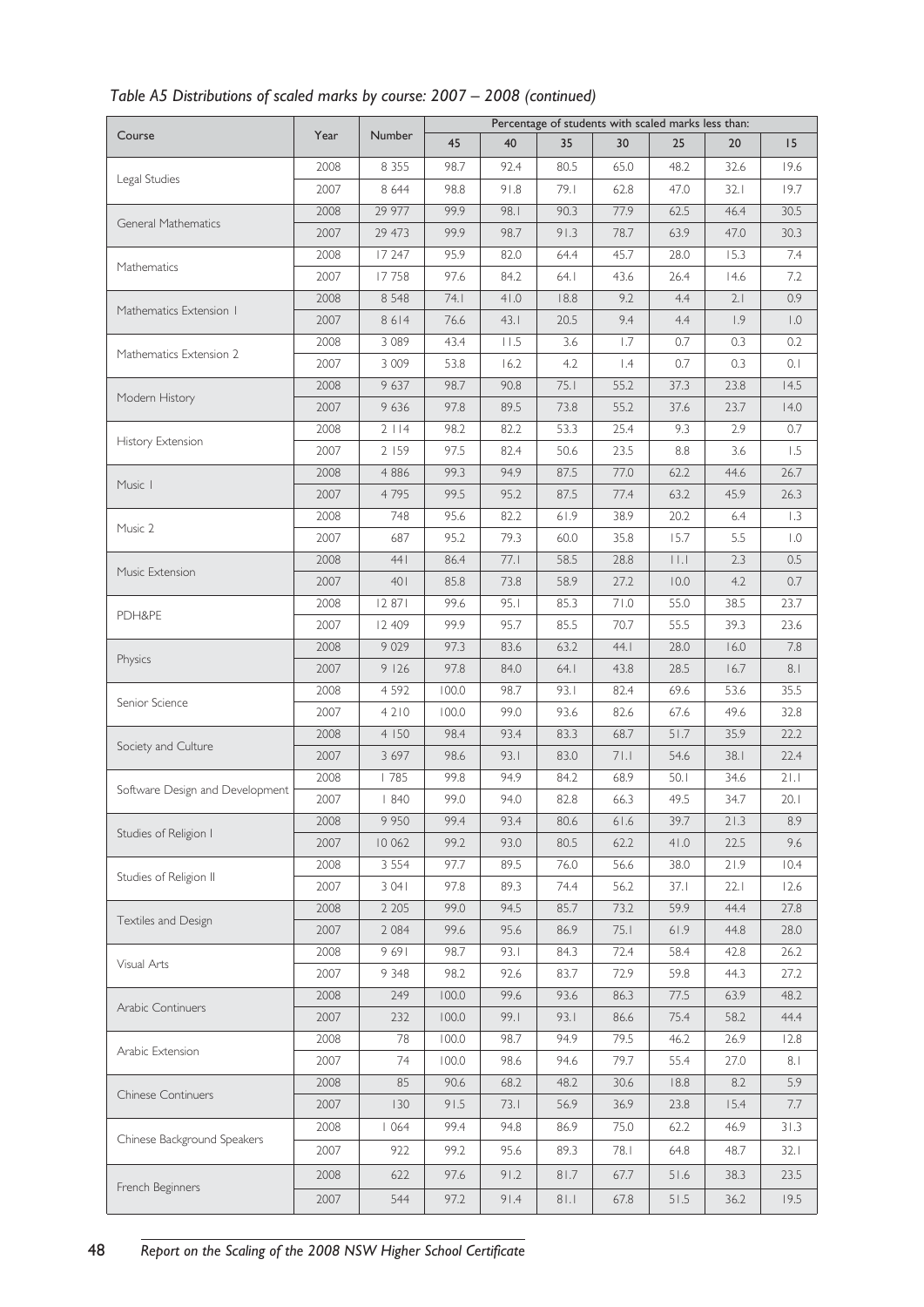|                                |      |                | Percentage of students with scaled marks less than: |      |      |              |      |                                                                                                                                                                                                                                                                                                                                                                                   |             |
|--------------------------------|------|----------------|-----------------------------------------------------|------|------|--------------|------|-----------------------------------------------------------------------------------------------------------------------------------------------------------------------------------------------------------------------------------------------------------------------------------------------------------------------------------------------------------------------------------|-------------|
| Course                         | Year | <b>Number</b>  | 45                                                  | 40   | 35   | 30           | 25   | 20<br>7.2<br>6.7<br>0.5<br>0.5<br>28.5<br>38.2<br>10.4<br>10.0<br>0.0<br>0.0<br>10.8<br>12.8<br>2.9<br>11.5<br>32.7<br>28.6<br>17.3<br>17.3<br>3.6<br>0.0<br>35.5<br>34.8<br> 2.1<br>14.9<br>$\vert \cdot \vert$<br>0.4<br>47.5<br>63.5<br>35.3<br>45.5<br>0.9<br>2.8<br>1.6<br>0.0<br>36.0<br>27.6<br>8.5<br>9.8<br>52.2<br>53.7<br>43.2<br>39.3<br>35.0<br>45.2<br>12.3<br>23.7 | 15          |
|                                | 2008 | 851            | 92.5                                                | 70.6 | 50.3 | 27.0         | 13.7 |                                                                                                                                                                                                                                                                                                                                                                                   | 2.1         |
| French Continuers              | 2007 | 842            | 87.8                                                | 67.9 | 48.0 | 30.2         | 17.5 |                                                                                                                                                                                                                                                                                                                                                                                   | 2.5         |
|                                | 2008 | 212            | 78.3                                                | 41.5 | 18.4 | 5.7          | 1.9  |                                                                                                                                                                                                                                                                                                                                                                                   | 0.5         |
| French Extension               | 2007 | 222            | 74.8                                                | 35.6 | 10.8 | 4.5          | 1.4  |                                                                                                                                                                                                                                                                                                                                                                                   | 0.0         |
|                                | 2008 | 137            | 96.4                                                | 89.8 | 73.7 | 59.9         | 46.7 |                                                                                                                                                                                                                                                                                                                                                                                   | 16.1        |
| German Beginners               | 2007 | 136            | 94.9                                                | 89.0 | 79.4 | 63.2         | 50.0 |                                                                                                                                                                                                                                                                                                                                                                                   | 24.3        |
|                                | 2008 | 376            | 93.6                                                | 76.3 | 54.0 | 38.6         | 21.3 |                                                                                                                                                                                                                                                                                                                                                                                   | 4.3         |
| German Continuers              | 2007 | 422            | 91.9                                                | 76.3 | 53.8 | 37.2         | 19.9 |                                                                                                                                                                                                                                                                                                                                                                                   | 3.8         |
|                                | 2008 | 107            | 88.8                                                | 47.7 | 8.4  | 1.9          | 0.9  |                                                                                                                                                                                                                                                                                                                                                                                   |             |
| German Extension               | 2007 | 125            | 88.0                                                | 56.0 | 26.4 | 5.6          | 0.8  |                                                                                                                                                                                                                                                                                                                                                                                   |             |
|                                | 2008 | 65             | 93.8                                                | 73.8 | 58.5 | 47.7         | 27.7 |                                                                                                                                                                                                                                                                                                                                                                                   | 3.1         |
| Indonesian Continuers          | 2007 | 86             | 95.3                                                | 83.7 | 61.6 | 44.2         | 29.1 |                                                                                                                                                                                                                                                                                                                                                                                   | 4.7         |
|                                | 2008 | 69             | 94.2                                                | 84.1 | 65.2 | 46.4         | 18.8 |                                                                                                                                                                                                                                                                                                                                                                                   | 0.0         |
| Indonesian Background Speakers | 2007 | 87             | 94.3                                                | 89.7 | 75.9 | 55.2         | 32.2 |                                                                                                                                                                                                                                                                                                                                                                                   | 2.3         |
|                                | 2008 | 318            | 97.5                                                | 92.1 | 79.9 | 61.6         | 46.5 |                                                                                                                                                                                                                                                                                                                                                                                   | 19.5        |
| Italian Beginners              | 2007 | 339            | 95.9                                                | 89.1 | 75.8 | 59.3         | 42.8 |                                                                                                                                                                                                                                                                                                                                                                                   | 16.2        |
|                                | 2008 | 346            | 96.0                                                | 87.0 | 69.7 | 51.2         | 34.4 | 5.4<br>3.8                                                                                                                                                                                                                                                                                                                                                                        | 7.5         |
| Italian Continuers             | 2007 | 365            | 98.9                                                | 89.3 | 71.2 | 53.2         | 32.3 |                                                                                                                                                                                                                                                                                                                                                                                   | 8.8         |
|                                | 2008 | 56             | 91.1                                                | 64.3 | 30.4 | 10.7         |      |                                                                                                                                                                                                                                                                                                                                                                                   | 1.8         |
| Italian Extension              | 2007 | 52             | 86.5                                                | 69.2 | 36.5 | 11.5         |      |                                                                                                                                                                                                                                                                                                                                                                                   |             |
|                                | 2008 | 770            | 99.4                                                | 94.4 | 84.3 | 68.7         | 51.0 |                                                                                                                                                                                                                                                                                                                                                                                   | 21.2        |
| Japanese Beginners             | 2007 | 597            | 99.3                                                | 94.1 | 84.9 | 68.7<br>38.3 | 51.4 |                                                                                                                                                                                                                                                                                                                                                                                   | 22.6        |
|                                | 2008 | 708            | 95.6                                                | 78.8 | 56.4 |              | 24.7 |                                                                                                                                                                                                                                                                                                                                                                                   | 4.4         |
| Japanese Continuers            | 2007 | 669            | 93.9                                                | 77.3 | 56.4 | 39.2         | 25.7 |                                                                                                                                                                                                                                                                                                                                                                                   | 7.3         |
|                                | 2008 | 267            | 88.4                                                | 61.4 | 26.2 | 0.1          | 3.0  |                                                                                                                                                                                                                                                                                                                                                                                   | 0.0         |
| Japanese Extension             | 2007 | 233            | 90.6                                                | 60.1 | 23.2 | 5.6          | 0.4  |                                                                                                                                                                                                                                                                                                                                                                                   | 0.0         |
|                                | 2008 | 59             | 98.3                                                | 93.2 | 86.4 | 72.9         | 59.3 |                                                                                                                                                                                                                                                                                                                                                                                   | 28.8        |
| Japanese Background Speakers   | 2007 | 52             | 100.0                                               | 98.1 | 90.4 | 80.8         | 75.0 |                                                                                                                                                                                                                                                                                                                                                                                   | 42.3        |
|                                | 2008 | 102            | 98.0                                                | 90.2 | 81.4 | 66.7         | 49.0 |                                                                                                                                                                                                                                                                                                                                                                                   | 27.5        |
| Korean Background Speakers     | 2007 | 112            | 100.0                                               | 99.1 | 91.1 | 79.5         | 57.1 |                                                                                                                                                                                                                                                                                                                                                                                   | 25.0        |
|                                | 2008 | 217            | 76.0                                                | 43.8 | 24.0 | 10.6         | 4.1  |                                                                                                                                                                                                                                                                                                                                                                                   | 0.0         |
| Latin Continuers               | 2007 | 180            | 78.3                                                | 40.6 | 20.0 | 7.8          | 4.4  |                                                                                                                                                                                                                                                                                                                                                                                   | $  \cdot  $ |
|                                | 2008 | 122            | 70.5                                                | 37.7 | 15.6 | 4.9          | 2.5  |                                                                                                                                                                                                                                                                                                                                                                                   | 0.0         |
| Latin Extension                | 2007 | 100            | 74.0                                                | 35.0 | 15.0 | 8.0          | 2.0  |                                                                                                                                                                                                                                                                                                                                                                                   |             |
|                                | 2008 | 125            | 97.6                                                | 93.6 | 80.0 | 69.6         | 52.0 |                                                                                                                                                                                                                                                                                                                                                                                   | 21.6        |
| Modern Greek Continuers        | 2007 | 127            | 93.7                                                | 81.9 | 66.9 | 55.9         | 48.8 |                                                                                                                                                                                                                                                                                                                                                                                   | 9.4         |
|                                | 2008 | 47             | 97.9                                                | 89.4 | 78.7 | 53.2         | 25.5 |                                                                                                                                                                                                                                                                                                                                                                                   | 0.0         |
| Modern Greek Extension         | 2007 | 51             | 96.1                                                | 86.3 | 74.5 | 39.2         | 21.6 |                                                                                                                                                                                                                                                                                                                                                                                   | 3.9         |
|                                | 2008 | 46             | 95.7                                                | 89.1 | 89.1 | 76.1         | 65.2 |                                                                                                                                                                                                                                                                                                                                                                                   | 34.8        |
| Persian                        | 2007 | 4 <sup>1</sup> | 97.6                                                | 95.1 | 90.2 | 73.2         | 65.9 |                                                                                                                                                                                                                                                                                                                                                                                   | 41.5        |
|                                | 2008 | 162            | 96.3                                                | 89.5 | 80.9 | 66.7         | 60.5 |                                                                                                                                                                                                                                                                                                                                                                                   | 29.0        |
| Spanish Beginners              | 2007 | 168            | 95.8                                                | 88.7 | 78.0 | 67.9         | 52.4 |                                                                                                                                                                                                                                                                                                                                                                                   | 21.4        |
|                                | 2008 | 163            | 99.4                                                | 95.7 | 89.6 | 74.2         | 55.8 |                                                                                                                                                                                                                                                                                                                                                                                   | 26.4        |
| Spanish Continuers             | 2007 | 208            | 100.0                                               | 99.0 | 94.2 | 76.9         | 65.4 |                                                                                                                                                                                                                                                                                                                                                                                   | 29.8        |
|                                | 2008 | 57             | 100.0                                               | 94.7 | 80.7 | 57.9         | 29.8 |                                                                                                                                                                                                                                                                                                                                                                                   | 5.3         |
| Spanish Extension              | 2007 | 76             | 100.0                                               | 97.4 | 89.5 | 75.0         | 46.1 |                                                                                                                                                                                                                                                                                                                                                                                   | 2.6         |
|                                |      |                |                                                     |      |      |              |      |                                                                                                                                                                                                                                                                                                                                                                                   |             |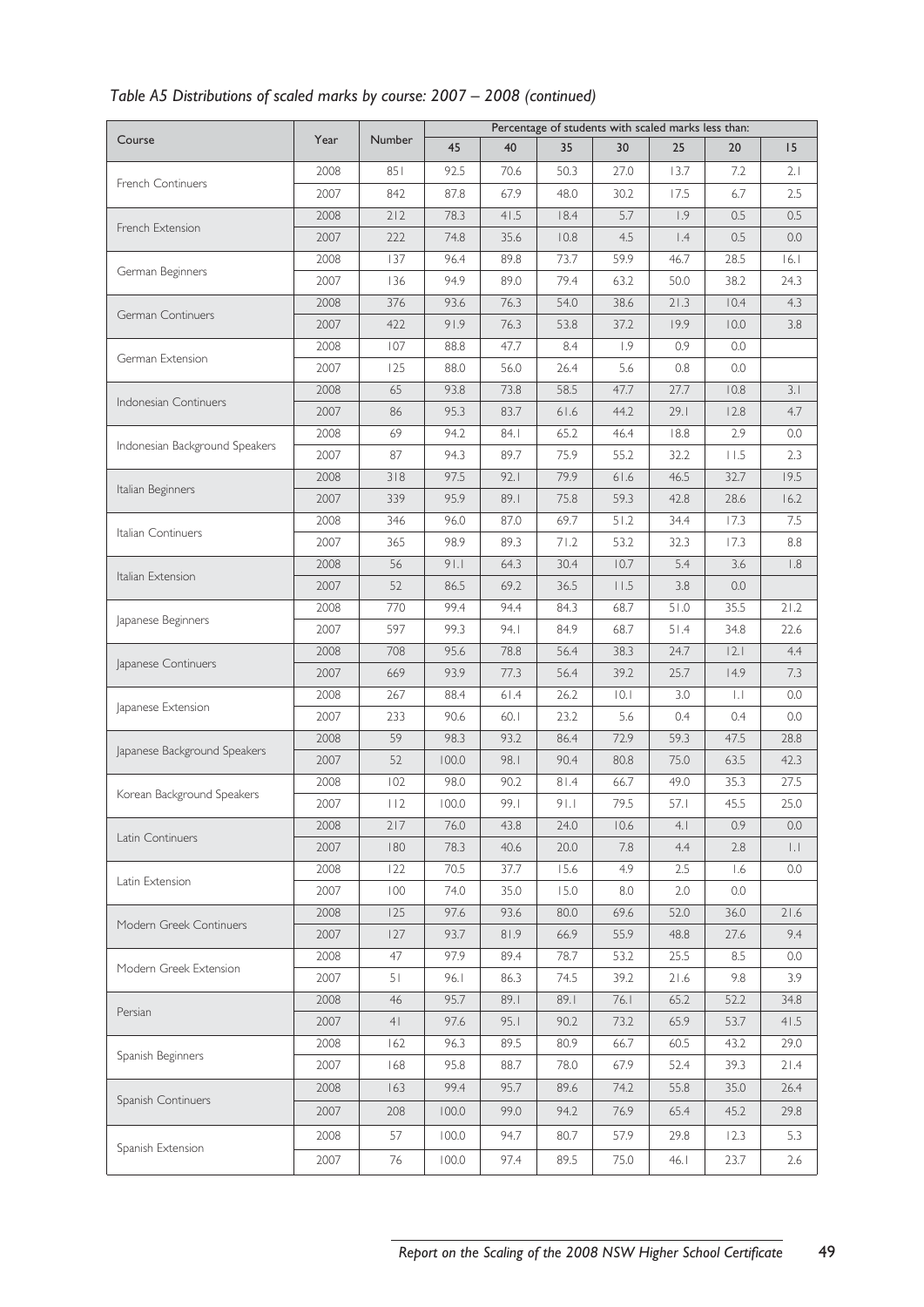|                               |      | <b>Number</b>                |       |       | Percentage of students with scaled marks less than: |      |                                                                                                                                                                                                                                                                                                                                                                                                        |                                                                                                                                                                    |      |
|-------------------------------|------|------------------------------|-------|-------|-----------------------------------------------------|------|--------------------------------------------------------------------------------------------------------------------------------------------------------------------------------------------------------------------------------------------------------------------------------------------------------------------------------------------------------------------------------------------------------|--------------------------------------------------------------------------------------------------------------------------------------------------------------------|------|
| Course                        | Year |                              | 45    | 40    | 35                                                  | 30   | 25                                                                                                                                                                                                                                                                                                                                                                                                     | 20                                                                                                                                                                 | 15   |
| Turkish                       | 2008 | 48                           | 97.9  | 97.9  | 91.7                                                | 81.3 | 70.8                                                                                                                                                                                                                                                                                                                                                                                                   | 62.5                                                                                                                                                               | 45.8 |
|                               | 2007 | 61                           | 95.1  | 88.5  | 86.9                                                | 85.2 | 70.5                                                                                                                                                                                                                                                                                                                                                                                                   | 59.0                                                                                                                                                               | 44.3 |
| Vietnamese                    | 2008 | 145                          | 97.9  | 94.5  | 86.2                                                | 77.2 | 64.1                                                                                                                                                                                                                                                                                                                                                                                                   | 49.0                                                                                                                                                               | 28.3 |
|                               | 2007 | 125                          | 98.4  | 92.0  | 87.2                                                | 75.2 | 66.4                                                                                                                                                                                                                                                                                                                                                                                                   | 48.0                                                                                                                                                               | 37.6 |
|                               | 2008 | 518                          | 94.0  | 80.9  | 69.5                                                | 56.8 | 40.5                                                                                                                                                                                                                                                                                                                                                                                                   | 29.9                                                                                                                                                               | 8.1  |
| Accounting                    | 2007 | 464                          | 95.7  | 87.9  | 70.7                                                | 57.5 | 41.8                                                                                                                                                                                                                                                                                                                                                                                                   | 27.2                                                                                                                                                               | 16.6 |
|                               | 2008 | 393                          | 100.0 | 99.3  | 94.8                                                | 87.0 | 73.9                                                                                                                                                                                                                                                                                                                                                                                                   | 59.2<br>56.1<br>65.3<br>71.5<br>45.5<br>43.3<br>52.1<br>53.5<br>55.5<br>52.6<br>65.7<br>65.1<br>63.5<br>61.4<br>63.4<br>62.6<br>46.4<br>50.9<br> . <br>$  \cdot  $ | 41.3 |
| <b>Business Services Exam</b> | 2007 | 1272                         | 100.0 | 99.5  | 95.2                                                | 87.3 | 72.2                                                                                                                                                                                                                                                                                                                                                                                                   |                                                                                                                                                                    | 40.1 |
|                               | 2008 | 1310                         |       | 100.0 | 98.2                                                | 91.1 | 80.2                                                                                                                                                                                                                                                                                                                                                                                                   |                                                                                                                                                                    | 48.1 |
| Construction Exam             | 2007 | 1355                         |       | 100.0 | 98.5                                                | 91.4 | 83.5<br>52.6<br>82.3<br>65.5<br>27.1<br>82.8<br>27.6<br>66.6<br>83.7<br>70.6<br>35.0<br>82.7<br>70.7<br>33.5<br>38.5<br>86.0<br>75.0<br>88.2<br>73.3<br>36.0<br>95.7<br>50.5<br>80.9<br>91.3<br>79.4<br>44.8<br>80.5<br>87.8<br>47.6<br>90.4<br>75.2<br>44.9<br>89.8<br>79.9<br>48.3<br>90.5<br>79.0<br>46.0<br>81.9<br>23.1<br>64.6<br>81.9<br>67.5<br>28.0<br>6.5<br>3.3<br> . <br>2.2<br>2.2<br>0.0 |                                                                                                                                                                    |      |
|                               | 2008 | 826                          | 100.0 | 98.1  | 93.6                                                |      |                                                                                                                                                                                                                                                                                                                                                                                                        |                                                                                                                                                                    |      |
| Entertainment Exam            | 2007 | 691                          | 100.0 | 98.6  | 92.9                                                |      |                                                                                                                                                                                                                                                                                                                                                                                                        |                                                                                                                                                                    |      |
|                               | 2008 | 5 4 3 4                      | 100.0 | 98.6  | 93.1                                                |      |                                                                                                                                                                                                                                                                                                                                                                                                        |                                                                                                                                                                    |      |
| Hospitality Exam              | 2007 | 5 5 6 6                      | 100.0 | 98.6  | 92.9                                                |      |                                                                                                                                                                                                                                                                                                                                                                                                        |                                                                                                                                                                    |      |
|                               | 2008 | 833                          | 100.0 | 99.6  | 95.0                                                |      |                                                                                                                                                                                                                                                                                                                                                                                                        |                                                                                                                                                                    |      |
| Information Technology Exam   | 2007 | 2 0 0 7                      | 100.0 | 99.9  | 96.9                                                |      |                                                                                                                                                                                                                                                                                                                                                                                                        |                                                                                                                                                                    |      |
|                               | 2008 | 560                          |       | 100.0 | 99.6                                                |      |                                                                                                                                                                                                                                                                                                                                                                                                        |                                                                                                                                                                    |      |
| Metal and Engineering Exam    | 2007 | 504                          |       | 100.0 | 98.8                                                |      |                                                                                                                                                                                                                                                                                                                                                                                                        |                                                                                                                                                                    |      |
|                               | 2008 | 534                          | 100.0 | 99.6  | 95.7                                                |      |                                                                                                                                                                                                                                                                                                                                                                                                        |                                                                                                                                                                    |      |
| Primary Industries Exam       | 2007 | 459                          |       | 100.0 | 98.9                                                |      |                                                                                                                                                                                                                                                                                                                                                                                                        |                                                                                                                                                                    |      |
|                               | 2008 | 23                           | 100.0 | 99.5  | 96.1                                                |      |                                                                                                                                                                                                                                                                                                                                                                                                        |                                                                                                                                                                    |      |
| Retail Operations Exam        | 2007 | 1249                         |       | 100.0 | 97.0                                                |      |                                                                                                                                                                                                                                                                                                                                                                                                        |                                                                                                                                                                    |      |
|                               | 2008 | 99.2<br>364<br>100.0<br>92.3 |       |       |                                                     |      |                                                                                                                                                                                                                                                                                                                                                                                                        |                                                                                                                                                                    |      |
| Tourism Exam                  | 2007 | 332                          | 100.0 | 97.6  | 93.1                                                |      |                                                                                                                                                                                                                                                                                                                                                                                                        |                                                                                                                                                                    |      |
|                               | 2008 | 92                           | 70.7  | 41.3  | 16.3                                                |      |                                                                                                                                                                                                                                                                                                                                                                                                        |                                                                                                                                                                    |      |
| <b>Distinction Courses</b>    | 2007 | 90                           | 76.7  | 41.1  | 13.3                                                |      |                                                                                                                                                                                                                                                                                                                                                                                                        |                                                                                                                                                                    |      |

# *Table A5 Distributions of scaled marks by course: 2007 – 2008 (continued)*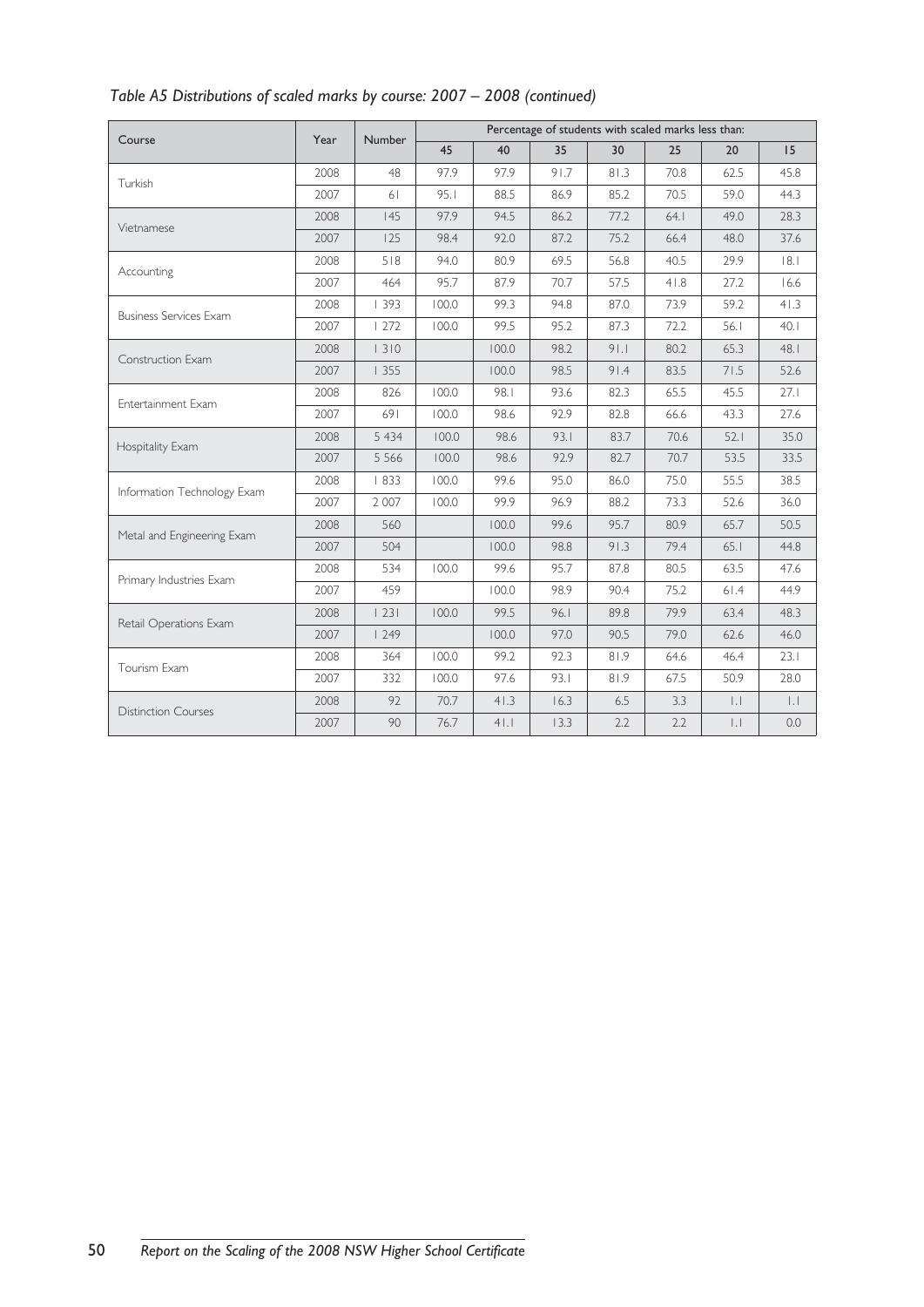# **Table A6 Courses that contribute to the UAI**

- *Notes: (i) This table shows the percentage of the course candidature who completed more than 10 units of UAI courses for whom all units of that course contributed to their UAI.*
	- *(ii) The Number receiving UAI column shows the number of students who did the course in 2008 or an earlier year, and received a UAI in 2008.*
	- *(iii) The UAI students with > 10 units columns show the number and percentage of UAI students who completed more than 10 units of UAI courses.*
	- *(iv) The Percentage who counted course column shows the percentage of UAI students who completed more than 10 units of UAI courses for whom all units of that course contributed towards their UAI.*
	- *(v) The table excludes courses with less than 10 students.*

| Course                               | Number receiving |             | UAI students with > 10 units | Percentage who |
|--------------------------------------|------------------|-------------|------------------------------|----------------|
|                                      | <b>UAI</b>       | Number      | Percentage                   | counted course |
| Aboriginal Studies                   | 179              | 36          | 20                           | 81             |
| Agriculture                          | 991              | 461         | 47                           | 77             |
| Ancient History                      | 10 224           | 4782        | 47                           | 85             |
| Biology                              | 14722            | 7703        | 52                           | 81             |
| <b>Business Studies</b>              | 14 6 6 6         | 6704        | 46                           | 85             |
| Chemistry                            | 10150            | 6 9 20      | 68                           | 74             |
| Community and Family Studies         | 3 9 2 2          | 1456        | 37                           | 89             |
| Dance                                | 589              | 245         | 42                           | 62             |
| Design and Technology                | 3099             | 1306        | 42                           | 76             |
| Drama                                | 4 3 3 5          | 1833        | 42                           | 75             |
| Earth and Environmental Science      | 1144             | 528         | 46                           | 80             |
| Economics                            | 5 3 7 0          | 3 3 7 8     | 63                           | 78             |
| <b>Engineering Studies</b>           | 1650             | 931         | 56                           | 72             |
| English Standard                     | 22 6 14          | 8 0 9 3     | 36                           | 100            |
| English Advanced                     | 26 890           | 15 331      | 57                           | 98             |
| English Extension I                  | 5 680            | 4 2 3 7     | 75                           | 85             |
| English Extension 2                  | 2 2 0 5          | 1506        | 68                           | 84             |
| English as a Second Language (ESL)   | 2 4 7 4          | 954         | 39                           | 100            |
| Food Technology                      | 2 6 5 8          | 1042        | 39                           | 87             |
| Geography                            | 4 0 2 2          | 2051        | 51                           | 84             |
| Industrial Technology                | 2 0 0 5          | 815         | 4 <sub>1</sub>               | 62             |
| Information Processes and Technology | 4596             | 2 2 4 8     | 49                           | 76             |
| Legal Studies                        | 7887             | 3 8 6 5     | 49                           | 85             |
| General Mathematics                  | 24 8 36          | 9 5 5 4     | 38                           | 71             |
| Mathematics                          | 16 424           | 10 434      | 64                           | 69             |
| Mathematics Extension 1              | 8 4 5 4          | 6702        | 79                           | 9 <sub>1</sub> |
| Mathematics Extension 2              | 3 048            | 1911        | 63                           | 99             |
| Modern History                       | 9 189            | 4811        | 52                           | 83             |
| History Extension                    | 2124             | 1751        | 82                           | 81             |
| Music 1                              | 4 107            | 1699        | 4 <sup>1</sup>               | 67             |
| Music 2                              | 736              | 560         | 76                           | 68             |
| Music Extension                      | 439              | 373         | 85                           | 74             |
| PDH&PE                               | 489              | 4 9 0 8     | 43                           | 86             |
| Physics                              | 8931             | 5816        | 65                           | 75             |
| Senior Science                       | 3791             | 1529        | 40                           | 84             |
| Society and Culture                  | 3752             | $\vert$ 450 | 39                           | 89             |
| Software Design and Development      | 1700             | 928         | 55                           | 74             |
| Studies of Religion I                | 9 4 4 5          | 8741        | 93                           | 80             |
| Studies of Religion II               | 3 4 4 2          | 1627        | 47                           | 84             |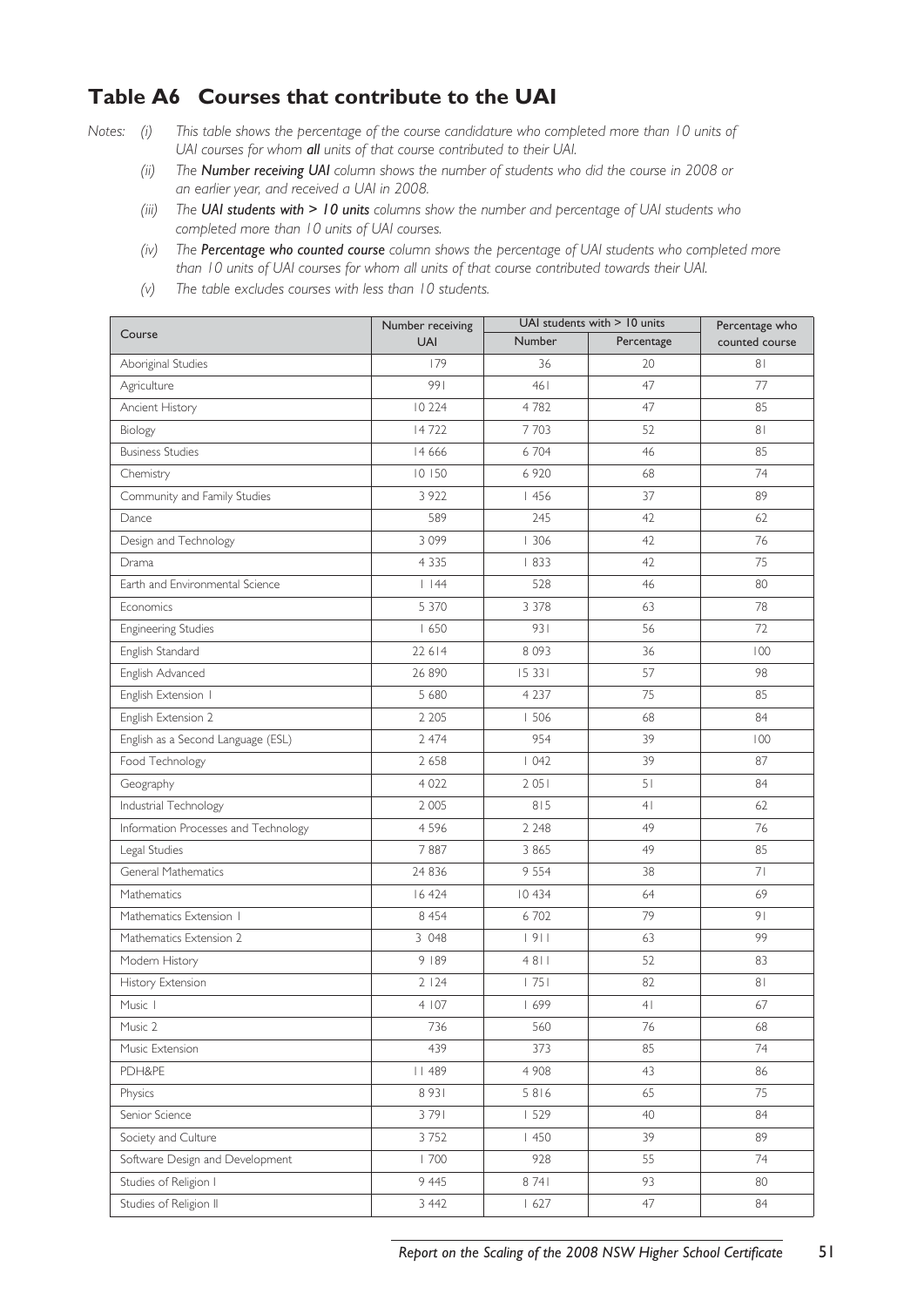# *Table A6 Courses that contribute to the UAI (continued)*

| Course                         | Number receiving |                 | UAI students with $>10$ units | Percentage who |
|--------------------------------|------------------|-----------------|-------------------------------|----------------|
|                                | <b>UAI</b>       | <b>Number</b>   | Percentage                    | counted course |
| Textiles and Design            | 792              | 643             | 36                            | 80             |
| Visual Arts                    | 8   35           | 3310            | 4 <sub>1</sub>                | 74             |
| Arabic Continuers              | 210              | 122             | 58                            | 66             |
| Arabic Extension               | 77               | 69              | 90                            | 83             |
| Armenian                       | 29               | 15              | 52                            | 47             |
| Chinese Beginners              | 32               | 15              | 47                            | 60             |
| Chinese Continuers             | 83               | 63              | 76                            | 65             |
| Chinese Extension              | 30               | 26              | 87                            | 85             |
| Chinese Background Speakers    | 983              | 371             | 38                            | 71             |
| Classical Greek Continuers     | 15               | 15              | 100                           | 73             |
| Classical Greek Extension      | $\mathbf{L}$     | $\mathbf{1}$    | 100                           | 55             |
| Classical Hebrew Continuers    | 34               | 27              | 79                            | 56             |
| Classical Hebrew Extension     | 21               | 9               | 90                            | 95             |
| Filipino                       | 17               | $\vert \ \vert$ | 65                            | 64             |
| French Beginners               | 541              | 198             | 37                            | 78             |
| French Continuers              | 849              | 608             | 72                            | 69             |
| French Extension               | $215$            | 189             | 88                            | 84             |
| German Beginners               | 124              | 64              | 52                            | 84             |
| German Continuers              | 360              | 242             | 67                            | 68             |
| German Extension               | 106              | 94              | 89                            | 80             |
| Hindi                          | 22               | 20              | 9 <sub>1</sub>                | 40             |
| Indonesian Beginners           | 22               | 7               | 32                            | 86             |
| Indonesian Continuers          | 66               | 48              | 73                            | 67             |
| Indonesian Extension           | 17               | 12              | 71                            | 92             |
| Indonesian Background Speakers | 69               | 42              | 61                            | 74             |
| Italian Beginners              | 289              | 40              | 48                            | 78             |
| Italian Continuers             | 333              | 230             | 69                            | 70             |
| Italian Extension              | 58               | 46              | 79                            | 9 <sub>1</sub> |
| Japanese Beginners             | 721              | 265             | 37                            | 71             |
| Japanese Continuers            | 700              | 459             | 66                            | 64             |
| Japanese Extension             | 264              | 208             | 79                            | 77             |
| Japanese Background Speakers   | 5 <sub>1</sub>   | 22              | 43                            | 59             |
| Khmer                          | $\Box$           | 5               | 45                            | 80             |
| Korean Background Speakers     | 103              | 40              | 39                            | 68             |
| Latin Continuers               | 205              | 172             | 84                            | 68             |
| Latin Extension                | 120              | 103             | 86                            | 73             |
| Macedonian                     | 26               | 4               | 54                            | 43             |
| Modern Greek Beginners         | 31               | 15              | 48                            | 73             |
| Modern Greek Continuers        | 116              | 79              | 68                            | 73             |
| Modern Greek Extension         | 44               | 4 <sub>1</sub>  | 93                            | 93             |
| Modern Hebrew                  | 36               | 26              | 72                            | 73             |
| Persian                        | 36               | 15              | 42                            | 60             |
| Polish                         | 24               | 21              | 88                            | 57             |
| Portuguese                     | $\mid 8$         | $\overline{0}$  | 56                            | 80             |
| Russian                        | 27               | 17              | 63                            | 65             |
| Serbian                        | 32               | 9               | 59                            | 74             |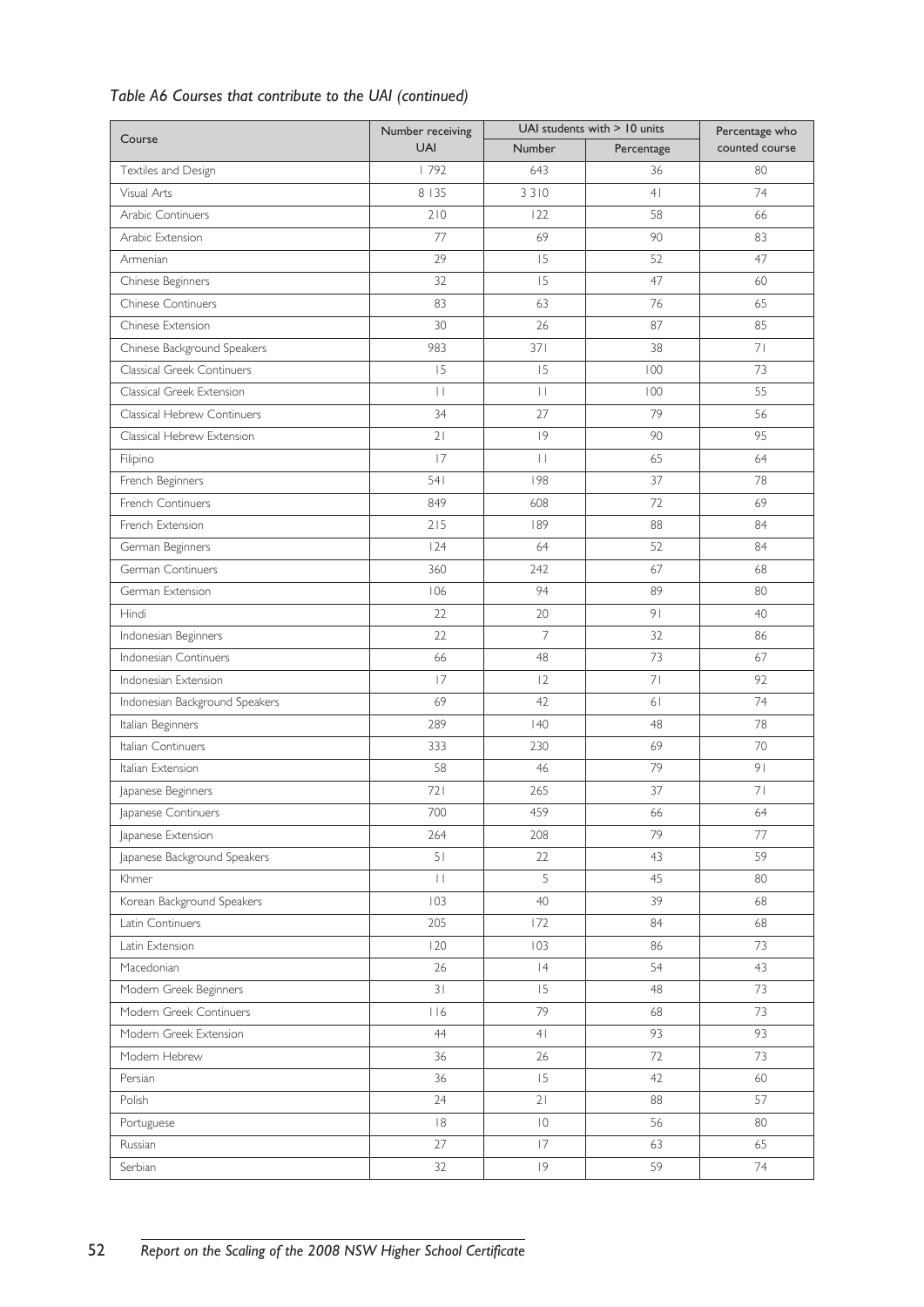# *Table A6 Courses that contribute to the UAI (continued)*

| Course                        | Number receiving | UAI students with $>$ 10 units | Percentage who |                |
|-------------------------------|------------------|--------------------------------|----------------|----------------|
|                               | <b>UAI</b>       | <b>Number</b>                  | Percentage     | counted course |
| Spanish Beginners             | 4                | 68                             | 48             | 65             |
| Spanish Continuers            | 47               | 90                             | 61             | 69             |
| Spanish Extension             | 51               | 44                             | 86             | 77             |
| Turkish                       | 48               | 24                             | 50             | 46             |
| Vietnamese                    | 134              | 63                             | 47             | 67             |
| Accounting                    | 459              | 261                            | 57             | 70             |
| <b>Business Services Exam</b> | 1061             | 454                            | 43             | 76             |
| Construction Exam             | 651              | 293                            | 45             | 72             |
| Entertainment Exam            | 669              | 262                            | 39             | 79             |
| Hospitality Exam              | 4 3 8 2          | 705                            | 39             | 78             |
| Information Technology Exam   | 489              | 652                            | 44             | 67             |
| Metal and Engineering Exam    | 281              | 137                            | 49             | 61             |
| Primary Industries Exam       | 304              | 138                            | 45             | 77             |
| Retail Operations Exam        | 792              | 271                            | 34             | 69             |
| Tourism Exam                  | 285              | 99                             | 35             | 69             |
| <b>Distinction Courses</b>    | 9 <sub>1</sub>   | 9 <sub>1</sub>                 | 100            | 49             |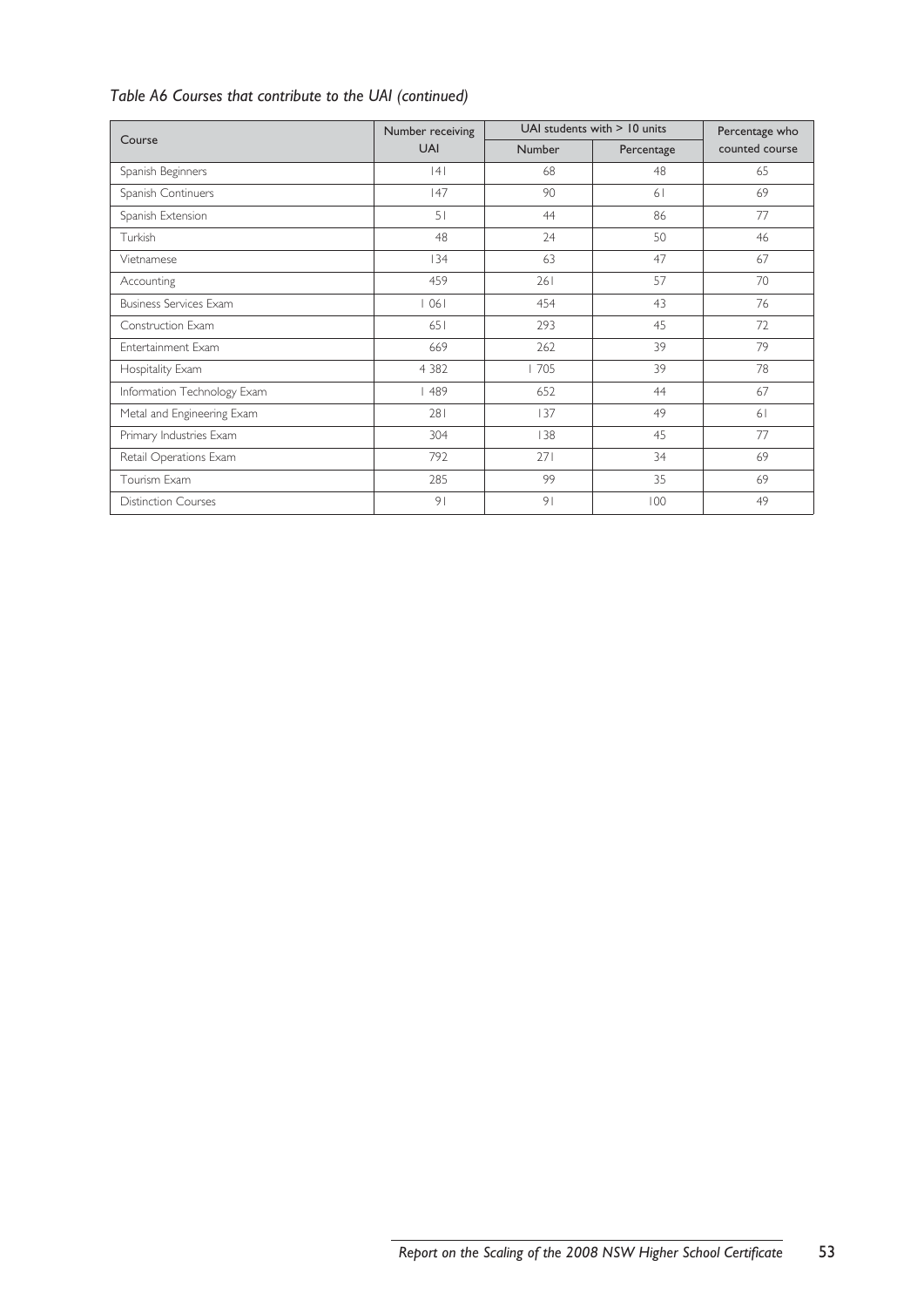# **Table A7 Number of units students completed, by UAI**

- *Notes: (i) UAIs are truncated so that, for example, a UAI of 90 includes all UAIs from 90.00 to 90.95.*
	- *(ii) The Number column shows the number of students with each truncated UAI.*
	- *(iii) The Percentage of students who completed columns show the percentage of students who completed 10, 11, 12, 13, 14, >14 and >10 units.*

|                |        |                |          |          | Percentage of students who completed |                          |                                       |           |  |  |
|----------------|--------|----------------|----------|----------|--------------------------------------|--------------------------|---------------------------------------|-----------|--|--|
| <b>UAI</b>     | Number | 10 units       | II units | 12 units | 13 units                             | 14 units                 | $>14$ units                           | >10 units |  |  |
| 100            | 23     | 3              | 9        | 3        | 22                                   | 22                       | 22                                    | 87        |  |  |
| 99             | 866    | 17             | 23       | 38       | 4                                    | 6                        | $\mathfrak{Z}$                        | 83        |  |  |
| 98             | 868    | 22             | 31       | 35       | 8                                    | $\mathsf 3$              | $\begin{array}{c} \hline \end{array}$ | 78        |  |  |
| 97             | 858    | 24             | 32       | 33       | 8                                    | $\mathbf{2}$             | $\overline{1}$                        | 76        |  |  |
| 96             | 866    | 24             | 34       | 34       | 6                                    | $\sqrt{2}$               | <                                     | 76        |  |  |
| 95             | 853    | 24             | 34       | 33       | 8                                    | $\mathbf{I}$             | $\leq$                                | 76        |  |  |
| 94             | 867    | 26             | 34       | 33       | 6                                    | $\overline{\phantom{a}}$ | $\leq$                                | 74        |  |  |
| 93             | 843    | 29             | 35       | 30       | 5                                    | $\overline{1}$           | $\vert$ $>$                           | 71        |  |  |
| 92             | 834    | 29             | 38       | 27       | 5                                    | <                        | $\overline{\phantom{a}}$              | 71        |  |  |
| 91             | 855    | 30             | 33       | 30       | $\boldsymbol{6}$                     | $\mathbf{I}$             | $\leq$                                | 70        |  |  |
| 90             | 835    | 33             | 36       | 26       | 5                                    | $<\,$ $\,$               | $\leq$                                | 67        |  |  |
| 89             | 841    | 31             | 34       | 29       | 5                                    | $\vert$                  | $\leq$                                | 69        |  |  |
| 88             | 812    | 35             | 35       | 25       | $\overline{4}$                       | <                        | $\vert \rangle$                       | 65        |  |  |
| 87             | 821    | 33             | 35       | 26       | 5                                    | $\vert \rangle$          |                                       | 67        |  |  |
| 86             | 839    | 39             | 34       | 23       | $\overline{4}$                       | $\leq$                   |                                       | 61        |  |  |
| 85             | 844    | 40             | 32       | 25       | $\overline{4}$                       | $\vert \rangle$          |                                       | 60        |  |  |
| 84             | 827    | 37             | 35       | 25       | 3                                    | $\overline{1}$           | $\,<\,$                               | 63        |  |  |
| 83             | 816    | 40             | 31       | 25       | $\mathsf 3$                          | <                        |                                       | 60        |  |  |
| 82             | 841    | 40             | 33       | 23       | $\overline{4}$                       | $\vert \rangle$          |                                       | 60        |  |  |
| 8 <sub>1</sub> | 801    | 38             | 34       | 23       | $\overline{4}$                       | $\leq$                   | $\leq$                                | 62        |  |  |
| 80             | 822    | 4 <sub>1</sub> | 32       | 23       | $\overline{4}$                       | $\vert \rangle$          |                                       | 59        |  |  |
| 79             | 773    | 43             | 31       | 23       | 3                                    | $\vert \rangle$          |                                       | 57        |  |  |
| 78             | 824    | 42             | 31       | 23       | $\overline{4}$                       |                          |                                       | 58        |  |  |
| 77             | 776    | 45             | 31       | 20       | 3                                    | $\vert \rangle$          | $\leq$                                | 55        |  |  |
| 76             | 796    | 48             | 29       | 21       | $\mathfrak{Z}$                       | $\leq$                   |                                       | 52        |  |  |
| 75             | 769    | 47             | 27       | 23       | $\overline{2}$                       | <                        |                                       | 53        |  |  |
| 74             | 791    | 48             | 28       | 21       | 3                                    | $\leq$                   | $\leq$                                | 52        |  |  |
| 73             | 750    | 51             | 28       | 9        | $\mathbf{2}$                         | $\vert \rangle$          |                                       | 49        |  |  |
| 72             | 766    | 52             | 28       | 17       | 3                                    | $<$ $ $                  |                                       | 48        |  |  |
| 71             | 762    | 48             | 29       | 20       | 2                                    | $\vert$                  | $\vert \rangle$                       | 52        |  |  |
| 70             | 765    | 51             | 29       | 9        | $\mathbb{L}$                         | $\vert \rangle$          | $\vert \rangle$                       | 49        |  |  |
| 69             | 752    | 52             | 27       | 9        | $\mathbf{2}$                         | $\vert \rangle$          |                                       | 48        |  |  |
| 68             | 731    | 50             | 29       | 8        | $\mathbf{2}$                         | $\vert \rangle$          |                                       | 50        |  |  |
| 67             | 720    | 55             | 23       | 20       | $\overline{2}$                       | $\vert \rangle$          |                                       | 45        |  |  |
| 66             | 711    | 57             | 24       | 8        | $\mathbf{2}$                         |                          |                                       | 43        |  |  |
| 65             | 725    | 57             | 23       | 17       | $\mathbf{2}$                         | $\vert \rangle$          |                                       | 43        |  |  |
| 64             | 691    | 58             | 24       | 17       | $\mathbb{L}$                         | $\vert \rangle$          |                                       | 42        |  |  |
| 63             | 683    | 54             | 29       | 15       | $\overline{2}$                       |                          | $\vert \rangle$                       | 46        |  |  |
| 62             | 680    | 58             | 24       | 16       | $\mathbb{L}$                         | $\vert \rangle$          | $\vert \rangle$                       | 42        |  |  |
| 61             | 686    | 58             | 25       | 15       | $\ $                                 |                          |                                       | 42        |  |  |
| 60             | 643    | 58             | 26       | 15       | $\mathsf I$                          | $\vert \rangle$          |                                       | 42        |  |  |